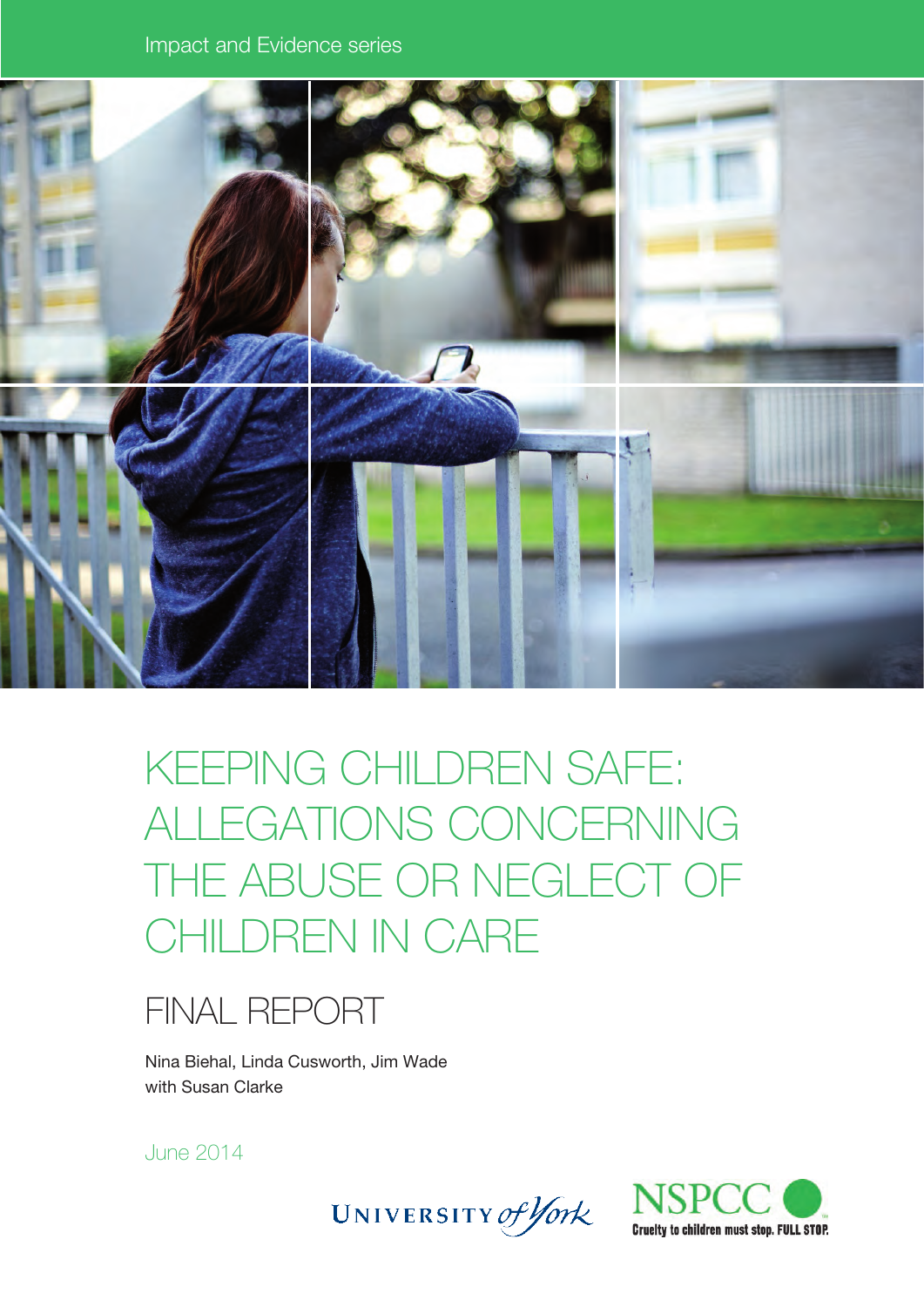## <span id="page-1-0"></span>Impact and Evidence series

This report is part of the NSPCC's Impact and Evidence series, which presents the findings of the Society's research into its services and interventions. Many of the reports are produced by the NSPCC's Evaluation department, but some are written by other organisations commissioned by the Society to carry out research on its behalf. The aim of the series is to contribute to the evidence base of what works in preventing cruelty to children and in reducing the harm it causes when abuse does happen.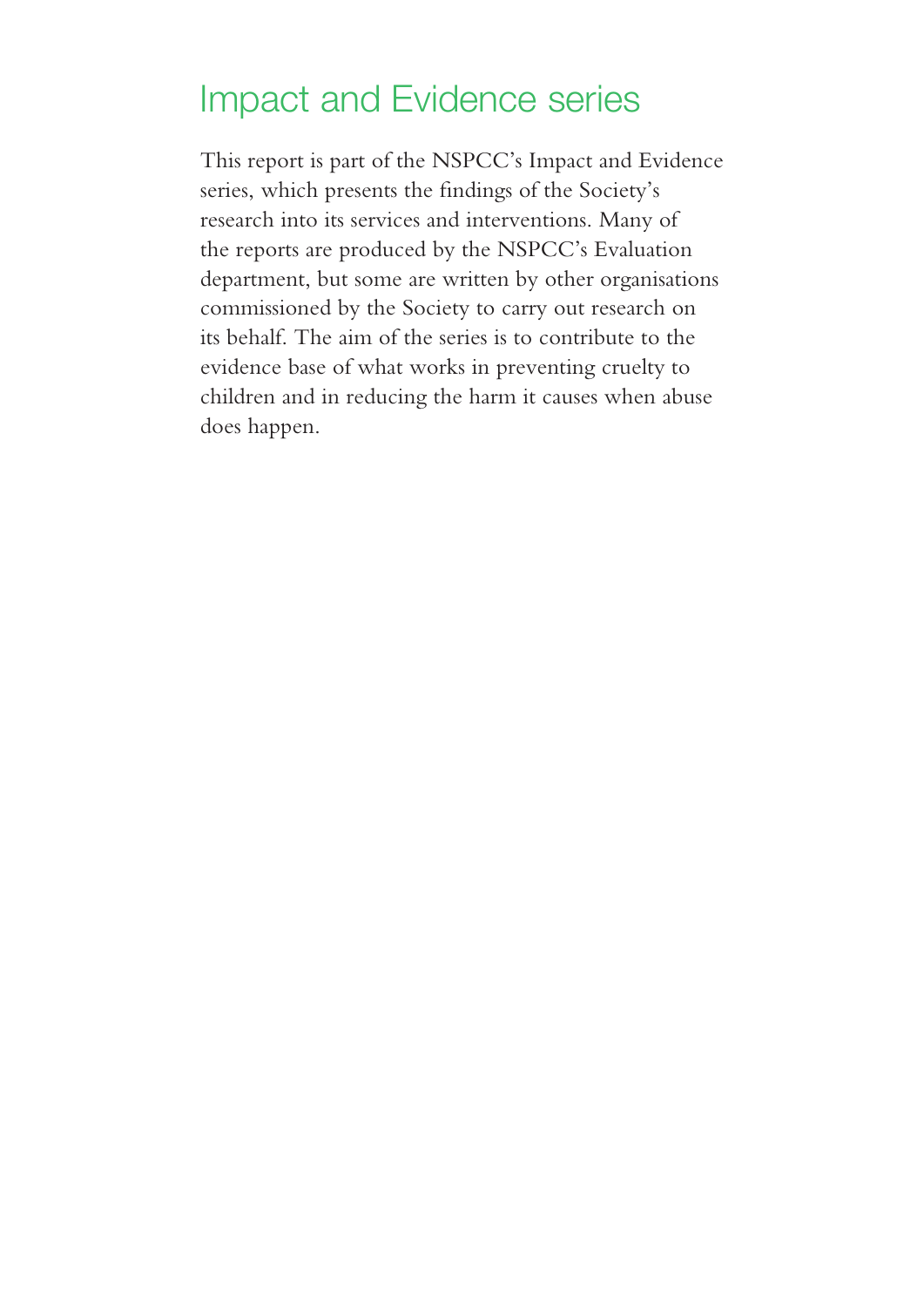## **Contents**

|                            | Impact and Evidence series              |                                                                               |    |  |
|----------------------------|-----------------------------------------|-------------------------------------------------------------------------------|----|--|
| List of Tables and Figures | 7                                       |                                                                               |    |  |
| Acknowledgements           |                                         |                                                                               |    |  |
|                            |                                         | <b>EXECUTIVE SUMMARY</b>                                                      | 10 |  |
|                            | Study design                            | 10                                                                            |    |  |
|                            |                                         | The incidence of allegations and confirmed abuse or<br>neglect in foster care | 11 |  |
|                            |                                         | The nature of abuse and neglect in foster care                                | 12 |  |
|                            |                                         | The incidence of allegations in residential care                              | 14 |  |
|                            | The nature of abuse in residential care | 15                                                                            |    |  |
|                            |                                         | Local authority data management and<br>communication                          | 17 |  |
|                            |                                         | Conclusion                                                                    | 17 |  |
|                            |                                         |                                                                               |    |  |
|                            |                                         | Chapter 1 The research and policy context                                     | 19 |  |
|                            |                                         | 1.1 Allegations of abuse or neglect                                           | 20 |  |
|                            |                                         | 1.2 What is known about abuse or neglect in<br>residential care?              | 21 |  |
|                            |                                         | 1.2.1 Recent concerns about residential care                                  | 24 |  |
|                            |                                         | 1.3 What is known about abuse or neglect in<br>foster care?                   | 27 |  |
|                            |                                         | 1.3.1 The extent of abuse or neglect in<br>foster care                        | 28 |  |
|                            |                                         | 1.3.2 Recognition of abuse or neglect in<br>foster care                       | 29 |  |
|                            |                                         | 1.3.3 The nature of the abuse or neglect                                      | 30 |  |
|                            | 1.4                                     | Comparisons with children in the community                                    | 31 |  |
|                            |                                         | 1.5 The policy context                                                        | 32 |  |
|                            |                                         | 1.6 Conclusion                                                                | 35 |  |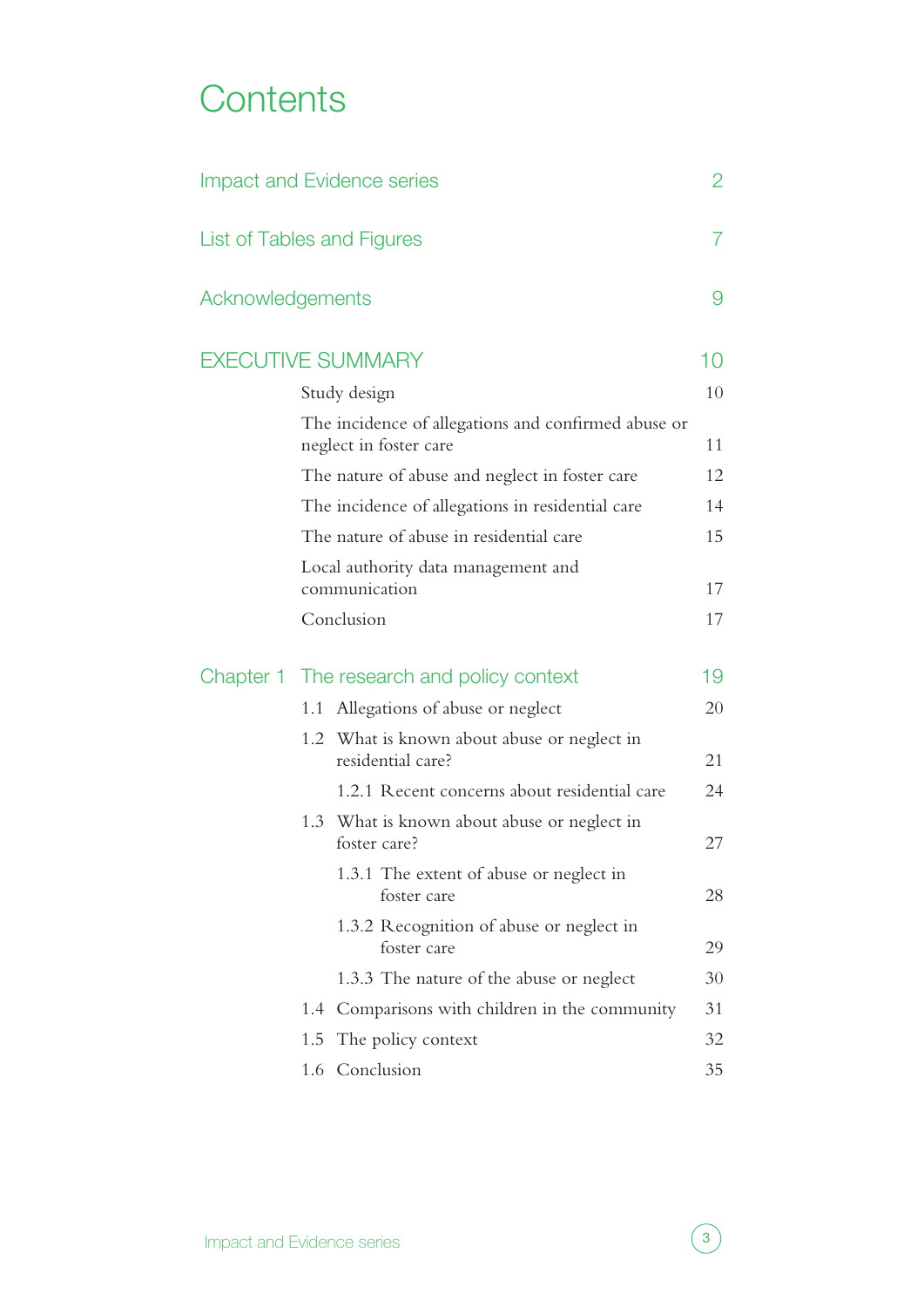|  |     | Chapter 2 Study design and methods                                                                            | 37 |
|--|-----|---------------------------------------------------------------------------------------------------------------|----|
|  |     | 2.1 Research aims                                                                                             | 37 |
|  |     | 2.2 Study design                                                                                              | 38 |
|  |     | 2.2.1 Local authority recruitment                                                                             | 41 |
|  |     | 2.2.2 Data collection                                                                                         | 43 |
|  |     | 2.3 Data analysis                                                                                             | 45 |
|  |     | 2.4 Ethical issues                                                                                            | 47 |
|  |     | 2.5 Summary                                                                                                   | 48 |
|  |     | UK-WIDE SURVEY OF ALLEGATIONS<br>CONCERNING THE ABUSE OR NEGLECT OF<br><b>LOOKED AFTER CHILDREN</b>           | 49 |
|  |     | Chapter 3 Allegations in foster care: the scale and<br>nature of the problem                                  | 50 |
|  | 3.1 | Total numbers of allegations of abuse or<br>neglect in foster care reported by local<br>authorities           | 50 |
|  |     | 3.2 Confirmed cases of abuse or neglect in<br>foster care                                                     | 51 |
|  |     | 3.3 Unsubstantiated allegations of abuse or neglect<br>in foster care                                         | 53 |
|  |     | 3.4 Outcomes for children involved in allegations<br>in foster care                                           | 53 |
|  |     | 3.5 Variation in the numbers of allegations in foster<br>care across the countries of the UK                  | 56 |
|  |     | 3.6 Variation in numbers of allegations in foster<br>care between English local authorities                   | 58 |
|  |     | 3.7 Summary                                                                                                   | 61 |
|  |     | Chapter 4 Allegations in residential care: the scale and<br>nature of the problem                             | 63 |
|  | 4.1 | Total numbers of allegations of abuse in<br>residential care reported by local authorities                    | 63 |
|  |     | 4.2 Confirmed cases of abuse in residential care                                                              | 64 |
|  |     | 4.3 Outcomes for children involved in allegations<br>of abuse in residential care                             | 66 |
|  |     | 4.4 Variation in the numbers of allegations of abuse<br>in residential care across the countries of the<br>UK | 67 |
|  |     | 4.5 Summary                                                                                                   | 70 |
|  |     |                                                                                                               |    |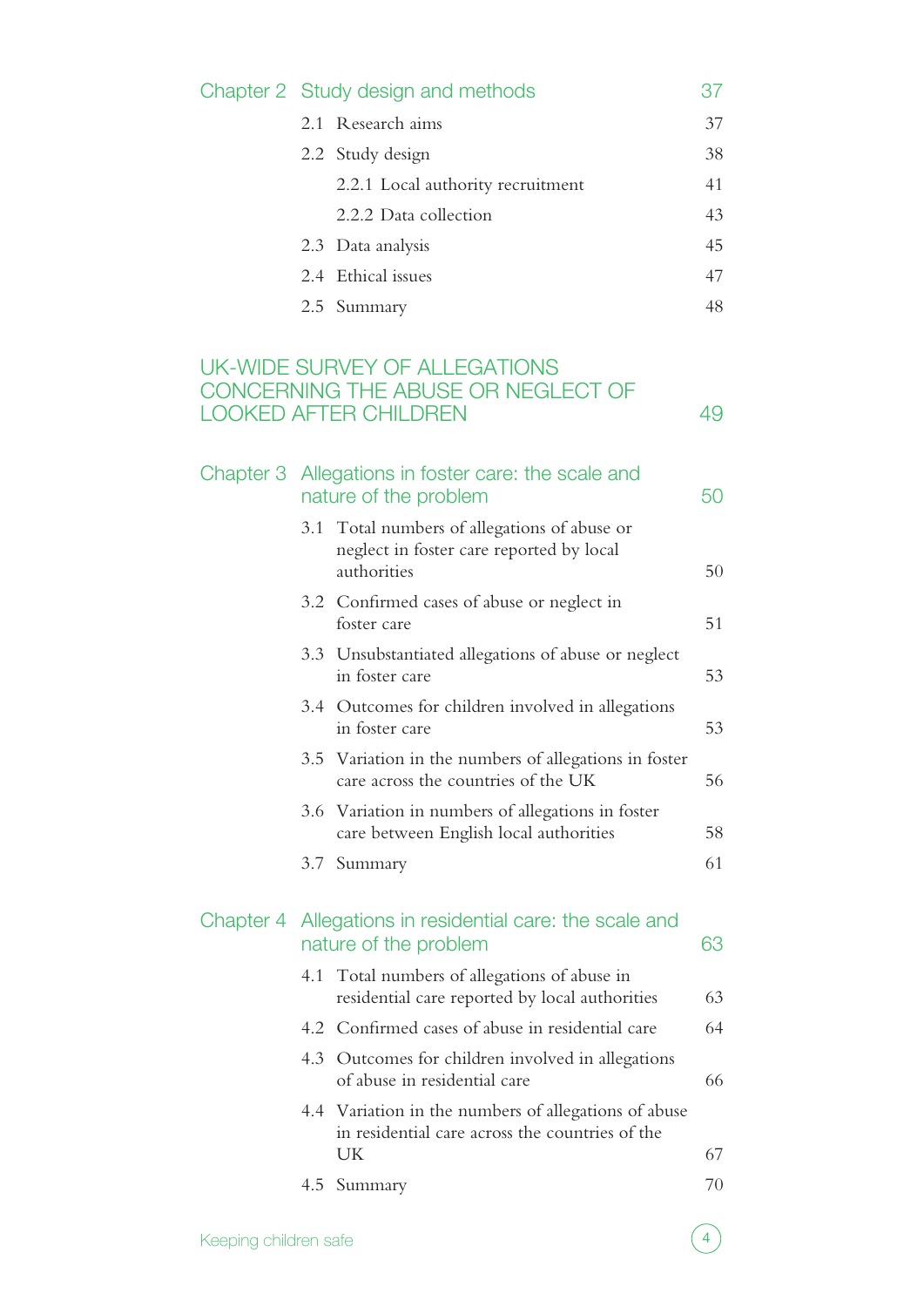### [Exploring substantiated cases of](#page-72-0) abuse OR NEGLECT 73

|     | Chapter 5 Patterns of abuse or neglect in foster care     | 74  |
|-----|-----------------------------------------------------------|-----|
| 5.1 | The nature of abuse or neglect                            | 75  |
|     | 5.2 Perpetrators of abuse or neglect                      | 76  |
|     | 5.3 Characteristics of children                           | 78  |
|     | 5.3.1 Age, sex and ethnic origin                          | 78  |
|     | 5.3.2 Disability                                          | 80  |
|     | 5.4 Care history and the foster placement                 | 81  |
|     | 5.4.1 Care history of children                            | 81  |
|     | 5.4.2 About the foster placement                          | 81  |
|     | 5.5 Outcomes for Children                                 | 84  |
|     | 5.6 Outcomes for foster carers                            | 87  |
|     | 5.7 Summary                                               | 89  |
|     | Chapter 6 Exploring abuse or neglect in foster care       | 91  |
|     | 6.1 The nature of the abuse or neglect                    | 91  |
|     | 6.2 In what circumstances does abuse or<br>neglect occur? | 94  |
|     | 6.2.1 Children in kinship placements                      | 94  |
|     | 6.2.2 Long-term foster placements                         | 95  |
|     | 6.3 When did the abuse or neglect come to light?          | 97  |
|     | 6.4 Concerns about standards of care                      | 98  |
|     | 6.5 Are there any warning signs?                          | 100 |
|     | 6.5.1 Previous concerns or allegations                    | 100 |
|     | 6.5.2 Carer stress                                        | 101 |
|     | 6.5.3 The child wants to move                             | 102 |
|     | 6.6 Foster carers who appear difficult to work with 102   |     |
|     | 6.6.1 Institutional factors                               | 104 |
|     | 6.7 When were children removed from<br>placements?        | 106 |
|     | 6.8 Conclusion                                            | 108 |
|     | 6.9 Summary                                               | 110 |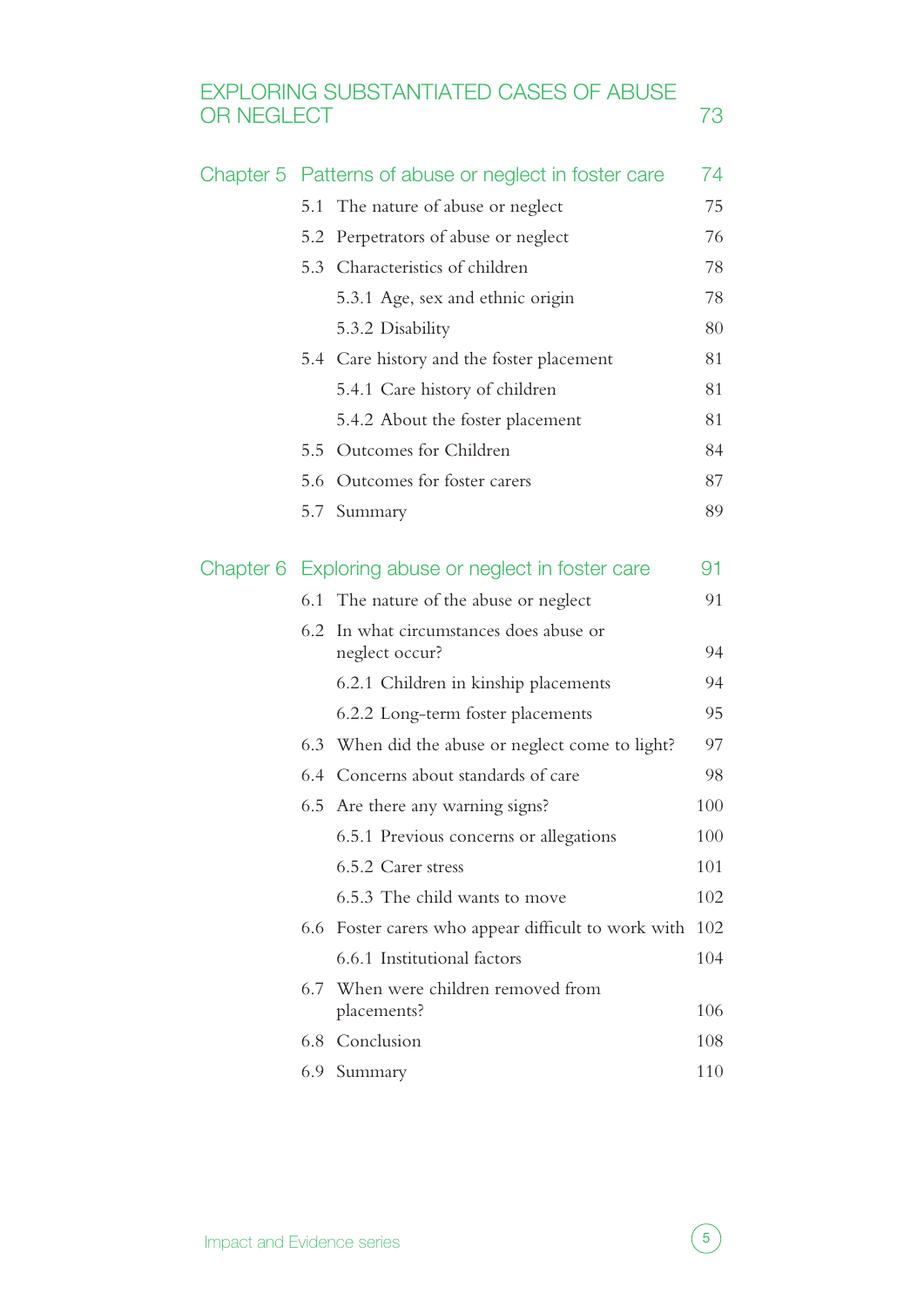<span id="page-5-0"></span>

| Chapter 7 The abuse of young people in residential |     |  |
|----------------------------------------------------|-----|--|
| care                                               | 111 |  |
| 7.1 Characteristics of the children                | 112 |  |
| 7.2 About the placement                            | 112 |  |
| 7.3 Perpetrators of abuse                          | 114 |  |
| 7.4 Abuse by residential staff                     | 115 |  |
| 7.4.1 Physical abuse                               | 117 |  |
| 7.4.2 Physical restraint                           | 118 |  |
| 7.4.3 Poor standards of care                       | 120 |  |
| 7.4.4 Unclassified cases                           | 120 |  |
| 7.5 Summary                                        | 121 |  |
| Chapter 8 Conclusion: messages for policy and      |     |  |
| practice                                           | 123 |  |
| 8.1 Introduction                                   | 123 |  |

|  | 8.1 Introduction                                     | 123 |
|--|------------------------------------------------------|-----|
|  | 8.2 The study                                        | 124 |
|  | 8.3 Thresholds, definitions and recording systems    | 125 |
|  | 8.4 Incidence of allegations in foster care          | 126 |
|  | 8.5 The nature of abuse in foster care               | 129 |
|  | 8.6 The incidence of allegations in residential care | 132 |
|  | 8.7 The nature of abuse in residential care          | 134 |
|  | 8.8 Conclusion                                       | 136 |
|  |                                                      |     |

### [References](#page-138-0) and the state of the state of the state of the state of the state of the state of the state of the state of the state of the state of the state of the state of the state of the state of the state of the state of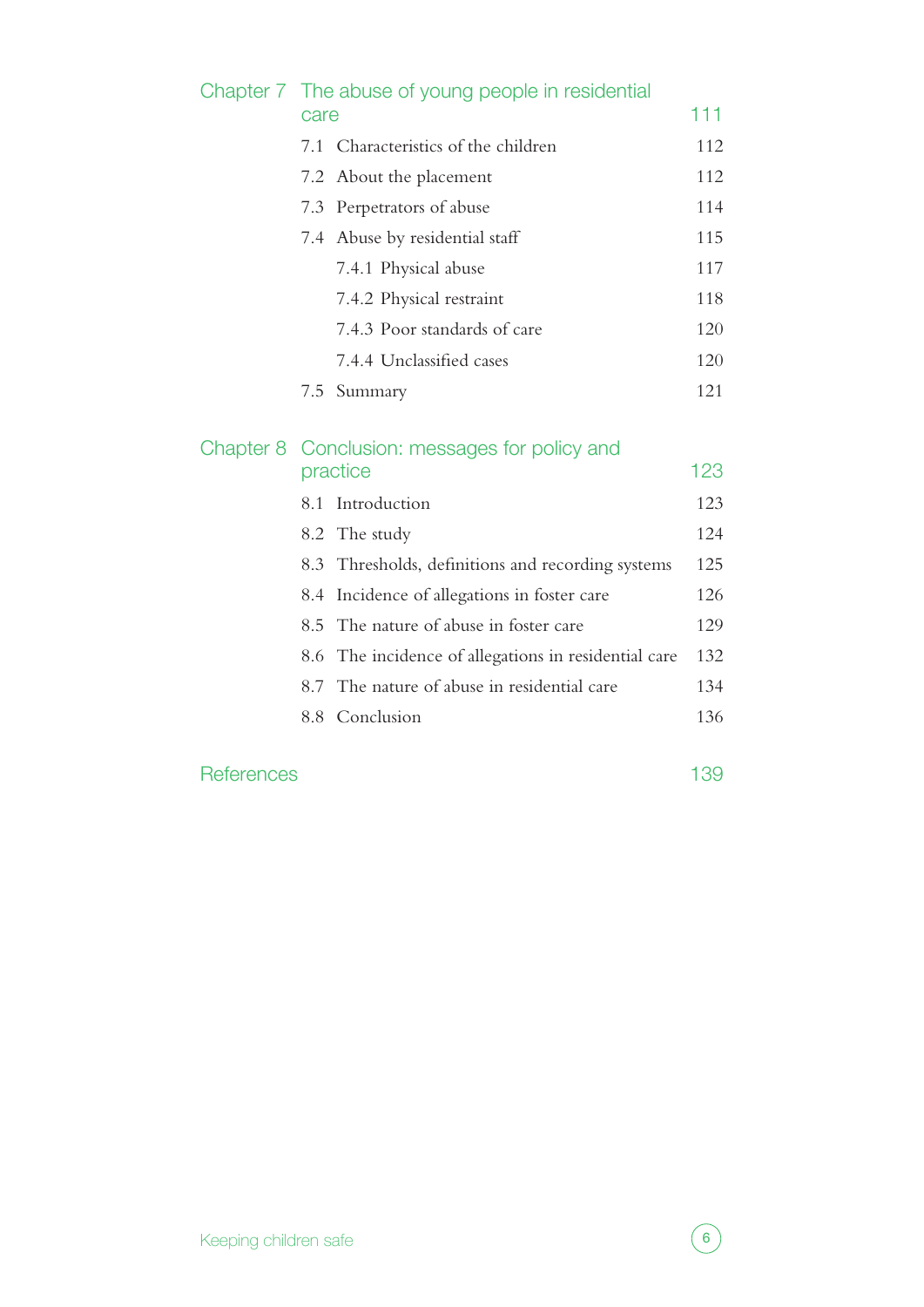# <span id="page-6-0"></span>List of Tables and Figures

| Table 3.1  | Number of allegations in foster care, per local<br>authority                                                 | 51  |
|------------|--------------------------------------------------------------------------------------------------------------|-----|
| Table 3.2  | Confirmed (or substantiated) allegations in foster<br>care, per local authority                              | 52  |
| Table 3.3  | Allegations of abuse or neglect in foster care, by<br>country                                                | 56  |
| Figure 3.1 | Number of total allegations per 100 children in foster<br>care, by local authority, England 2011-12          | 59  |
| Figure 3.2 | Number of substantiated allegations per 100 children<br>in foster care, by local authority, England, 2011-12 | 60  |
| Table 4.1  | Number of allegations in residential care, per local<br>authority                                            | 64  |
| Table 4.2  | Number of substantiated allegations in residential<br>care, per local authority                              | 65  |
| Table 4.3  | Allegations of abuse in residential care, by country                                                         | 69  |
| Table 5.1  | Types of substantiated abuse or neglect                                                                      | 75  |
| Table 5.2  | Perpetrators of substantiated abuse or neglect                                                               | 76  |
| Table 5.3  | Past allegations concerning these or other foster<br>carers                                                  | 78  |
| Table 5.4  | Age of children at time of allegation                                                                        | 78  |
| Table 5.5  | Ethnic origin of children in foster care                                                                     | 79  |
| Table 5.6  | Physical, sensory and learning impairments among<br>study children                                           | 80  |
| Table 5.7  | Age at first entry to care                                                                                   | 81  |
| Table 5.8  | Type, provider and location of foster placements                                                             | 82  |
| Table 5.9  | Placement duration at time of allegation                                                                     | 83  |
| Table 5.10 | Match between approval range of foster carers and<br>placement characteristics                               | 84  |
| Table 5.11 | Duration of fostering                                                                                        | 84  |
| Table 5.12 | Outcomes for children directly involved in the<br>allegation                                                 | 85  |
| Table 5.13 | Outcomes for foster carers responsible for<br>substantiated abuse or neglect                                 | 87  |
| Table 7.1  | Residential placement at time of allegation                                                                  | 113 |
| Table 7.2  | Distance of placement from child's home area                                                                 | 113 |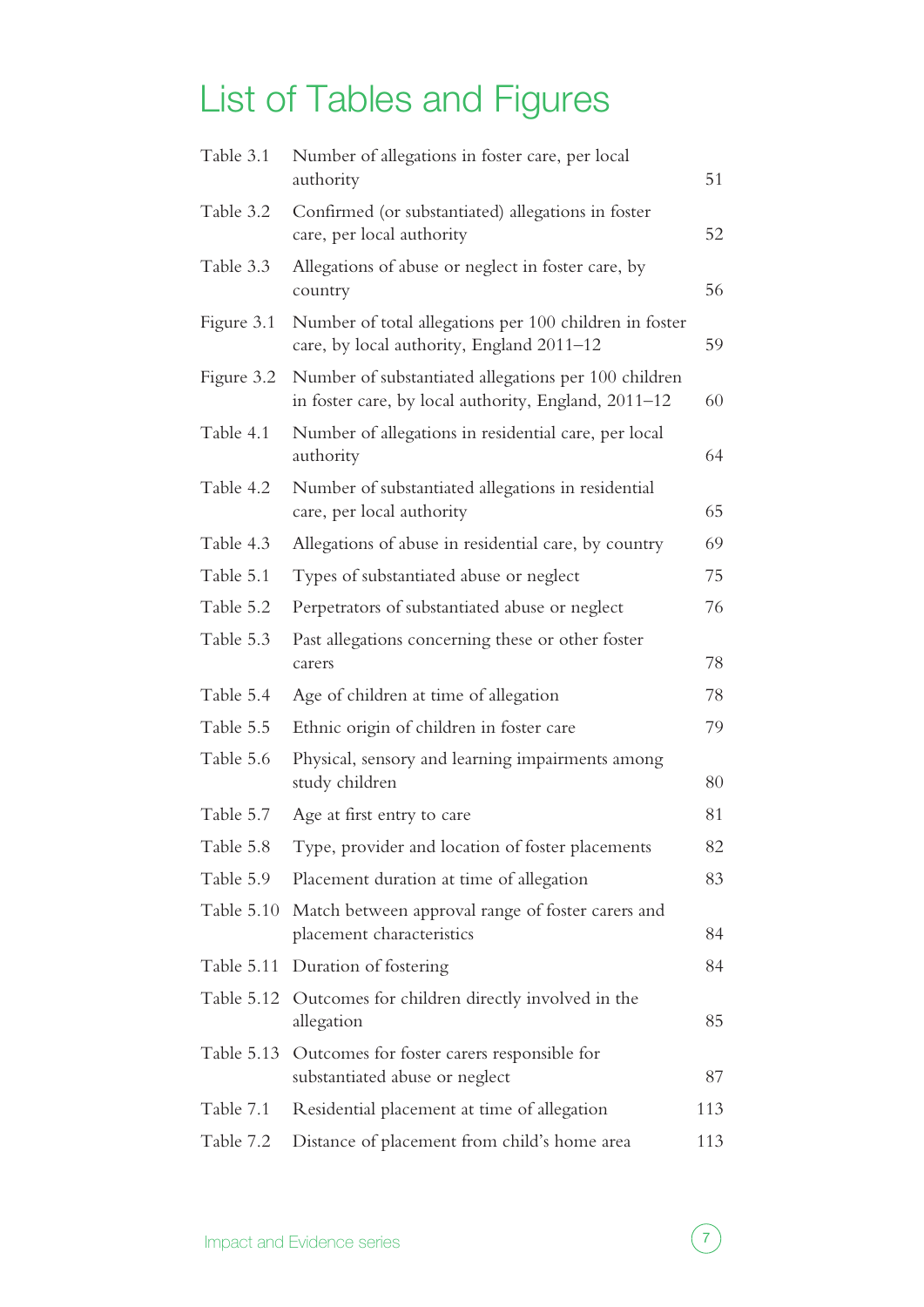<span id="page-7-0"></span>

| Table 7.3 Time in this residential placement before allegation  |     |
|-----------------------------------------------------------------|-----|
| was made                                                        | 114 |
| Table 7.4 Who was the subject of this allegation?               | 114 |
| Table 7.5 Type of abuse or neglect by residential staff         | 115 |
| Table 7.6 Outcomes of substantiated allegations for residential |     |
| staff                                                           | 116 |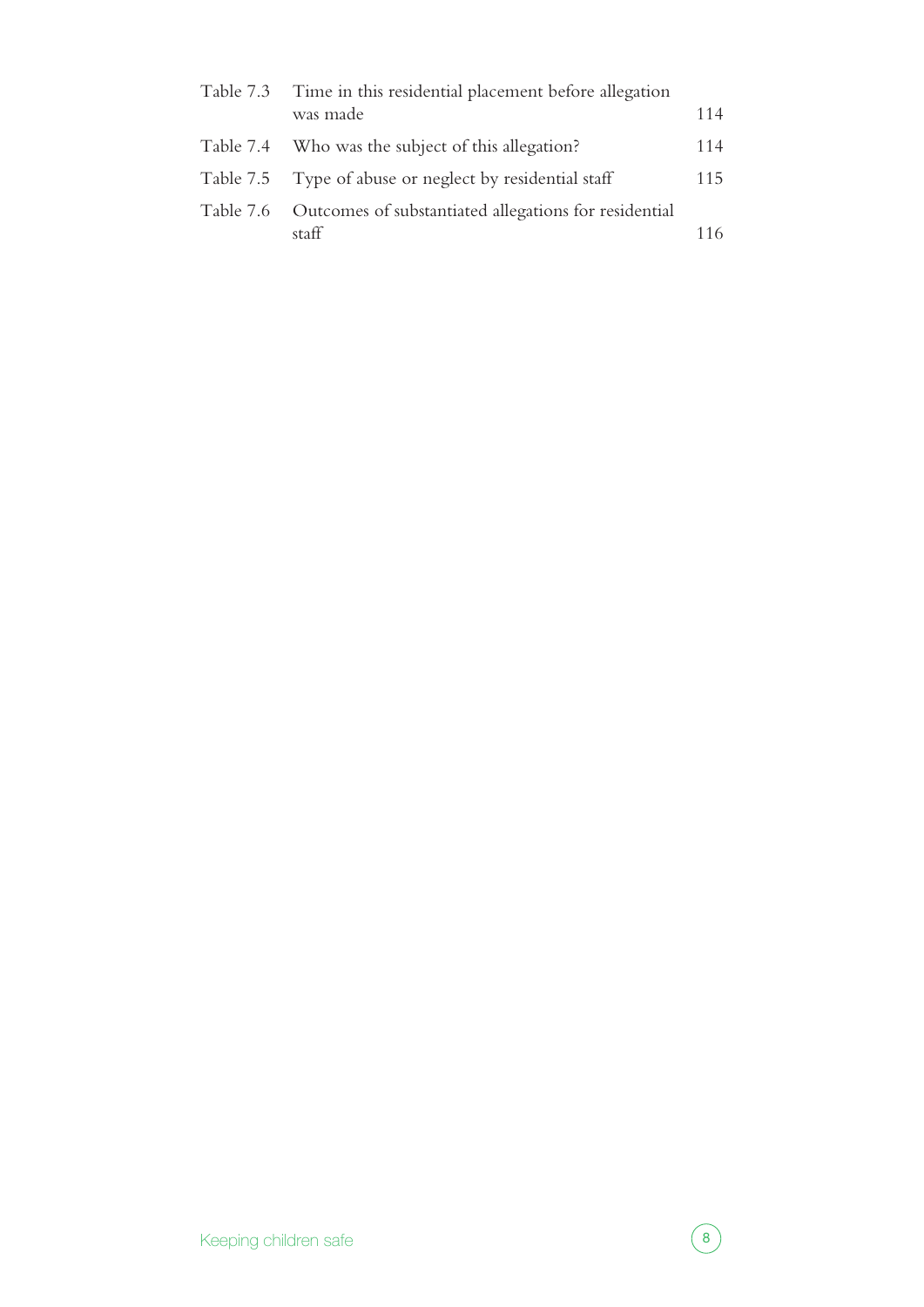# Acknowledgements

We would like to thank the NSPCC for sponsoring this study and, in particular, Tom Rahilly for his support and encouragement throughout. We would also like to thank Robert Tapsfield and Alison King of the Fostering Network, our partners in the research, for their helpful advice and assistance. Thanks are also due to Rebecca Thompson and Heather Milnes for their invaluable administrative support. Finally, we are very grateful to the LADOs (and other designated officers), fostering managers, fostering social workers, residential managers and heads of homes across the UK who found time to assist us with our surveys.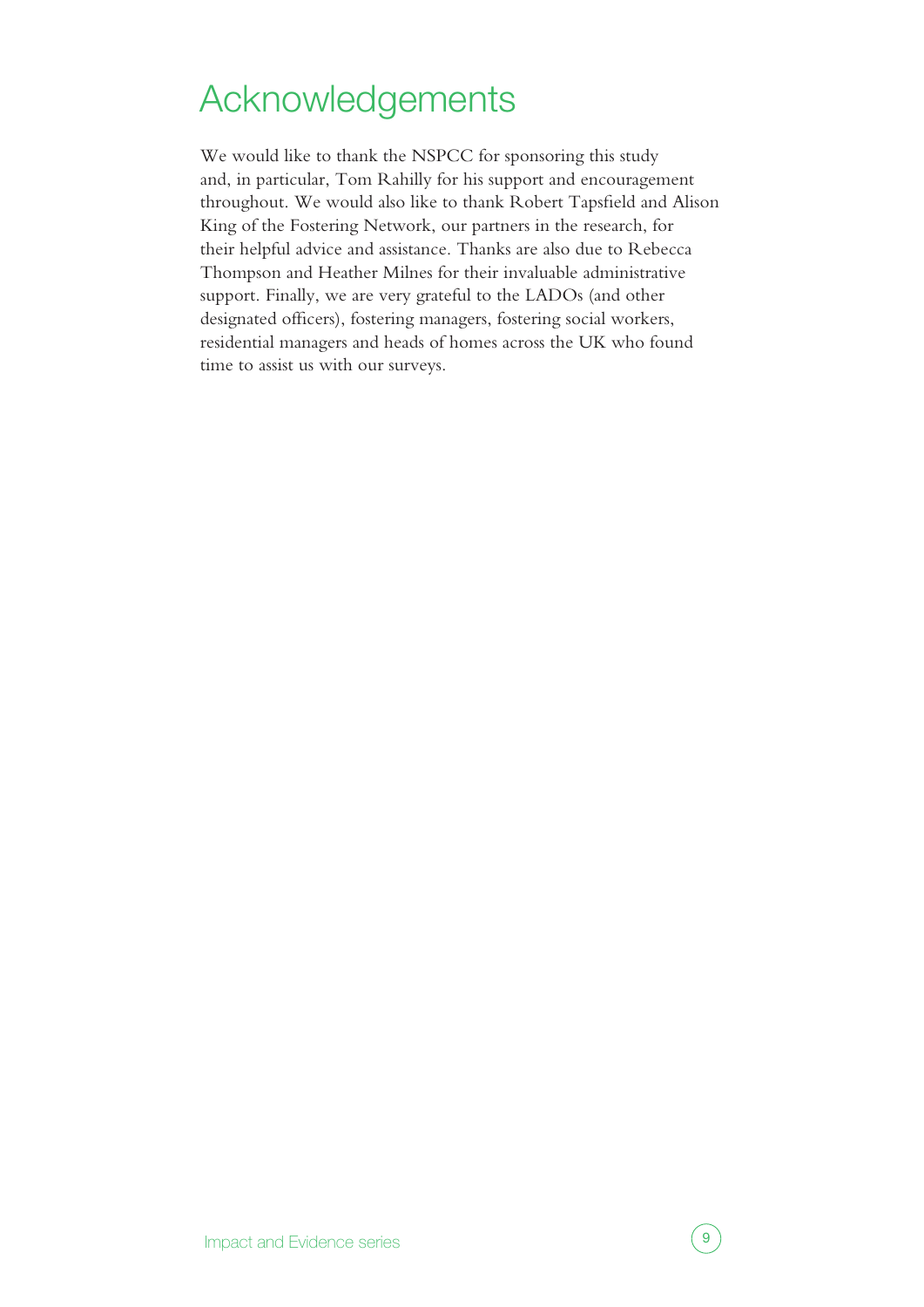# EXECUTIVE SUMMARY

For most looked after children and young people, foster and residential care provides a safe environment. This study has focused on the minority of children who do not always receive safe care and who, in some instances, experience abuse or neglect at the hands of those responsible for ensuring their wellbeing. Despite long-standing concerns about historic abuse in children's homes and about the implications of allegations for foster carers and their families, very little is known about the extent of these allegations. We know even less about the proportion of allegations that are substantiated, the nature of the abuse and neglect experienced by some children in care settings and the characteristics of the adults and children involved.

The aim of this study was to investigate these important questions. It provides new UK evidence on:

- **•** the number of allegations against foster carers and residential social workers and the proportion of these that are substantiated
- **•** the extent and nature of confirmed abuse and neglect in foster and residential care
- the characteristics of the children and adults concerned.

### Study design

The study covered the period 2009–2012 and the design included:

- **•** Phase 1: a survey of all 211 local authorities in the UK to map out the scale of substantiated and unsubstantiated allegations in foster and residential care over these three years. The response rate was high (at 74 per cent; 156 local authorities), but Northern Ireland was underrepresented in the survey;
- **•** Phase 2: a follow-up survey of 111 substantiated cases of abuse or neglect (87 in foster care and 24 in residential care), concerning a total of 146 children. The purpose was to identify the nature of the abusive or neglectful behaviours in these confirmed cases, the characteristics of the adults and children involved and the consequences for all concerned.

It is important to bear in mind that the Phase 2 sample is quite small. In particular, the findings in this Phase in relation to residential care should be considered exploratory.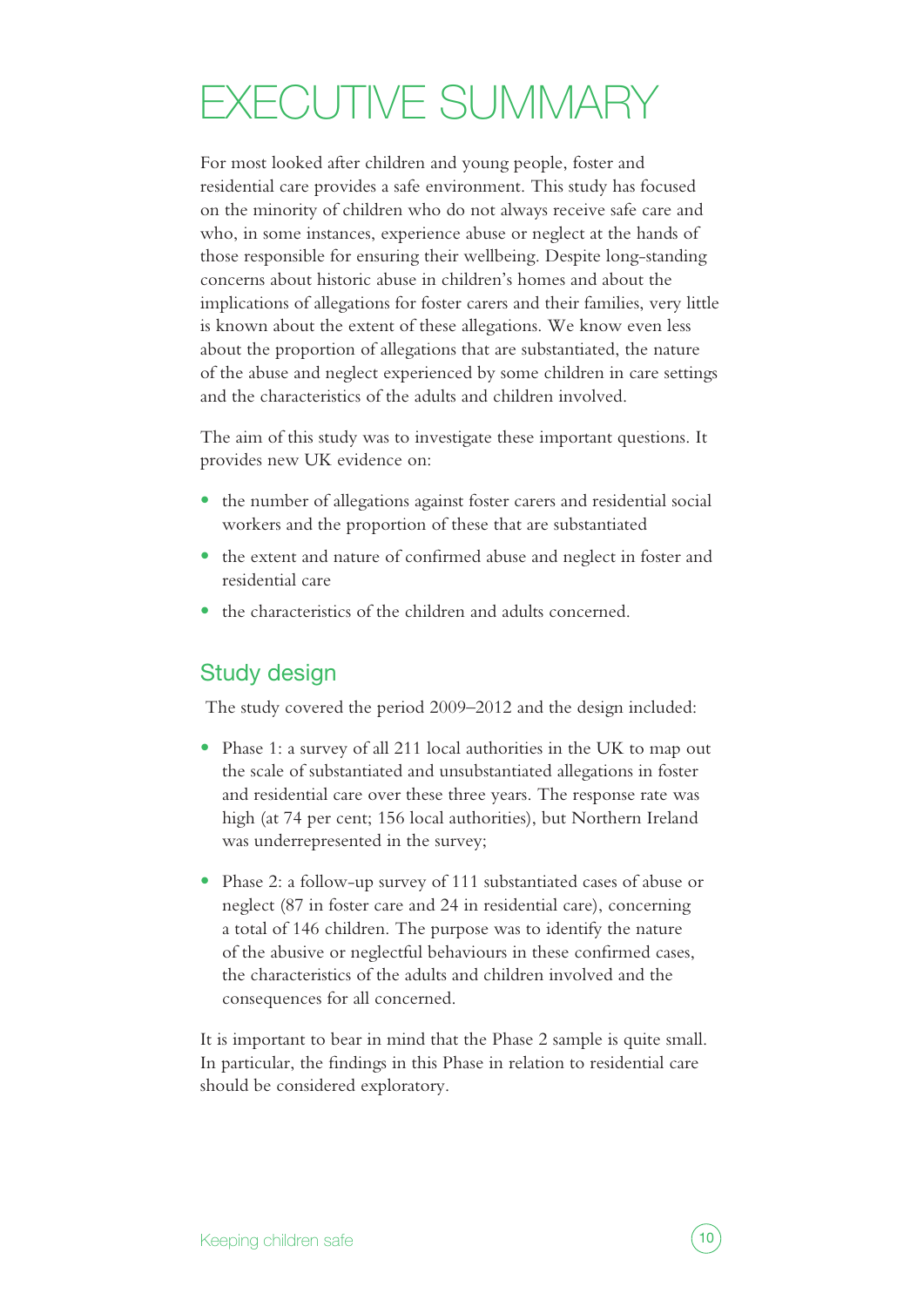<span id="page-10-0"></span>The study concerns allegations referred to senior managers responsible for investigating allegations against people working with children (LADOs in England or their equivalents in the other UK countries). Our focus was on allegations and confirmed abuse or neglect made against adult carers (or other adults linked to the placement) and to incidents that arose *within* placements. The study therefore largely excludes incidents that took place away from the placement, allegations concerning other children living in the placement and those that were not considered sufficiently serious to require formal investigation by LADOs (or their equivalents). An exploration of the views of the foster carers was also beyond the scope of this study.

### The incidence of allegations and confirmed abuse or neglect in foster care

On average, local authorities reported 10–11 allegations per area in each year of the study, giving a UK estimate of approximately 2,000– 2,500 allegations per year. This represents fewer than four allegations per 100 children in foster care across the UK each year (3.38–3.83 depending on the year). Between one-fifth and one-quarter of these allegations (22–23 per cent depending on year) were confirmed as abuse or neglect. The majority of allegations were therefore not substantiated.

Extrapolating from these figures, we estimate that there are likely to be 450–550 confirmed cases of abuse or neglect in foster care across the UK each year. This represents less than one substantiated allegation per 100 children in foster care across the UK each year (0.80–0.88 depending on the year). This suggests that, although many foster carers may be the subject of allegations, only a tiny proportion of them are involved in confirmed cases of abuse or neglect. Maltreatment in foster care nevertheless warrants serious attention, since no child should experience abuse or neglect in a foster placement and the consequences for children can be very damaging.

More detailed information was available from a sub-sample of 85 local authorities. In these authorities 26 per cent of all allegations were confirmed and 30 per cent were considered to be unfounded. However, 43 per cent of allegations were unsubstantiated due to a lack of evidence to either prove or disprove them.

Where clear evidence is lacking in this way, professionals are often presented with difficult dilemmas when deciding on an appropriate course of action. Children may be removed from placements quickly when circumstances do not justify it, causing unnecessary disruption in their lives. Alternatively, they may be left in situations where they are exposed to further harm. Equally, foster carers who have done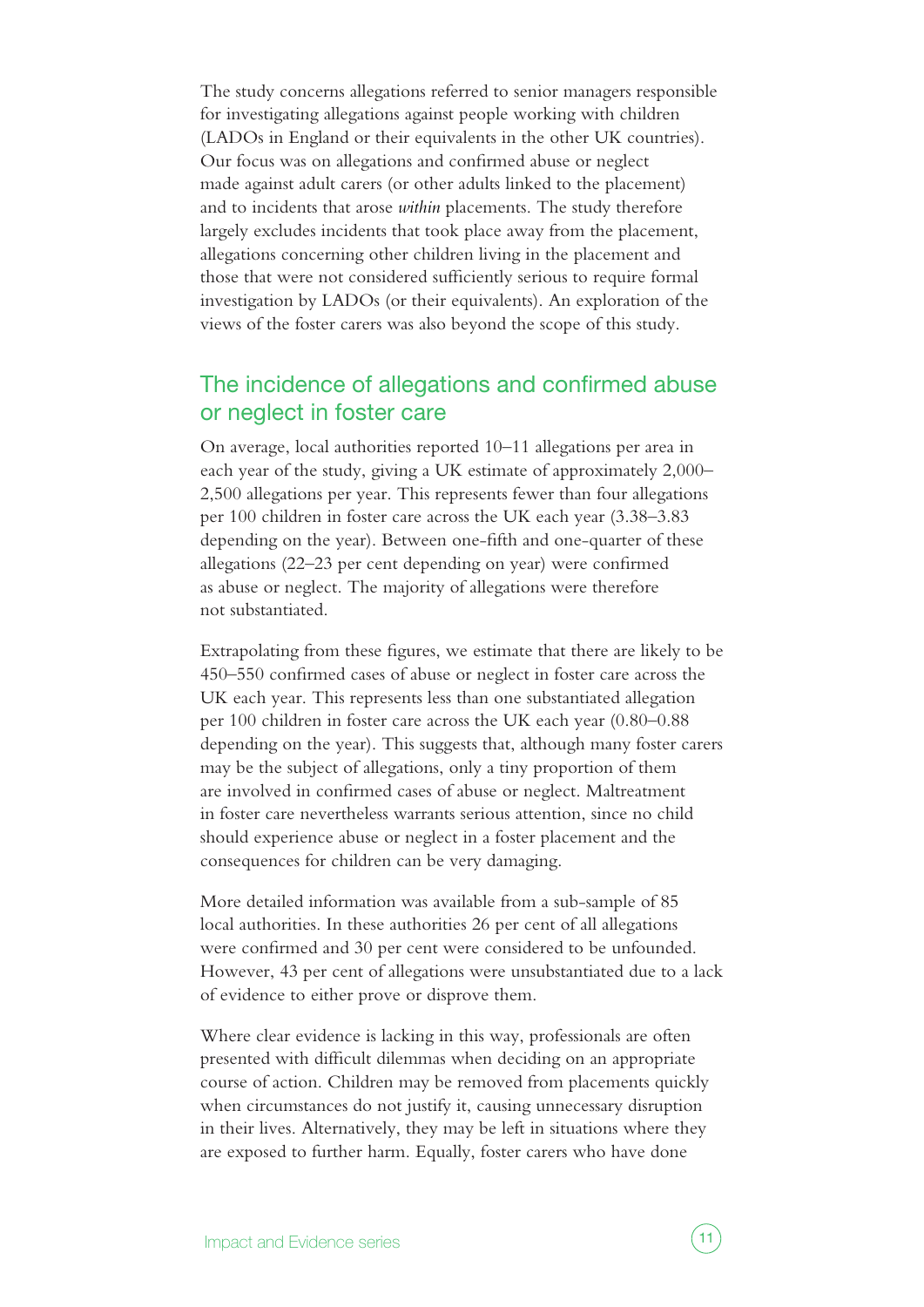<span id="page-11-0"></span>nothing wrong may see children removed and may remain under unwarranted suspicion.

Where allegations were substantiated, well over half of the children had been permanently removed from placements (56–63 per cent of cases, depending on the year). Where cases could not be substantiated, however, 13–16 per cent of the children were nonetheless removed.

Numbers of allegations and of confirmed cases of abuse or neglect varied between England, Scotland and Wales and, within England, between local authorities. These patterns did not appear to relate to differences in the size of the fostered population in different areas. Our data cannot tell us the extent to which these differences are real or the product of different policies, procedures and recording practices.

The vast majority of children entering foster care are provided with safe family placements, but a minority of children across the UK do experience harm each year from those responsible for their care.

Our findings are likely to underestimate the true extent of the problem, as over half of unsubstantiated allegations could not be proven one way or the other.

Allegations that are unsubstantiated due to a lack of evidence can pose serious dilemmas to practitioners trying to decide on a safe course of action for the child. It is important (whenever it is considered safe) that some time is taken (in conjunction with colleagues) to carefully weigh the evidence in individual cases in an effort to avoid precipitate action.

Further work is needed to understand the variation that was found between countries and local authorities in rates of abuse or neglect in foster care.

#### The nature of abuse and neglect in foster care

The study described the nature of confirmed abuse or neglect for 118 fostered children. All forms of maltreatment were evident, including physical abuse (in 37 per cent of cases), emotional abuse (30 per cent), sexual abuse (11 per cent) and neglect (17 per cent). In addition, 15 cases were reported to concern poor standards of care falling sort of actual abuse.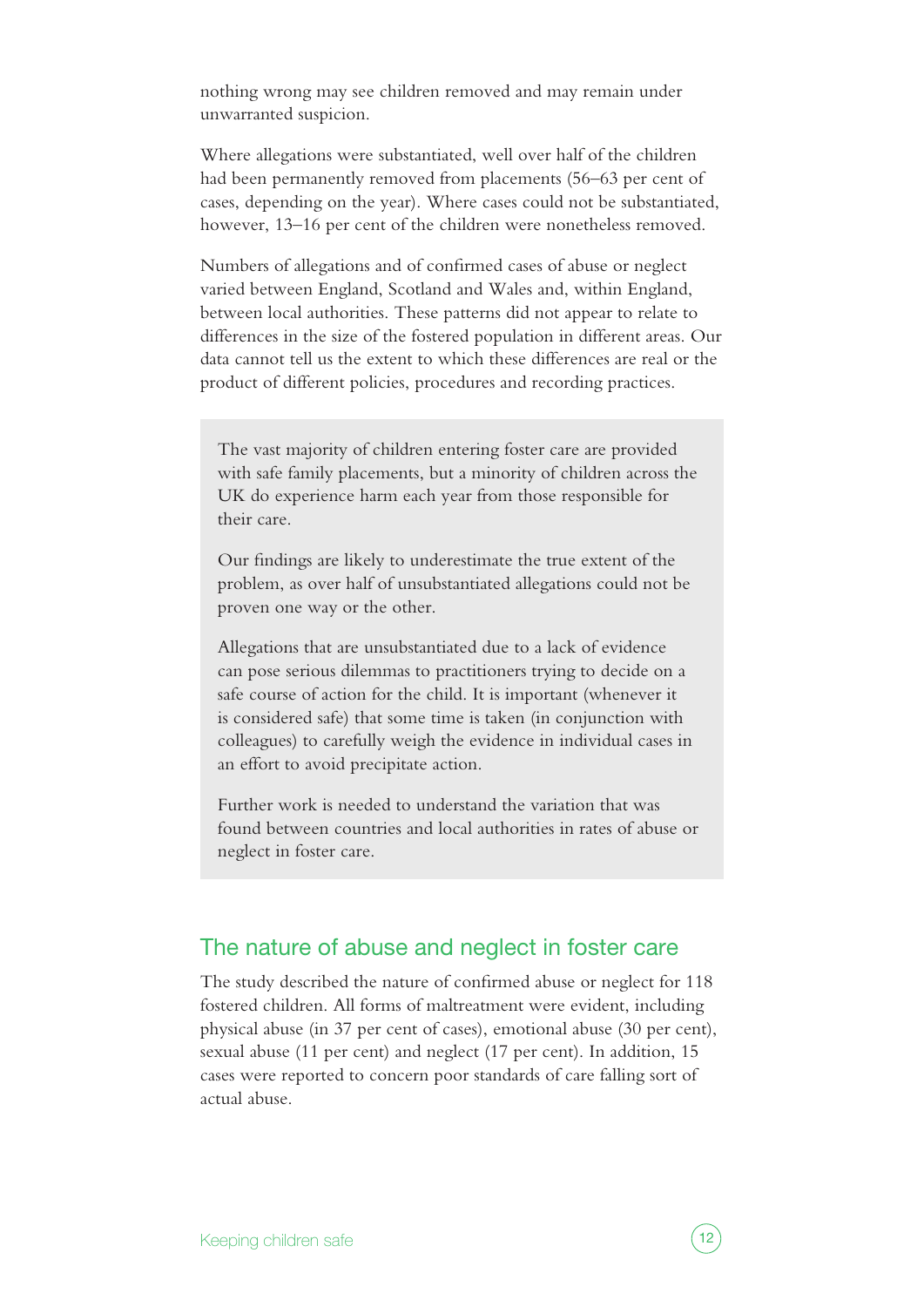Many of the foster carers involved in substantiated cases (43 per cent) had been the subject of previous allegations. It is important that an accurate record of allegations is maintained so that future incidents can be placed in context and emerging patterns of behaviour detected.

Abuse or neglect may occur in all placement settings and at any point in the life of a placement. However, while this study provides evidence that abuse and neglect can occur in any kind of foster placement (whether with kin or with strangers), it cannot tell us how likely these are to occur in kinship placements relative to placements with non-relatives, nor in long-term versus short-term placements.

There was evidence, however, that warning signs were sometimes missed when children appeared to be settled in long-term placements. Some children, for example, only disclosed persistent sexual and/ or emotional abuse after they had left the placement. It is essential that social workers see children alone on a regular basis and, while recognising that most foster carers provide good care, are alert to the possibility of abuse in foster placements. Risks of non-disclosure can be heightened when children lack opportunities to confide in social workers and the monitoring and review of placements, even apparently settled placements, are insufficient.

In a number of cases the foster carers concerned had been under stress (related to the numbers or mix of children in their care) or had experienced personal difficulties (related to family illness, marital breakdown and excessive alcohol use) that stretched their capacity to provide sufficiently good care or led to the abuse of children. However, in a small number of very serious cases involving the persistent neglect, emotional and/or sexual abuse of children, it was clear that the foster carers concerned should never have been recruited. High quality assessment, recruitment and review procedures are needed to prevent these individuals being able to harm children.

Communication and information sharing between agencies was not always sufficient. Concerns raised by schools, neighbours or other relatives had not always been acted upon. Visiting children, listening carefully to what they say and spending some time with them away from placements are of fundamental importance. However, social workers also need to be mindful of information passed to them by others and employ their own professional skills to assess the changing dynamics of placement relationships. Not all children will feel able to disclose the abuse they are suffering.

The vast majority of substantiated allegations led to further action against the foster carer(s) concerned. One in 10 received no further action, one-third were provided with further support and training and, in almost one-half of cases, it led to termination of their approval to foster. Small numbers were referred to the Independent Safeguarding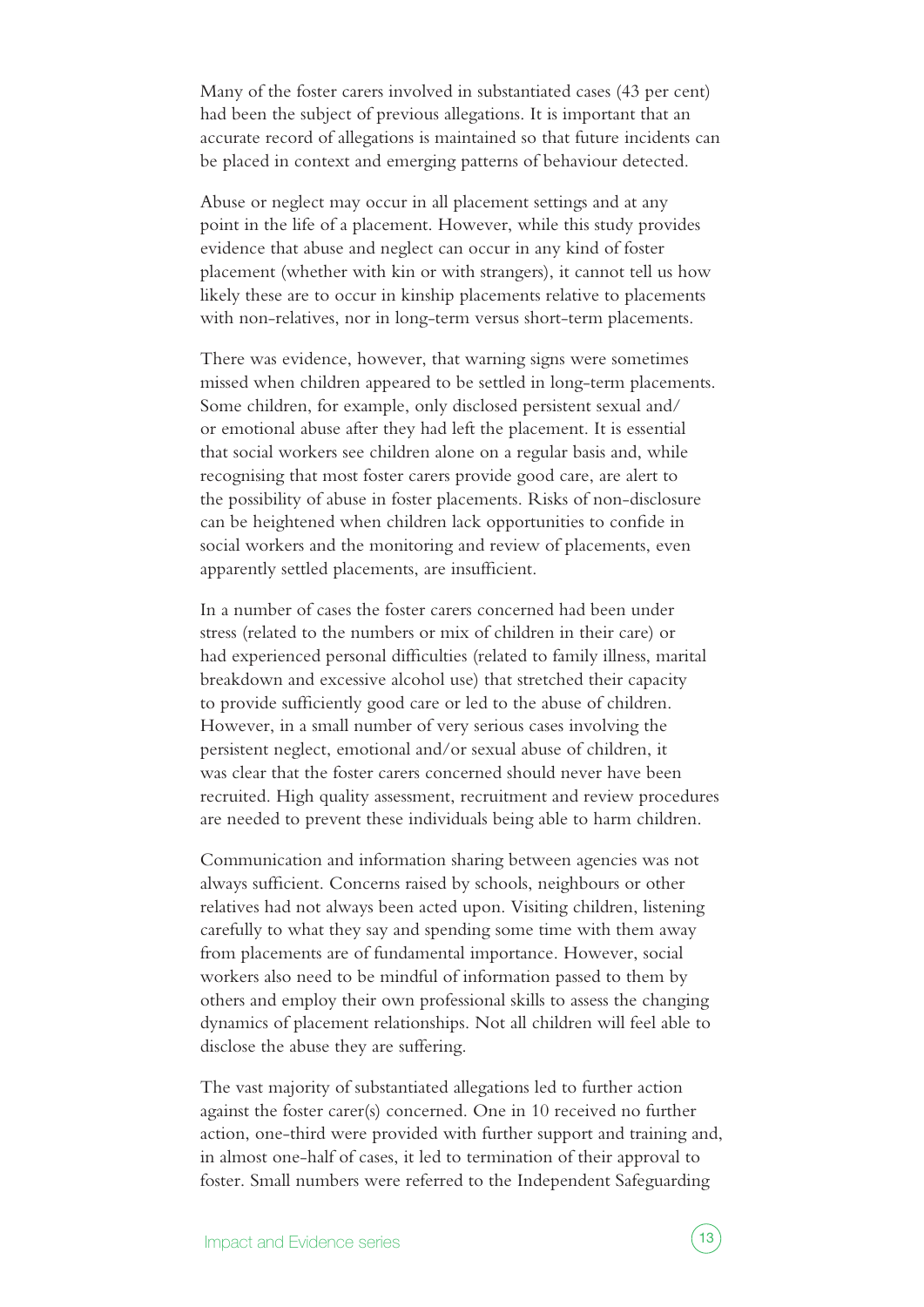<span id="page-13-0"></span>Authority (as it was then) or were subject to criminal prosecution. Where the outcome involved no further action or support/ training it was considerably more likely that the child would remain in placement.

The findings emphasise the importance of continuous monitoring and review of foster placements by social workers. Maltreatment can occur in any kind of placement at any time, even where children have been settled for a long time.

Listening carefully to children, both inside and outside the placement, is essential. However, it is important to be mindful that some children may not feel able to disclose abuse until after they have left.

Good cooperation and communication between agencies and between local authorities (where children are placed out of area) is imperative for effective safeguarding practices. Without this, important signals of distress can be missed.

Past allegations and concerns about foster carers should be carefully recorded. Any new allegations that arise should be placed in historical context.

Like other people, some foster carers will experience periods of distress and personal difficulty in their lives. Although the vast majority will not go on to mistreat children in their care, these signs should not be ignored. The offer of support may help to preserve the quality of care provided.

Foster carers will also need access to good independent support and representation once an allegation is made.

Where a foster carer is removed because their actions or behaviour suggest they may pose a risk of harm to children, the Disclosure and Barring Service must be informed.

#### The incidence of allegations in residential care

Information on allegations in residential settings was sought for the same three-year period (2009–2012). The survey was concerned with allegations of abuse or neglect by residential staff. As such, it did not include abuse by resident peers, abuse experienced while away from the home, or by adults external to placements.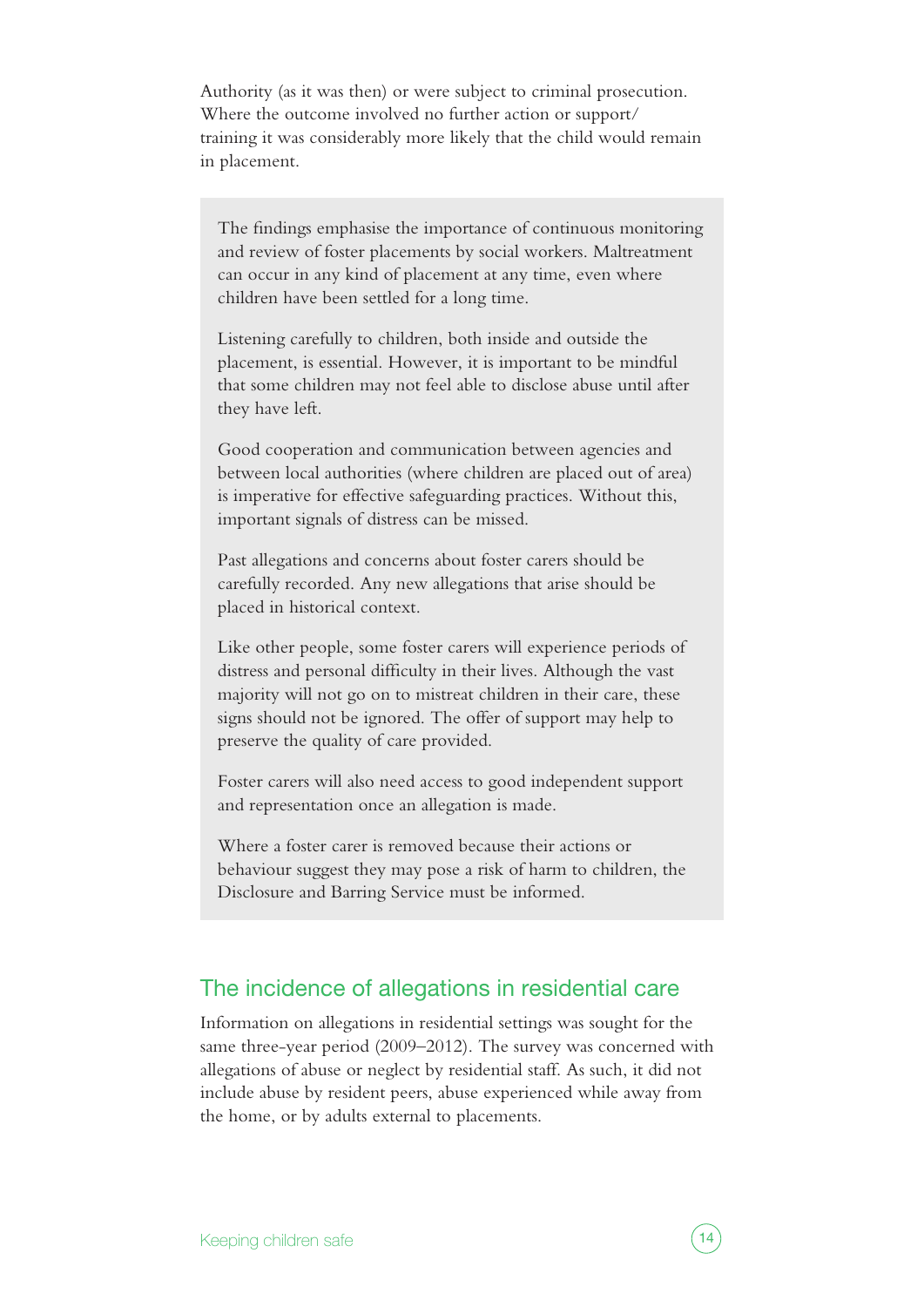<span id="page-14-0"></span>As we found in relation to foster care, most young people in residential care did not suffer abuse or neglect from those charged with caring from them. On average, local authorities reported five to seven allegations per area in each year, giving a UK estimate of approximately 1,100–2,500 allegations per year. This equates to between 10 and 12 allegations per 100 children living in residential care across the UK in each year of the survey (9.56–11.91 depending on year).

Like foster care, between one-fifth and one-quarter of these allegations were substantiated (21–23 per cent, depending on year). As with foster care, therefore, at least three-quarters of allegations were unsubstantiated.

Extrapolating from these figures, we estimate there are likely to be around 250–300 confirmed cases of abuse or neglect in residential care across the UK each year. This represents between two and three confirmed allegations per 100 children in residential care each year (2.15–2.59 depending on year).

Unlike foster care, however, allegations (confirmed or otherwise) were much less likely to lead to young people being removed from placement. Fewer than one in five substantiated allegations resulted in removal.

Residential staff teams do provide safe care to the vast majority of their young residents, although across the UK there are an estimated 250–300 confirmed cases of maltreatment in residential settings each year.

As with foster care, this is likely to underestimate the true extent of the problem and takes no account of abuse by peers or adults external to the placement.

Unlike foster care, confirmed abuse is much less likely to lead to young people being removed from residential placements.

### The nature of abuse in residential care

The study reports on substantiated allegations that concerned 28 young people in residential care. Four allegations originated from a single secure unit that was subsequently closed down, and another three from a single residential education unit. These units appeared to be marked by cultures of physical coercion and compliance in which the physical abuse of children may have been systemic.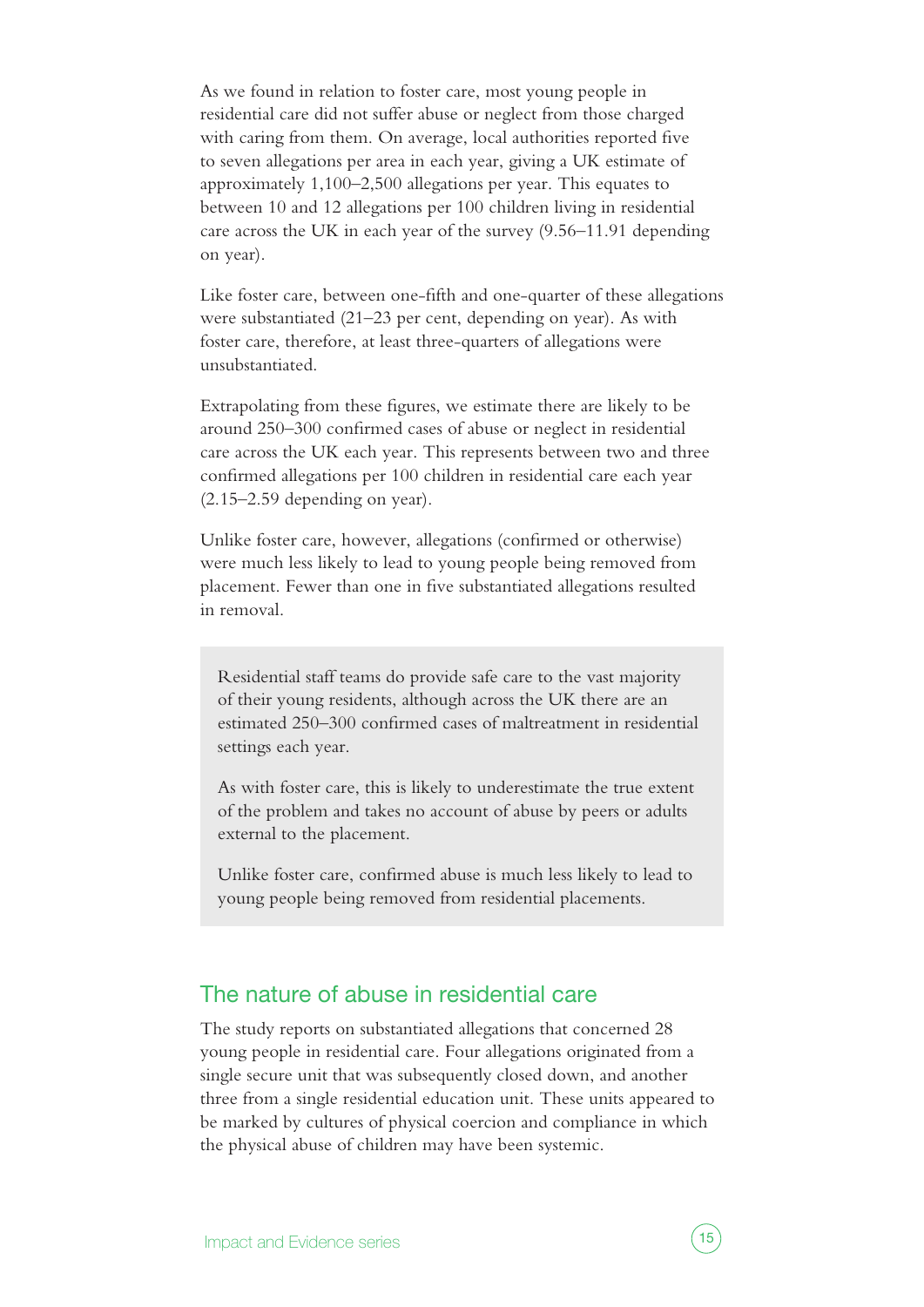Over one-half of cases concerning residential staff were categorised as either physical abuse or use of excessive physical restraint. These cases were similar in nature, generally involving staff reacting inappropriately to episodes of challenging behaviour by young people.

While there was recognition of the intense pressure felt by residential workers when conflicts erupt in children's homes, respondents highlighted the need for staff to remain calm, maintain a sense of authority and to employ strategies that help to defuse tensions in highpressure situations. Work undertaken with young people in calmer times on an appropriate range of anger management strategies may also help to reduce aggressive behaviour.

Very few young people were removed from placement, and looked after children reviews to assess care planning needs were rarely held. In most respects, therefore, life went on much as before. Outcomes for staff were much more variable: while some were subject to no further action, others had their employment terminated. The reasons for differing outcomes were hard to discern from the data available to us.

The ability to maintain calm under pressure is essential when managing conflict and may be helped by positive training, support and supervision. In these ways practitioners may develop a repertoire of de-escalating strategies to reduce the tensions inherent in high-conflict situations.

Where children's homes work well, they tend to feature strong leadership, a positive culture that staff and young people are able to buy into, and to promote close inclusive relationships between staff and young people. Helping young people to find ways to manage their anger can help to reduce combustion within the home.

The inspection regime must eliminate the small number of residential units that continue to maintain cultures of coercion and compliance, even where these are accommodating very challenging young people.

Where a member of staff (paid or voluntary) is removed because their actions or behaviour suggest they may pose a risk of harm to children, the Disclosure and Barring Service must be informed.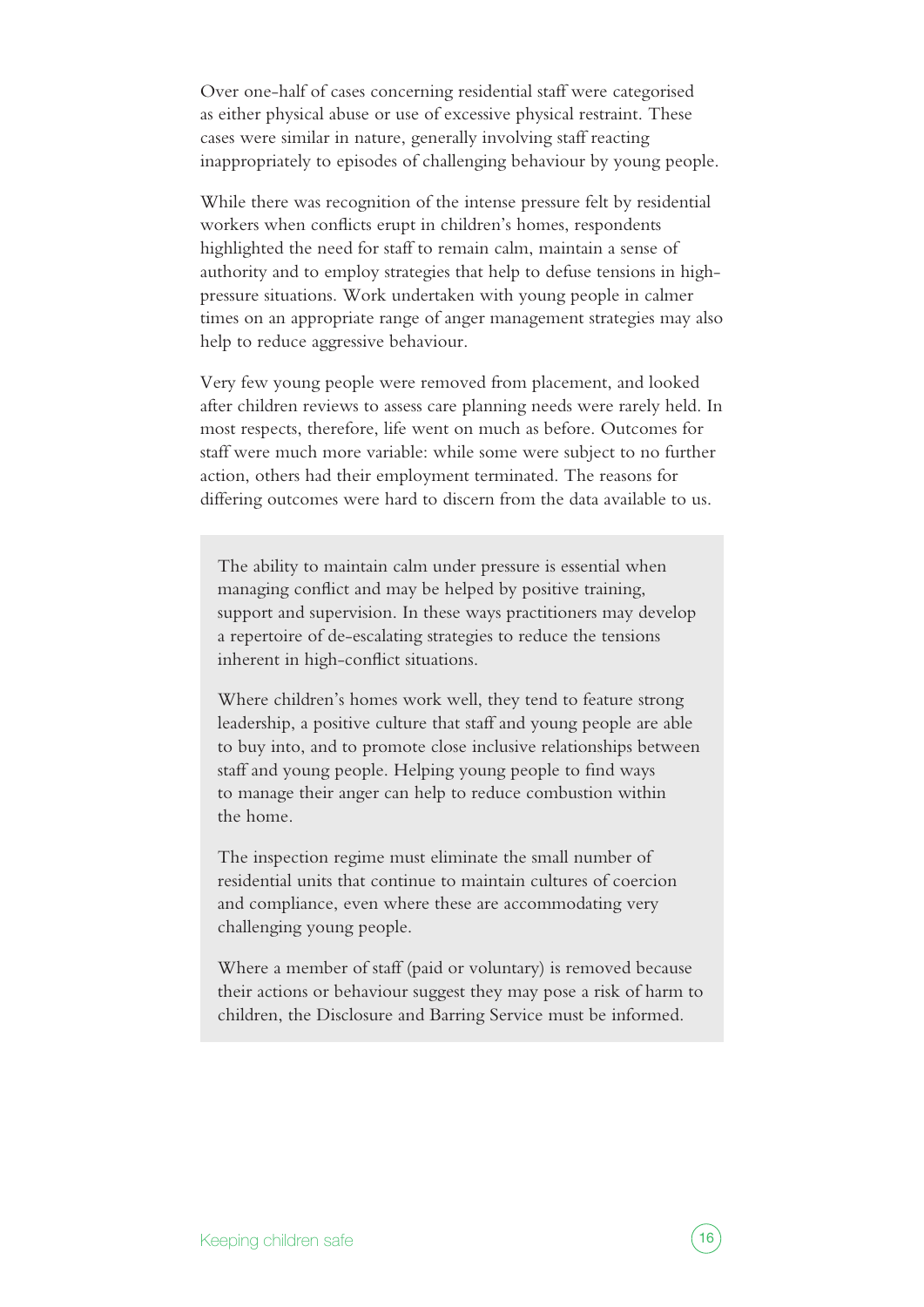### <span id="page-16-0"></span>Local authority data management and communication

Although all English local authorities are required to report annually on allegations to Ofsted, these data do not currently provide evidence on the numbers of children involved or on the proportion of allegations that are substantiated. The study identified gaps in the information that is readily available to local authorities. In many areas, no or only partial information on allegations was recorded on the central database. Where it was recorded, it was not always held in a format that could be linked to information held on children and caregivers. Good data linkage is needed to support local strategic planning.

Problems were also identified in communication between local authorities where children were placed out of authority. The host authority assumed responsibility for investigating allegations, but the extent to which the placing authority was kept informed or records were maintained of the investigation varied considerably. In these scenarios, effective care planning for the child could suffer.

At local authority and national levels aggregated statistical data on allegations are needed that are child-centred and can provide an accurate picture of substantiated abuse and neglect in foster and residential care.

For children placed out of authority, clear communication strategies between local authorities are needed to ensure effective management of investigations and care planning for the children concerned.

#### Conclusion

The vast majority of children who enter the public care system in the UK are afforded protection and most receive good quality care. However, a significant minority experience further harm at the hands of their caregivers. Abuse and neglect arise in both residential and foster care. It may occur in any type of placement at any time. Turning one's gaze away from children apparently settled in long-term foster care is not acceptable.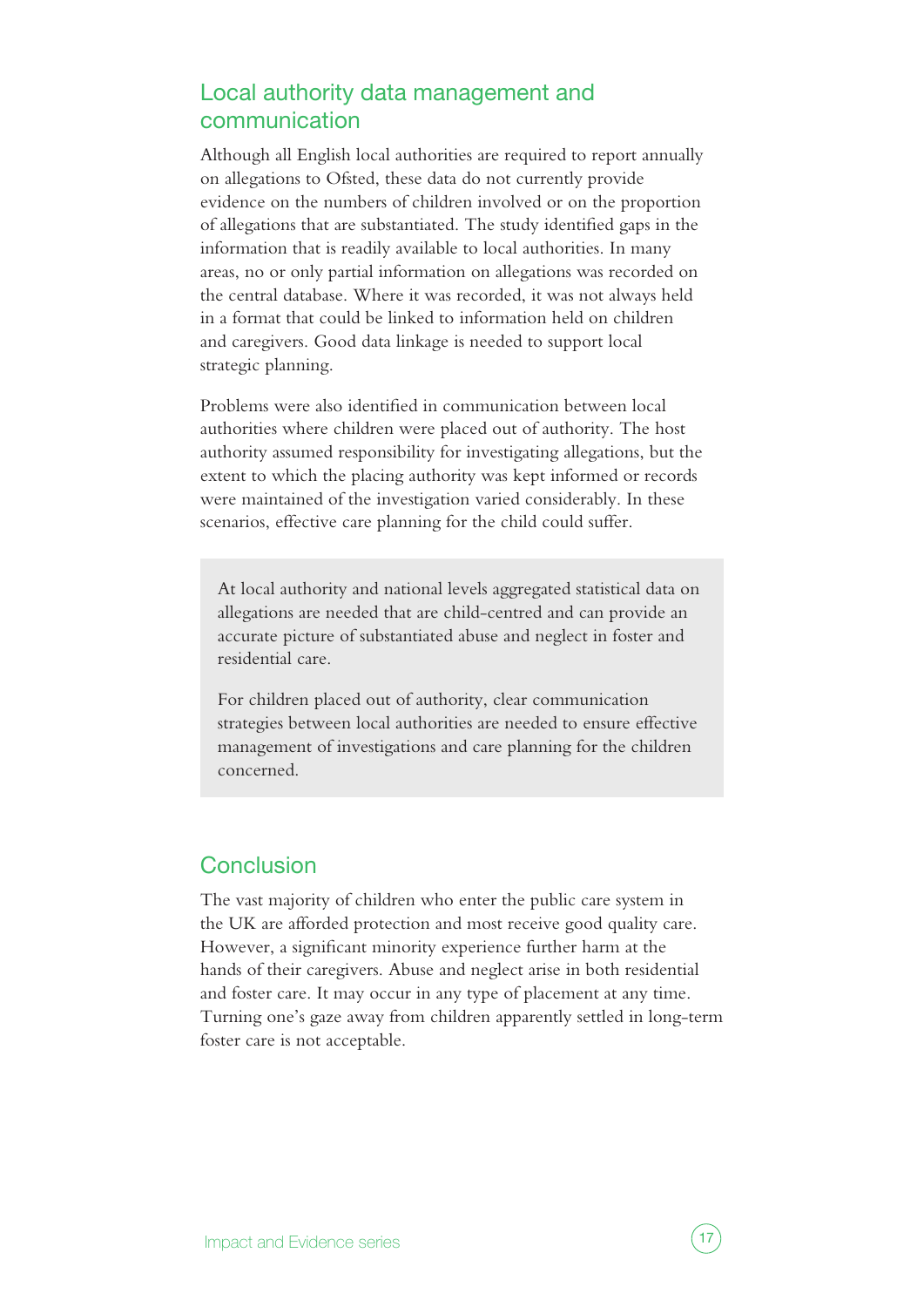The confirmed abuse and neglect reported in this study ranged from minor indiscretions or failures to follow due procedure to the prolonged sexual and emotional abuse of children. Clearly, the same response does not fit all cases. Precipitate action may not always be warranted – especially given that, once removed from placement, children only very rarely return. In relation to more minor indiscretions, therefore, seeking solutions through negotiation, training and review may prove to be the most helpful approach for all concerned.

Greater access to support, training and specialist therapeutic support may help residential staff and foster carers to better manage the disturbed and challenging behaviour of some children and, in so doing, may reduce the risk of burn-out and stress-related abuse. However, strong selection and assessment procedures are also needed to prevent individuals who may present serious harm to children becoming residential workers or foster carers.

There is no substitute for high quality supervision of frontline staff, for the effective monitoring and review of placements, and for good cooperation and communication between agencies involved in the lives of children. With regard to these, the coordinating functions of Local Safeguarding Children's Boards, of Independent Reviewing Officers, and of LADOs and their equivalents in other countries have a pivotal role in coordinating and monitoring services, ensuring the safety of children and undertaking investigations into allegations.

Inter-agency communication is particularly important when abuse or neglect is identified in out of authority (private or voluntary sector) placements, to ensure that all other agencies using these placements are informed of the results of any investigations into foster carers or children's homes.

Some children do make unfounded allegations. Their reasons for doing so are complex. A fair and proportionate approach should be taken when investigating allegations and the foster carers and residential care staff concerned should be provided with information and independent support while under investigation.

It is essential that both foster and residential care are underpinned by a child-centred, rights-based approach, which ensures that children and young people are listened to and appropriate action is taken if they experience poor quality care, abuse or neglect.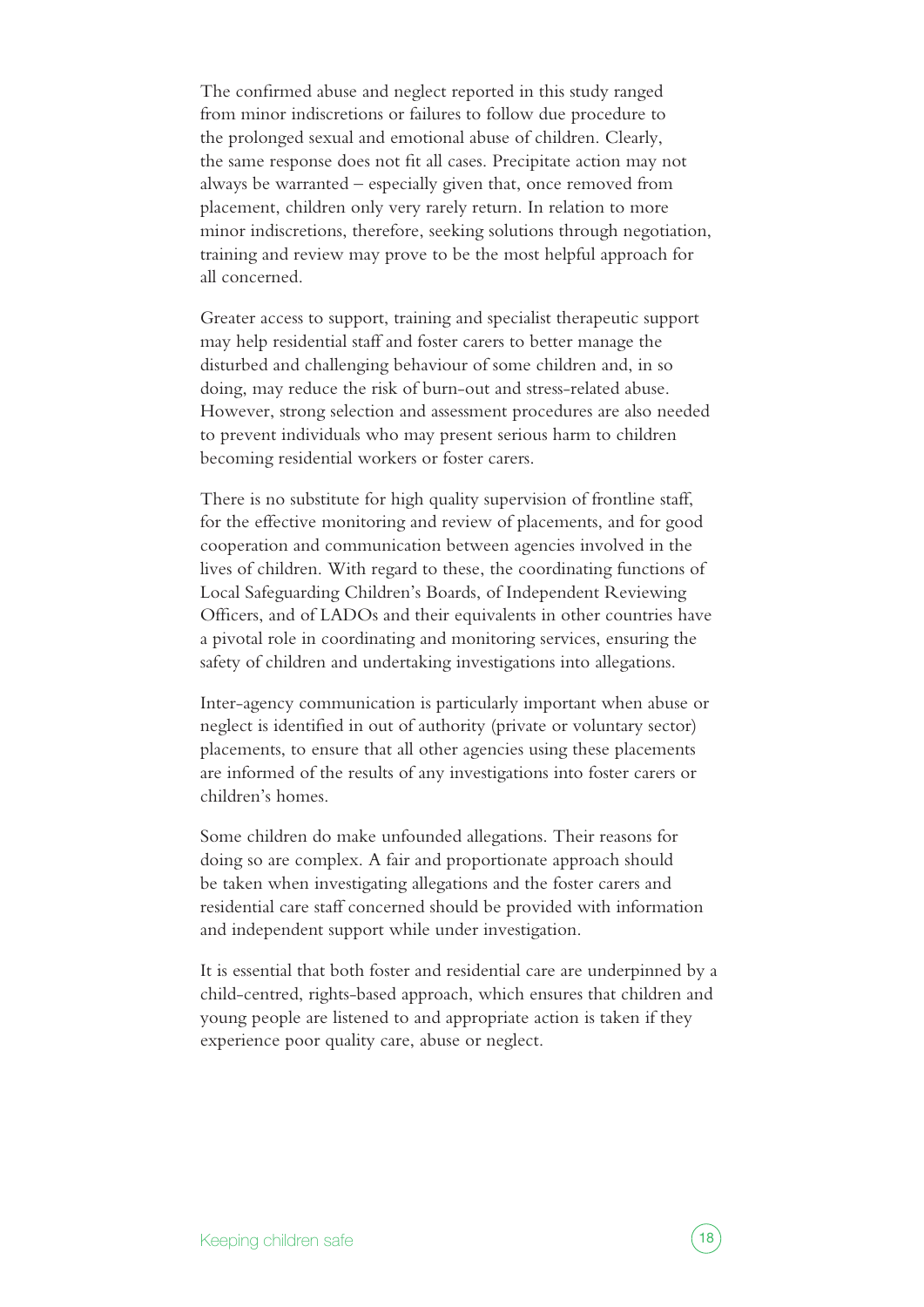### <span id="page-18-0"></span>Chapter 1

### The research and policy context

Concerns about abuse in foster and residential care have been expressed, intermittently, for over 70 years. In the early post-war years the homicide of a child by his foster carer and wider concerns about the care of children in residential institutions led to the setting up of official inquiries in England and Scotland (Curtis Committee, 1946, Clyde Committee, 1946, Sen et al., 2008). These in turn led to moves to improve the care of children in care including, notably, the passing of the Children Act 1948. Around 30 years later *Who Cares?* – a report by young people in children's homes in England and Wales – provided evidence that abusive care was nevertheless a continuing problem (Page and Clark, 1977). However, it was only when a series of scandals regarding abuse in residential care came to light in the 1980s that public and professional attention turned again to this issue. At this point, the focus was principally on residential care.

Revelations about abuse in residential institutions from the 1960s (and often earlier) to the mid-1990s prompted the government to commission a number of inquiries (Hughes, 1985, Levy and Kahan, 1991, Kirkwood, 1993, Department of Health, 1993) and reviews of residential child care (Utting, 1991, Skinner, 1992, Warner, 1992). These were followed by reviews of safeguards for children living away from home in Scotland, England and Wales (Utting, 1997, Kent, 1997). In response, the English government published a detailed set of recommendations and set up the three-year *Quality Protects* programme to radically overhaul services for children living away from home, especially those in public care (Department of Health, 1998a, Department of Health, 1998b). There has been no systematic investigation into whether or not abuse by caregivers continues to occur in children's homes since the development of policies to safeguard children in residential settings subsequent to the above inquiries and reviews (see below). In the absence of such an investigation, we cannot be sure that the changes introduced as a result of the inquiries into historic abuse have had the desired effect of safeguarding young people in residential care.

In contrast to the picture for residential care, much of the discussion about abuse in foster care in the UK has centred on the problem of unfounded allegations of abuse, but there is very little evidence available on the extent and nature of either allegations or confirmed abuse in foster care (Biehal and Parry, 2010, Biehal, 2014). Unsubstantiated allegations create immense stress for both children and carers, may cause placement disruption and may reduce the already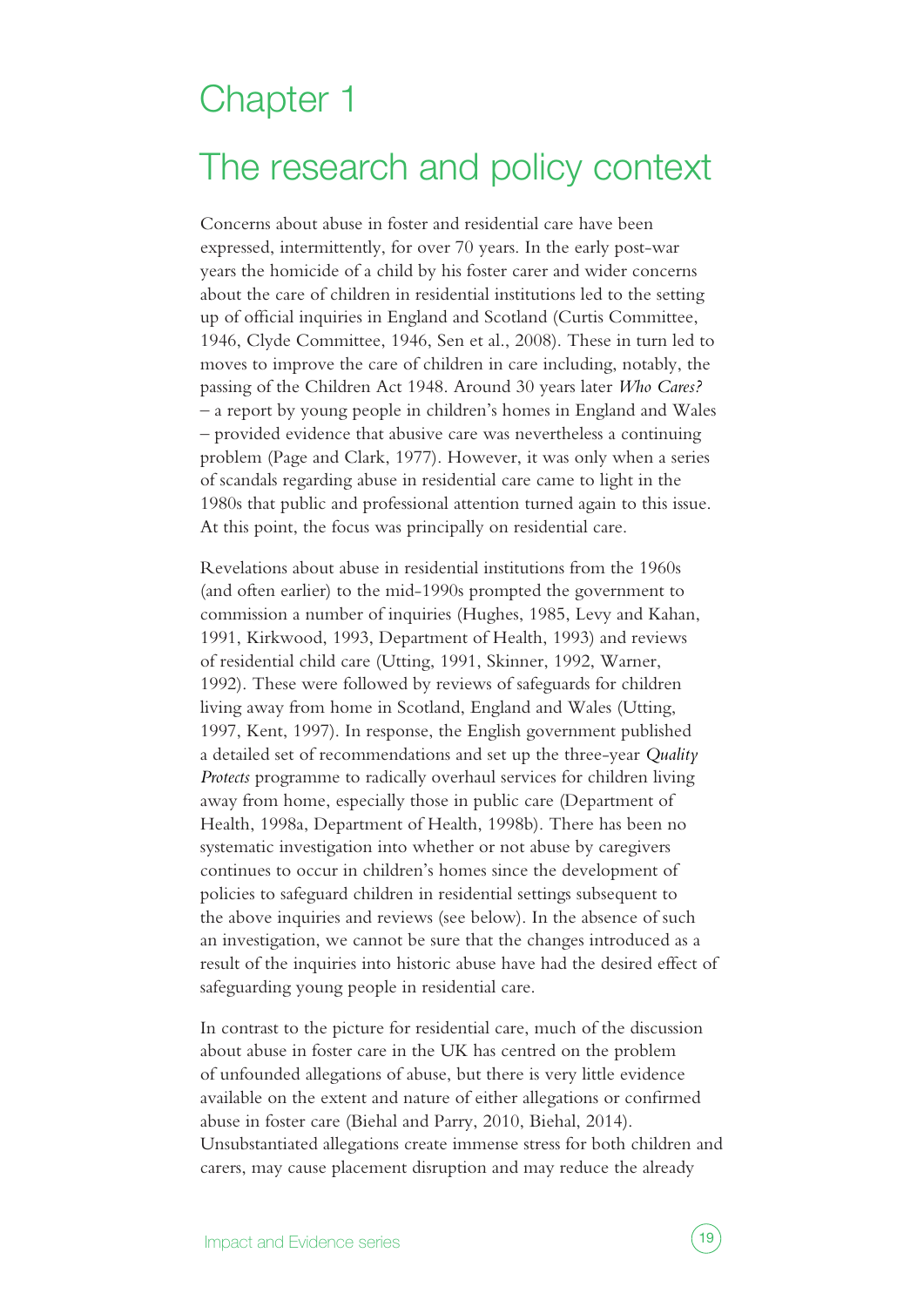<span id="page-19-0"></span>inadequate supply of foster carers. In cases where such allegations are substantiated the implications are even more serious.

The limited evidence available suggests that abuse or neglect can indeed occur in foster and residential care, but the extent and nature of any such abuse or neglect is unknown. This study represents the first systematic attempt to investigate these issues in the UK. In this chapter we set out the context for the study, briefly summarising the available evidence on abuse or neglect in residential and foster care.

#### 1.1 Allegations of abuse or neglect

The investigations into historic abuse in residential institutions prompted some questioning of the safety of convictions of residential staff. Criticism of the 'trawling' methods used by police investigating historic abuse and a questioning of the motives of some adults making allegations about historic abuse have been accompanied by debates about whether or not these investigations constituted a 'witch-hunt' (Beckett, 2002, Smith, 2008, Corby, 2006, Webster, 2005). In England a Home Affairs Select Committee noted concerns about "the over-enthusiastic pursuit of these allegations," but the government refuted this claim, stating that that there had not been a large number of miscarriages of justice (Home Affairs Select Committee, 2002, House of Commons, 2003). Concerns about unfounded allegations against residential staff persist. In Scotland, a review of abuse in residential child care noted a lack of clear evidence regarding the number of false allegations, but residential staff nevertheless continue to be fearful about the risk of abuse allegations (Davidson, 2010, Sen et al., 2008).

There have been similar concerns in relation to foster care. Since the 1980s, the Fostering Network and its predecessor the National Foster Care Association (NFCA), have drawn attention to allegations of abuse against foster carers (The Fostering Network, 2006, The Fostering Network, 2004a, Nixon and Verity, 1996, Swain, 2006a, Hicks and Nixon, 1989). This concern is shared by the Department for Education in England, the Scottish Government and the Department for Children Schools and Families in Northern Ireland (Department for Children Schools and Families, 2009, Department for Education and Skills, 2006). Unfounded allegations are profoundly upsetting for foster carers, can lead to the removal of children from their care and may also result in some carers giving up fostering.

The UK evidence on allegations of abuse in care tends to be piecemeal. For example, a study of referrals to social services or the police focused solely on sexual abuse by adults working or volunteering with children in eight local authorities between1988 and 1992 discovered only 22 *referred* (not necessarily confirmed) cases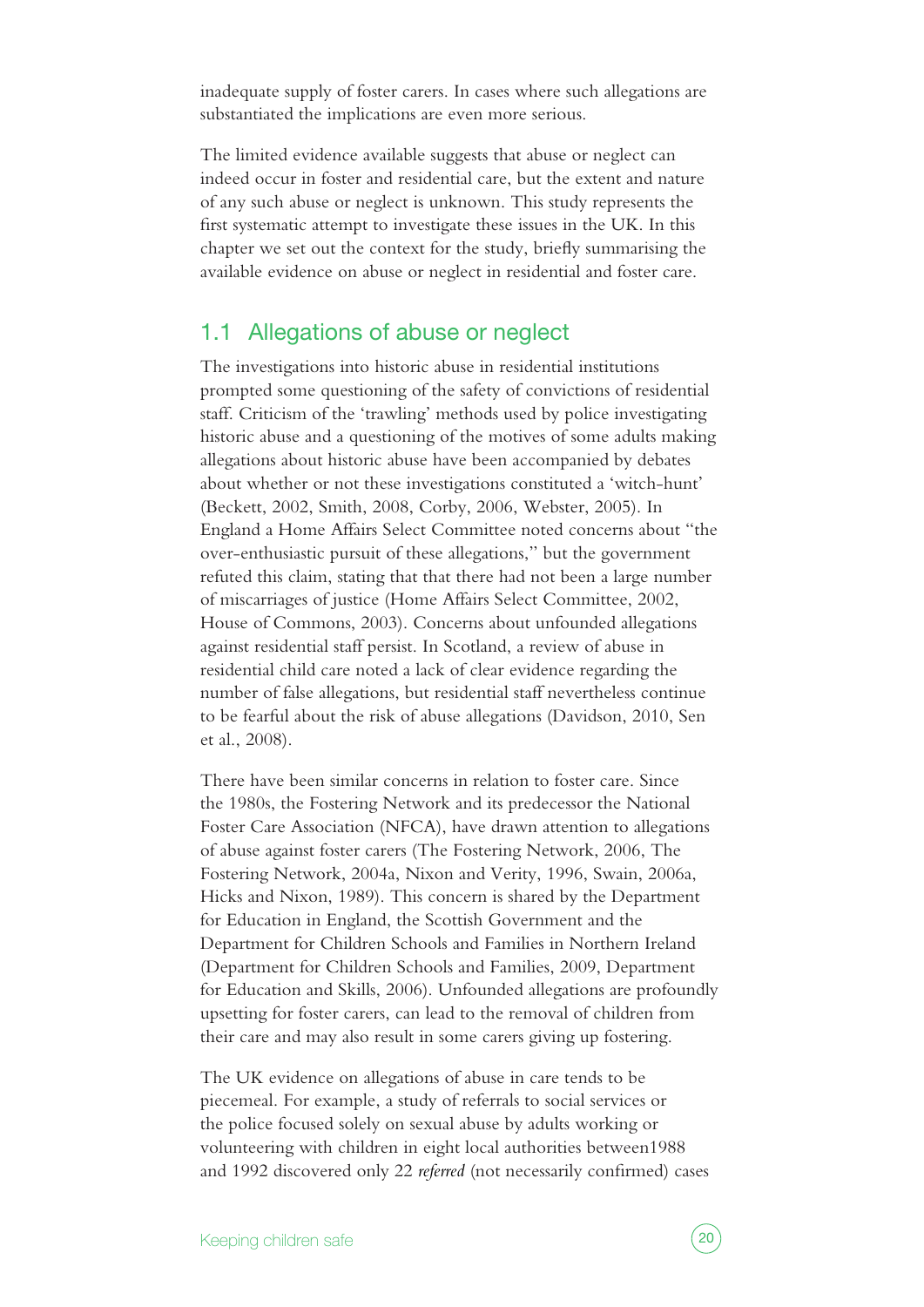<span id="page-20-0"></span>concerning foster carers and 14 concerning residential institutions over a four-year period (Gallagher, 2000).

Although there have been several UK studies of allegations of abuse in foster care since the 1980s, most have had non-representative samples of foster carers (Biehal and Parry, 2010). The most reliable UK evidence on allegations in foster care comes from a survey of 950 foster carers conducted in the mid-1990s, 16 per cent of whom reported that they had been the subject of allegations at some point in their fostering career. However, surveys of foster carers may be subject to sampling bias: on the one hand, foster carers who have experienced unfounded allegations may be more likely to respond than those who have not, while on the other hand foster carers whose abuse or neglect has been confirmed are unlikely to remain in the foster care system and so are not included in surveys of foster carers (Wilson et al., 2000). For these reasons, the current study collected information on the extent of allegations and confirmed abuse from agencies rather than foster carers. Also, the likelihood of ever experiencing an allegation naturally increases over time. It is therefore more useful to know how many foster carers experience an allegation in a specified period.

Surveys that collect data from fostering agencies rather than foster carers and measure the number of allegations in a defined period are therefore likely to provide a more accurate picture. Just two UK studies, both conducted some time ago, have surveyed social work or fostering agencies about allegations. In the mid-1990s the NFCA collected information on 7,619 foster homes from just under half of all English social services departments and found that 4 per cent of foster homes were investigated for allegations of abuse in the year of the survey (Nixon and Verity, 1996), while a survey of all social work departments in Scotland reported that 3.5 per cent of foster carers had experienced allegations in one year (Triseliotis et al., 2000). However, these surveys did not indicate how many children or incidents were involved in the allegations. More recently Ofsted found that up to 4.4 per cent of fostering households in England and up to 2.6 per cent of approved foster carers experienced allegations in a single year (Ofsted, 2012). Half of these allegations led to enquiries under Section 47 of the Children Act 1989 (which relates to a local authority's duty to investigate child protection concerns).

#### 1.2 What is known about abuse or neglect in residential care?

The physical, sexual and emotional abuse that occurred in children's homes across the UK from the 1960s to the 1990s has been welldocumented. In the early 1980s the Kincora Inquiry was set up following in revelations of sexual abuse at nine boys' homes and hostels in Northern Ireland (Hughes, 1985). This was followed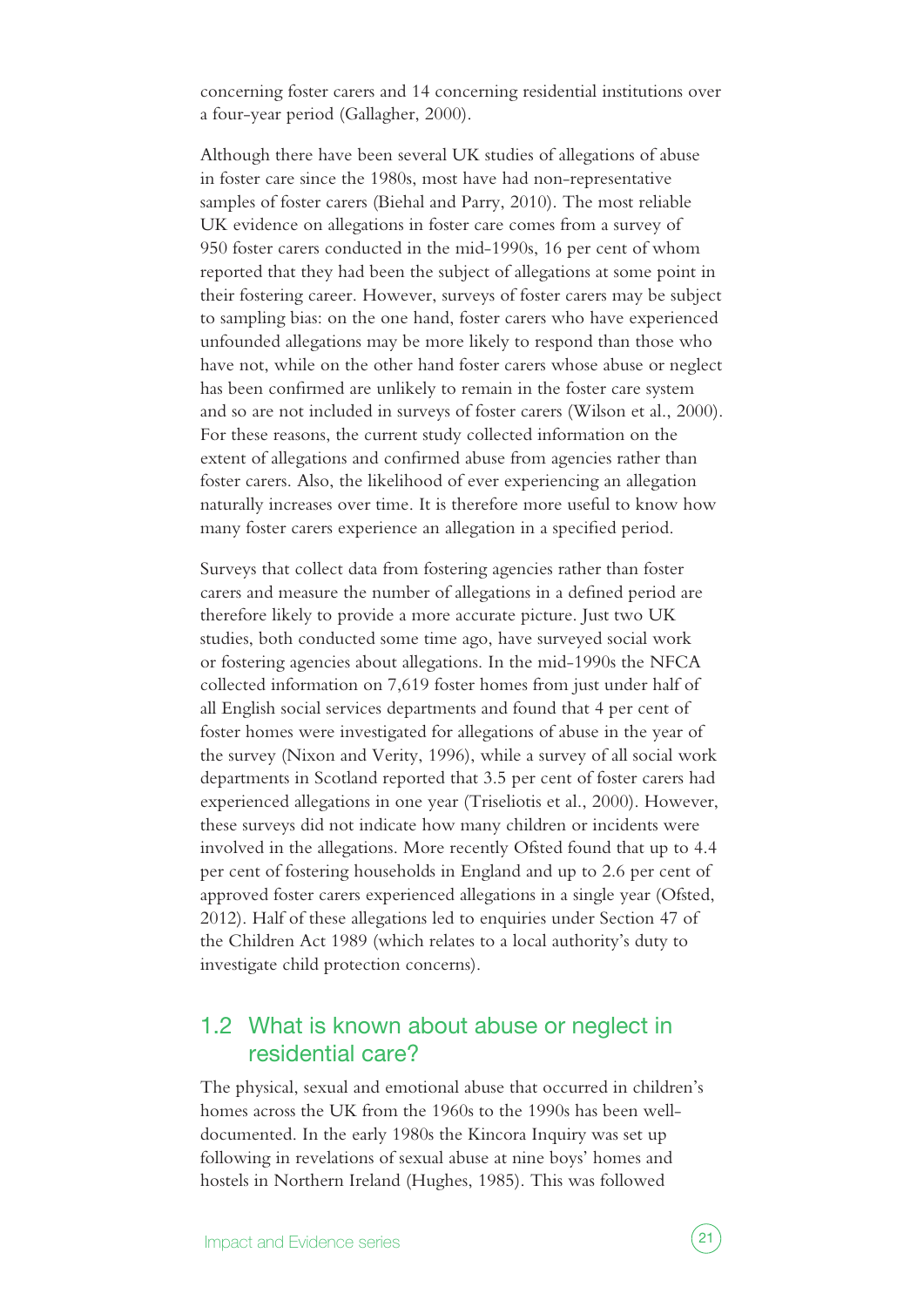by a series of reports in England during the 1990s: the report on the Pindown regime in Staffordshire (Levy and Kahan, 1991), the Leicestershire Inquiry (Kirkwood, 1993) and the Aycliffe Investigation (Department of Health, 1993). The Edinburgh Inquiry in Scotland (Kent, 1997, Marshall et al., 1999) and the Waterhouse Report in Wales (Waterhouse, 2000) were followed, in 2008, by revelations about historic abuse in children's homes on the island of Jersey. There were also investigations in a number of other areas including Merseyside, Cheshire and London (Colton, 2002, Barter, 1998, Barter, 2003). These investigations uncovered evidence of serious and systematic abuse that had often continued over many years. In 2007 the Scottish Government set up an inquiry into abuse at Kerelaw residential school and secure unit, which had continued for around 25 years, but we are not aware of any other recent reports of abuse in children's residential care (Frizzell, 2009).

Most of the UK evidence on abuse in children's residential care comes from these inquiries. However, reliance on evidence from official inquiries is problematic, not least because most of these concern practices many years ago, prior to the introduction of safeguarding procedures and regulations which aim to prevent their recurrence. Another problem is that their findings are not drawn from representative samples of children's homes. While we know a great deal about the nature of the abuse that occurred in the institutions investigated we do not know how widespread it was. However, the fact that in many cases the abuse only came to light years after it occurred suggests that under-reporting, or a failure to take complaints seriously, may have given the impression that the abuse was less widespread than it actually was (Stein, 2006, Attar-Schwartz, 2011). If abuse does occur in children's homes today, we should be alert to the fact that it may not be reported while the children concerned are living in them.

Three UK studies in the 1990s included data on abuse in children's residential care but these had small or unrepresentative samples (Hobbs et al., 1999, Morris and Wheatley, 1994). Although these cannot tell us about the scale of the problem, they nevertheless indicate that a problem did exist, at least at the time they were conducted. In the early 1990s calls to the Childline helpline by 278 looked after children revealed that a small number were concerned about sexual abuse in their children's homes (Morris and Wheatley, 1994). A few reported sexual abuse by male residential staff (with 'kissing and touching' mentioned by way of illustration), accompanied by threats of physical abuse or a move to secure accommodation if they disclosed this to anyone. A study of 40 sexually abused or abusing young people in residential care in the mid-1990s noted one example of sexual abuse by a member of staff (Farmer and Pollock, 1998). However, a study of a representative sample of 48 children's homes in the same period,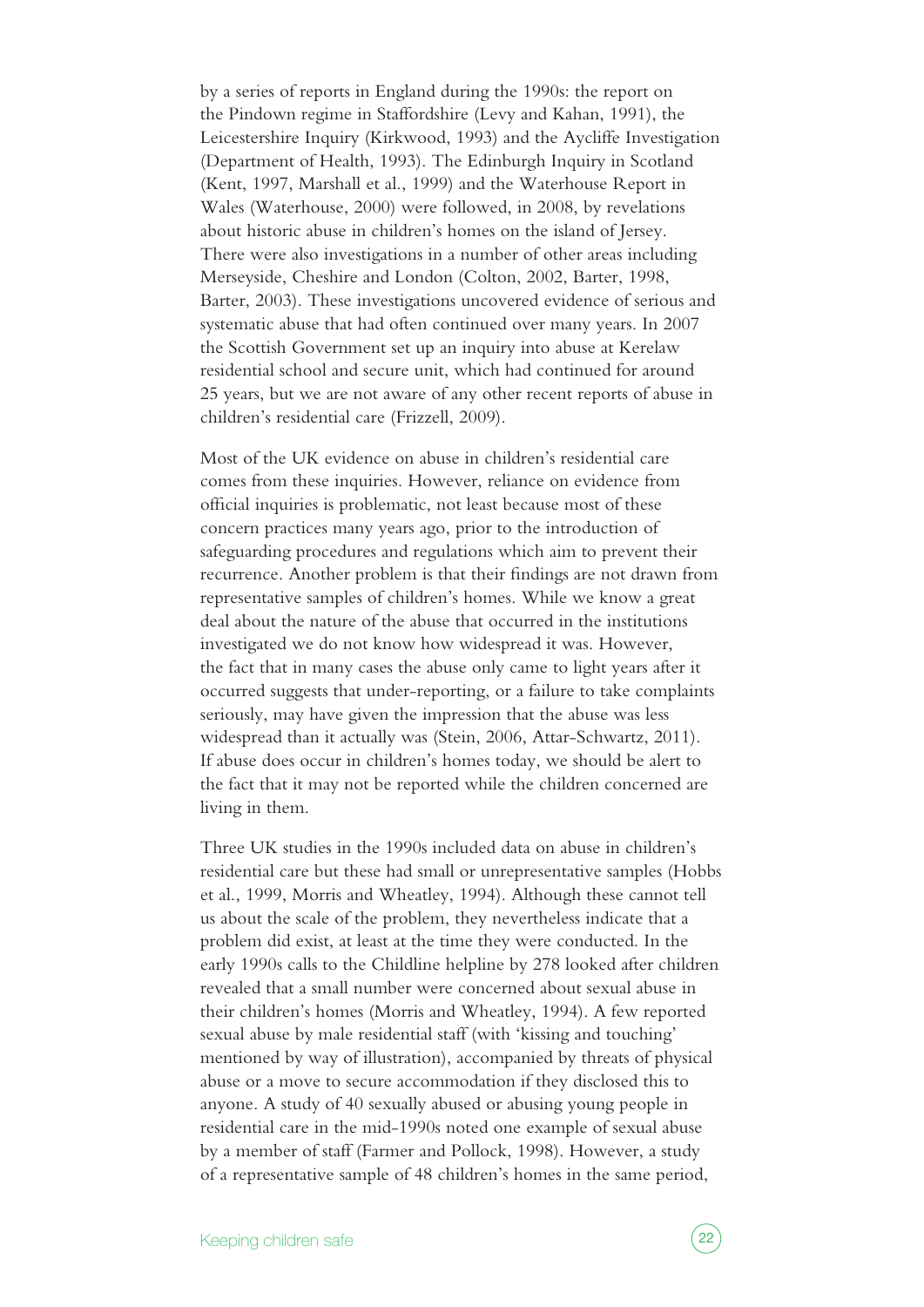which included interviews with 223 residents, uncovered no evidence of abuse by staff (Sinclair and Gibbs, 1998).

The above studies all cover a period before the implementation of measures to prevent abuse in residential care following the reviews of children's safeguards in England and Scotland (Kent, 1997, Utting, 1997). Recent studies of English children's homes have uncovered no evidence of abuse by staff and reported that residents were generally positive about the care they received (Berridge et al., 2008, Berridge et al., 2012, Berridge et al., 2011). Although none of these studies had a specific focus on abuse in care, all included interviews with residents. However, a recent report on calls to ChildLine by looked after children did note a small number of reports of assault or sexual abuse by staff, but commented that sexual abuse in residential care was not commonly cited by callers (Hutchinson, 2011).

There has been some research in other countries, particularly the USA, but the institutions concerned are located in very different welfare contexts and may differ from children's homes in the UK. For example, some studies include data on establishments for young offenders. The first comprehensive study of abuse in a wide range of residential and day care institutions in the USA, carried out in 1979, estimated that there were 39 allegations of abuse or neglect per 1,000 children in institutional care, while another American study reported that, on average, abuse was confirmed for around 1 per cent of more than 1,000 children in group homes in the state of Illinois over a five-year period (Rindfleisch and Rabb, 1984, Poertner et al., 1999). Variations in rates of reported abuse in different studies are likely to be due to variations in the definitions used: some focus exclusively on sexual or physical abuse, some include verbal aggression by staff, and some include all forms of abuse or neglect.

A recent self-report study of 1,324 adolescents in residential care in Israel included attention to verbal as well as physical abuse or neglect, but did not investigate sexual abuse. It found that 29 per cent reported verbal abuse or neglect (insults, curses, humiliation) and one-quarter had experienced physical abuse or neglect (including pinching, shoving, grabbing, kicking and slapping) (Attar-Schwartz, 2011) However, the children's homes in this Israeli study appeared to provide a very different environment to those in the UK, as they were large institutions with an average of 102 residents, whereas the average size of the resident group in English homes is six (Berridge et al., 2012). Although studies from other countries are of interest, their findings cannot be directly extrapolated to the UK due to important differences in the nature of the institutions investigated. There has never been any systematic research on abuse in children's homes in the UK, so we do not know whether abuse remains a problem in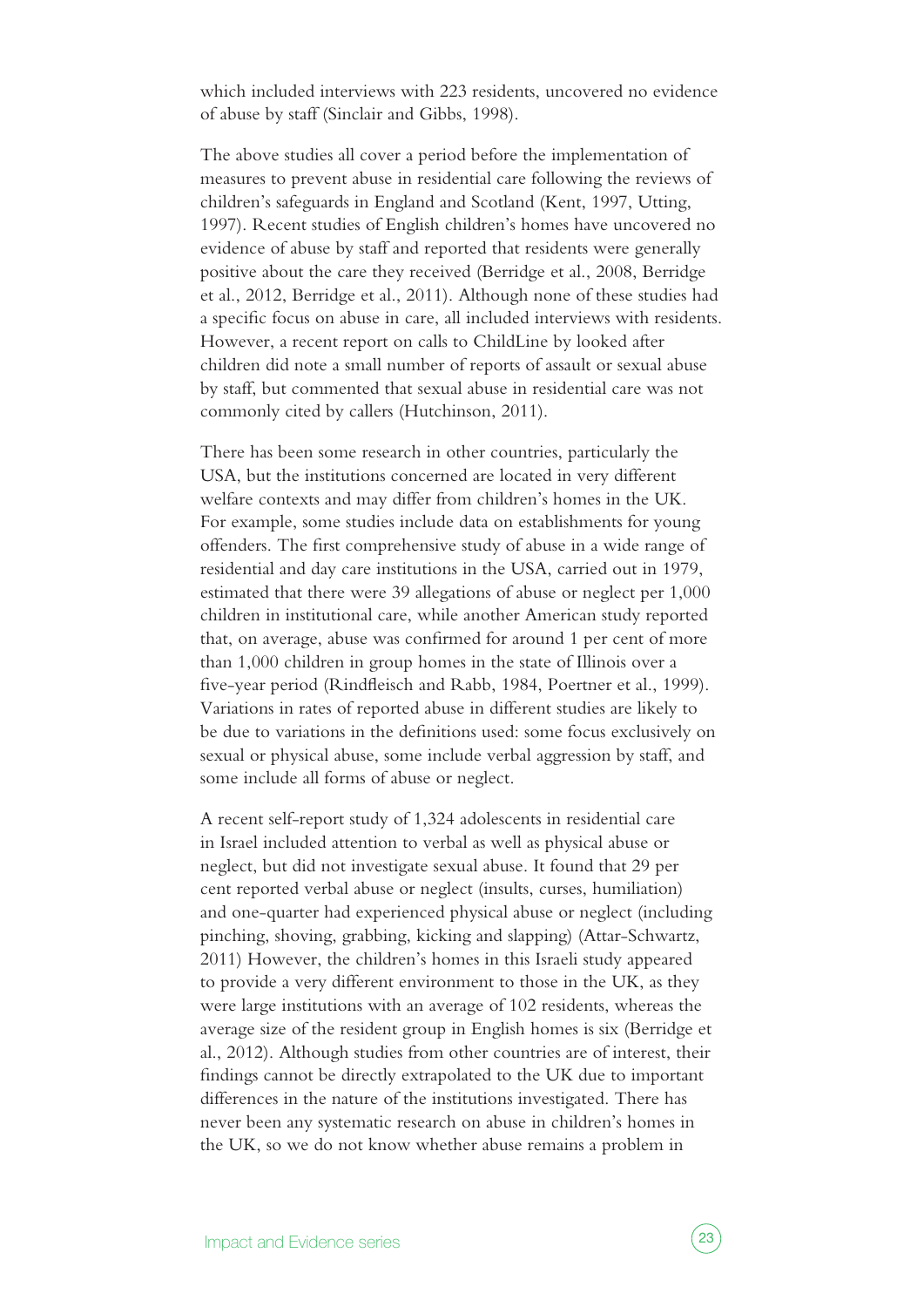<span id="page-23-0"></span>children's homes today and if so, what the nature of any such abuse might be.

#### 1.2.1 Recent concerns about residential care

Recent concerns have been shaped, to some extent, by changing expectations about the care of young people in residential institutions. Until the mid-twentieth century, the legacy of the old Poor Law institutions was evident in the frequent acceptance of harsh regimes and punitive treatment in residential institutions as 'normal' (Packman, 1975, Sen et al., 2008, Frost and Stein, 1989)1975, Sen et al., 2008, Frost and Stein, 1989. From the 1970s there was growing acknowledgement of child abuse in the wider community. Nevertheless, supposed treatments such as 'regression therapy' in some Leicestershire children's homes, the punitive Pindown regime in Staffordshire homes and the use of 'confrontational' physical restraint methods at the Aycliffe Centre were officially sanctioned and even publicly acclaimed, due to a misguided acceptance of their proponents' claims for their 'therapeutic' effects, or for their validity as methods of behaviour management. Stein has highlighted the ways in which the failure of managerial and inspection systems; the increasing marginalisation of residential care and the associated lack of purpose, low morale and understaffing in the sector left the door open to "abusers, many of whom were paedophiles and........to the peddlers of half-baked psychotherapy and crude behaviourism." (Stein, 2006 p.15).

A growing emphasis on the rights of children from the 1980s; the UK's adoption of the United Nations Convention on the Rights of the Child in 1991; the inquiries into abuse in residential care in the 1990s; the safeguarding measures introduced from the late 1990s and wider changes in child care policy all contributed to a shift in views about acceptable care. Young people's voices have also played a part in shaping the agenda: over 20 years ago, a report by the National Association of Young People in Care (NAYPIC) included the failure to provide a warm and caring environment in their definition of abusive care (Moss et al., 1990). Today there is an emphasis on safeguarding children, raising standards of practice, improving the quality of care and improving outcomes for looked after children (Department for Education, 2011a, Stein, 2009, Department for Education, 2011c). As a result of these shifts, recent concerns have been somewhat different to those in the past.

We have found no recent reports of abuse in residential care in the UK. However, there is some concern that physical restraint might sometimes be used excessively by residential staff, although there is no hard evidence on this. Given the history of its excessive use in children's homes in the past (for example in Leicestershire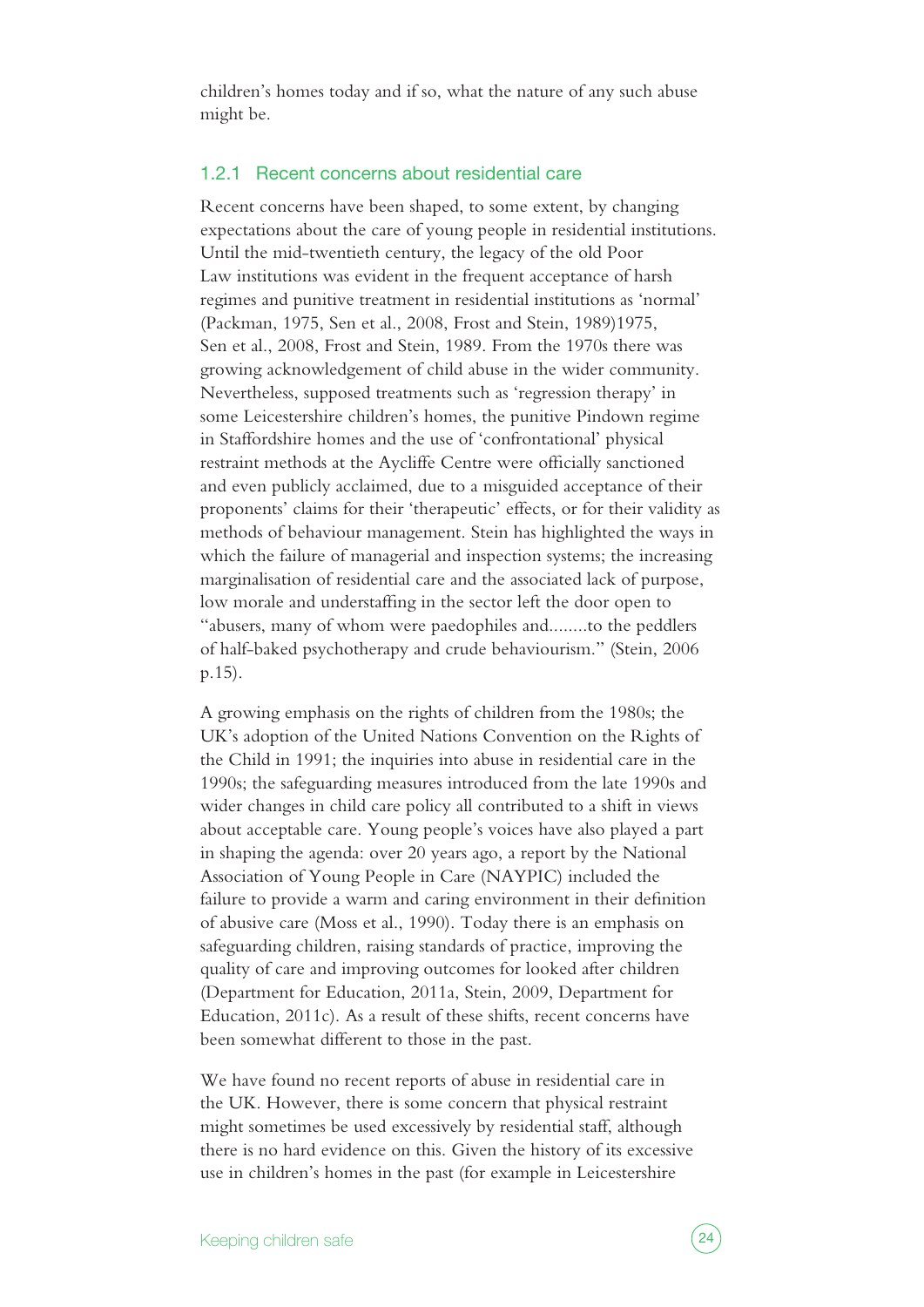and at the Aycliffe Centre) and a proper concern for the rights of children, physical restraint remains a sensitive issue. In a context where children's homes care for some of the most vulnerable young people in the population, many of whom have serious emotional and behavioural difficulties and some of whom are violent to others, the occasional use of physical restraint is officially sanctioned. However, it is allowed only in exceptional circumstances, to prevent injury to self or others, or damage to property (Department for Education, 2011b). These regulations specifically prohibit the use of restraint involving pain or excessive force. Recent research and consultation with looked after children suggests that they accept its use in certain circumstances, but that it should only be used as a last resort (Steckley, 2012, Children's Rights Director for England, 2012).

Other concerns appear to centre more on the behaviour of residents than that of adult caregivers. Both Utting's review of residential child care in England (Utting, 1991) and research reports in the 1990s noted that placement in residential care may expose young people to being abused by other residents. Studies reported that some residents sexually abused others (Morris and Wheatley, 1994, Sinclair and Gibbs, 1998), and that some had previously been victimised in this way themselves (Farmer and Pollock, 1998). Those who had become looked after due to past sexual abuse within their families (or sexual exploitation outside them) sometimes became a target for sexual abuse by peers within their children's home. Some of those who had reported sexual abuse by peers complained that this was not taken seriously, because staff sometimes viewed this as consensual sexual activity (Farmer and Pollock, 1998, Morris and Wheatley, 1994). Several studies have also found evidence of widespread bullying in residential care, often persisting over long periods (Whitaker et al., 1998, Farmer and Pollock, 1998, Wade et al., 1998). In one study of 48 children's homes 40 per cent of the young people reported being bullied by other residents (Sinclair and Gibbs, 1998). A recent study of 27 children's homes found that nearly half of a small group of residents whose placements had disrupted had been obliged to leave because they had violently assaulted other residents or staff (Berridge et al., 2011). Homes in which these behaviours occur may not have abusive regimes but may nevertheless be abusive environments in which to live. This has also been noted in the USA, with one large study reporting that abuse was confirmed for 12 per cent of all children in residential homes, but in 70 per cent of cases the perpetrators were other residents (Spencer and Knudsen, 1992).

Currently, sexual abuse by adults external to the placements appears to be the greatest concern. Children's homes are typically open environments nowadays, but this can make it harder to protect residents from abusive adults outside them. In the context of the current safeguarding measures, it is possible that predatory men might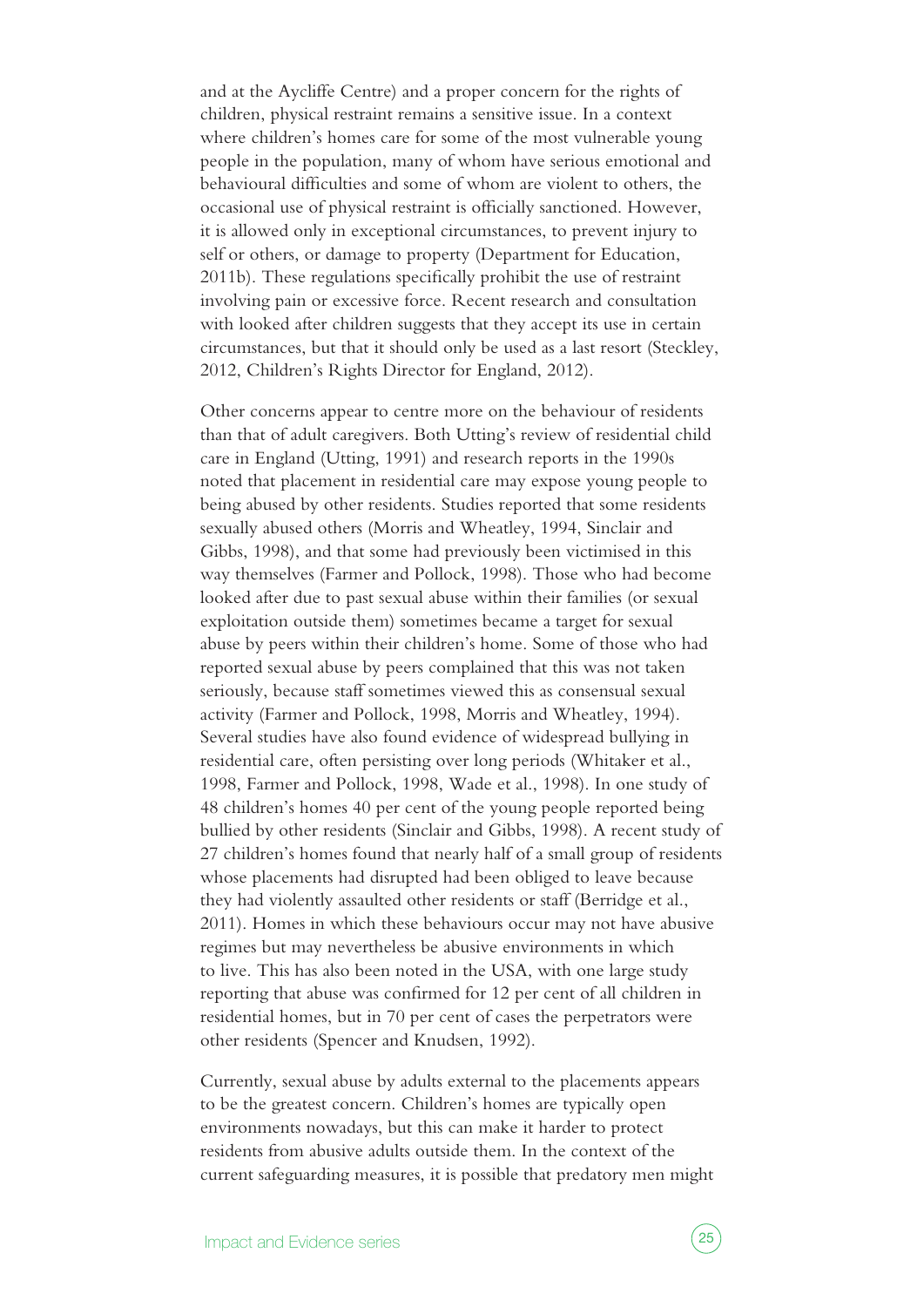now seek access to children in other ways than through employment in a children's home (Berridge et al., 2014). Although vulnerable young people who are not looked after are also sexually exploited, some young people in children's homes may be exposed to this by virtue of being in residential care, because their placement makes them an identifiable target and exposes them to coercion by peers. (Wade et al., 1998, Biehal and Wade, 2000, Farmer and Pollock, 1998, Wild, 1989, Jago et al., 2011, Dillane et al., 2005). Sexual exploitation is often closely linked to going missing from care. Some residents who go missing become exposed to the risk of sexual exploitation while out on the streets, while others go missing as a result of being drawn into sexual exploitation. Residential staff often struggle to prevent residents going missing and to protect them from sexual exploitation (Wade et al., 1998, Wade, 2002, Jago et al., 2011). Going missing from residential institutions, such as the former Approved Schools and Community Homes with Education, was a recurring focus of concern throughout the post-war period. Interestingly, there was a flurry of research into high rates of going missing in the 1970s, a period in which, it subsequently emerged, serious abuse was occurring in a number of institutions (some of which were included in these studies) (Wade et al., 1998).

Finally, there is growing concern about whether the nature of modern residential provision puts young people at risk of poor quality care or harm, although concerns about the quality of residential care have existed for many years (Packman 1975; Utting, 1991; Waterhouse, 2000). In 2011–2012 over half (60 per cent) of children were placed in homes provided by the private or voluntary sector (mainly the private sector) and one-third over 20 miles from their local communities, limiting the degree of supervision and support that could be provided by their social workers (Department for Education, 2012c). Children may be placed outside their home area due to a lack of capacity within their local authority, although in some cases there are good reasons for placing them at some distance from harmful adult or peer contacts (Biehal and Wade, 2000). Local authorities to which children from other areas move to enter placements in private and voluntary sector homes are often unaware of the presence of these children, and until recently police have been unaware of the presence of these homes in their area (see below for current government plans to address these issues). This has led to a gap in the protection of vulnerable children from sexual exploitation and other harm from adults external to the placement. We do not know, however, whether they are also at risk of harm from adult caregivers within residential placements, nor how much staff are themselves at risk of unfounded allegations of abuse.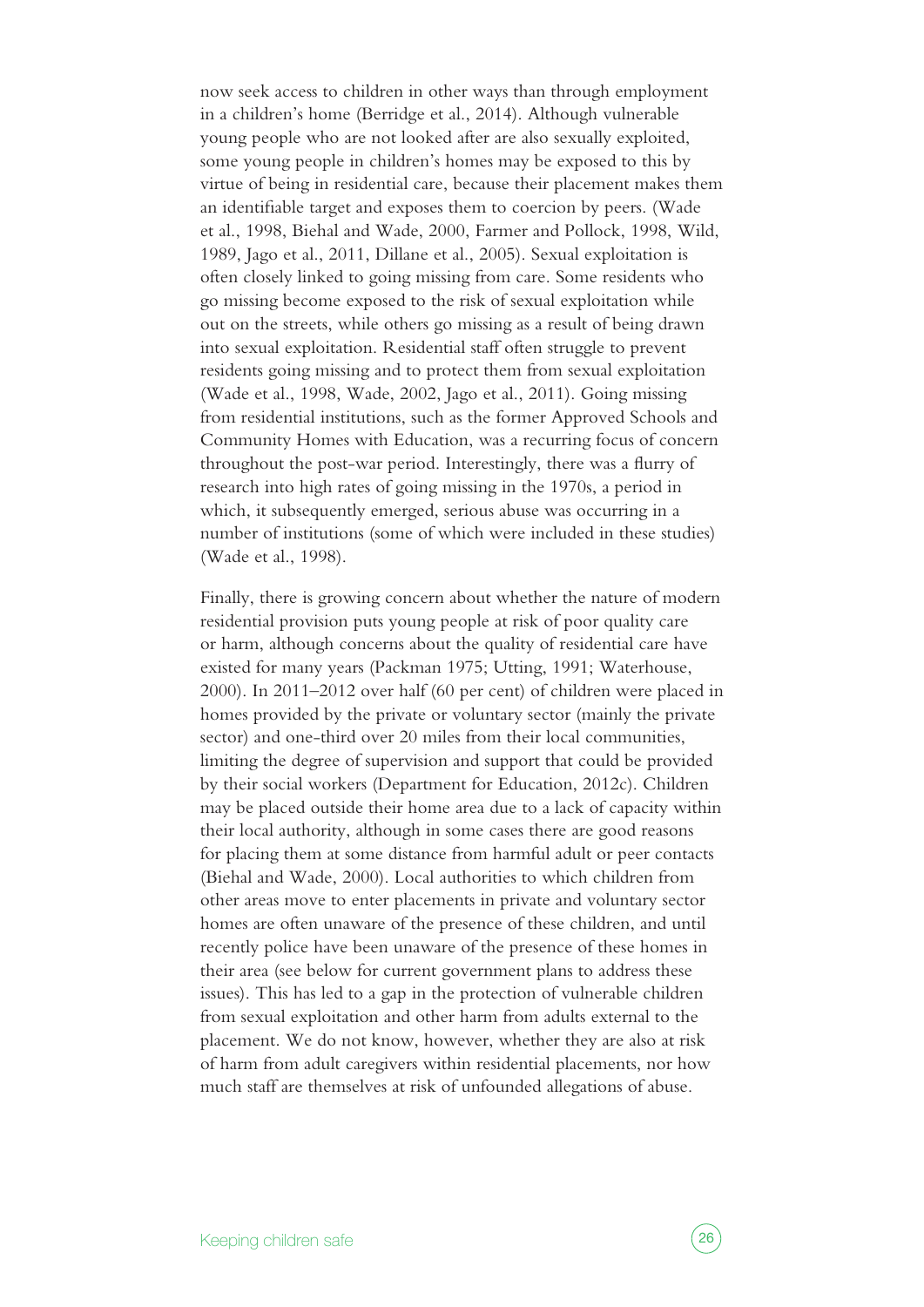### <span id="page-26-0"></span>1.3 What is known about abuse or neglect in foster care?

Virtually all of the UK evidence on the extent of abuse or neglect in foster care comes from inquiry reports on individual cases or from studies that report briefly on the issue of abuse by foster carers in the context of wider studies of foster care. The only systematic investigation of the extent of confirmed abuse or neglect by foster carers remains a single survey of 59 social work agencies. This was conducted in the mid-1990s and had a low response rate, limiting its usefulness today (Nixon and Verity, 1996). There is also very little information available on the *nature* of abuse or neglect in foster care.

The first documented case of abuse in foster care was that of Denis O'Neill, who died in 1945 as a result of abuse by his foster father. Since then there have been a number of inquiries into abuse in foster care, including the inquiries into the deaths of Shirley Woodcock (1984), Chelsey Essex (2007), and into cases where foster carers have been imprisoned for the abuse of foster children, including Eunice Spry, Kenneth Norton and two foster carers in Wakefield who sexually abused a succession of foster children (Parrott et al., 2007). More recently the report of a court case, *A and S (Children) v Lancashire County Council [2012]*, documented the physical abuse of two siblings in two of the many foster placements they had lived in over an 11-year period (Conroy, 2012).

The Edinburgh Inquiry warned of the danger of over-optimism about the quality of care provided by foster carers who are well known to social workers (Marshall et al., 1999). This warning was later borne out by the Reading Serious Case Review into the physical abuse of a baby, which suggested that the fact that the foster carers concerned were well known to local social workers hindered the objective assessment of their strengths and weaknesses, despite the fact that these carers had repeatedly failed to report a number of minor injuries to previous foster children (Reading Local Safeguarding Children Board, 2011). The Utting report on safeguards for children living away from home warned that there had been a number of cases "where carers had won considerable confidence and respect but where this has masked abuse." (Utting, 1997 p.38). The Wakefield Inquiry revealed that professionals avoided facing up to the implications of the concerns raised about the behaviour of two foster carers, in this case partly due to fear of stigmatising gay carers and partly because they were intimidated by them (Parrott et al., 2007). Both the Wakefield Inquiry and the Reading Serious Case Review highlighted serious professional and systemic failures that allowed the abuse to continue.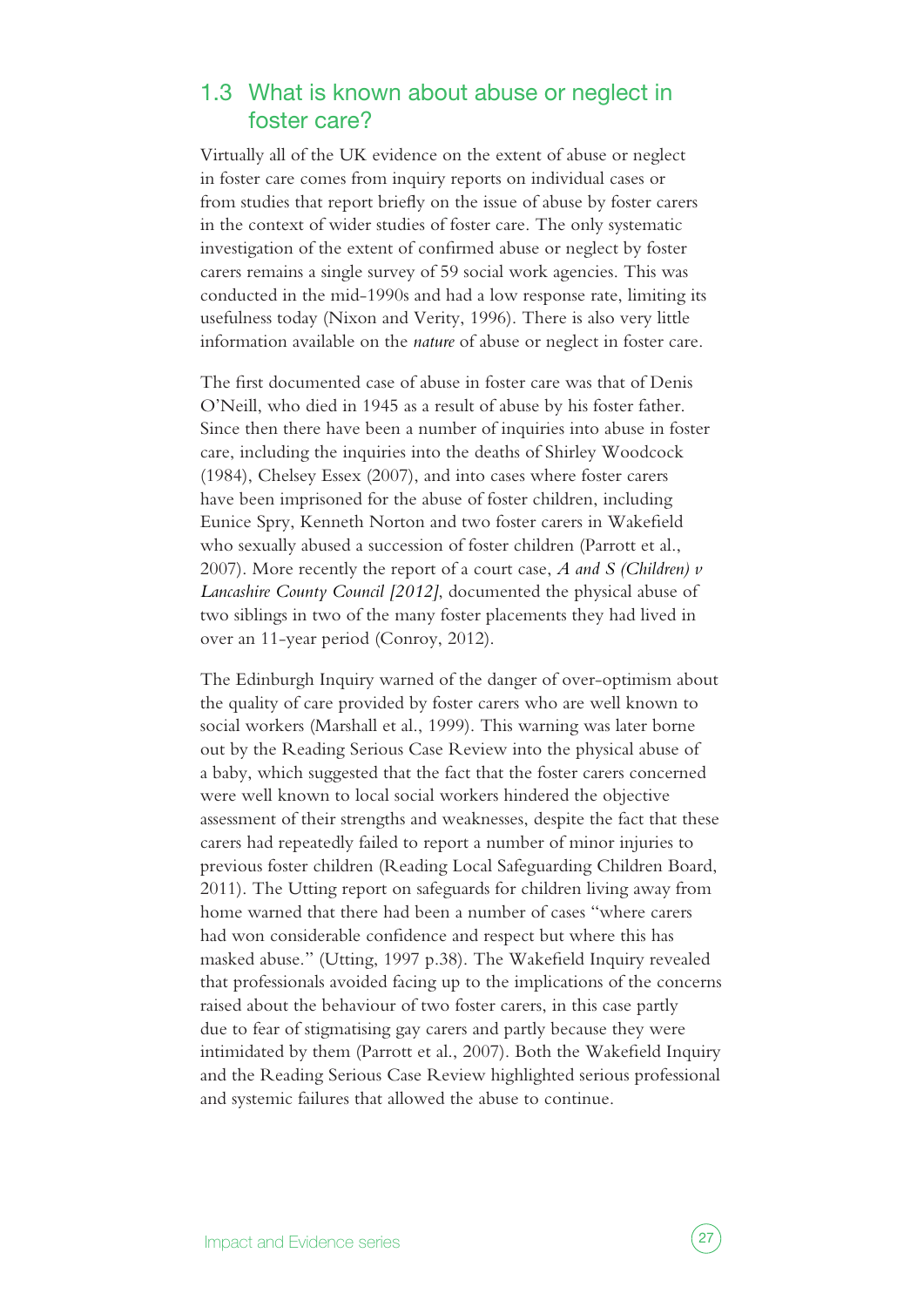<span id="page-27-0"></span>There has been some discussion of the difficulty of either confirming or refuting many allegations in foster care (for example Cavara and Ogren, 1983 in the USA, Carbino, 1992, Rosenthal et al., 1991), with the result that foster carers may remain under suspicion and children may be removed unnecessarily. On the other hand, the Utting report noted that enquiries into abuse or neglect in foster care often uncover a background of previous allegations that have not been taken seriously and emphasised the importance of recording all allegations investigated on the foster carer's file (Utting, 1997). This has also been noted by researchers in the USA (Cavara and Ogren, 1983). Utting considered that the isolation of foster care meant that social workers should visit regularly and always spend some time alone with children. Research in America supports this view, as one study found that 25 per cent of foster carers investigated had been the subject of previous, often multiple, allegations (DePanfilis and Girvin, 2005).

#### 1.3.1 The extent of abuse or neglect in foster care

It is important to distinguish between the number of allegations and the number of cases in which abuse or neglect is substantiated. However, only two studies (one in England and one in Scotland) have addressed this issue and both were conducted nearly 20 years ago. Just over one-fifth of the allegations reported in the English study were confirmed, while the Scottish study noted that 16 per cent of the foster carers involved in allegations were subsequently deregistered, amounting to 0.56 per cent of all foster carers (Triseliotis et al., 2000, Nixon and Verity, 1996). The two studies are not strictly comparable, as the Scottish study only reported cases of deregistration; not the potentially wider group of confirmed cases that did not result in deregistration.

The English study reported that children in long-term foster care were exceptionally vulnerable due to the more limited oversight of these placements, but did not find that abuse in long-term foster care was widespread. Both of these studies found that the alleged abuse was confirmed for less than 1 per cent of the foster homes. However, an English study of 270 kinship and unrelated foster placements reported that 'well-founded' allegations had been made against 4 per cent of foster carers (Farmer and Moyers, 2008). Official data are of limited value in this respect. Although the annual Ofsted report on fostering services reports the number of foster carers who experience allegations each year, it does not tell us the proportion of allegations that are eventually substantiated.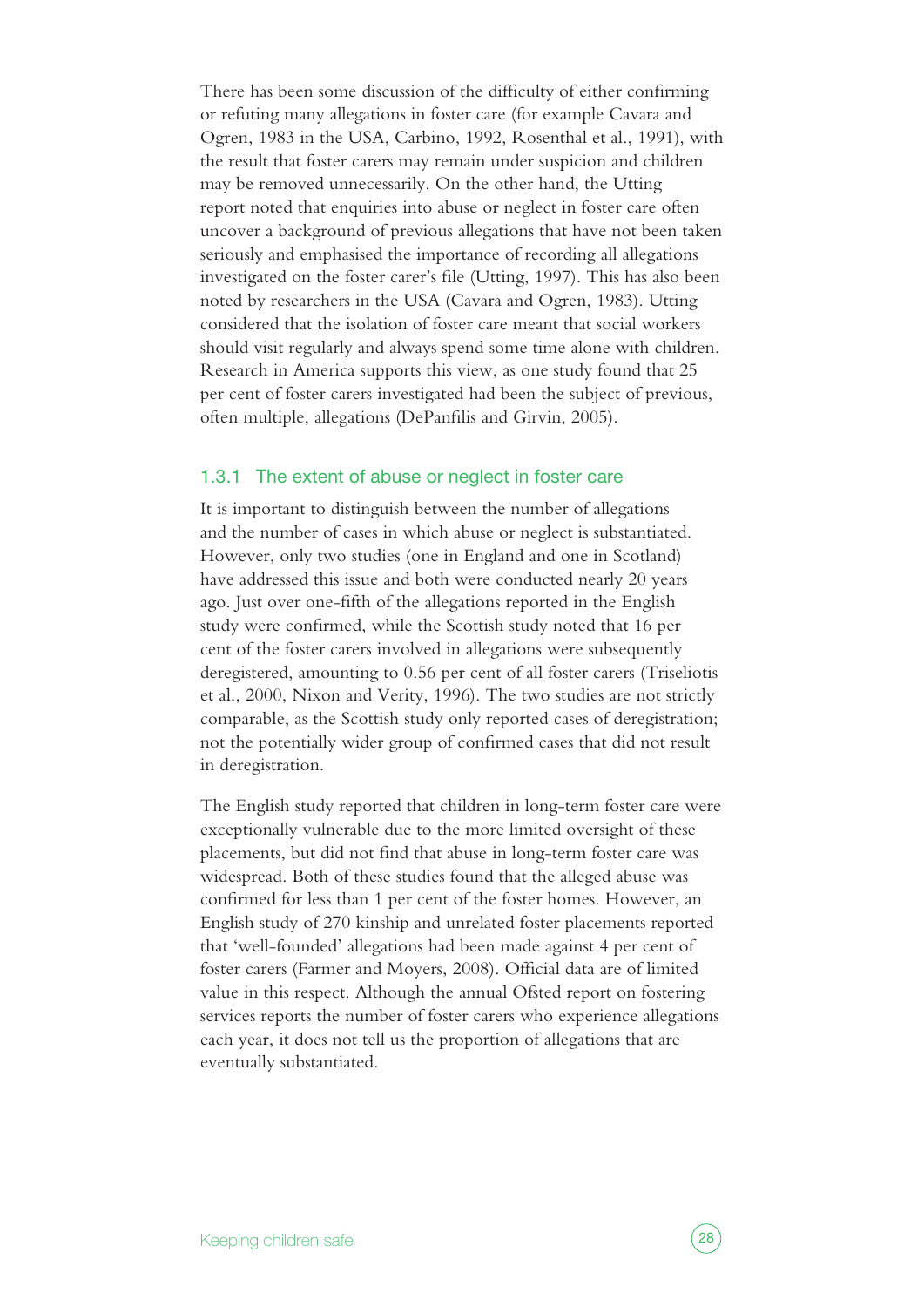<span id="page-28-0"></span>Another gap in the research is that most UK surveys have taken foster carers, rather than children, as their focus of analysis. The small number of UK studies that *have* provided data in relation to children have reported on their experience throughout the time they have been looked after. One English study of 596 fostered children noted that abuse or neglect in foster care had been confirmed for 3 per cent of these children at some point in time, but there was considerable variation in the length of time they had been fostered (Sinclair et al., 2005a). However, there have been no previous UK studies of the *incidence* of confirmed abuse or neglect in foster care – i.e. the number of children whose abuse or neglect has been confirmed in a specific period of time.

All previous (English-language) research on the incidence of abuse or neglect in foster care has come from the USA. Evidence from American studies indicates that in that country, between 0.27 and 2 per cent of children may experience abuse or neglect in foster care in a single year (Poertner et al., 1999, Spencer and Knudsen, 1992, Billings and Moore, 2004, Bolton et al., 1981, California Department Of Social Services, 2001). The variation in findings from studies conducted in different American states indicates that there is likely to be some local variation in thresholds for investigating or confirming abuse. Such differences are likely to be even greater between countries, so we cannot assume that the annual rate of substantiated abuse or neglect in foster care in the UK will be the same as in the USA.

#### 1.3.2 Recognition of abuse or neglect in foster care

Some studies raise the important point that, following investigation, allegations of abuse or neglect may not simply be categorised as either substantiated or unfounded, as investigations typically find that some allegations fall into a category termed 'unproven' or 'inconclusive.' For example, an English study and an American study both reported that in around 20 per cent of investigations into allegations the results were inconclusive (Nixon and Verity, 1996, California Department Of Social Services, 2001). Another two studies reported inconclusive findings in a much higher proportion of investigations. The paediatricians who conducted an English study of 157 incidents of possible abuse in care classified just one-quarter of incidents as 'confirmed' and the remaining 75 per cent as 'suspected' or 'probable' (Hobbs et al., 1999).

An American study found that over half of all allegations of physical and sexual abuse were 'unable to be substantiated' and over one-third of investigations into neglect were inconclusive possibly, it argued, because neglect is particularly difficult to substantiate in the absence of physical evidence (Rosenthal et al., 1991). This study reported that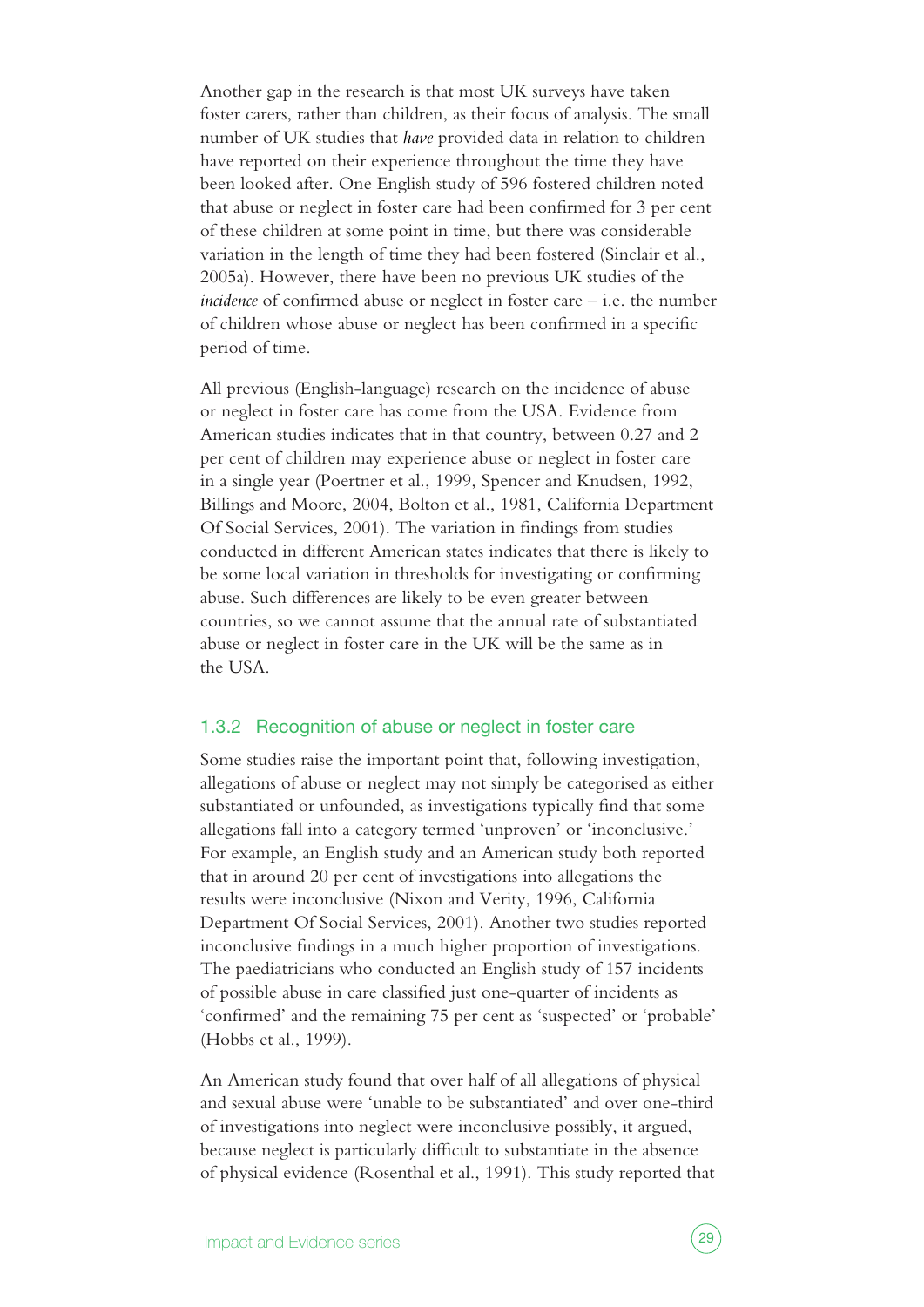<span id="page-29-0"></span>social workers were reluctant to classify allegations as 'substantiated' without irrefutable evidence, and considered that the true rate of actual abuse or neglect was higher than indicated solely by the number of cases classified as substantiated. They argued that carers for whom allegations are unsubstantiated should be closely monitored, particularly as 27 per cent of the families involved had previously been investigated for abuse or neglect.

#### 1.3.3 The nature of the abuse or neglect

Few studies provide details of the nature of confirmed abuse or neglect in foster care. A study of 388 children in foster care in one Australian state reported that that the majority of confirmed reports of abuse or neglect by foster carers were related to carers coping poorly with children's relationship and behavioural disturbances. These incidents typically involved inappropriate discipline or scapegoating, ranging from smacking to serious emotional and physical harm. A smaller group of children in this study endured "neglectful, abusive or predatory care which was not attributed to poor coping by distressed carers." (Tarren-Sweeney, 2008: 9). This smaller group of carers were described as having emotional, personality or relationship difficulties incompatible with fostering. This is corroborated by two reports on calls to ChildLline by looked after children. These include the accounts of a small number of fostered children who described being hit or emotionally abused by their foster carers (Hutchinson, 2011, Morris and Wheatley, 1994). Interviews with fostered children and their carers in a recent English study similarly revealed that several had been maltreated by previous foster carers. For most of these 10 children the abuse or neglect had been serious, including practices such as keeping a disabled child locked in her bedroom, forcing a child to have cold showers and then stand shivering in the garden, hitting children, forcing them to sleep on the floor in filthy conditions, beating them and denying them food (Biehal et al., 2009).

Other studies have concluded that the majority of incidents reported concerns about unacceptably poor standards of care by foster carers rather than abuse as such (Sinclair et al., 2005a)(Triseliotis et al., 2000: 104). Much depends, of course, on the threshold for defining behaviours as abusive, rather than as evidence of poor standards of care. In some cases the boundary between poor practice by foster carers, which might potentially be addressed through the provision of support and guidance, and actual abuse is unclear. These definitional difficulties reflect the wider issue of variations in thresholds for defining behaviour as abusive or neglectful in any context.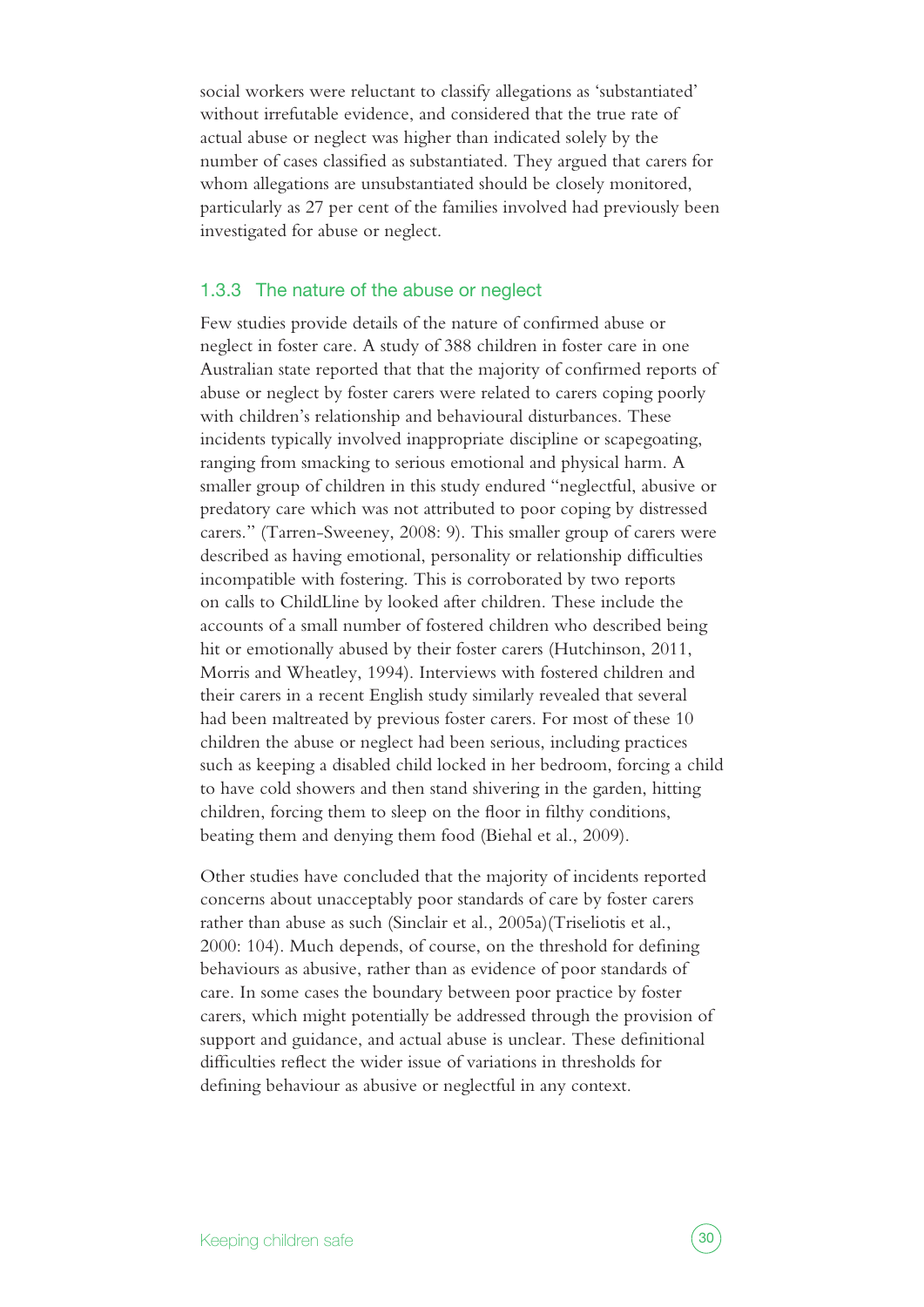<span id="page-30-0"></span>There is some concern about physical restraint in foster care, although this is allowed in certain circumstances. Ofsted defines acceptable restraint as stopping a child or young person "from doing something they want to do by physical means. For example, the foster carer moving the child/young person or blocking their movement to stop them hurting themselves or others from seriously damaging property." (Ofsted, 2012 p.10). Ofsted reported that during the year 2011, 596 foster carers and 554 foster children in England were involved in 1,247 reported incidents of physical restraint (two-thirds of which were recorded by foster carers in independent fostering services). However, we do not know whether this restraint was judged to be excessive in any of these cases, nor about the circumstances in which it occurred.

#### 1.4 Comparisons with children in the community

A few studies have compared the extent of abuse or neglect in foster or residential care to that of abuse or neglect within families or in other care settings. A recent school-based survey in Finland compared reports of psychological aggression and physical violence by adult caregivers from 233 12–16 year olds who had ever lived in care to those from over 13,000 other young people living with their parents. The definition of abuse used was quite wide, including: refusing to talk, criticizing, name calling or threats of violence from adult caregivers as well pushing, shaking, slapping or hitting. Children in care were significantly less likely to report psychological aggression and physical violence than children living at home. Overall, 20 per cent of children living with parents reported physical violence of some kind, compared to 12 per cent of children in care (Ellonen and Pösö, 2011). However, the Finnish care system may differ from our own, making it difficult to directly extrapolate these results to a UK context.

Two American studies found a higher rate of *alleged* abuse or neglect by foster carers compared to parents (Bolton et al., 1981, Benedict et al., 1994). Another American study found that the rate of confirmed abuse by foster carers was slightly higher (1.7 per cent compared to 1.1 per cent for parents), but that children were less likely to experience neglect in foster care than in their own families. Children in residential care were far more likely to experience abuse than those living with their parents, but a high proportion of this abuse was perpetrated by other residents in the residential homes (Spencer and Knudsen, 1992).

It is possible that the risk of abuse or neglect is indeed higher in foster care, although there is no evidence whether this is the case or not. Some carers may respond poorly to challenging behaviour of children with high levels of need, perhaps using overly punitive discipline (Morris and Wheatley, 1994, Bolton et al., 1981, Mc Fadden and Ryan, 1991, Tarren-Sweeney, 2008). In other cases, carers may not show warmth or care (Selwyn et al., 2006, Morris and Wheatley,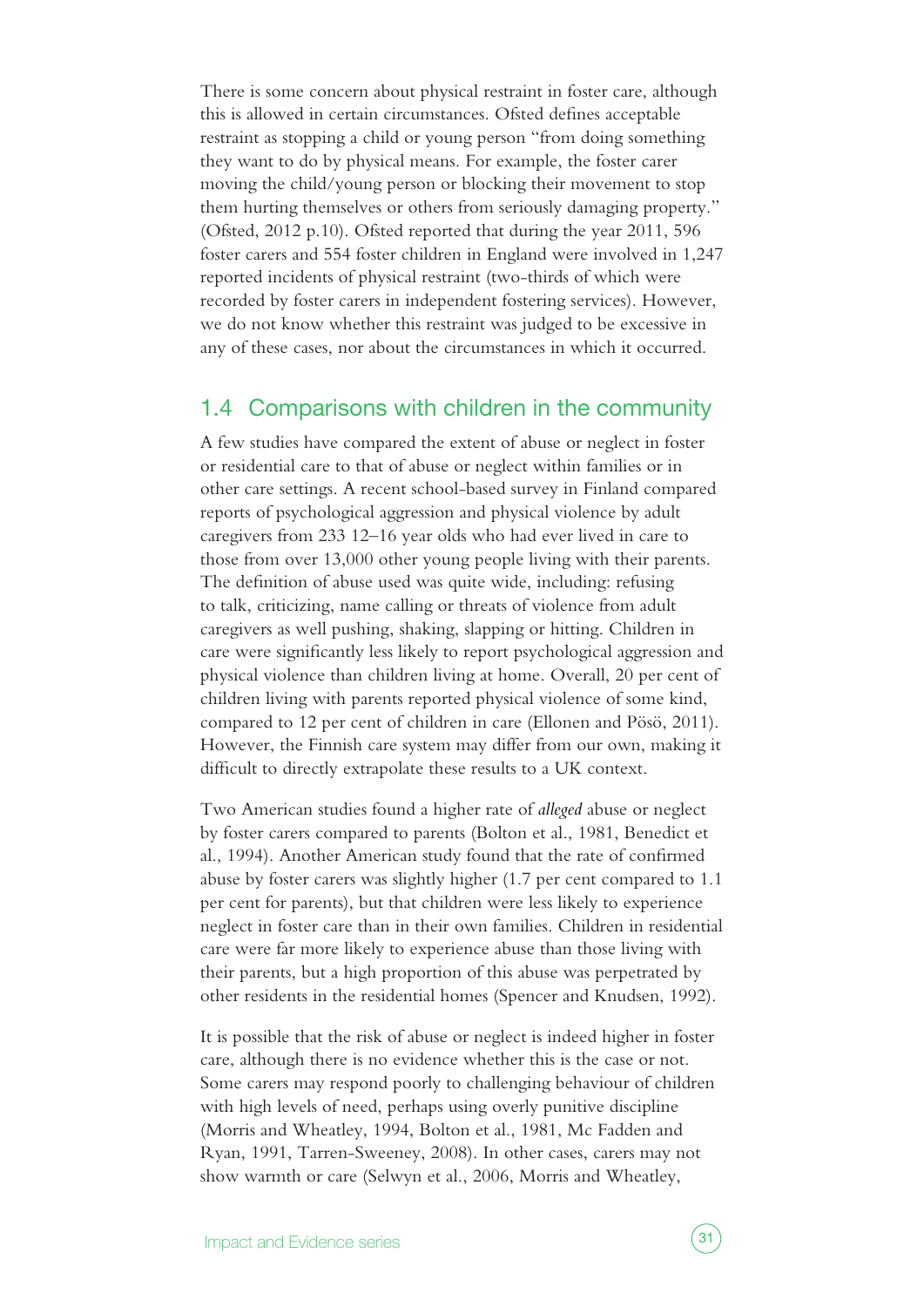<span id="page-31-0"></span>1994, Biehal et al., 2010). On the other hand, some children may make unfounded allegations in the hope that this will lead to a return home, or because they feel a sense of divided loyalties. Some parents may also make unfounded allegations against carers, perhaps in the hope that this will lead to the children's return. Furthermore, if abuse or neglect does occur it might be more likely to come to the attention of the authorities: fostered children and their carers are under the supervision of professionals and thus under greater surveillance than most families in the community, which may increase the likelihood that abuse or neglect is detected.

However, some reports have suggested that the opposite might occur. Two American studies found a reluctance on the part of social workers to classify allegations as 'substantiated' and concluded that the true incidence of abuse or neglect in foster care was higher than the rate indicated by social worker reports (DePanfilis and Girvin, 2005, Rosenthal et al., 1991). One of these considered that the quality of investigations was undermined by the heavy workloads of the staff responsible, and by workers who avoided facing up to the seriousness of the concerns reported because no other placement was available for the child. They also pointed to the perceptual blocks of some social workers, who appeared to be prepared to accept the negative treatment of children, especially when those children were placed in kinship care (DePanfilis and Girvin, 2005).

From the limited evidence currently available, it is not possible to tell whether the apparently higher rates of allegations or confirmed abuse or neglect in foster care reflect a real difference in the extent of actual abuse in different settings, or simply differences between settings in the level of reporting of abuse or neglect. Although there might be overreporting of unfounded allegations, actual abuse or neglect is possibly under-reported.

#### 1.5 The policy context

Concern about allegations of abuse or neglect made against those working with or caring for children living away from their birth families has therefore been a longstanding issue reaching back over many years, especially with respect to residential settings. The development of policies, procedures and guidance for dealing with these allegations in a manner that can provide effective protection for children has been considerably more recent. While the establishment of devolved administrations in Wales, Northern Ireland and Scotland have led to different practical arrangements for safeguarding children, the core principles that underpin practice with respect to the management of allegations are similar.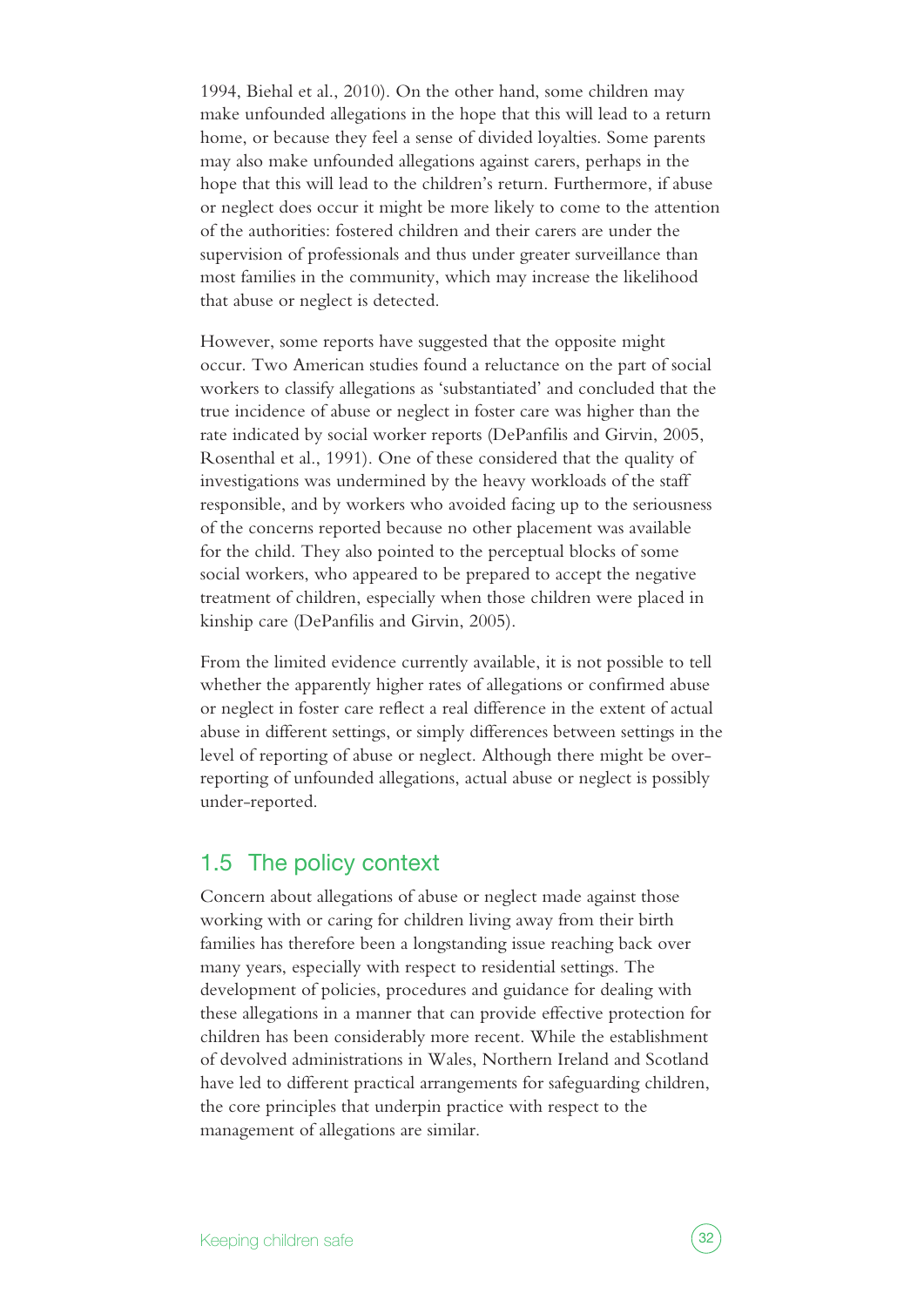The first guidance on the management of allegations concerning the abuse of children in England that reached across the whole children's workforce (rather than just education personnel) came with the 2006 publication *Working Together to Safeguard Children*, which was reinforced by the publication of largely equivalent guidance in other UK countries (HM Government, 2006).<sup>1</sup> Implementation was reinforced through strategies to embed effective procedures for managing allegations and sharing information in social care, education and health settings, and to establish safe recruitment policies and practice. Revised *Working Together* guidance has been published in 2010 and 2013.<sup>2</sup>

A government review of existing guidance on allegations in England reinforced the key role of Local Safeguarding Children's Boards (LSCBs) in establishing inter-agency procedures for dealing with allegations against people who work with children and for monitoring their effectiveness. It emphasised the need for every local authority to have a designated officer to manage and have oversight of all allegations, and to liaise with LSCBs (Department for Children Schools and Families, 2009). Each country within the UK has designated officers with these safeguarding responsibilities. In England, they have become known as Local Authority Designated Officers (LADOs) and they receive all allegations concerning those working with or (in the case of foster carers) caring for vulnerable children (and adults).

If it is alleged that such a person has acted in a way that has harmed or may have harmed a child, the employer should promptly report it to the LADO (or equivalent officer) for further consideration. Some will be so serious as to warrant immediate police investigation. Others may be considered by the LADO (or equivalent officer) in consultation with employers, the police (where appropriate) and other involved agencies to establish whether there is a foundation to an allegation and to determine an appropriate course of action. The general procedures for managing allegations in a timely and effective way are set out in Appendix 5 of *Working Together* 2010 (Department for Children Schools and Families, 2010). Broadly similar procedures relating to allegations arising in foster and residential care have also been developed in other UK countries (The Scottish Government, 2013, SIRCC and the Scottish Government, 2011, The Welsh Assembly Government, 2011).

<sup>1</sup> In Wales, see: The Welsh Assembly Government (2006) *Safeguarding Children: Working Together under the Children Act 2004*. In Scotland, early government guidance issued in 1998 was subsequently replaced by The Scottish Government (2010) *National Guidance for Child Protection in Scotland,* with reference to interim arrangements for managing allegations published in the same year.

<sup>2</sup> For the latest version, see: www.education.gov.uk/aboutdfe/statutory/ g00213160/working-together-to-safeguard-children.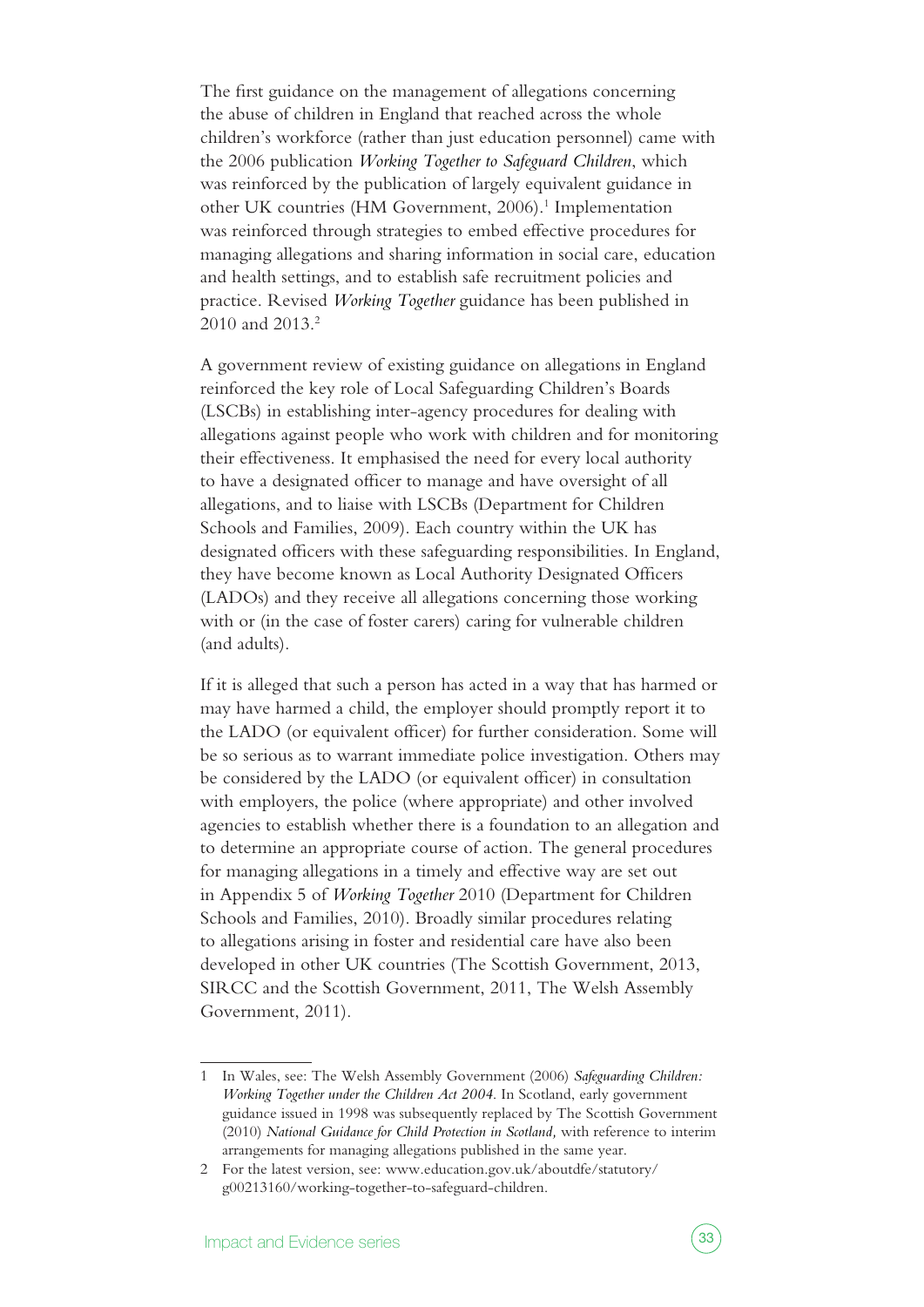The procedures for dealing with allegations are also reinforced in documents setting out national minimum standards for fostering and residential services in England (Department for Education, 2011c, Department for Education, 2011a).3 Any allegations of abuse or neglect must be promptly referred to the area authority and a written record must be made of both the allegations and the action taken in response. The standards for fostering services emphasise the importance of providing independent support for foster carers who become subject to allegations, for them to be kept informed of the progress and outcomes of any inquiries, and to ensure that a demarcation is maintained between investigations into allegations of harm and those into the standards of care provided (Department for Education, 2011c). However, research reports drawing on foster carers' perceptions of the process suggest that it is where these standards continue to be lacking, in practice, that foster carers experience greatest frustration (Swain, 2006b, Wade et al., 2011b).

A number of outcomes of these investigations are possible. Some cases, where allegations prove to be unfounded or where evidence is insufficient, may result in no further action being taken. Alternatively, the behaviour or actions that led to the allegation may be corrected through the provision of further advice, training and support. Where there is cause to suspect that a child is at risk of significant harm, or where an allegation warrants investigation by the police, consideration should be given to the suspension of staff from contact with children while the investigation proceeds (Department for Children Schools and Families, 2010, see Appendix 5). In foster care settings, these considerations may involve the removal of the child (and perhaps other looked after children) from the placement. At the more extreme end, investigations may lead to the dismissal of staff or, for foster carers, to the termination of their approval to foster. Where an investigation leads to dismissal (or termination) or would have done if the person concerned had not already resigned, agencies must refer these individuals to the Disclosure and Barring Service.

The Safeguarding Vulnerable Groups Act 2006 made provision in England for a new vetting and barring scheme to assist agencies to develop safe recruitment practices and to provide for the disbarment of individuals from engaging in regulated work with children or vulnerable adults.<sup>4</sup> The Disclosure and Barring Service (DBS) has consolidated and replaced earlier regulatory agencies such as the Criminal Records Bureau and the Independent Safeguarding Authority (ISA), which in turn had replaced the old POCA lists and

<sup>3</sup> These minimum standards are issued under s.23 of the *Care Standards Act 2002* and underpinned by the *Children Act 1989 Guidance and Regulations Volume 4.*

<sup>4</sup> Similar provisions, arising from the Protection of Vulnerable Groups (Scotland) Act 2007, have led to the development of a parallel agency called Disclosure Scotland.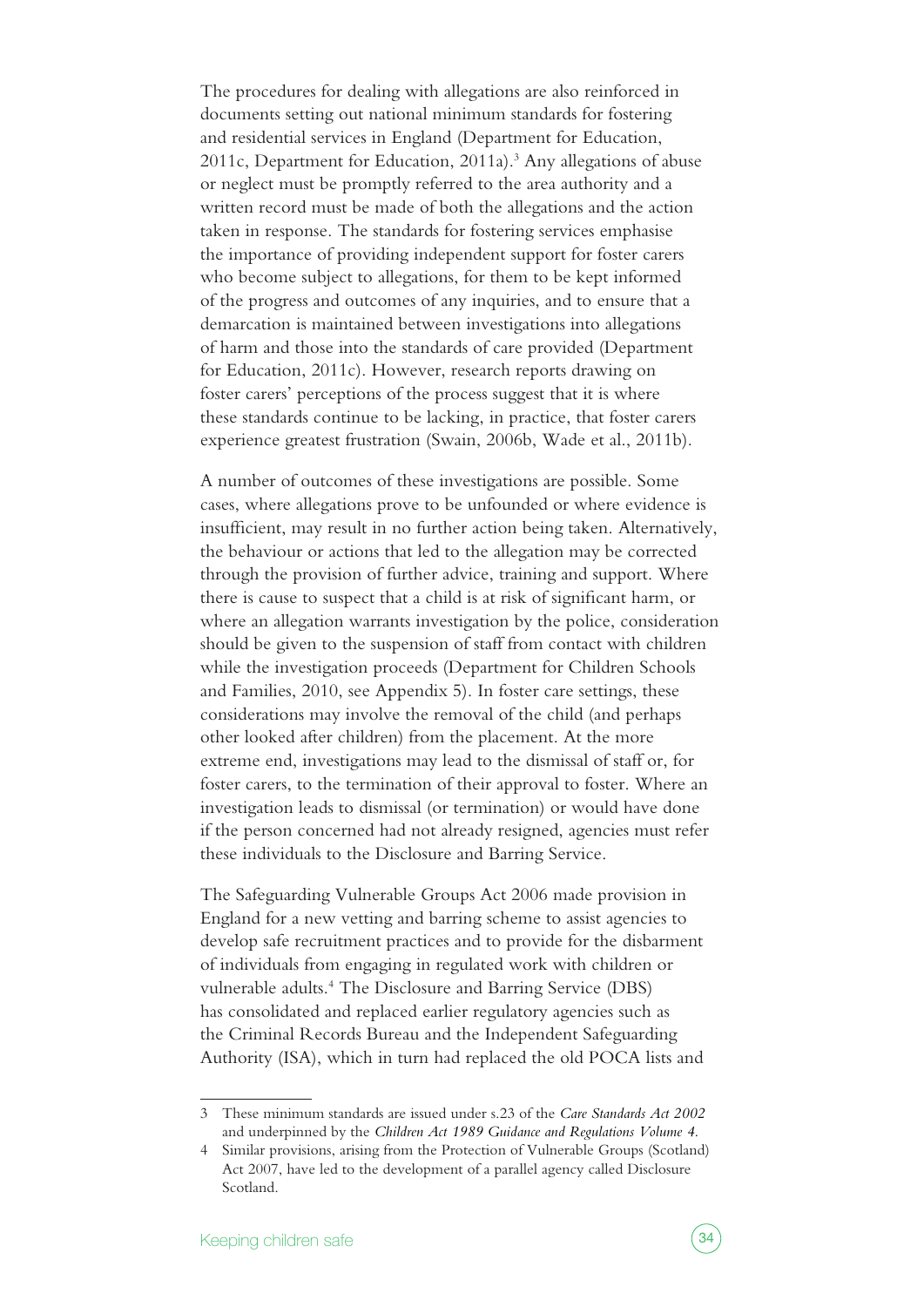<span id="page-34-0"></span>List99 arrangements.<sup>5</sup> However, at the time data were collected for the current study, the ISA was still the main referral agency in use.

In England, Independent Reviewing Officers (IROs), who have an independent monitoring role, also play a part in safeguarding looked after children. Their role is governed by the *Care Planning Regulations* (Department for Education, 2012a)*.* These regulations also include a requirement for responsible authorities to notify area authorities where out-of-authority children's homes are located. In 2014 concerns about looked after children placed in out-of-authority children's homes led the government to amend the Children's Homes Regulations in an attempt to improve the safeguarding of these children. Local authorities using out-of-authority residential placements must now inform the local authority in which the home is located of the admission or discharge of a child in their care. In the same year changes to the Care Standards Act introduced the requirement for applicants wishing to register a new children's home to ensure that the home is appropriately located, to reduce the risk that they will be targeted by predatory adults. Other planned changes will allow Ofsted will refuse to let new homes open in areas deemed unsafe and existing homes in unsafe areas will face closure if they cannot demonstrate that they can protect children. The aim of these measures is to ensure effective information sharing to reduce the risk that children in outof-authority residential placements are targeted for sexual exploitation by adults external to the placement.

Taken together, these arrangements provide a framework for operating the allegations process as it relates to looked after children placed in foster and residential care across the UK. The description has been brief and is not considered to be exhaustive. However, it does provide some context to the empirical chapters that follow. As is the case with most areas of local authority practice, the implementation of regulations and guidance is likely to be variable and the chapters that follow will highlight, where appropriate, the scale and nature of this variation as it affects allegations concerning the mistreatment of looked after children.

#### 1.6 Conclusion

The care system generally provides a safe environment for children, and many children and young people say that they think that their care is good ( see, for example, Wade et al., 2011a, Biehal et al., 2010). Despite the efforts of social workers and other professionals to remove children from abusive environments, there is nevertheless a



<sup>5</sup> For information about the DBS, see: www.gov.uk/government/organisations/ disclosure-and-barring-service/about. For information about Disclosure Scotland, see: www.disclosurescotland.co.uk/about/.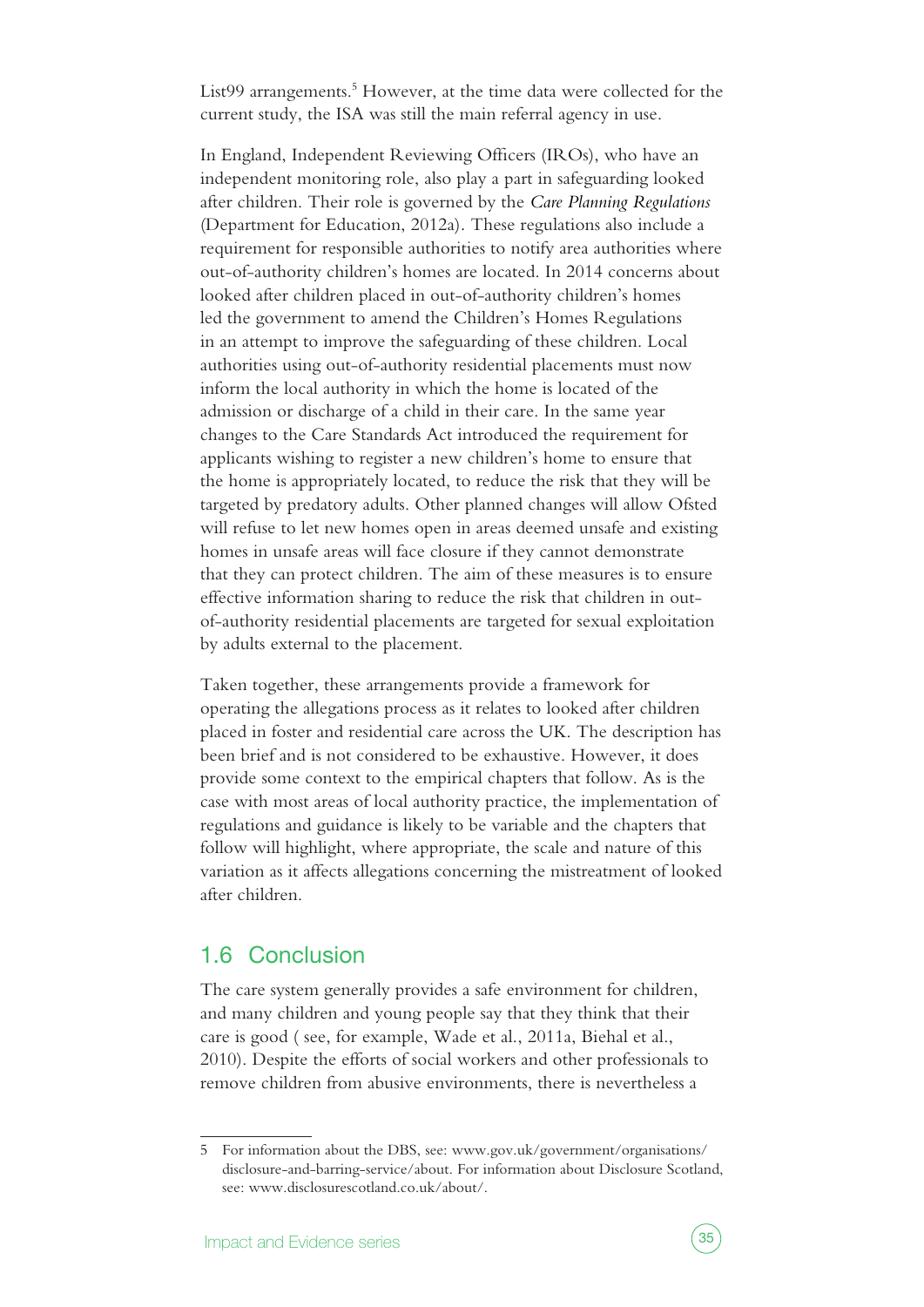risk that they may inadvertently place them at risk of abuse or neglect *within* the care system. We know a little about the sexual exploitation of looked after children by adults external to the placement, about abuse during contact with family members and about physical and sexual abuse between peers (Farmer and Pollock, 1998; Barter, 2003; Sinclair et al, 2005). We also know quite a lot about historic abuse in residential care. However, we know very little about the extent and nature of abuse or neglect by adult caregivers in foster and residential care today. This is the focus of this study. Only by understanding the nature of the problem can we address it. Understanding more about allegations and confirmed abuse or neglect is critical to supporting and protecting both looked after children and those caregivers who are the subject of unfounded allegations.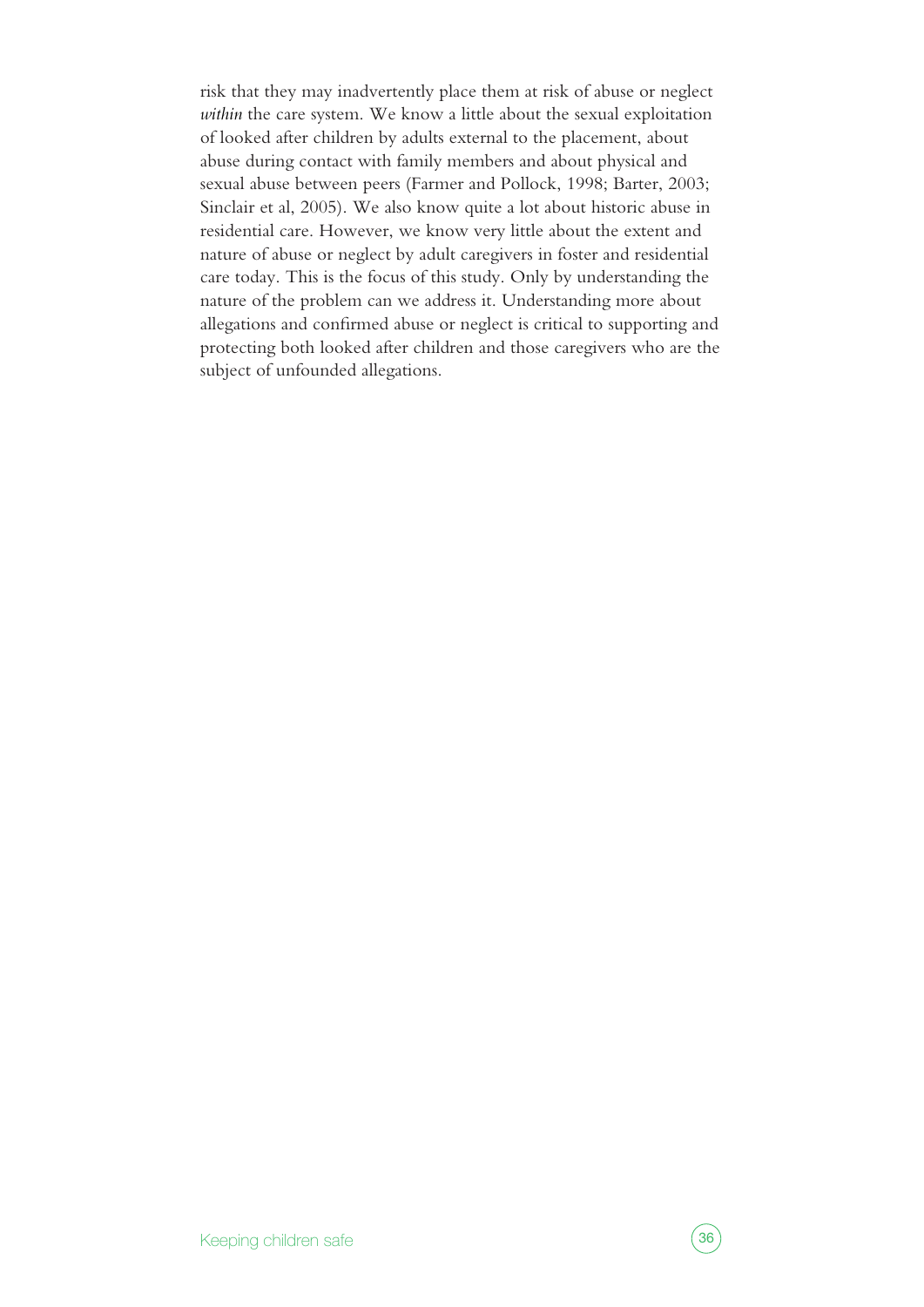# Chapter 2 Study design and methods

Very little is currently known in the UK about the extent and nature of abuse or neglect of looked after children by those adults charged with their care. This study builds upon earlier exploratory and pilot work by our research team, including a review of international research literature and a short feasibility study to test the viability of conducting further research (Biehal and Parry, 2010). These provided a framework for the current investigation into allegations and confirmed cases of abuse or neglect of looked after children and young people.

The study was designed in two phases:

- **•** Phase 1 involved a brief survey of all local authorities across the UK to provide the first reliable estimates of the scale, characteristics and outcomes of allegations concerning looked after children.
- **•** Phase 2 involved a more detailed follow-up survey of confirmed cases of abuse or neglect in foster and residential care in 24 local authorities.

The research was funded by the NSPCC, and conducted by the Social Policy Research Unit at the University of York, in partnership with the Fostering Network.

#### 2.1 Research aims

The study covered a period of three years (1 April 2009 to 31 March 2012). The purpose of the study was to provide new empirical evidence on:

- **•** The incidence of allegations of abuse or neglect; the proportion of allegations that are (after investigation) found to be substantiated, unsubstantiated (due to insufficient evidence) or unfounded, and the outcomes of these allegations for the children and adults concerned.
- **•** The characteristics of children and adults involved in confirmed cases of abuse or neglect in foster and residential settings.
- **•** The main features of incidents of abuse or neglect, including information on the different settings in which it occurs, the range of behaviours or actions concerned and the implications of these for the future safeguarding of looked after children.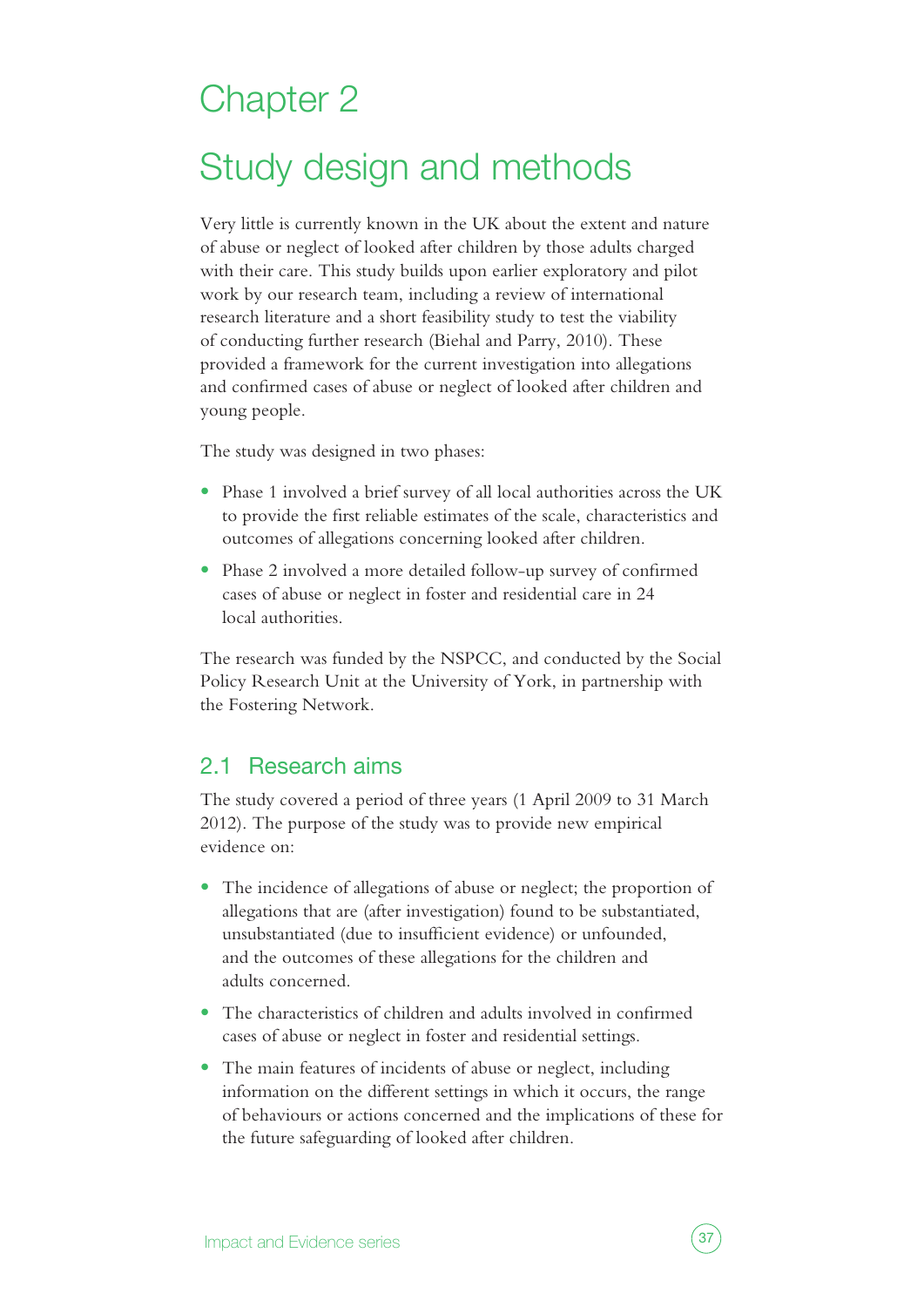This mapping study, undertaken between July 2012 and June 2013, represents the first step in a modular programme of research that, subject to funding, will utilise quantitative and qualitative methods to provide a comprehensive understanding of the scale of the problem; of how and why allegations arise; of the course and outcomes of investigations, and of the shorter- and longer-term implications these have for children and for the adults involved.

#### 2.2 Study design

As indicated in Chapter 1, few studies had previously looked at this question, and research evidence to inform the current design was therefore limited. Furthermore, from a policy and practice perspective, it was unclear how local authorities responded to allegations: whether their procedures were in any way consistent, or how allegations were recorded and/or collated by them to provide the aggregate statistics we needed. For example, while the responsibility for investigating allegations in England rests with Local Authority Designated Officers (LADOs), this was not the case for other countries in the UK. We therefore needed to find out how allegations concerning looked after children in Wales, Scotland and Northern Ireland were managed. Equally, while English local authorities have a duty to report allegations annually to Ofsted, it was not clear whether similar reporting requirements existed in other countries, or whether English authorities were able to report allegations accurately, drawing on data held centrally, or whether a manual trawl of files was needed to provide aggregate data.

For these reasons we adopted an exploratory approach, based on our initial feasibility study, and the design went through several iterations as new information came to light about different roles and responsibilities; the management of different kinds of cases (for example, concerning children placed inside or outside the local authority); the different ways in which information was held; the kinds of questions that could be answered from the data available, and about the willingness of local authorities to engage with the study and provide the information we needed. This process is considered further below.

#### Phase 1: The UK survey

The UK survey involved the collection of summary data on every allegation referred to a LADO (or equivalent officer responsible for safeguarding looked after children) during our designated survey period (2009–2012). One limitation of the study, therefore, is that it cannot take account of allegations that were not referred through these channels for whatever reason. The use of this yardstick, however, meant that the study would have a clear focus on allegations that were considered sufficiently serious to warrant further formal investigation.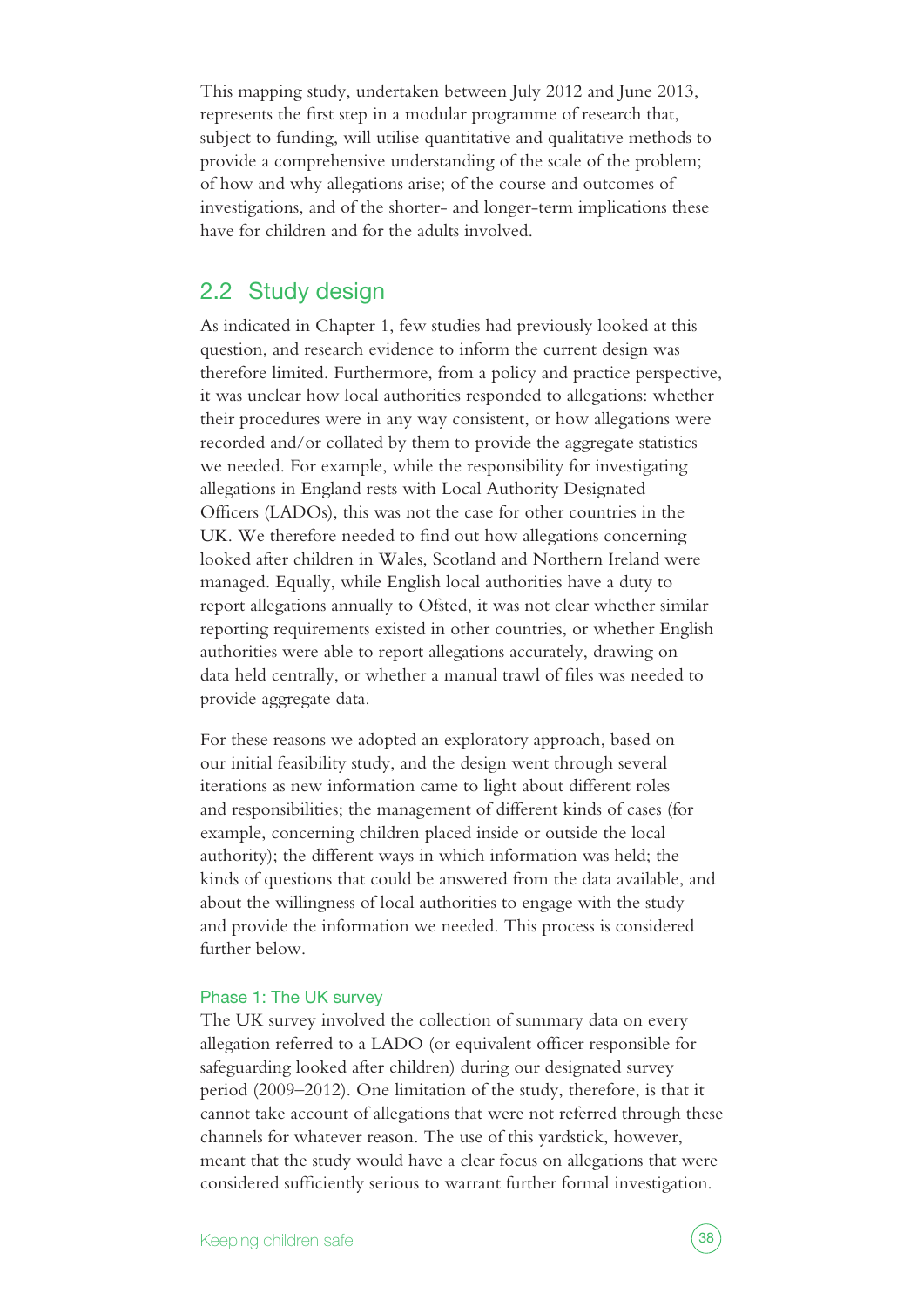Furthermore, LADOs are concerned with allegations made against adults working with children. In consequence, the study cannot capture incidents where the subject of the allegation was another child.

This phase was intended to include every local authority in all four countries and to include all incidents that had occurred in foster or residential placements. As such, incidents that had taken place while children were away from placements or visiting their birth families were excluded. Our focus was placement-centred.

A Freedom of Information request was made to each local authority. The Freedom of Information Act 2000 gives any member of the public the right to ask public sector organisations for any recorded information they have on a specific subject.6 These organisations then have 20 working days to provide this information. If the organisation requires more time they should inform applicants when they can expect to receive a response. There are some exemptions. For example, where provision of information could lead to the identification of individuals; where the cost of collecting it would exceed  $\angle$  450; or where the data are not available, organisations can reasonably refuse the request. They must provide written reasons for doing so and you may ask for the decision to be reviewed. If not satisfied with the response, you can then have recourse to the Information Commissioner.

The adoption of this strategy meant that the information request needed to be both clear and brief. For each of the three years local authorities were asked to provide the following data separately for foster and residential placements:

- the total number of allegations of abuse or neglect of children
- **•** the number of allegations that were substantiated
- the number that were unsubstantiated and, of these, the number that were proved to be unfounded or unsubstantiated due to insufficient evidence
- the number of substantiated, unfounded and unsubstantiated allegations that resulted in the permanent removal of the child from the placement.

In total, information was provided by 156 of the 211 local authorities that had been approached: an overall response rate of 74 per cent. Forty-six local authorities (22 per cent) refused to comply with our request and a further nine failed to acknowledge our initial



<sup>6</sup> The Freedom of Information (Scotland) Act 2002 provides for a broadly similar framework in Scotland.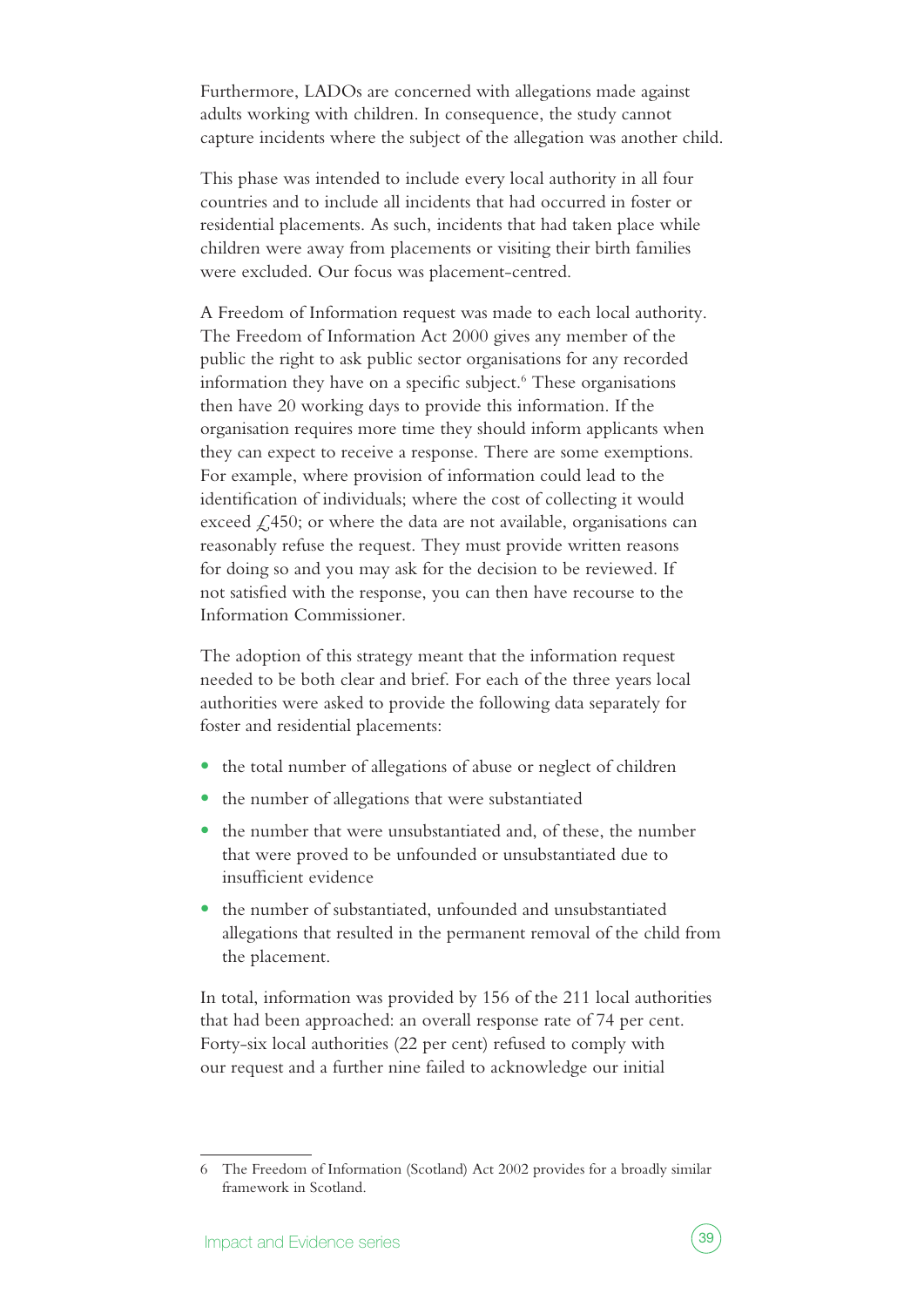communication. Some variation in response by country was apparent.7 These country variations were largely explained by the degree to which local authorities routinely collected and maintained electronic records of allegations on their information systems. Local authorities vary in size, and specifically in the number of children they have in care at any one time. However, there was no significant difference in the size of local authorities which did and did not participate in the UK survey, in terms of the total number of looked after children in 2011–12.<sup>8</sup> We can therefore be confident that the survey findings are reasonably representative of the spread of local authorities across the UK.

Reasons for refusal were broadly in line with the exemptions provided in legislation. Most refusals were on grounds of time and cost. As indicated above, some refused or were unable to provide any data at all. Others were able to answer certain questions, but not others. First, non-compliance was highly likely where no central electronic records were held and the estimated cost of a manual search was assessed as exceeding the appropriate limit prescribed in fees regulations. One local authority had estimated the cost of a manual search of files and of minutes of panel and safeguarding meetings at  $\ell$ , 1,587. In addition, some local authorities had only more recently updated their recording systems and could not provide data for earlier years.

Second, local authorities were more likely to return partial information where there was no obvious correspondence between electronic records held on adults and children. LADOs (or equivalent officers) are primarily concerned with adults accused of abuse or neglect (and do not always retain data on the children involved or the outcomes for them), while social care records are child-centred (and do not generally contain information on foster carers and residential workers who may be the subject of allegations). In many areas, therefore, no single data source will exist unless these datasets are cross-referenced. Given the significance of the issues at stake here, the development of a single and comprehensive dataset concerning allegations should be a priority for local authorities. Otherwise, it is difficult to see how an authority can develop an overview of the problem at local level,

<sup>7</sup> Response rates varied by country – England (77.6 per cent), Wales (81.8 per cent), Scotland (59.4 per cent) and only one out of five (20.0 per cent) of the Health and Social Care Trusts in Northern Ireland were able to provide the data requested, at least within the timescale of the study. This difference was statistically significant (Cramer's  $V = 0.247$ , p=0.05). However, if Northern Ireland is excluded, there was no longer a statistically significant difference in response rate between England, Scotland and Wales (Cramer's  $V = 0.160$ , p = 0.071).

<sup>8</sup> An independent-samples t-test was conducted and there was no significant difference in size (in terms of total number of looked after children) between respondent local authorities (M=413, SD=316) and non-respondents (M=495, SD=514); t(219)=1.4, p=0.16.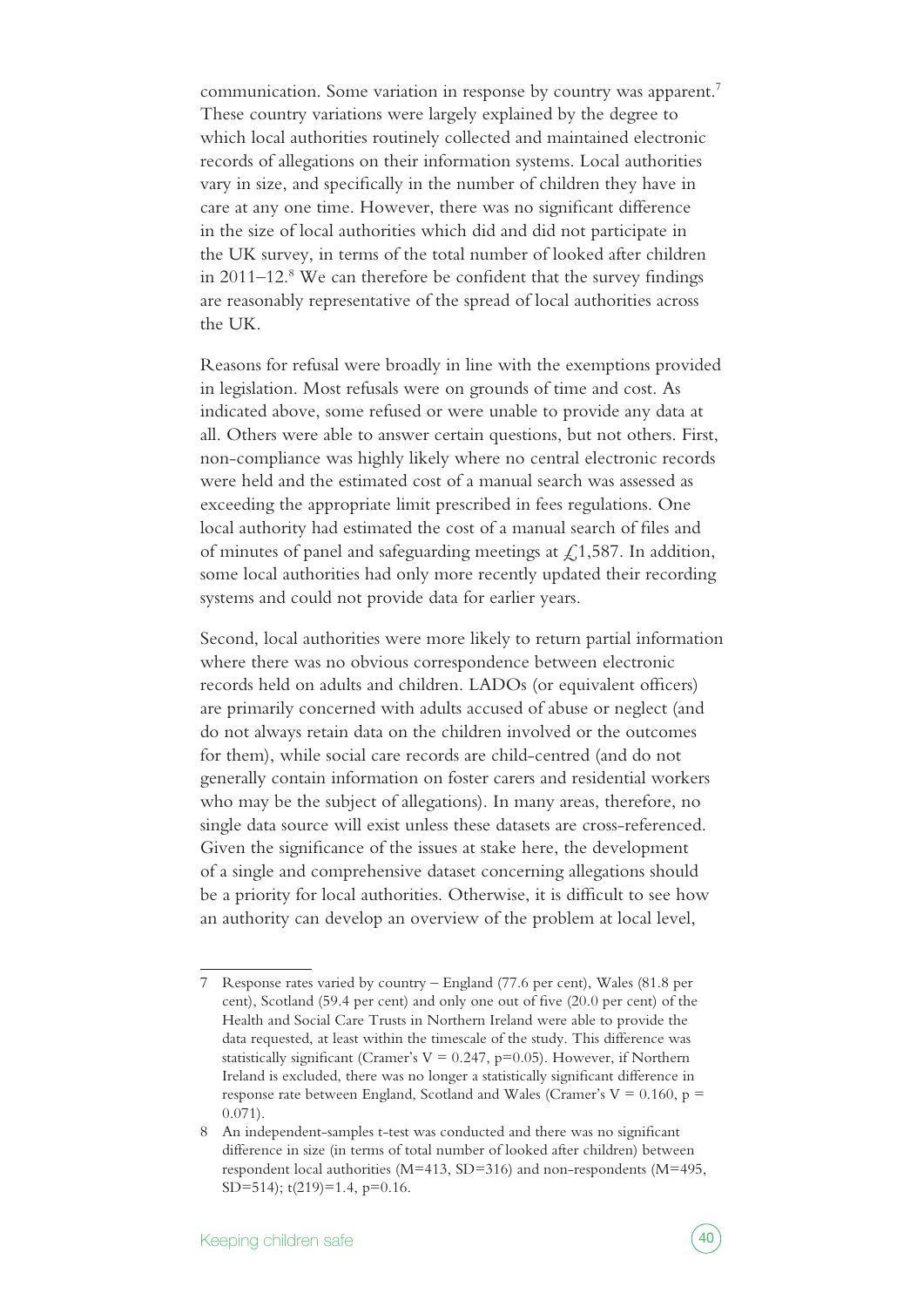develop appropriate strategies to limit the risk of abuse or neglect of children in their care or manage the allegations process and its consequences for all concerned more effectively.

Third, a small number of local authorities were concerned about data protection and the risk that the identities of individuals might be revealed. These concerns are of obvious importance, especially since the results of Freedom of Information requests are in the public domain and local authorities have to comply if the same information is requested by another person. The Act allows for exemptions in these circumstances. This was most likely to occur where the number of substantiated allegations in an area was very low. In these circumstances, some returns only specified, for example, 'fewer than five'. All of these decisions were challenged on the grounds that we needed precise numbers and that our study would do no more than aggregate these to provide an overview of substantiated allegations. As such, no personally identifiable information was being collected within the meaning of the Data Protection Act 1998. In some instances, the initial decision was reviewed in our favour, in others not.

#### Phase 2: Investigating confirmed abuse or neglect

The purpose of Phase 2 was to provide more detailed followup information on confirmed cases of abuse or neglect. All local authorities that completed a Phase 1 return (and reported the existence of substantiated allegations) were invited to take part in Phase 2. In addition, a small number of local authorities that had not completed a Phase 1 return at that stage were also invited to take part.

#### 2.2.1 Local authority recruitment

In total, 138 local authorities were approached via email to the Head of Service for looked after children in each area. These emails set out the purpose of Phase 2, what we would require them to do and provided evidence of the ethical approvals obtained from University of York and, of relevance to English authorities only, from the Association of Directors of Children's Services (ADCS). Of these 138 authorities, 74 (54 per cent) failed to respond to our request, 24 (17 per cent) explicitly refused to participate, and 40 (29 per cent) agreed in principle. Our recruitment strategy involved several (sometimes overlapping) steps:

- 1. Formal approval, with email confirmation, was obtained from Head of Service and they provided the details of senior fostering and residential managers who could assist us with data collection.
- 2. These managers were then approached (often in consultation with LADOs that had taken part in Phase 1) to ask for the basic data we needed to recruit our Phase 2 sample and the contact details of relevant fostering and residential social workers who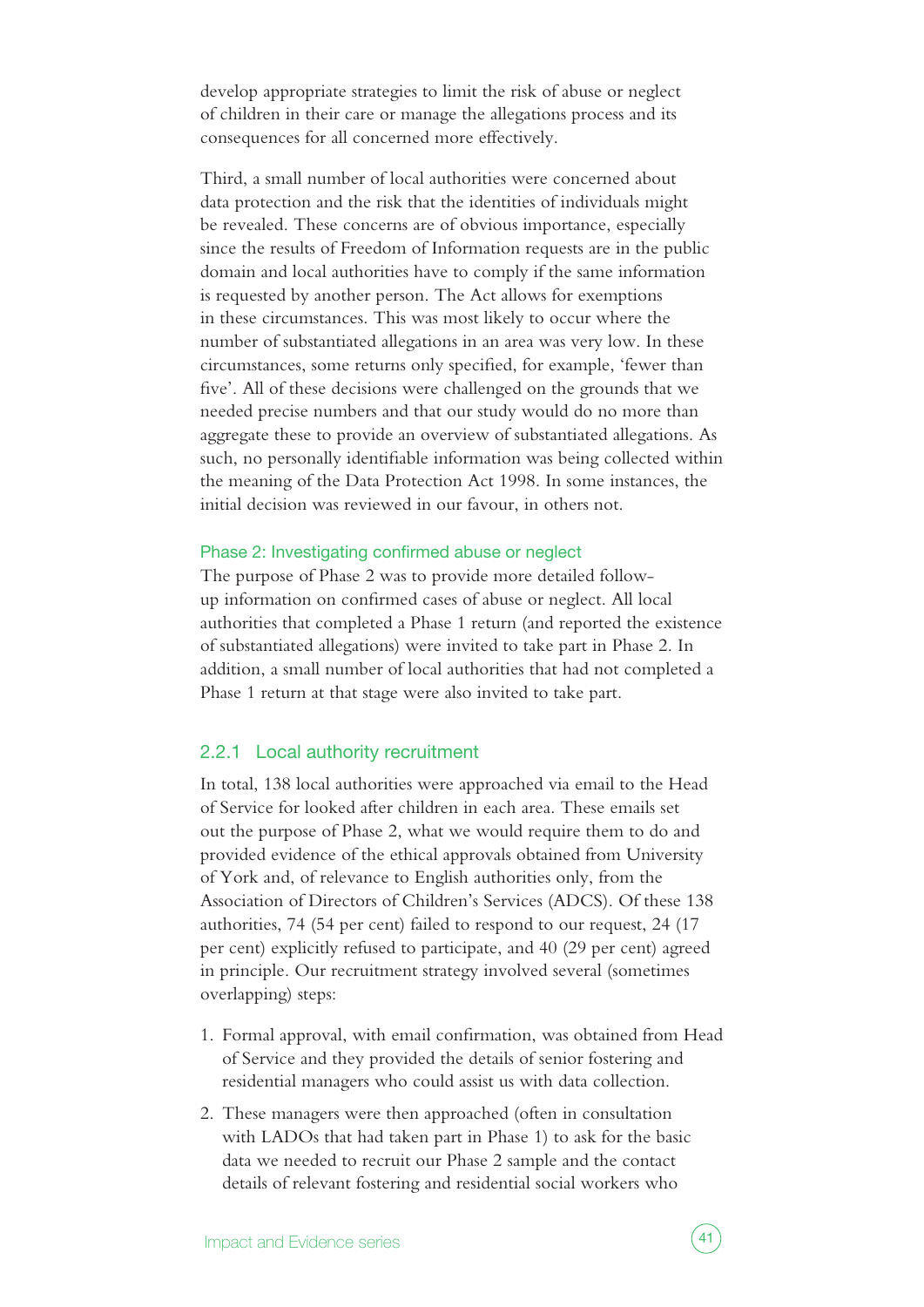knew each case and could complete our questionnaires. For each substantiated allegation in each area, therefore, we obtained the following information: child ID; approximate date of birth (month/ year); sex; date of allegation; type of placement, and placement ID (however this was recorded). This was the minimum needed to ensure that we would be communicating about the correct child and placement.

- 3. Before sending out questionnaires, each foster/residential worker received an email to give them advance warning, explain the task and provide an opportunity for queries to be resolved. A further email then provided a unique link to the secure online questionnaire for each case with certain details, including date of allegation, gender and month/year of birth of child, pre-inserted to allow workers to identify the case.
- 4. A considerable number of placements were located in the independent sector. Where the name and contact details of the agency were provided, the Head of Agency was approached directly for cooperation. Where details were not obtainable or no response was received from the agency, the relevant LADO was approached to complete a shortened version of the questionnaire as best they could from the data available to them. This strategy also helped to alleviate the worry that some independent agencies may be reluctant to participate due to their commercial concerns or interests – not that we had evidence that this was so.

At each step local authorities had an opportunity to withdraw from the process and some chose to do so. Of the 40 that initially agreed to take part, 24 finally returned completed questionnaires. A majority were from English local authorities (16); six were from Welsh and two were from Scottish authorities. No returns were received from Northern Ireland.

Of these 24 local authorities, 23 were able to provide information on foster placements. Out of 159 fostering questionnaires that were sent out, 87 completed questionnaires (55 per cent) were returned, concerning 118 children.

With respect to residential provision the potential pool was smaller, as some local authorities either had no residential provision or, if they did, no substantiated allegations to report. Phase 2 questionnaires were eventually received from eight of these 24 local authorities, including one that had not provided fostering data. Sixty residential questionnaires were sent out and, of these, completed questionnaires on 24 allegations (40 per cent) accounting for 28 children had been returned by the survey deadline (31 March 2013). To improve the response rates, three email reminders were posted at weekly intervals in an effort to prevent our questionnaire request from slipping down the in-tray of social workers.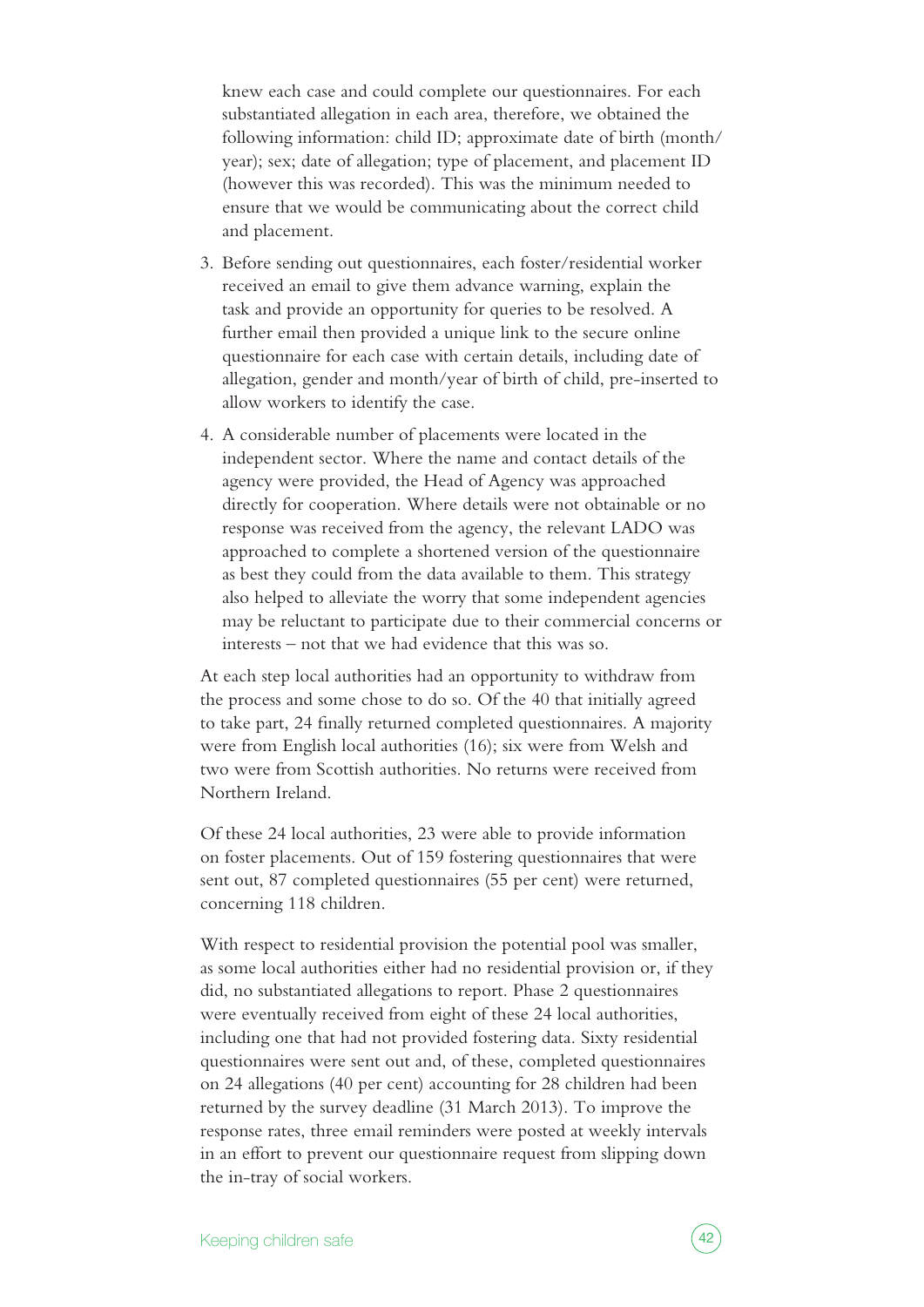Overall, therefore, the Phase 2 survey comprises information on 111 allegations concerning 146 children. It is not possible to say to what extent these patterns of return may have influenced the nature of our final sample. Unfortunately we do not have further information on non-return cases that would enable us to tease out whether there are any systematic differences between the respondent and nonrespondent samples. Since this study is descriptive analytic in approach and represents a first exploration of the issues surrounding allegations, this may not be as serious a problem as would be the case for studies adopting more experimental or comparative methods.

As we will see further in later chapters, there was considerable variation in the numbers of allegations reported by different local authorities and these may, at least in part, reflect not just differences in local demographics but also in definitional thresholds for intervention (what behaviours or actions are considered serious enough to warrant investigation). Since most local authorities knew in advance (from their Phase 1 returns) how many substantiated allegations would be followed up in their area, it was noticeable that those with higher numbers tended to express greater reluctance to take part, out of concern for the time and resources that participation might involve. Some compromises therefore needed to be made to prevent their complete withdrawal. For example, some local authorities agreed to provide questionnaires for cases that had arisen in the last year only (or in the last two years if this was more appropriate). This was also the case where LADOs had been asked to complete shorter multiple questionnaires for children placed in the independent sector where this information could not be provided directly by the agency. Some information was better than none and taking a cross-section of cases from a single year meant that a strong element of randomisation was retained.

#### 2.2.2 Data collection

Data for the online survey was collected using SNAP software. SNAP provides a secure method for transferring survey data; the server itself is located within the UK (rather than overseas) and information entered through SNAP is directly transferrable to the statistical analysis software package SPSS.

Two versions of the questionnaire were developed and piloted, one for foster care and one for residential care. The gestation period was lengthy. Lack of previous research in this area meant that the survey design was subject to gradual organic development. The variability that was discovered in record-keeping systems, in different role responsibilities between local authorities and in identifying who could broker the study on our behalf and who was best placed to provide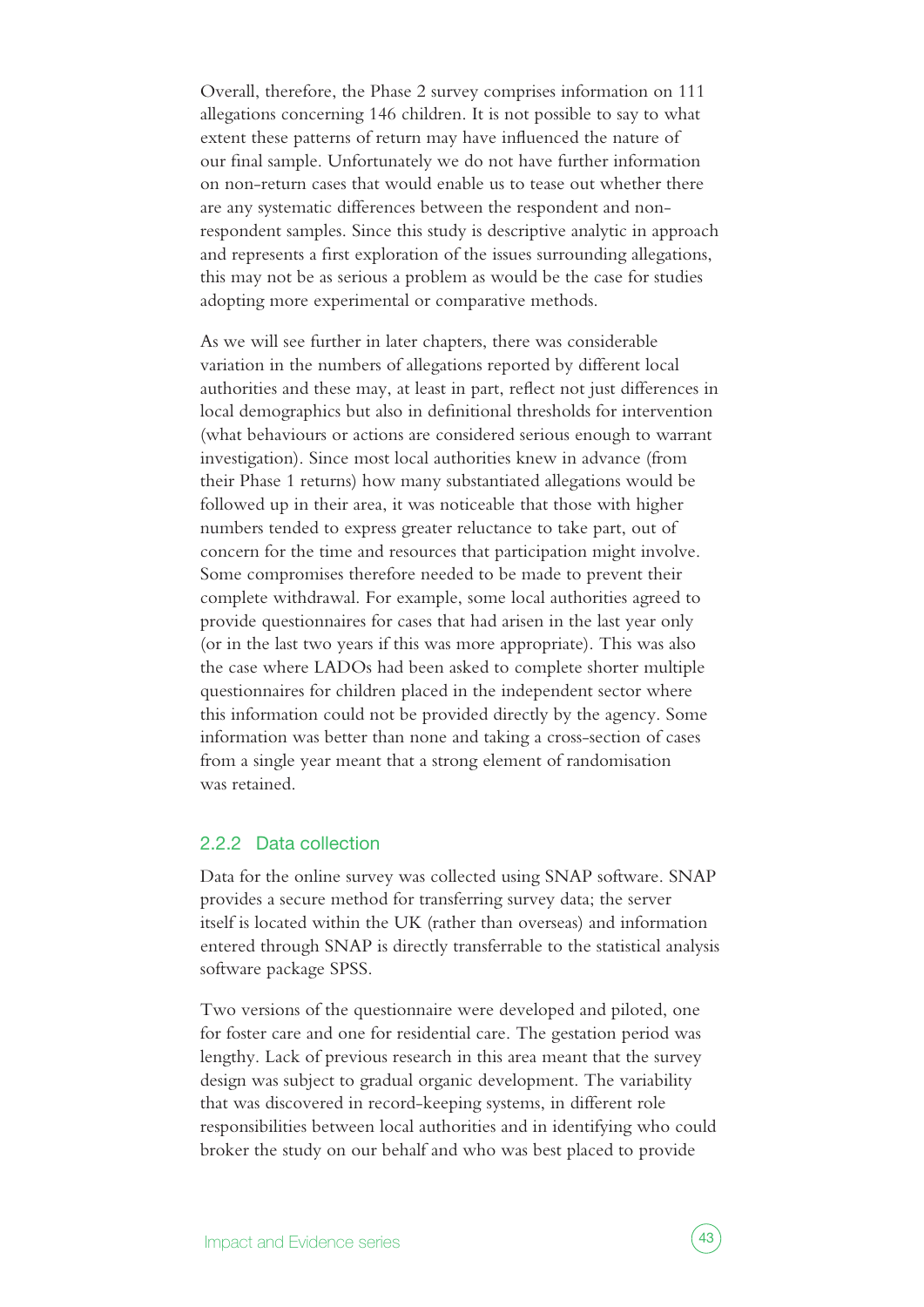the layers of information we needed at each stage all contributed to this complexity.

Apart from the challenge of framing accurate questions that were in line with the information respondents actually held, a further difficulty arose from the nature of an allegation itself. Allegations may concern a single child or several children in the same placement. If the questionnaire was child-focused, the same worker would be required to laboriously complete several questionnaires about what was fundamentally the same incident. This request would be unreasonable. We therefore adopted an allegation focus (in line with how LADOs record their data), so that one questionnaire was completed for each allegation but in a way that could take account of several children. Fortunately SNAP could cope with this and questions were framed so that key information could be collected for each child involved. After all, not all children are affected in the same way and not all necessarily share the same outcome.

A further issue of definition arose as our understanding of the management of allegations developed. This concerned differences for children placed within the boundary of the responsible local authority and those placed outside it. In general terms, an allegation concerning a London child placed, for example, in the north of England would be managed by the host authority. However, the extent to which the home authority would be kept informed and would maintain records of the progress of this allegation appeared to be highly variable. In another example, the management of allegations between London local authorities was sometimes uncertain or overlapping. Where foster carers were employed by one local authority but were based in another, there was some variability in which local authority took the lead on investigations: As a result of these uncertainties, a decision was made to focus the survey on all children resident within the local authority that had agreed to participate in the study, even where these children had been placed there by another local authority. As an overall finding, however, there is a need to focus attention on the relationship between local authorities where the abuse or neglect of looked after children is suspected. Clear structures and communication strategies are needed to ensure that the management of allegations is effective and that care planning for the child does not suffer. These relationships should also form a focus for future research studies in this area.

The foster and residential questionnaires covered the same ground and the content was broadly as follows:

- placement (type, location, provider, duration, distance from home area)
- foster carer relationship to the child(ren)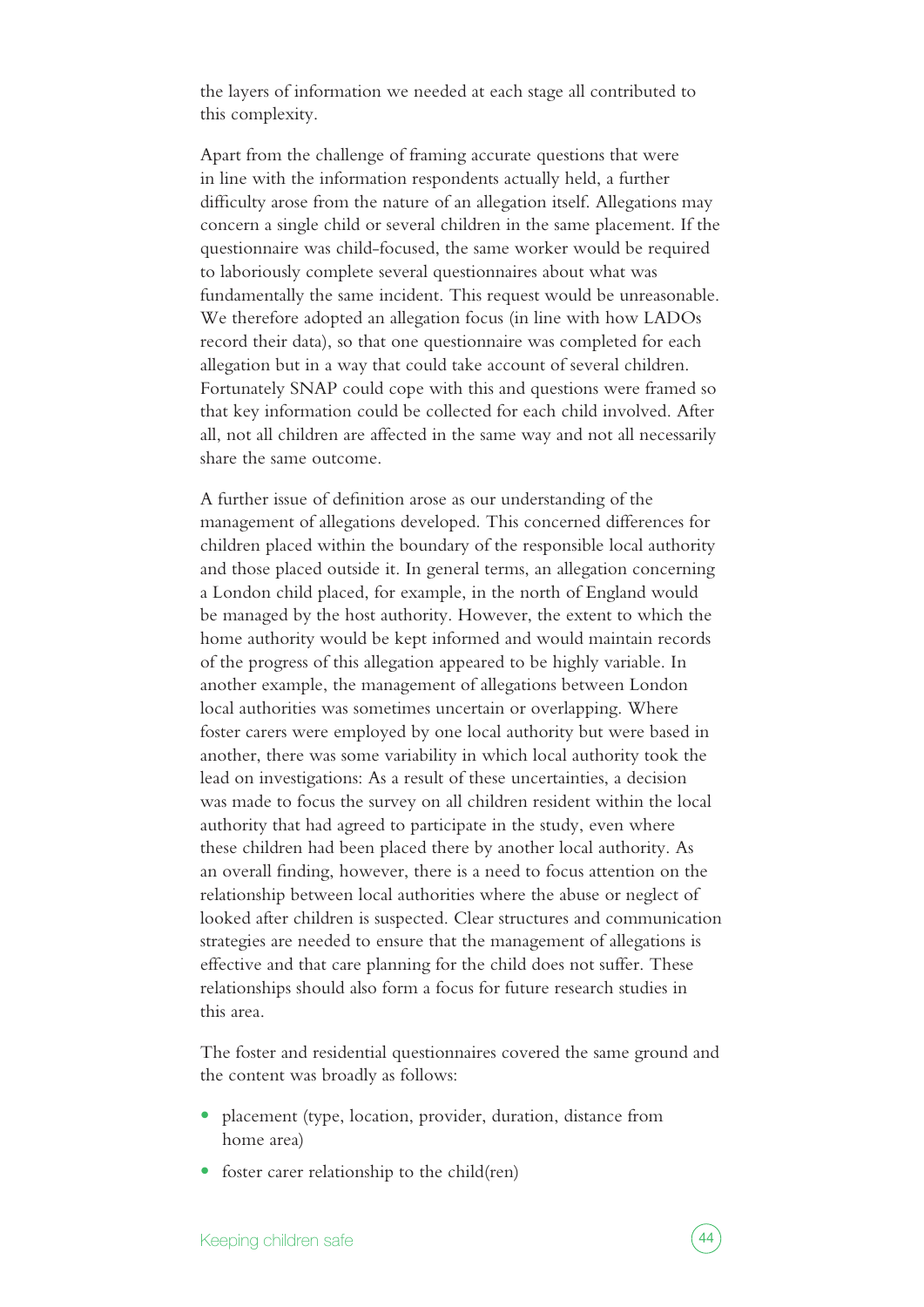- local authority responsible for child(ren)
- characteristics of person(s) who was/were the subject of the allegation
- characteristics of each child involved (gender, ethnic origin, disabilities)
- what behaviours or actions prompted the allegation (open-ended and categorised for each child)
- the outcome of the allegation for the child(ren) whether or not removed from placement temporarily or permanently
- the outcomes for other children resident in placement
- the outcome of the allegation for residential staff or foster carer(s)
- aspects of fostering history of foster carers (duration, approval range, previous allegations)
- whether the child(ren) had made previous allegations in this or earlier placements
- **•** aspects of the care history of each child (duration, number of episodes, main reasons for first and last care entry)
- reflective question on why and how this allegation occurred and any lessons that can be learnt from this case.

The Phase 2 survey was conducted between January and March 2013 to leave sufficient time for data preparation, analysis and completion of a draft final report for the end of June.

#### 2.3 Data analysis

The analysis of statistical data collected from the UK survey in Phase 1 of this study was conducted using SPSS19, with findings for foster care reported in Chapter 3 and for residential care reported in Chapter 4. Descriptive statistics – means, standard deviations and ranges – were calculated for the number of total allegations and substantiated cases of abuse or neglect, together with outcomes for children observed in each of the three years. Using these mean values, rough estimates were made for the whole of the UK.

In addition to comparing the mean number of allegations and variations reported by respondent local authorities in each country, and then the total annual estimate of cases, it is possible to use official figures on the total numbers of children in foster and residential care to calculate an approximate rate of allegations per 100 children (Department for Education, 2012d, Scottish Government, 2013, Welsh Assembly Government, 2012). Each of the UK's four nations differ in the way they collect and publish their statistics, and in the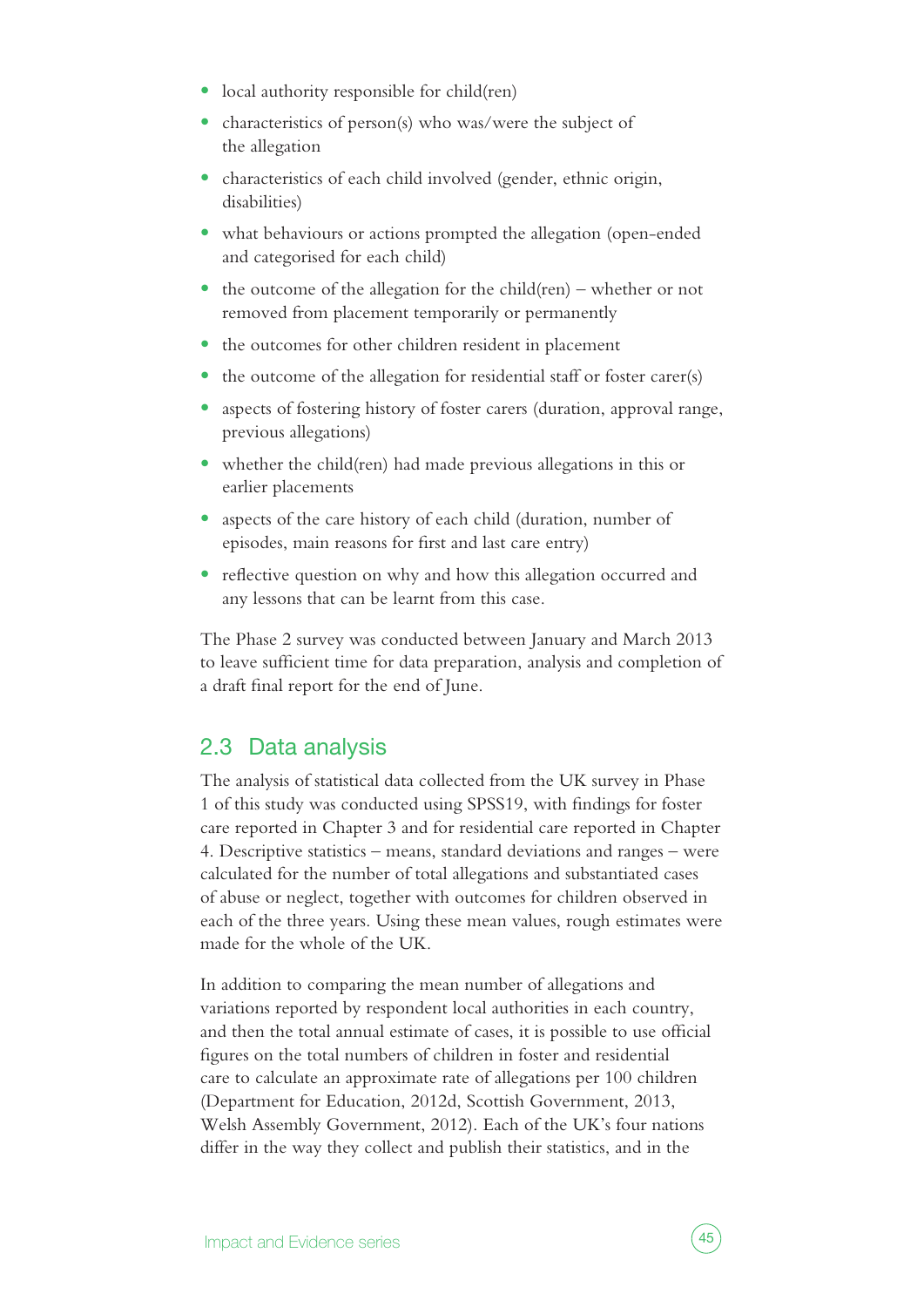date on which the figures are collected (see Munro et al.,  $2011$ )<sup>9</sup> There are also differences in the definition of looked after children in Scotland, due mainly to legislative and practice differences, with children living at home with parents under a Supervision Order classified as looked after, and with Scottish local authorities making greater use of this type of arrangement than other parts of the UK. ANOVA tests using post-hoc Tamhane were used to identify any significant differences between the rates observed in England, Scotland and Wales. Numbers and percentages reported for Phase 1 are generally stated to one decimal place, whereas in Phase 2 they have been rounded to the nearest whole number, due to the lower sample sizes involved.

Statistical data arising from the Phase 2 survey of substantiated allegations provides a description of patterns of abuse and its outcomes for children and carers in these settings. The sample sizes are small – 118 children in the foster care sample and 28 young people in the residential sample. For these reasons, non-parametric exact tests of association were used (including, for example, Fisher's Exact tests, Mann-Whitney U and Kruskal-Wallis exact tests as appropriate). A confidence level of 95 per cent (p-values of less than 0.05) was deemed to indicate statistical significance throughout. However, the findings from these sections (Chapters 5 and 7) should be viewed as being indicative rather than conclusive.

Questionnaires to social workers and managers who participated in the Phase 2 included two open-ended questions. These asked them to describe the nature of the reported abuse or neglect and the lessons learned from this case. The answers to each question ranged from comprehensive accounts to a single paragraph. Replies to these questions were typically more extensive in the fostering survey than in the residential care survey.

These qualitative data were coded using the software programme Atlas-ti 6.1. Some coding categories were developed *a priori*, based on issues identified in previous research on abuse or neglect, but others were developed in the course of reading the data. We then carried out a cross-sectional thematic analysis of the answers to these questions. In making sense of qualitative data, we took account of the data from the closed questions on individual children (e.g. on age, type of placement, type of abuse or neglect, placement duration,

<sup>9</sup> In England and Wales, the national figures are based on data from the SSDA903 return collected each spring from all local authorities (DfE, 2010, 2011 and 2012; Welsh Assembly Government, 2012) and we use the total number of children in foster care at 31 March for each year of our study (e.g. for 2011–12 we use the 31 March 2012 national statistics). In Scotland, the figures come from different time-points, both with regards to the other countries and across the three study years (31 July 2011 for our year 2011–12, 31 July 2010 for our year 2010–2011, and 31 March 2009 for our year 2009–2010) (Scottish Government, 2013).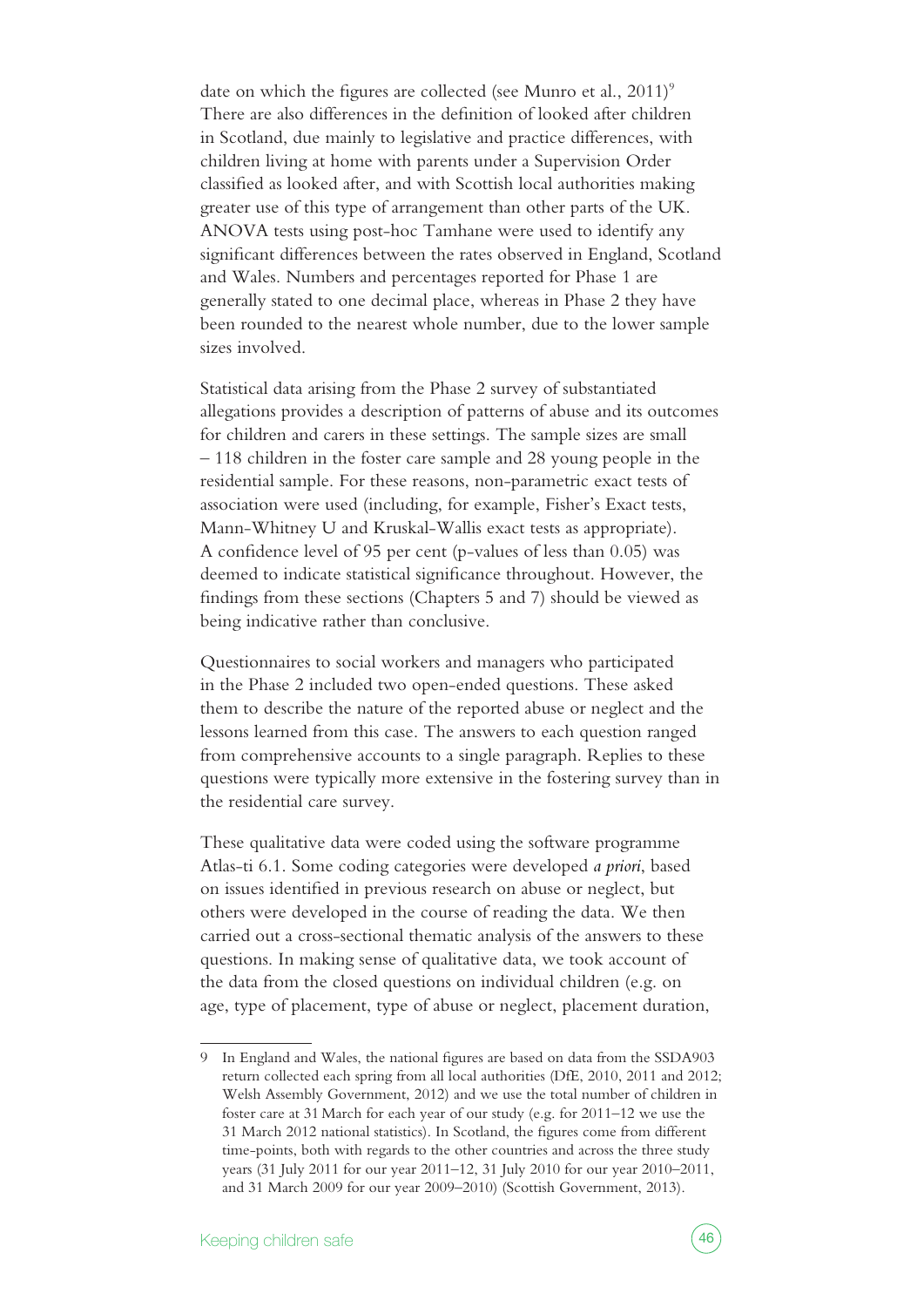etc.). Themes in the qualitative data from replies to the two openended questions were therefore analysed across cases, informed by the quantitative data available from the two surveys.

#### 2.4 Ethical issues

The study was conducted in a manner consistent with the code of good practice for research developed by the University of  $\text{York}^{10}$ . The code of practice is consistent with the Social Research Association's Ethical Guidelines 2003 and the Data Protection Act 1998.

Ethical approval for the study was obtained from the University of York's Health and Social Sciences Ethics Committee and, for England, from the Association of Directors of Children's Services (ADCS). In addition, the study was subject to further ethical scrutiny by several local authorities that participated in Phase 2 through their own internal research governance procedures.

The Social Policy Research Unit at the University of York (SPRU) has clear procedures in place to ensure the highest standards of data management and data security. All data were stored in passwordprotected computer files in a secure central University file-store. The University computing network is protected from viruses and data piracy by various virus checkers and firewalls. No one outside the research team had access to research data. Manual files were securely held in locked cabinets in a locked office at York and never removed from the office. Personal details of research participants, where required, were also held in password-protected computer files in a secure central University file-store.

This study was conducted anonymously (using only local authority identifier codes to link data on children to their placements). Data transfer (from local authority information systems and the online survey) was undertaken securely. SNAP provided a highly secure mechanism for transferring Phase 2 data. With respect to the transfer of Phase 1 summary data, local authorities were given the option of making returns by secure encrypted email or secure server. As the study did not require the personal details of children or caregivers to be known (names, addresses or full dates of birth) the transfer of data did not need the direct consent of participants. This was carefully explained to and accepted by the local authorities that agreed to take part.



<sup>10</sup> The code of practice is available at: www.york.ac.uk/staff/research/governance/ policies/research-code/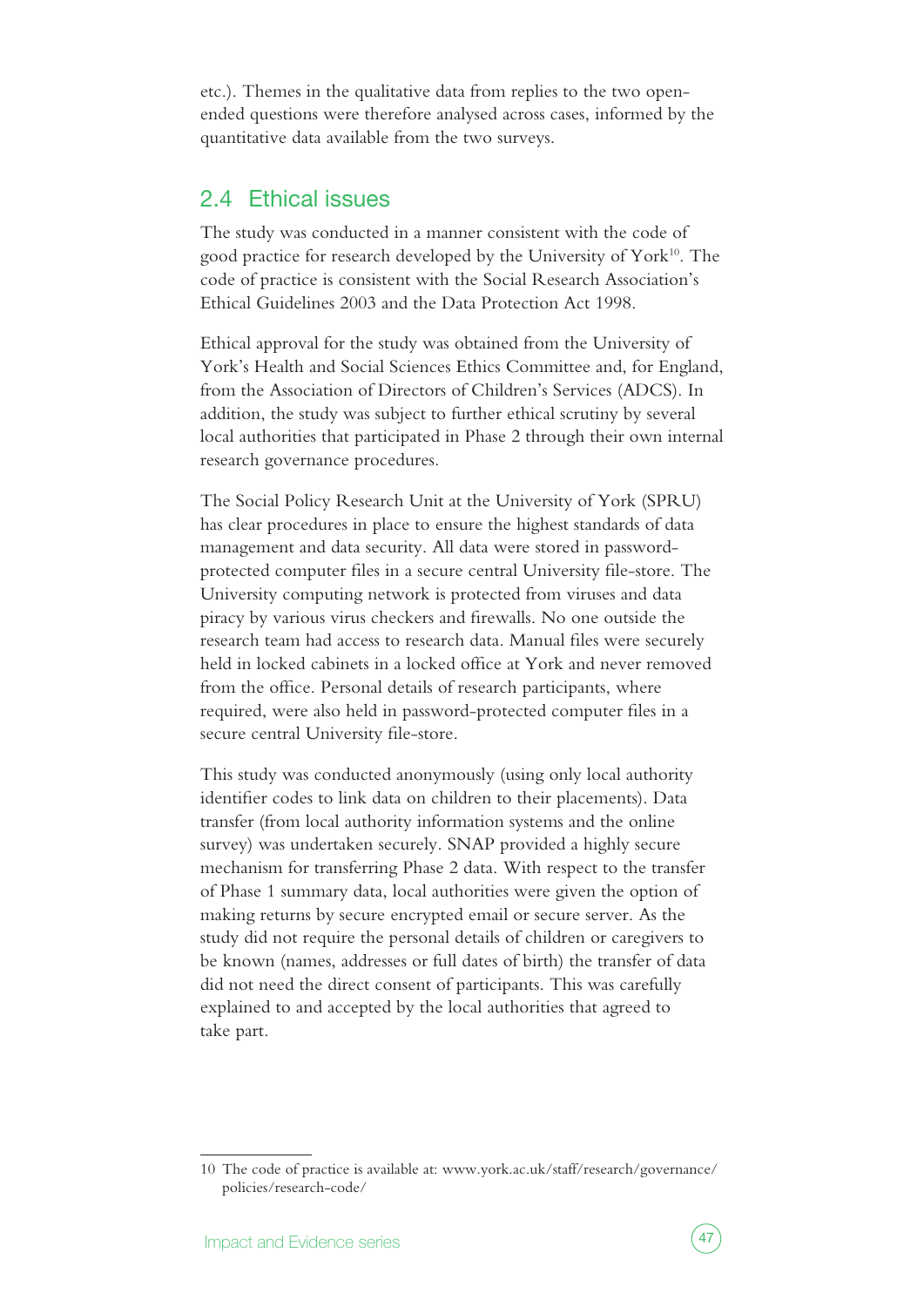#### 2.5 Summary

This exploratory study has investigated the scale, nature and consequences of allegations and confirmed cases of abuse or neglect of looked after children by adults charged with their care and upbringing. It provides evidence for both residential and foster care. The study took place over a period of 12 months (July 2012–June 2013) and involved two phases:

- **•** Phase 1 involved a brief survey of all local authorities across the UK to provide estimates of the scale, characteristics and outcomes of allegations concerning looked after children.
- Phase 2 involved a more detailed follow-up (by online survey) of confirmed cases of abuse or neglect in foster and residential care in 24 local authorities.

Information for Phase 1 was achieved through a Freedom of Information request to all 211 local authorities in the UK. In total, 156 local authorities responded, giving a response rate of 74 per cent.

Phase 2 was achieved through an online follow-up of substantiated allegations of abuse or neglect identified in Phase 1. Although a large number of local authorities were the subject of an initial approach, just 24 were able to provide completed questionnaires within the timescale of the project. Out of 159 fostering questionnaires that were sent out, 87 completed questionnaires were returned, concerning 118 children, making a response rate of 55 per cent.

With respect to residential provision the potential pool was smaller. Phase 2 questionnaires were eventually received from eight of these 24 local authorities. Of the 60 residential questionnaires that were sent out, 24 were returned, accounting for 26 children (a response rate of 40 per cent).

The focus of the study gives rise to some limitations. It concerns allegations made against adult carers and to incidents arising within placements that were referred to LADOs (or their equivalents in other countries in the UK). As such, the study excludes incidents occurring while children were away from placement, allegations concerning placement peers and allegations that were not subject to formal investigation by LADOs. The study is also unable to draw directly upon the views of foster carers about the effects of allegations – especially those that are unproven – on their lives and on those of the children placed with them.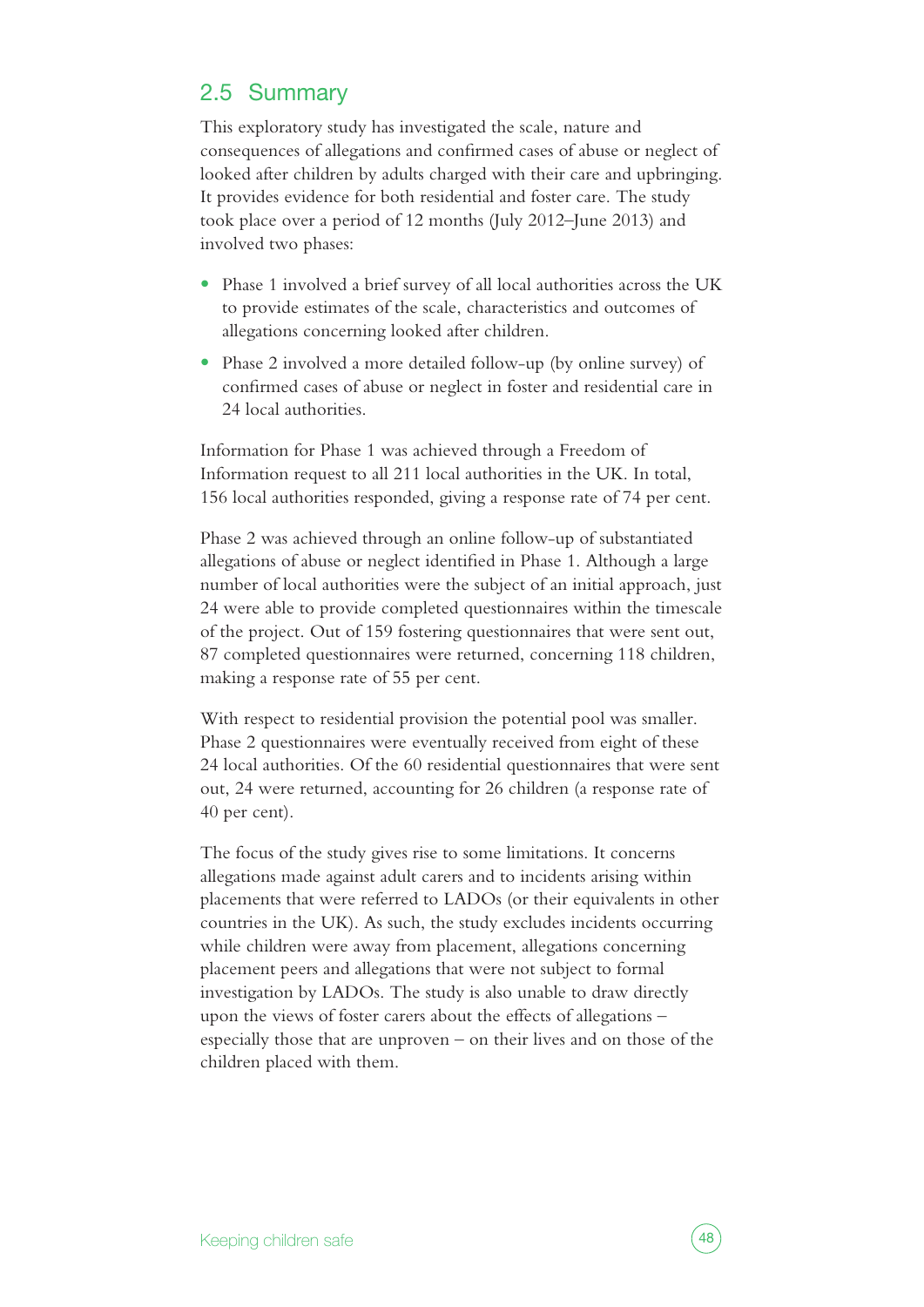UK-wide survey of **ALLEGATIONS** concerning the abuse or neglect of looked after **CHILDREN**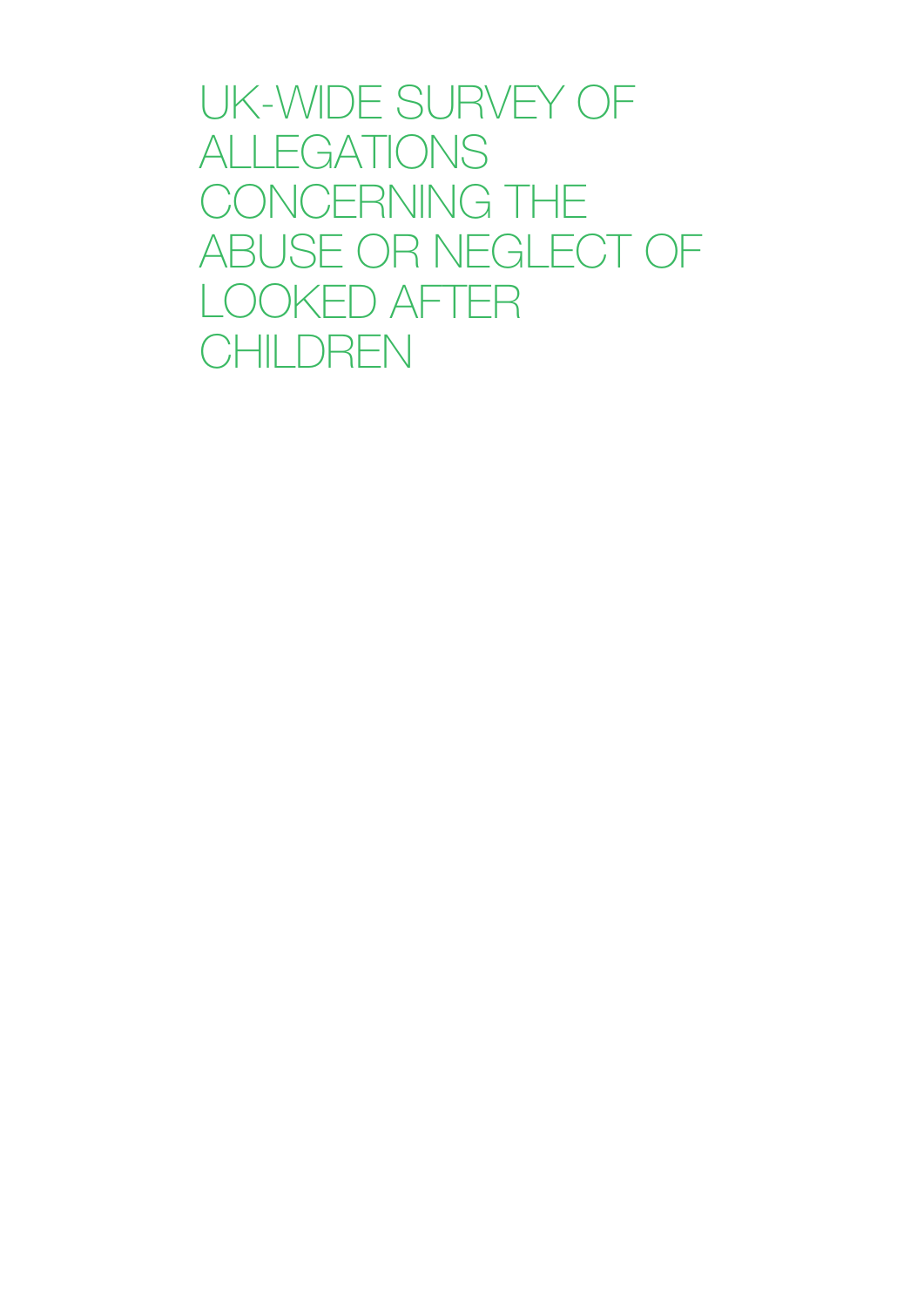# Chapter 3

# Allegations in foster care: the scale and nature of the problem

As we saw in Chapter 1, evidence on the extent of abuse or neglect in foster and residential care in the UK is extremely limited and much of the evidence that does is exist is out of date, particularly in relation to residential care. The first stage of this project involved a survey of all 211 local authorities in the UK, using a Freedom of Information (FOI) request, as described in Chapter 2. This is the first survey to provide comprehensive evidence on the scale and nature of recorded abuse or neglect in foster and residential care settings. We asked the Local Authority Designated Officers responsible for managing allegations against those who work with children (known as LADOs in England), to provide us with information on the number of allegations reported, how many of these were substantiated or unsubstantiated and how many resulted in the permanent removal of children from placements. We then used these figures to estimate the rate of allegations and substantiated abuse or neglect per 100 children in foster and residential care, and to investigate how these rates vary both between local authorities and between the countries of the UK.

This chapter reports the results of our UK survey in relation to foster care and Chapter 4 presents the findings on residential care. It is important to bear in mind that our figures relate to numbers of allegations, not the numbers of children involved in those allegations. Some allegations may involve more than one child and some children may make more than one allegation in a year.

### 3.1 Total numbers of allegations of abuse or neglect in foster care reported by local authorities

Local authorities were asked to tell us the total number of allegations of abuse or neglect of children in foster placements referred to the designated manager responsible for safeguarding looked after children from 1 April to 31 March in three successive years (2009–2012). Table 3.1 shows the mean number of allegations per local authority and an estimate of the total number of allegations in the UK in each year (extrapolated from the data provided by the 156 authorities that responded to our survey). It also indicates the rate of allegations per 100 children in foster care across the UK each year.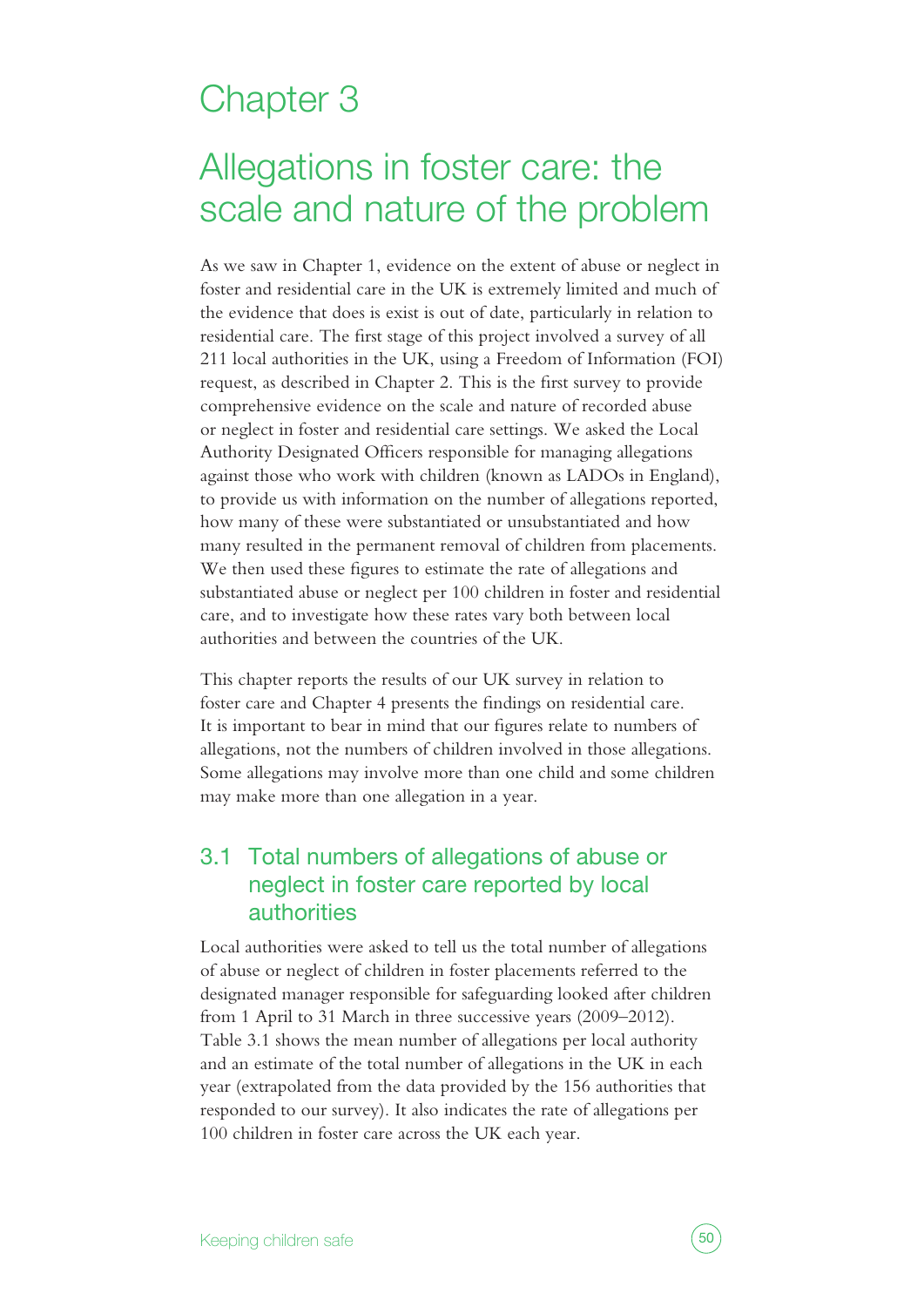|                                                | $2009 - 10$ (N=137) | $2010 - 11$ (N=149) | $2011 - 12$ (N=156) |
|------------------------------------------------|---------------------|---------------------|---------------------|
| Mean number of<br>allegations                  | 10.12               | 11.08               | 10.85               |
| Standard deviation                             | 12.08               | 13.07               | 11.72               |
| Range                                          | $0 - 61$            | $0 - 75$            | $0 - 68$            |
| UK-wide estimate (211)<br>local authorities)   | 2,135               | 2,338               | 2,288               |
| Total children in foster<br>care (across UK)   | 59,005              | 60,978              | 63,914              |
| Allegations per 100<br>children in foster care | 3.62                | 3.83                | 3.58                |
|                                                |                     |                     |                     |

Table 3.1 Number of allegations in foster care, per local authority

On average each local authority reported between 10 and 11 allegations of abuse or neglect in each year, and this did not vary significantly over the three years. However, as this table shows, there were wide variations in the total number of allegations reported by individual local authorities. A number of local authorities reported zero allegations in each year (17 in 2009–10, seven in 2010–11, and 11 in 2011–12) and the maximum number reported varied from 61 in 2009–10 to 75 in 2010–11. Around two-thirds of local authorities had fewer than 10 allegations each year. This local variation may occur for a number of reasons. Differences may exist in the systems of recording and reporting allegations between local authorities, and in the thresholds applied when considering the level of expressed concern that constitutes an allegation of abuse or neglect. The number of children that local authorities have in foster placements at any one time may also have a bearing on the number of allegations reported, something which will be considered later in the chapter. With these caveats in mind, we estimated that the total number of allegations of abuse or neglect of children in foster placements across the UK was between 2,100 and 2,400 each year. This equates to three to four allegations per 100 children in foster care across the UK each year.

### 3.2 Confirmed cases of abuse or neglect in foster care

Next we considered how many of the allegations were found to be confirmed cases of abuse or neglect. While any allegation of abuse or neglect may have serious consequences and be distressing both for the foster carer(s) and the child (or children) involved, confirmed cases clearly merit the most concern. Local authorities were asked to say how many of the allegations they had reported to us had been substantiated (that is, confirmed) in each year. Table 3.2 shows the mean number of substantiated allegations per local authority per year, the standard deviation and range, together with an estimate of the total number of substantiated cases across the UK. It also shows the rate of substantiated allegations per 100 children in foster care across the UK each year.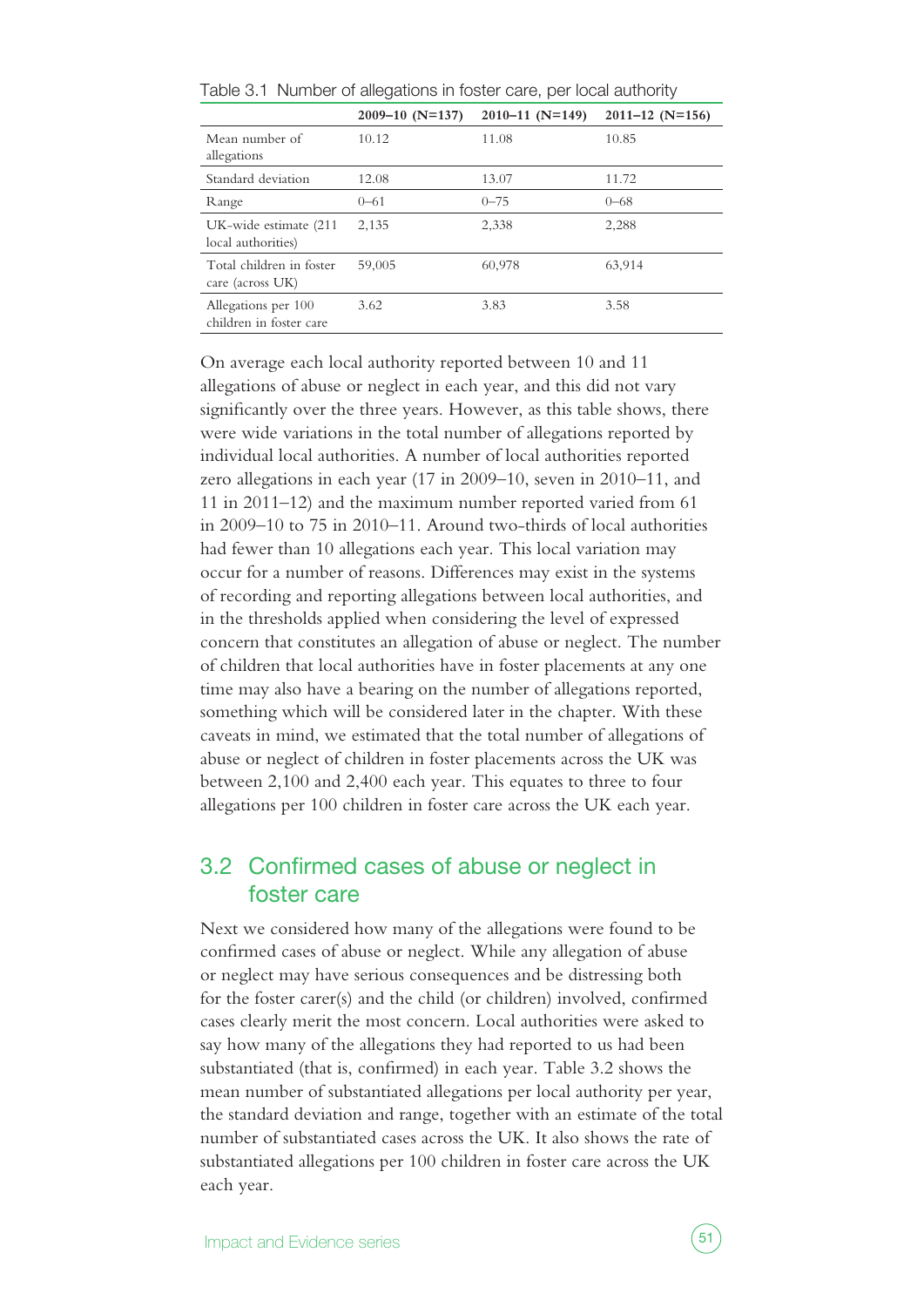|                                                                 | $2009 - 10$ (N=137) | $2010 - 11$ (N=149) | $2011 - 12$ (N=156) |
|-----------------------------------------------------------------|---------------------|---------------------|---------------------|
| Mean number of<br>substantiated allegations                     | 2.22                | 2.54                | 2.50                |
| Standard deviation                                              | 3.74                | 3.69                | 3.36                |
| Range                                                           | $0 - 34$            | $0 - 27$            | $0 - 22$            |
| UK-wide estimate (211)<br>local authorities)                    | 468                 | 536                 | 528                 |
| Total children in foster<br>care (across UK)                    | 59,005              | 60,978              | 63,914              |
| Substantiated allegations<br>per 100 children in<br>foster care | 0.80                | 0.88                | 0.83                |

Table 3.2 Confirmed (or substantiated) allegations in foster care, per local authority

As Table 3.2 shows, on average there were fewer than three confirmed cases of abuse or neglect in foster care per local authority per year. This figure did not did not vary significantly over the three years. Again there was wide variation between local authorities in the number of confirmed cases, with 19 local authorities reporting no cases in all three years and one reporting a total of 78 confirmed cases in the three-year period. Overall, only seven local authorities reported more than five confirmed allegations in all three of the study years, and these were mainly the larger authorities in terms of the total number of looked after children.

Extrapolating to all UK authorities from these reported figures, we estimate that the total number of confirmed cases of abuse or neglect in foster care across the whole of the UK is between 450 and 550 per annum, which equates to less than one substantiated allegation per 100 children in foster care across the UK each year. However, the total number of *children* experiencing abuse or neglect is likely to be slightly higher since, as we will see in Chapter 5, some confirmed cases involve more than one child.

We also used these estimates to calculate the proportion of all allegations of abuse or neglect of children in foster care referred to LADOs (or equivalent officers) that were subsequently confirmed. In 2009–10, 21.9 per cent of cases were confirmed (304 out of 1386), in 2010–11 this rose to 23.0 per cent (379 of 1651) and in 2011–12 it was also 23.0 per cent (390 out of 1692). Across nearly three-quarters of local authorities in the UK, therefore, between one-fifth and onequarter of all allegations were substantiated.

While previous evidence is scarce, the NFCA Agency Survey in the late 1990s came to similar conclusions, finding that 22 per cent of allegations of abuse in foster homes had been substantiated (Nixon and Verity, 1996). As is the case with the current study, the researchers stated that they had no information on the definition of abuse or neglect used in the cases reported. Studies in the USA have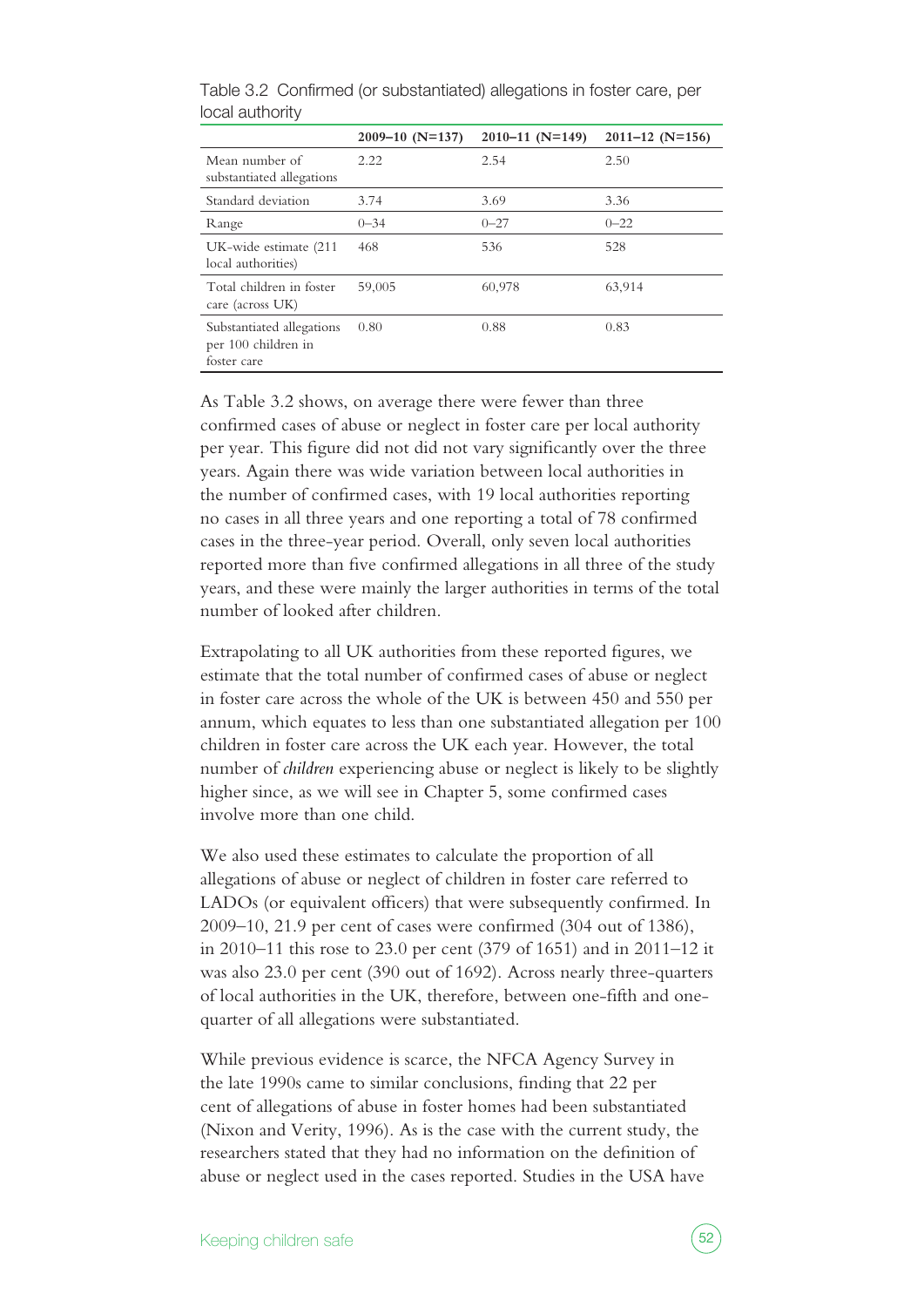reported higher substantiation rates, ranging from 30–38 per cent (California Department Of Social Services, 2001, Rosenthal et al., 1991) to around 50–55 per cent (Cavara and Ogren, 1983, Spencer and Knudsen, 1992) of all allegations of abuse or neglect. It is difficult to know whether these figures reflect higher rates of abuse or neglect in foster care in the USA or whether they are instead the product of different thresholds for responding to allegations in the states in which these studies were conducted and/or to different definitions of behaviours considered serious enough to constitute abuse.

#### 3.3 Unsubstantiated allegations of abuse or neglect in foster care

The corollary of our findings on confirmed cases of abuse or neglect is that the remainder, over three-quarters of all allegations (77–78 per cent), were *not* substantiated.

Information on the breakdown of unsubstantiated allegations in at least one of the study years was only available from 85 local authorities (involving a total of 1,490 allegations). In this sub-sample of 85 authorities, a total of 392 allegations were confirmed (26.3 per cent, so slightly higher than the full sample) with the remaining 1,098 (73.7 per cent) not substantiated. Of the 1,098 allegations that had not been substantiated, 436 (39.7 per cent) were reported to be unfounded, 637 (58.0 per cent) were unsubstantiated due to insufficient evidence and 25 cases (2.3 per cent) were still under investigation. Thus, although only 26 per cent of all allegations were confirmed (in this sub-sample of 85 local authorities) only around 30 per cent were deemed to be unfounded. The remaining 43 per cent of allegations were unsubstantiated due to a lack of evidence, making it difficult for professionals to decide on the best course of action to ensure children's safety and wellbeing. Again there was wide variation between authorities, and further research is necessary to investigate the different thresholds applied in defining and reporting abuse or neglect in foster care.

### 3.4 Outcomes for children involved in allegations in foster care

It is concerning that a question mark remained in relation to 58 per cent of the unsubstantiated allegations (representing over twofifths of all allegations in these authorities), as this has implications for both children and foster carers. Where there is insufficient evidence to establish whether or not the allegation is well founded, children may be unnecessarily removed from foster homes in which no abuse has occurred or, alternatively, may be exposed to further harm in placements in which abuse or neglect actually has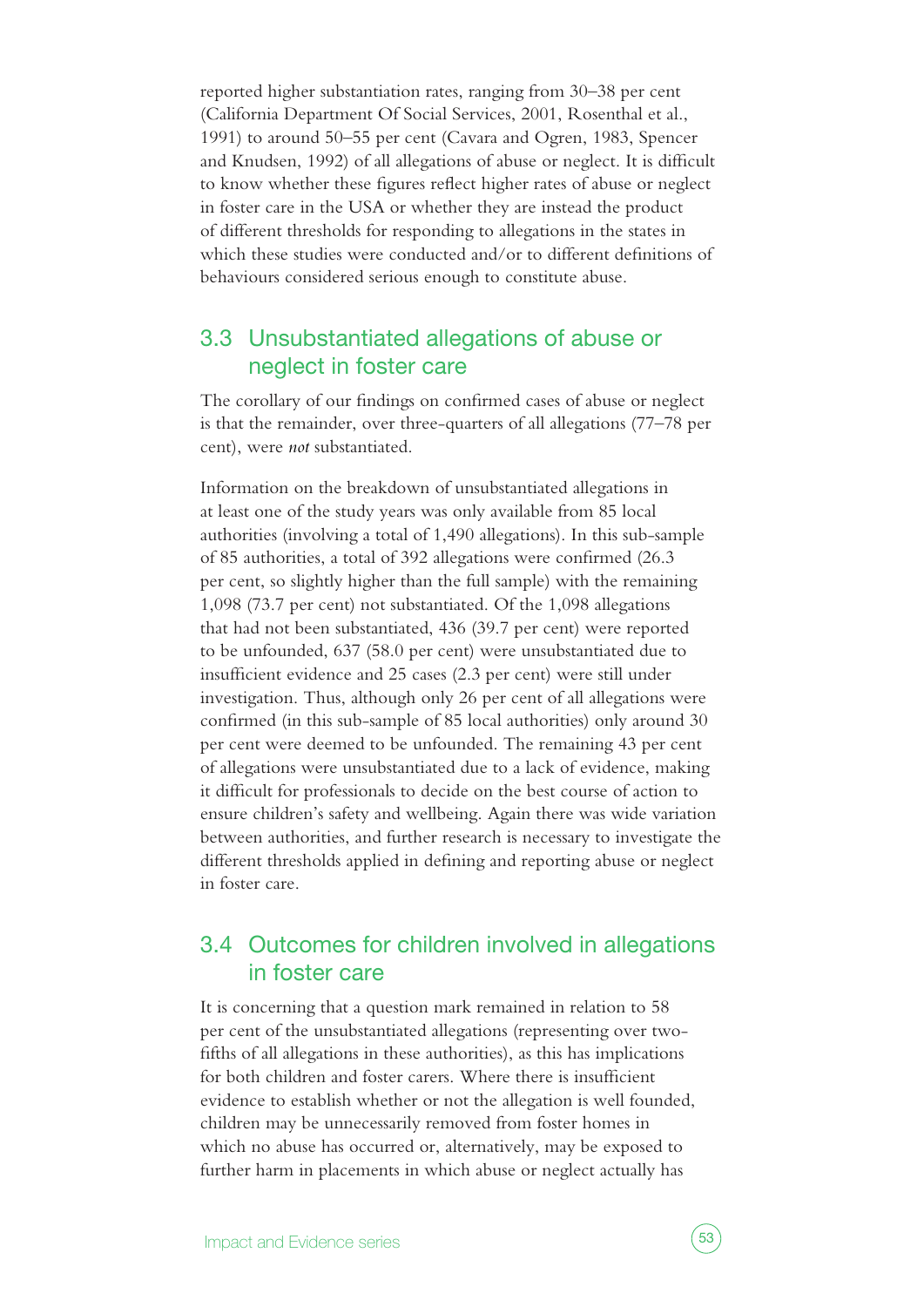occurred. This illustrates the real dilemmas faced by professionals trying to decide on the best course of action in the face of a lack of clear evidence. Equally, foster carers who have done nothing wrong may have children removed from them, may feel that they remain under suspicion and, in some instances, may decide to leave fostering altogether.

As part of the FOI request, local authorities were asked whether children were removed from placements as a result of both substantiated and unsubstantiated allegations. This information was not reported by all local authorities due to a variety of factors. Some did not record this information, some stated that it would take too long or be too difficult or too expensive to find out, thereby exceeding the FOI cost threshold. During the course of our research it became clear that investigations were classified in terms of the alleged perpetrator, not the child (or children) concerned, so many local authorities did not have child-level information on the outcome of each allegation readily available.

However, 95 local authorities managed to provide details of outcomes for children for at least one of the study years. This allowed us to calculate the percentage of cases where children were permanently removed from a placement, and thus an estimate of the number of cases where children were permanently removed across the UK each year. In 2009–10, 62.5 per cent of cases where allegations of abuse or neglect were confirmed resulted in the permanent removal of the child (or children) from the placement; in 2010–11 this figure stood at 62.6 per cent, and in 2011–12 it had fallen slightly to 56.2 per cent.

From these figures we can estimate that, across the UK as a whole, around 300 cases of confirmed abuse or neglect in foster care resulted in the permanent removal of the child (or children).<sup>11</sup> In Chapter 5 we will use case-level data to explore the circumstances in which children were, or were not, removed from placement when abuse was substantiated.

<sup>11</sup> In 2009–10 there were a total of 128 substantiated allegations (reported by 72 local authorities) of which 80 resulted in the removal of a child (or children) from the placement (62.5 per cent). In 2010–11 there were 163 substantiated allegations reported (90 local authorities) of which 102 resulted in the removal of a child (or children) from the placement (62.6 per cent). In 2011–12 there were 185 substantiated allegations reported (91 local authorities) of which 104 resulted in the removal of a child (or children) from the placement (56.2 per cent). Using the estimated total substantiated allegations across the UK, we can estimate that in 2009–10 293 cases resulted in permanent removal; in 2010–11 this was 336 cases, and in 2011–12 it was 297.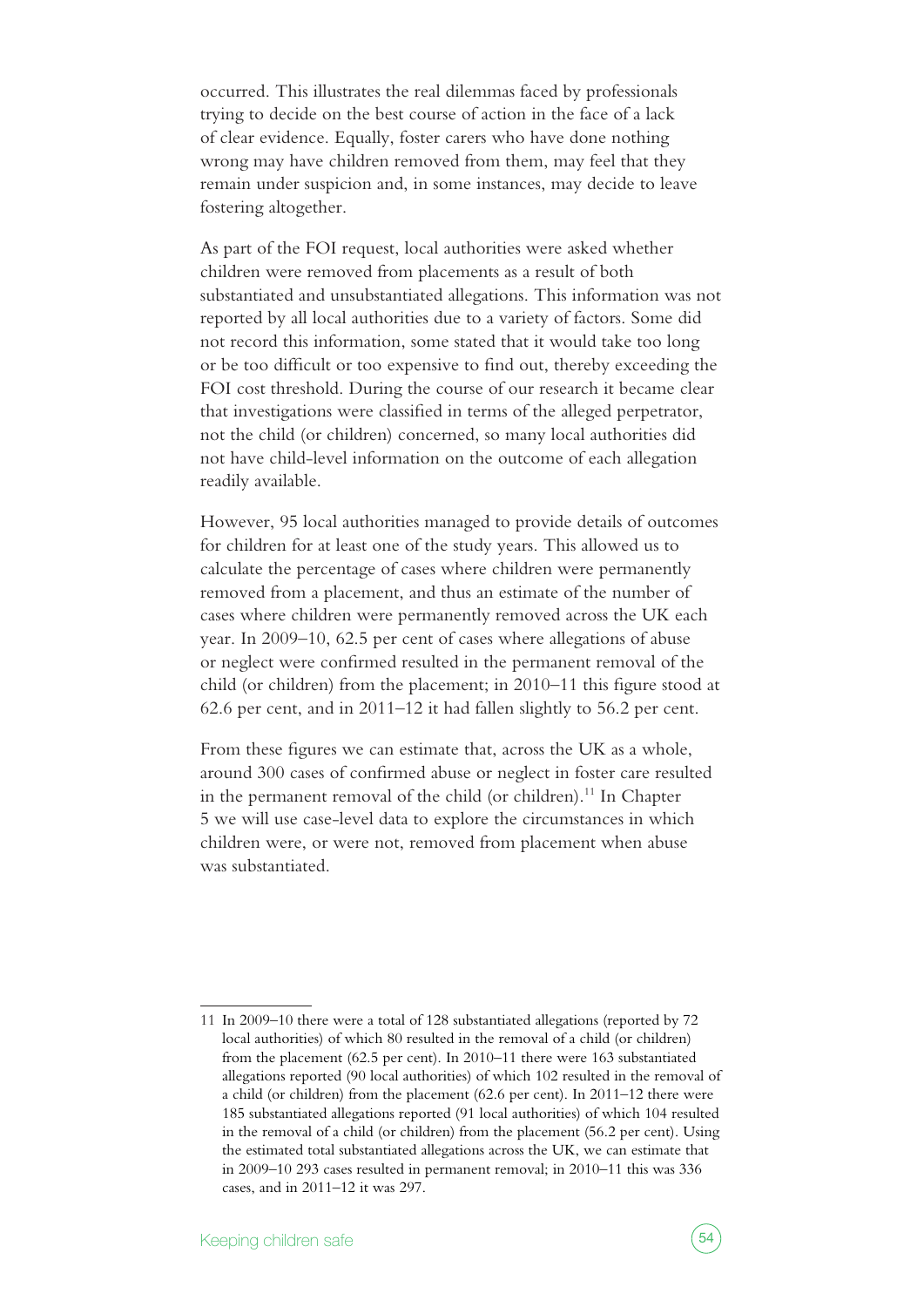If we turn to look at outcomes for children in cases of *un*substantiated abuse or neglect, we find that children were removed from their placements in around 13–16 per cent of unsubstantiated cases. In 2009–10, 15.5 per cent of unsubstantiated allegations resulted in the permanent removal of the child (or children) from the placement; in 2010–11 this had fallen to 13.1 per cent, with a further slight reduction in 2011–12 to 12.7 per cent. Using UK-wide estimates, we can suggest that in each year of our study between 200 and 250 cases of unsubstantiated abuse or neglect resulted in the permanent removal of the child (or children) from the placement.<sup>12</sup> It is possible that in some or all of these cases the allegations could not be substantiated, but suspicions nevertheless remained, prompting the removal of children from placements. However, evidence from the recent report on the Independent Review Mechanism (IRM) for foster carers suggests that in some cases, defensive, risk-averse practice may result in children being precipitately removed when allegations are made, without a balanced assessment of the potential harm to the child of either keeping them in, or removing them from, a placement (Biehal, 2014, Pearlman, 2012).

From this we can see that almost two-thirds of substantiated allegations and more than one in 10 unsubstantiated allegations resulted in the permanent removal of the child (or children) from the foster placement in our study. Many questions remain, however, as the FOI was limited in respect of the type of information that was feasible to request from local authorities, and even then many struggled to provide us with the limited information that we asked for. We do not know at what stage children were removed from the placements: as soon as the allegation was made, during the course of the investigation or after proceedings had been completed. We also have no information on temporary removals, or reasons why children did not return to the placements when allegations were unsubstantiated. Our FOI request simply asked about "allegations that resulted in the permanent removal of the child from the placement": it did not distinguish between the child (or children) at the centre of the allegation, other foster children in the placement, or the foster carer's own children, all of whom may be affected by the investigations into allegations of abuse or neglect. All of these issues will be investigated further (so far as it is feasible) in Chapters 5 and 6, drawing on case-

<sup>12</sup> In 2009–10 72 local authorities reported 70 cases out of 450 where allegations of abuse were not substantiated, which resulted in the permanent removal of the child (or children) from the placement (15.5 per cent). In 2010–11 this was 71 out of 540 cases (13.1 per cent) reported by 90 local authorities. In 2011–12 this was 74 out of 583 cases (12.7 per cent), reported by 91 local authorities. Thus, using UK estimates we can suggest that in 2009–10 a total of 259 cases of unsubstantiated abuse or neglect resulted in the permanent removal of the child (or children) from the placement; this fell to 237 in 2010–11 and to 223 in 2011–12.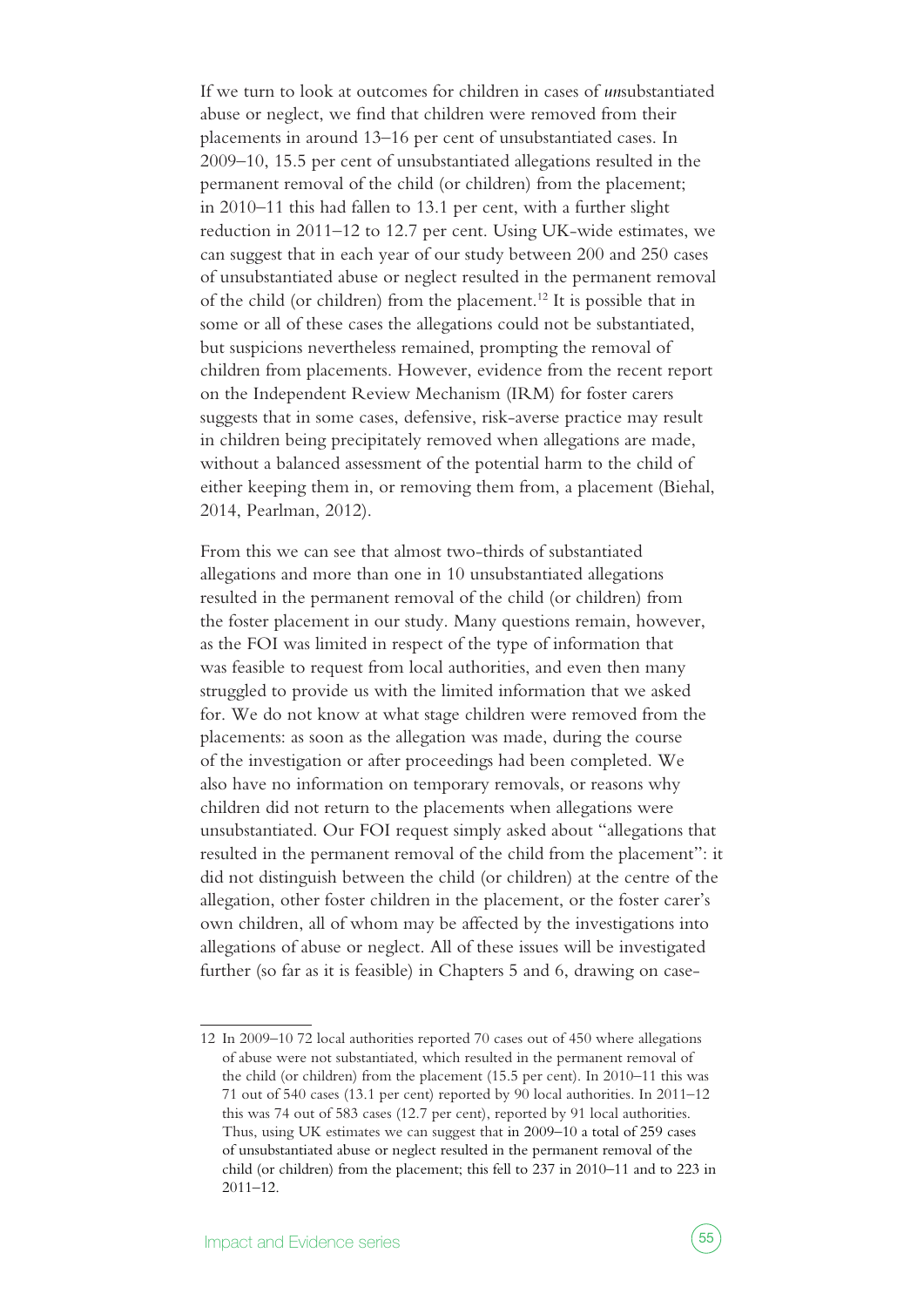level data from our follow-up survey of confirmed cases of abuse or neglect.

#### 3.5 Variation in the numbers of allegations in foster care across the countries of the UK

So far we have considered UK-wide reports of allegations of abuse or neglect in foster care. But now we turn to look at any differences between the countries of the UK. As only one of the five Health and Social Care Trusts in Northern Ireland provided data, comparisons can only be made between England, Scotland and Wales. Again it is worth stressing that our figures relate to the number of allegations, not the number of children involved in those allegations.

Table 3.3 shows the mean number of total allegations (row 1) and substantiated allegations (row 3) of abuse or neglect for local authorities (who provided this information) in England, Scotland and Wales for each of the three years of the study.

In each of the three years, there were differences in the mean number of total allegations reported by authorities in the three countries. The mean was highest each year in England (around 12 to 13 allegations per LA each year), followed by Wales (around seven to nine allegations), and lowest in Scotland (around two allegations), and

|                                                                                 | ັ                    |                      | ັ                 |                      |                      |                   |                      |                      |                   |
|---------------------------------------------------------------------------------|----------------------|----------------------|-------------------|----------------------|----------------------|-------------------|----------------------|----------------------|-------------------|
|                                                                                 |                      | $2009 - 10$          | $2010 - 11$       |                      |                      | $2011 - 12$       |                      |                      |                   |
|                                                                                 | England<br>$(N=104)$ | Scotland<br>$(N=18)$ | Wales<br>$(N=14)$ | England<br>$(N=112)$ | Scotland<br>$(N=19)$ | Wales<br>$(N=17)$ | England<br>$(N=118)$ | Scotland<br>$(N=19)$ | Wales<br>$(N=18)$ |
| Mean number<br>of total<br>allegations                                          | 11.78                | 1.83                 | 9.07              | 13.11                | 2.21                 | 8.00              | 12.86                | 1.89                 | 7.50              |
| Standard<br>deviation                                                           | 13.05                | 2.12                 | 6.86              | 14.34                | 1.72                 | 3.97              | 12.56                | 3.07                 | 4.78              |
| Mean number<br>of substantiated<br>allegations                                  | 2.79                 | 0.55                 | 2.54              | 3.04                 | 0.53                 | 2.24              | 3.00                 | 0.42                 | 2.28              |
| Standard<br>deviation                                                           | 4.23                 | 0.80                 | 2.33              | 4.09                 | 0.83                 | 1.99              | 3.63                 | 0.67                 | 2.54              |
| Number of<br>allegations per<br>100 children in<br>foster care                  | 3.78                 | 1.10                 | 4.03              | 4.16                 | 1.22                 | 3.70              | 3.91                 | 0.98                 | 3.48              |
| Number of<br>substantiated<br>allegations per<br>100 children in<br>foster care | 0.82                 | 0.20                 | 1.05              | 0.94                 | 0.23                 | 1.03              | 0.88                 | 0.14                 | 1.06              |
| Total children<br>in foster care                                                | 47,175               | 7,487                | 4,035             | 48,550               | 7,869                | 4,320             | 50,275               | 8,978                | 4,430             |

#### Table 3.3 Allegations of abuse or neglect in foster care, by country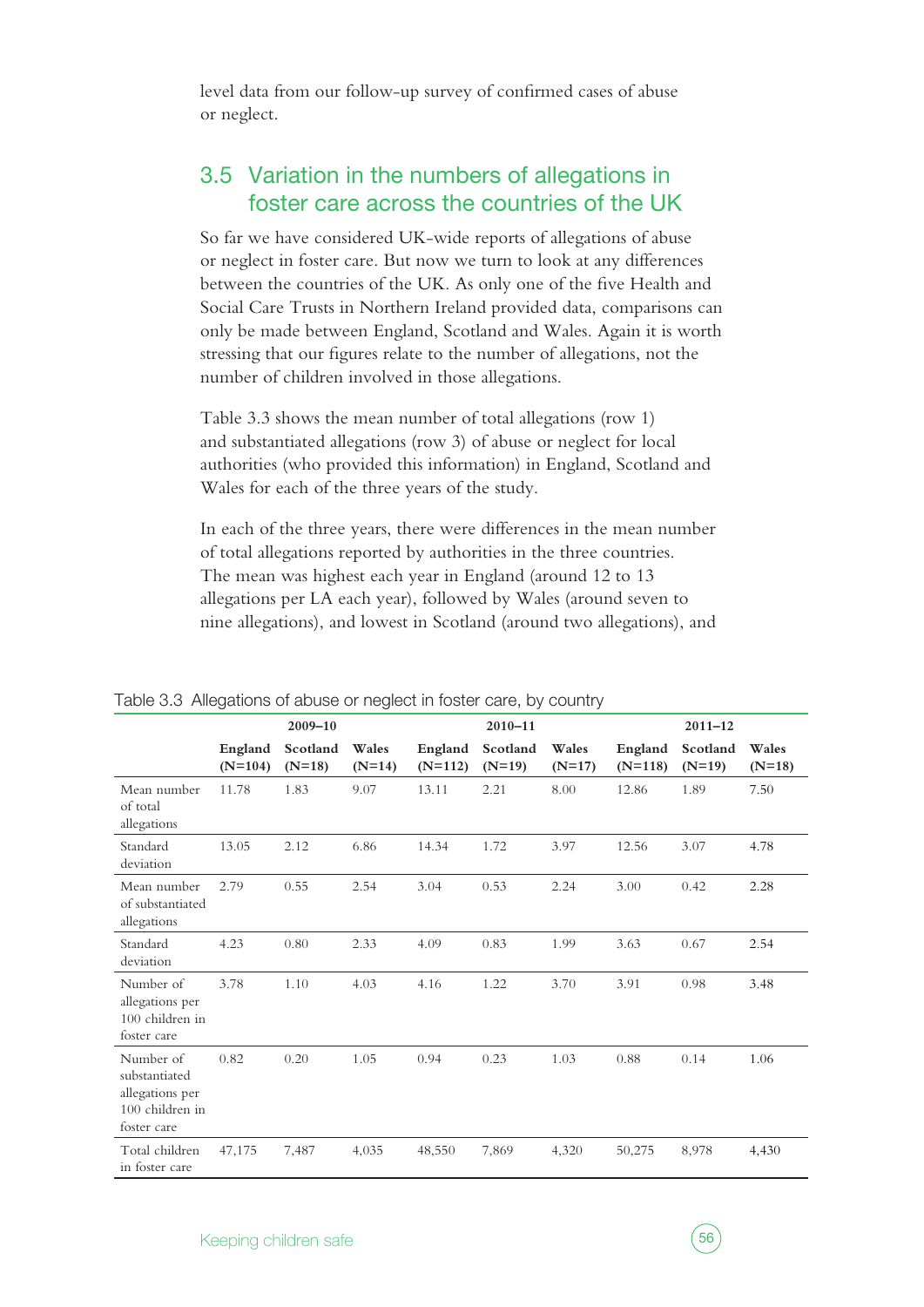these differences were generally statistically significant<sup>13</sup>. Similarly, there were statistically significant differences between the countries in the mean number of confirmed cases, for those local authorities reporting at least one allegation. Again, the mean was highest each year in England (around three confirmed allegations per LA in each year), followed by Wales (around two confirmed allegations per LA each year), and lowest in Scotland (less than one confirmed allegation per LA per year).14 However, for each individual country, there was very little change over time in the average total number of allegations reported by local authorities and in the number of these that were confirmed.

Although these figures may reflect some real difference in the numbers of allegations across the three countries, they may also reflect differences in the thresholds applied in the different countries of what is recorded by the LADO (or equivalent officer) as an allegation of abuse or neglect. Variation in the proportion of local authorities in each country with larger (or smaller) foster care populations may also help to account for these differences as larger authorities are likely to report higher numbers of allegations. Row 5 of Table 3.3 shows the number of allegations per 100 children in foster care in the respondent local authorities for each country and year, with row 6 showing the number of confirmed allegations per 100 children in foster care. For

<sup>13</sup> In 2009–10 one-way analysis of variance was significant (F=5.61 [2, 133], p=0.05, equal variances not assumed), and post-hoc comparisons (Tamhane) showed that Scotland had a statistically significantly lower mean number of total allegations than England (mean difference=9.95, SE=1.37, p<0.001) and Wales (mean difference=7.24, SE=1.90, p=0.05). In 2010–11 one-way ANOVA was significant (F=6.63 [2, 145], p=0.02, equal variances not assumed) and post-hoc Tamhane showed that Scotland had a statistically significantly lower mean number of total allegations than England (mean difference=10.90, SE=1.41, p<0.001) and Wales (mean difference=5.79, SE=1.04, p<0.001), and that Wales also had a statistically significantly lower mean than England (mean difference=5.11, SE=1.66, p=0.09). In 2011–12, one-way ANOVA was significant (F=8.81 [2, 152], p<0.001, equal variances not assumed), and post-hoc Tamhane showed that Scotland had a statistically significant lower mean number of total allegations than England (mean difference=10.97, SE=1.35,  $p < 0.001$ ) and Wales (mean difference=5.60, SE=1.33,  $p=0.001$ ) and that Wales also had a statistically significantly lower mean than England (mean difference=5.36, S=1.61, p=0.004).

<sup>14</sup> In 2009–10 one-way analysis of variance was not significant (F=2.75 [2, 133], p=0.067). In 2010–11 one-way ANOVA was significant (F=4.03 [2, 145], p=0.02, equal variances not assumed) and post-hoc Tamhane showed that Scotland had a statistically significantly lower mean number of confirmed allegations than England (mean difference=2.53,  $SE=0.42$ ,  $p<0.001$ ) and Wales (mean difference=5.79, SE=1.04, p<0.001), and that Wales also had a statistically significant lower mean than England (mean difference=1.81, SE=0.51, p=0.06). In 2011–12, one-way ANOVA was significant (F=5.33 [2, 152], p=0.006, equal variances not assumed) and post-hoc Tamhane showed that Scotland had a statistically significantly lower mean number of total allegations than England (mean difference=2.63, SE=0.35, p<0.001) and Wales (mean difference=2.01, SE=0.61, p=0.012).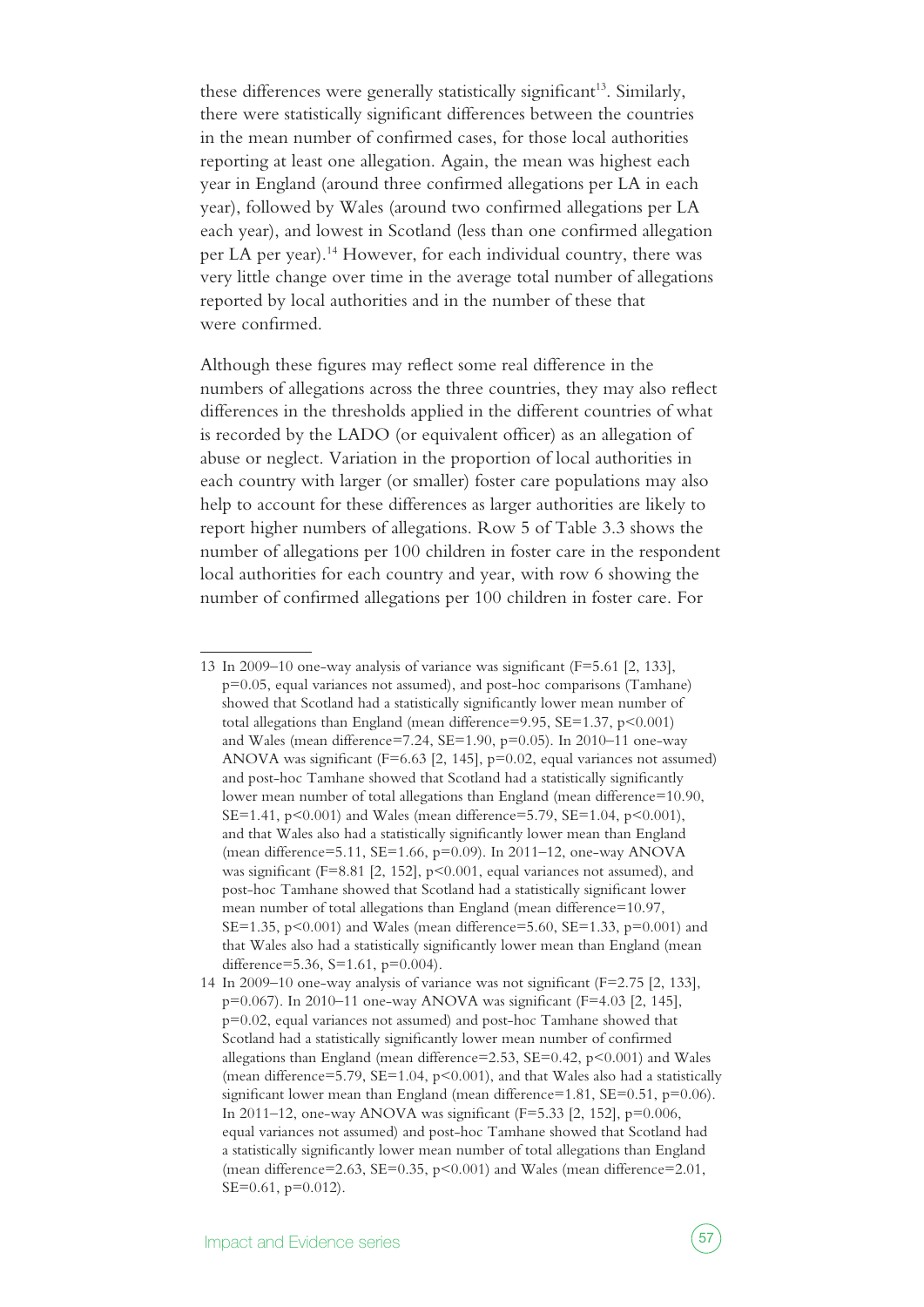reference, row 7 indicates the total number of children in foster care in the three countries in each year.

We can see then, that even taking into account the variations in the size of the fostering populations, there are far fewer allegations (both total and substantiated) per 100 children in foster care in Scotland than there are in England and Wales, and this is true for each of the three years of the study. There are a number of possible explanations as to why far fewer allegations of abuse have been reported to us by Scottish local authorities. It may be that different thresholds are being applied to reporting cases of suspected abuse, with more allegations being dealt with in-house and thus not officially recorded. It may be that less abuse is actually occurring within foster care settings, or conversely that abuse is taking place that is not being picked up by the Scottish authorities. It is clear that more research is necessary to understand the recording and reporting systems that operate in the different countries of the UK; the differing thresholds applied to cases of abuse, and thus the differences in numbers of allegations reported to us.

As suggested earlier, local authorities record – and therefore reported to us – the number of allegations, not the number of children involved. In practice, an allegation may involve more than one child and an individual child may make more than one allegation in a year. However, with these caveats in mind, it is possible to estimate that the *minimum* percentage of children in foster care involved in confirmed cases of abuse or neglect each year was between 0.82 and 0.94 per cent in England, 1.03 and 1.06 per cent in Wales, and between 0.14 and 0.23 per cent in Scotland. These figures are broadly similar to those reported by studies that have investigated the annual incidence of abuse or neglect in foster care in various states and counties in the USA. Abuse or neglect was confirmed for 0.66 per cent of children in Maricopa County (Bolton et al., 1981); 1.3 per cent of children in Oklahoma (Billings and Moore, 2004); 0.27–1.45 per cent in California (California Department Of Social Services, 2001); 1.7 per cent in Indiana (Spencer and Knudsen, 1992), and 2 per cent in Illinois (Poertner et al., 1999).

#### 3.6 Variation in numbers of allegations in foster care between English local authorities

So far in this chapter we have considered differences across the UK as a whole and also between countries, in the mean number of allegations (both total and substantiated) of abuse or neglect, and the rate per 100 children in foster care. This section looks at any differences that can be identified between local authorities in the rates of allegations per 100 children in foster care, focusing on England. Using these figures allows us to account for variations in the size of the foster care population in different local authorities. The caveat here is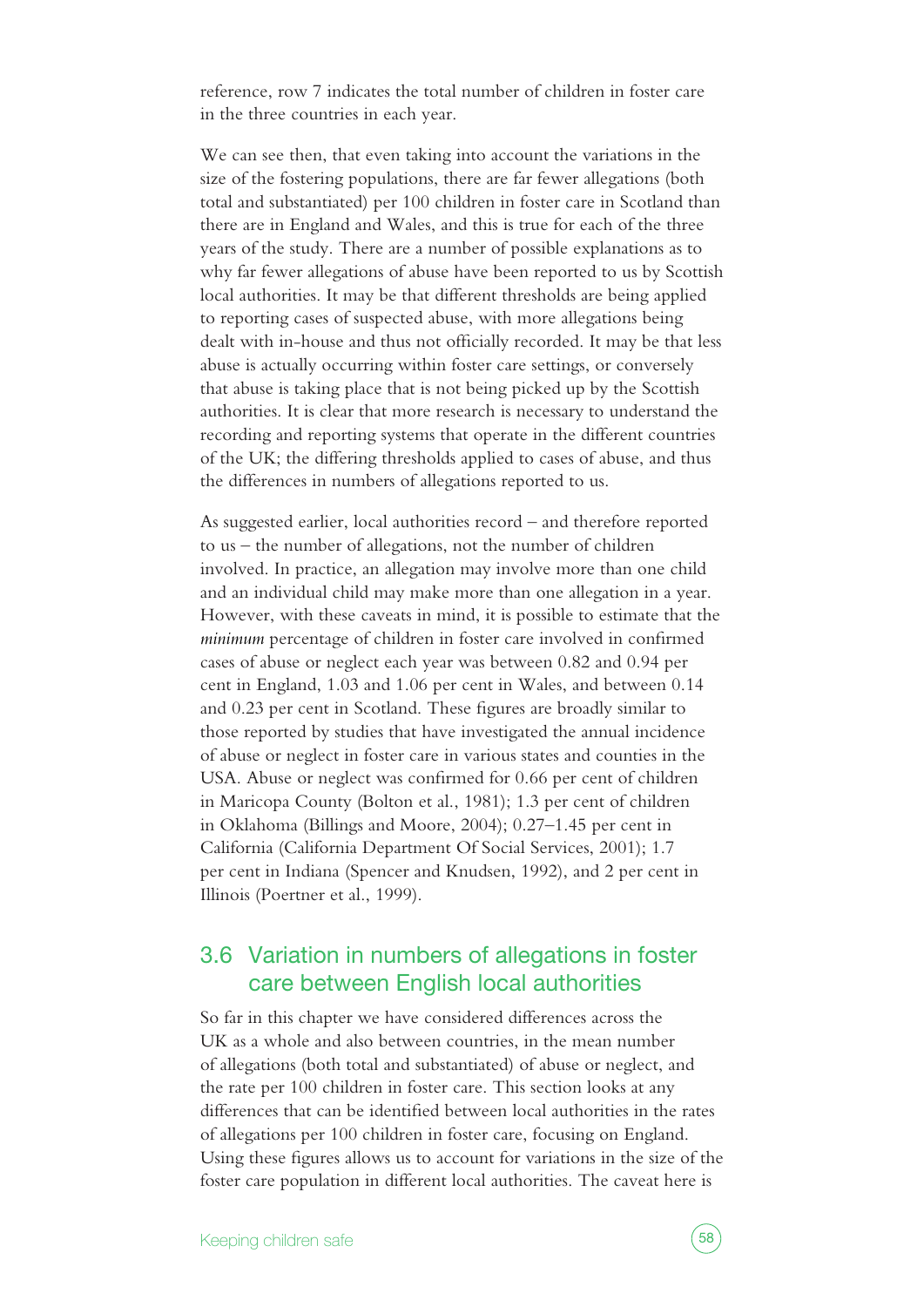that the national statistics report the number of children in foster care for which each local authority has responsibility regardless of where they are placed, whereas allegations of abuse or neglect are recorded by the LADO (or equivalent) in the authority where the suspected abuse took place, regardless of which authority has responsibility for the children concerned.

The variation is best illustrated by way of a number of graphs. Graph 3.1 shows the number of total allegations of abuse or neglect in foster care per 100 children in 2011–12 for each English local authority that responded to our FOI request (similar patterns are seen in earlier years, but the graphs are just presented for the most recent year for ease). Each bar represents one local authority, and we can see that the number of allegations per 100 reported by local authorities ranges from zero to 27.5 allegations, although only a handful of local authorities (five) reported rates higher than 10 allegations per 100 children in foster care.

Figure 3.1 Number of total allegations per 100 children in foster care, by local authority, England 2011–12



Local Authorities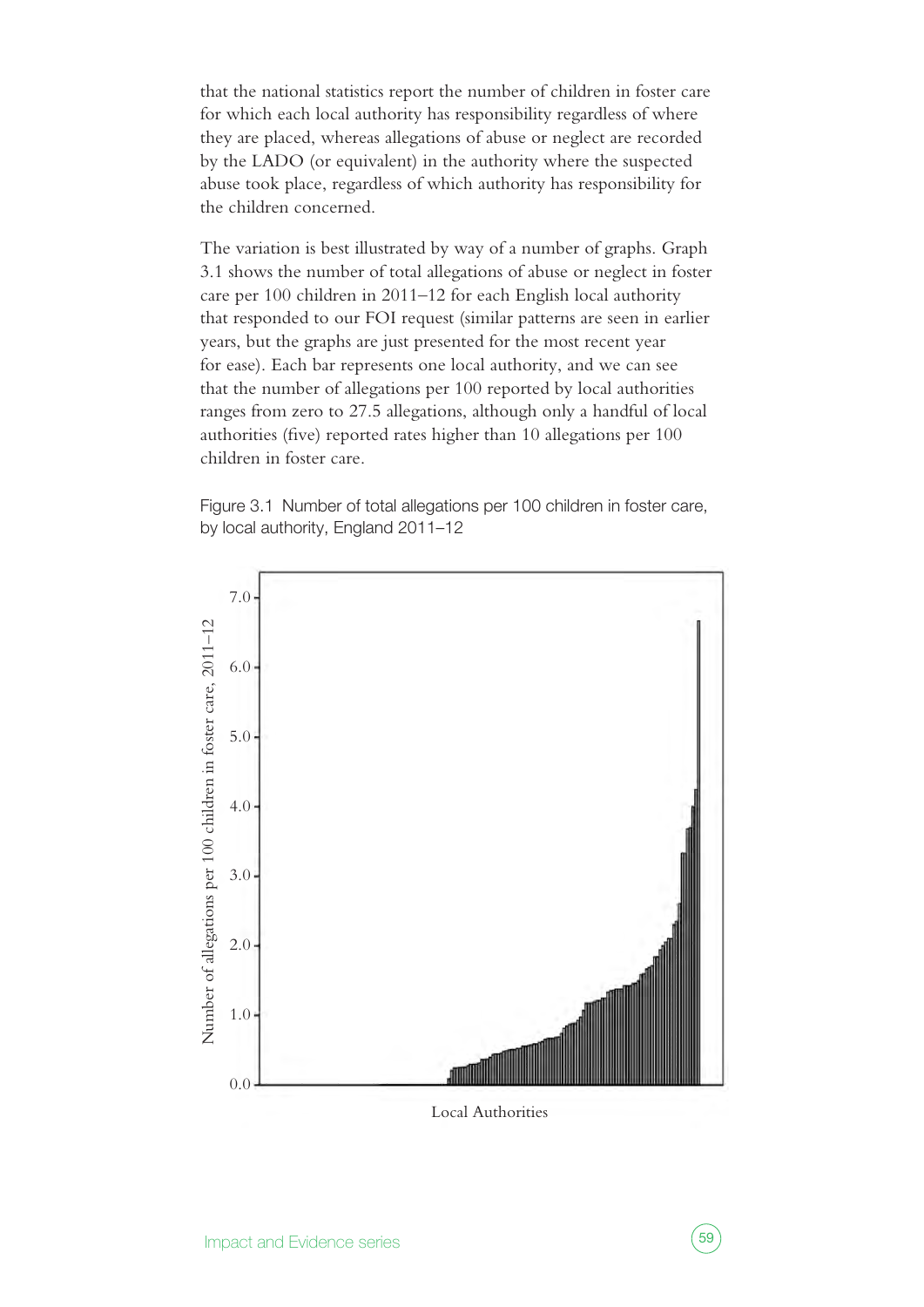Graph 3.2 shows the total number of *substantiated* allegations per 100 children in foster care in 2011–12, for each English local authority that responded to our FOI request. Again, each bar represents one local authority, with 25 invisible bars for those with zero allegations. There is significant variation in the rates of substantiated allegations per 100 children in foster care, with a maximum of 6.67 per 100, although only eight local authorities had more than 2.5 substantiated allegations per 100 children in foster care.

Figure 3.2 Number of substantiated allegations per 100 children in foster care, by local authority, England, 2011–12



These graphs show the wide variation in rates between English local authorities. While a number have zero allegations and/or substantiated allegations, a small number do have very high rates per 100 children in foster care. Again, it cannot be assumed that children in these authorities are more vulnerable to abuse, as the differences may reflect the different foster care populations together with different recording and reporting policies and practices. These variations may also stem (in part) from different thresholds for investigation in different areas. As we will see further in subsequent chapters, there was some variation evident in the severity of the abuse experienced by fostered children involved in confirmed cases. Some of the variation found between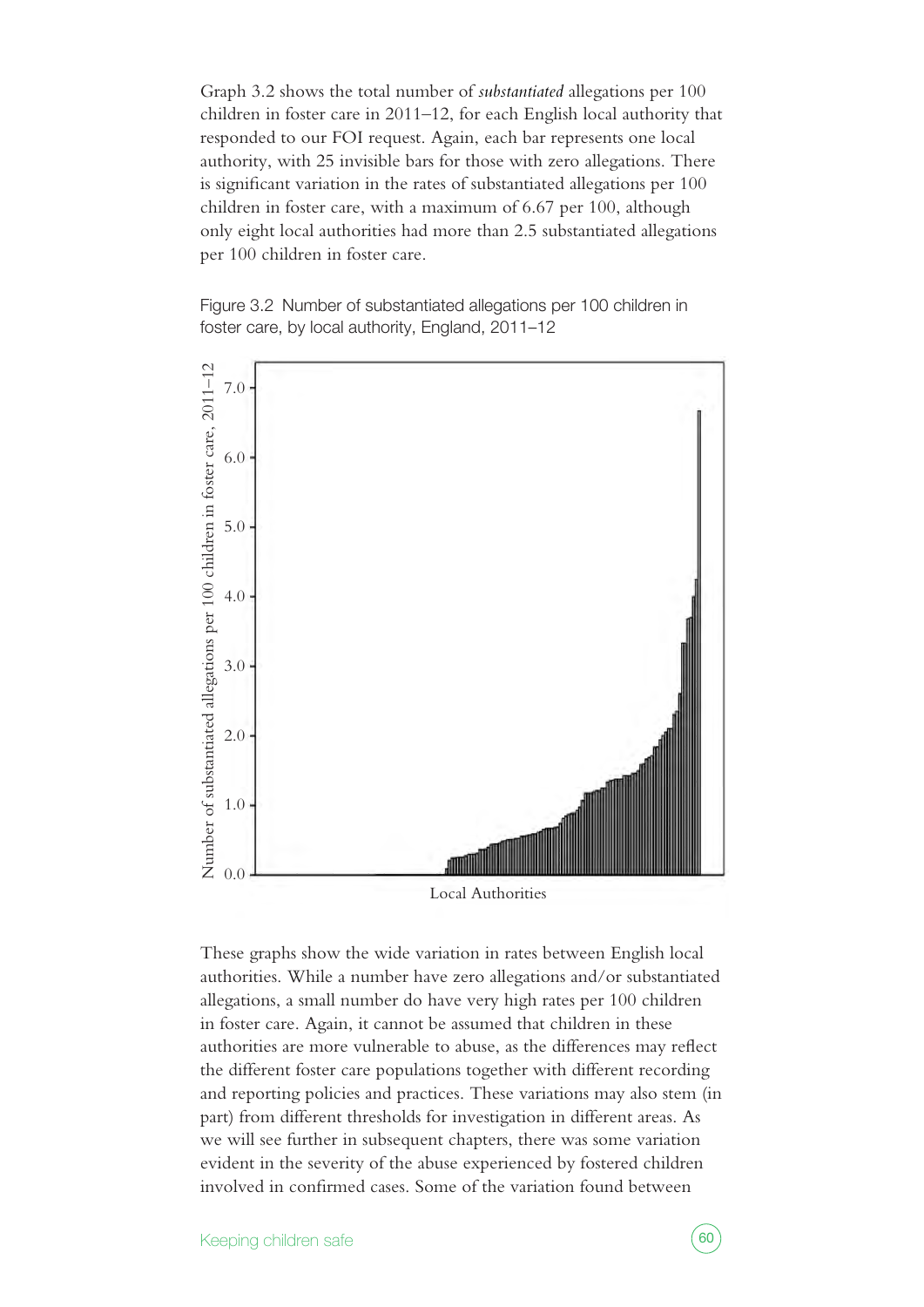the countries of the UK and between local authorities may therefore be explained by differences in policy and procedure. More research is clearly needed to understand these policies and how they are applied from area to area.

#### 3.7 Summary

- **•** This is the first UK survey of abuse or neglect in foster care and the first in any country of the UK to present comprehensive data on the scale of the problems of allegations against foster carers, and on the number of such allegations that that are substantiated.
- Information for three successive years (1 April to 31 March 2009– 2012) was requested from 211 UK local authorities via a Freedom of Information (FOI) request. Nearly three-quarters (156) of local authorities in the UK responded. Response rates were high in Wales (81.8 per cent) and England (77.6 per cent), but lower in Scotland (59.4 per cent) and Northern Ireland (20.0 per cent).
- **•** On average, local authorities reported between 10 and 11 allegations of abuse or neglect in foster care in each of the three years, although there was significant variation between authorities. This gives a UK estimate of between 2,000 and 2,500 allegations per year, which equates to fewer than four allegations per 100 children in foster care across the UK each year.
- **•** Just over 20 per cent of allegations were substantiated in each of the three years. On average, fewer than three allegations were substantiated per local authority, giving a UK estimate of between 450 and 500 confirmed cases of abuse or neglect in foster care per year. This represents less than one substantiated allegation per 100 children in foster care across the UK each year.
- In a sub-sample of 85 local authorities, while only 26 per cent of all allegations were confirmed, only 30 per cent were proven to be unfounded. The remaining 43 per cent of allegations were unsubstantiated due to a lack of evidence, presenting professionals with difficulties when trying to decide on the best course of action to ensure children's safety and wellbeing.
- **•** Almost two-thirds of the substantiated cases of abuse or neglect and more than one in 10 unsubstantiated cases resulted in permanent removal of children from placements.
- **•** There was some variation between the countries of the UK, with lower numbers of total and substantiated allegations in Scotland, compared to England and Wales. This might be due to variation in thresholds for investigation, patterns of recording and policies: more research is needed to investigate these differences.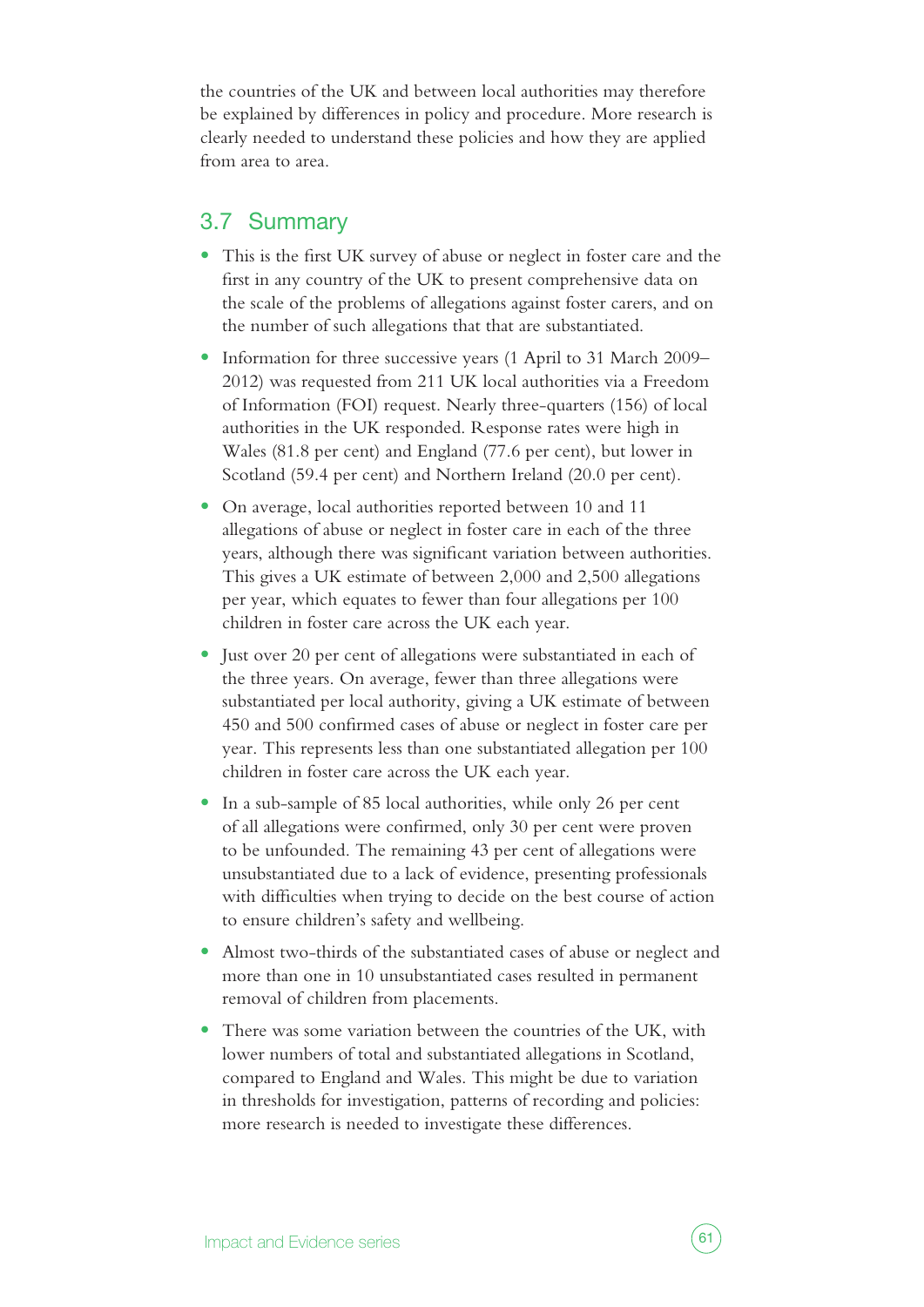- **•** Local authority variation was investigated in relation to England. There was considerable variation in the mean number of allegations and confirmed cases of abuse or neglect, and in rates per 100 children for both of these.
- **•** It is important to bear in mind that these figures refer only to abuse or neglect that is detected and investigated (that is, recorded abuse or neglect), so the true extent of the problem may be somewhat greater. As we discuss in Chapter 7, in some cases abuse or neglect in foster care may not be disclosed until a considerable time after children have left their placements. Our data indicates that at least 450–500 fostered children experience abuse or neglect across the UK each year. While foster care provides a safe environment for the vast majority of children and young people who are fostered, a minority of children, many of whom will have experienced abuse, neglect or other harm in their birth families, suffer further harm in this setting.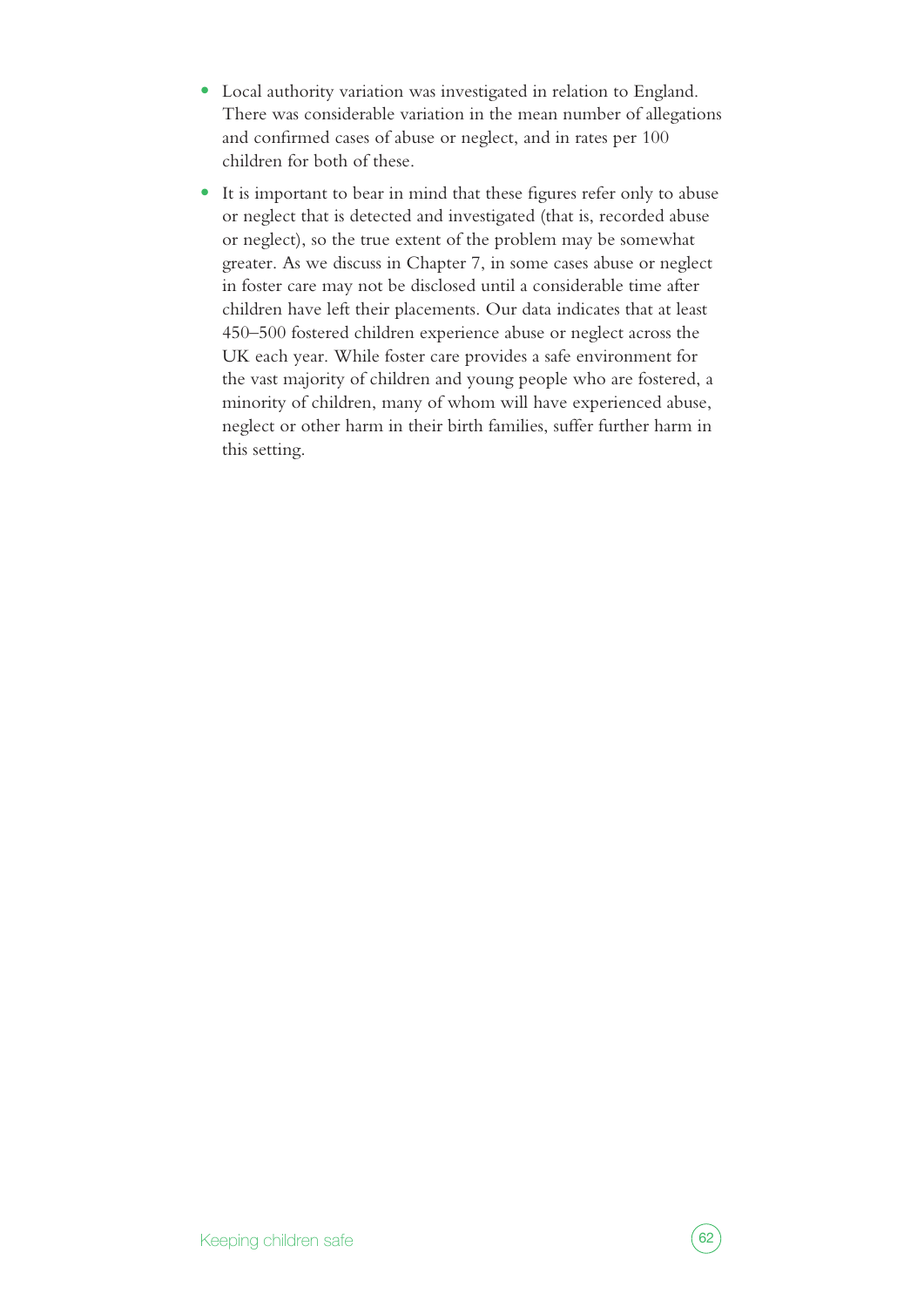# Chapter 4

# Allegations in residential care: the scale and nature of the problem

This chapter reports the results of our UK survey of local authorities in relation to allegations of abuse in residential care. This is the first UK survey to provide evidence on the scale and nature of recorded abuse in residential care settings. Using the Freedom of Information request described in Chapter 2, we asked local authorities to provide us with information on the number of allegations made in relation to children in residential placements and undertook similar analyses to those for children in foster care, reported in the previous chapter. As with allegations in foster care, it is important to note that our figures relate to the numbers of allegations, not the numbers of children involved in those allegations. Some allegations may involve more than one child and some children may make more than one allegation in a year.

Although 156 local authorities responded to our FOI request, data on allegations of abuse in residential care settings was less forthcoming than that for foster care, for a number of reasons. Some local authorities did not systematically record allegations of abuse in residential care settings, and were unable to provide us with the information requested. Several local authorities reported that they did not have any residential provision *within* their authority, and thus did not have any allegations of abuse to report to us. Some had placed looked after children in residential settings outside of their authority, but as investigations of any allegations regarding these children is the responsibility of the *host* authority we therefore requested information on all children living in residential placements within each authority, irrespective of whether they were looked after by that authority or another one.

## 4.1 Total numbers of allegations of abuse in residential care reported by local authorities

Local authorities were asked how many allegations of abuse of children in residential placements had been referred to the designated manager responsible for safeguarding looked after children from 1 April to 31 March in three successive years (2009–2012). Table 4.1 shows the mean number of allegations per local authority and an estimate of the total number of allegations in the UK in each year (extrapolated from the data available provided by the 156 authorities who responded to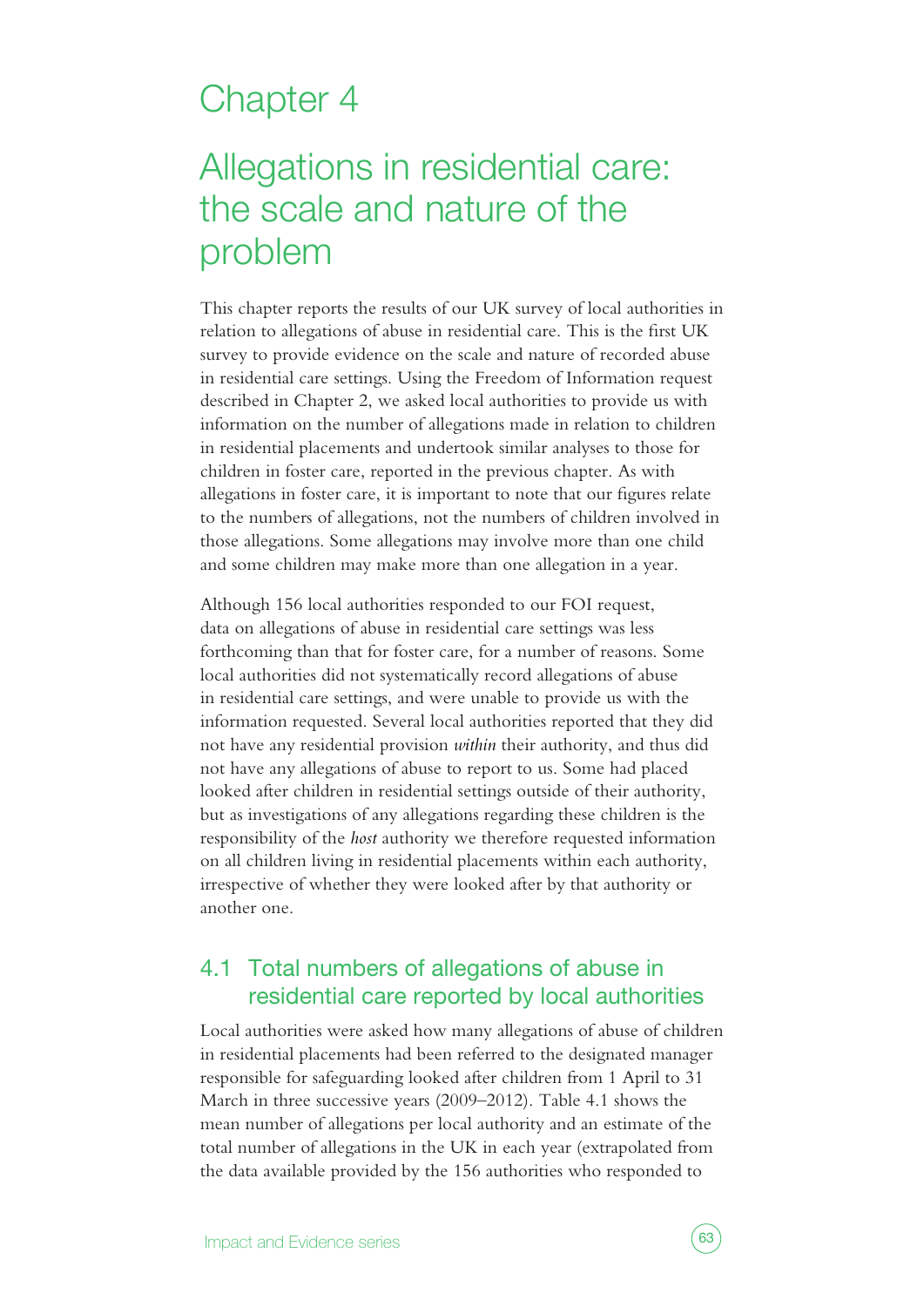our survey). It also indicates the total number of children living in residential care across the UK, and a rate of total allegations per 100 children in residential care across the UK each year.

|                                                                | $2009 - 10$<br>$(N=132)$ | $2010 - 11$<br>$(N=140)$ | $2011 - 12$<br>$(N=147)$ |
|----------------------------------------------------------------|--------------------------|--------------------------|--------------------------|
| Mean number of allegations                                     | 5.33                     | 6.11                     | 6.59                     |
| Standard deviation                                             | 10.26                    | 11.94                    | 12.31                    |
| Range                                                          | $0 - 72$                 | $() - 9()$               | $0 - 95$                 |
| UK-wide estimate (211 local<br>authorities)                    | 1,124                    | 1.290                    | 1.391                    |
| Total children in residential care<br>(across the UK)          | 11,759                   | 11,494                   | 11,682                   |
| Total allegations per 100 children 9.56<br>in residential care |                          | 11.22                    | 11.91                    |

Table 4.1 Number of allegations in residential care, per local authority

On average each local authority reported between five and seven allegations of abuse each year. However, as in foster care, there were wide variations in the total number of allegations reported by individual local authorities. Thirteen local authorities did not have any residential provision, and around a further fifth reported zero allegations each year. Although some authorities did report high numbers of allegations, almost three-quarters of authorities reported five or less allegations each year. As with foster care, these local variations may occur for a number of reasons. Differences may exist in the systems of recording and reporting allegations between local authorities, and in the thresholds applied when considering the level of expressed concern that constitutes an allegation of abuse. The number of children that local authorities have in residential placements at any one time may also have a bearing on the number of allegations reported, which will be considered later in the chapter. With these caveats in mind, we then estimated that the total number of allegations of abuse of children in residential placements across the UK was between 1,100 and 1,400 each year, which equates to 10 -12 allegations per 100 children in residential care each year. Although this is lower than the estimated total number of allegations in foster care observed in Chapter 3 (between 2,100 and 2,400 each year), it is actually relatively high given that the number of children in residential care is substantially smaller than the number in foster care across the UK (around 12,000 compared with 64,000 in 2011–12).

#### 4.2 Confirmed cases of abuse in residential care

Local authorities were then asked how many of the allegations they had reported to us had been substantiated (that is, confirmed as abuse) in each year. Table 4.2 shows the mean number of substantiated allegations per local authority per year (among those who reported any allegations) and an estimate of the annual total across the UK. It also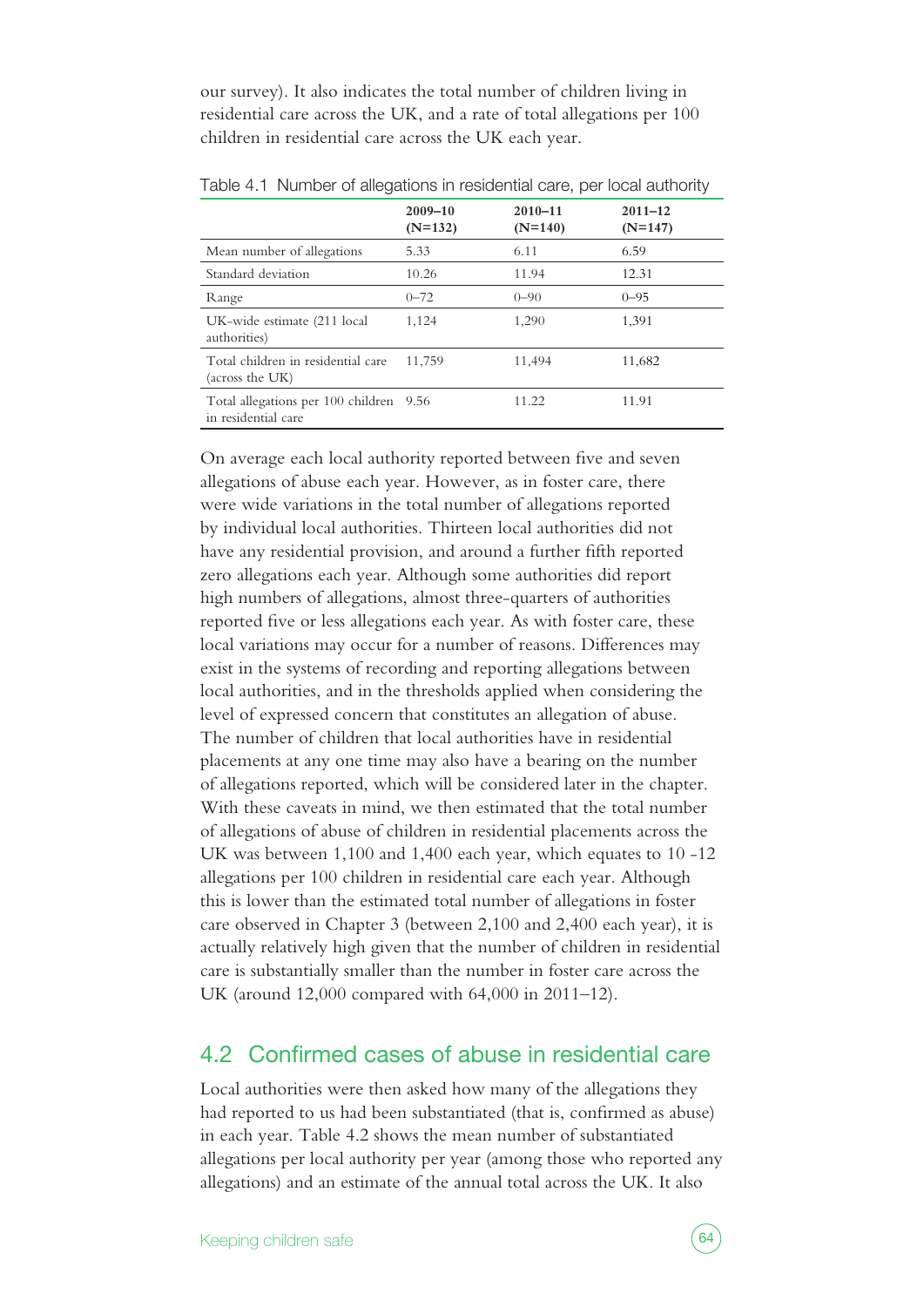indicates the total number of children living in residential care across the UK, and a rate of substantiated allegations per 100 children in residential care across the UK each year.

|                                                                                       | $2009 - 10$<br>$(N=84)$ | $2010 - 11$<br>$(N=97)$ | $2011 - 12$<br>$(N=102)$ |
|---------------------------------------------------------------------------------------|-------------------------|-------------------------|--------------------------|
| Mean number of substantiated<br>allegations (for those reporting)<br>any allegations) | 1.88                    | 1.85                    | 2.07                     |
| Standard deviation                                                                    | 4.06                    | 2.89                    | 3.20                     |
| Range                                                                                 | $0 - 29$                | $0 - 13$                | $0 - 17$                 |
| UK-wide estimate (211 local<br>authorities)                                           | 253                     | 270                     | 303                      |
| Total children in residential care<br>(across the UK)                                 | 11,759                  | 11,494                  | 11,682                   |
| Total substantiated allegations per<br>100 children in residential care               | 2.15                    | 2.35                    | 2.59                     |

Table 4.2 Number of substantiated allegations in residential care, per local authority

As table 4.2 shows, on average there were around two confirmed cases of abuse in residential care per local authority (that reported any allegations) per year, with a very slight increase over the three years. Again, there was wide variation between local authorities, with a fairly large proportion of those who reported any allegations having no confirmed cases. For example, in 2011–12, of the 147 local authorities who provided information on allegations in residential care settings, 45 had no allegations (of which 13 reported they had no residential provision).15 Of the 102 authorities who did report at least one allegation, 38 (over a third) had not confirmed any of the cases, and a further quarter of authorities (25) only had one confirmed case. Thus we can see that the numbers of confirmed cases of abuse in residential care are relatively low.

Extrapolating to all UK authorities from these reported figures, we can estimate that the total number of confirmed cases of abuse in residential care across the whole of the UK is between 250 and 300 per year, again showing a slight increase over the three years of the study. This represents between two and three substantiated allegations per 100 children in residential care in each year. As the discussion in Chapter 1 outlined, while official enquiries into historical abuse scandals in residential care homes have provided information on the nature of the abuse that occurred, the few UK research studies into abuse have all had small and/or unrepresentative samples. There has,

<sup>15</sup> Authorities with no reported allegations and those with no residential provision in their area were excluded from our calculation of the mean number of substantiated allegations. Any children these authorities placed in out-ofauthority homes would be the responsibility of LADOs in the host authorities. This group should therefore appear in the survey returns of the LADOs in the host authorities.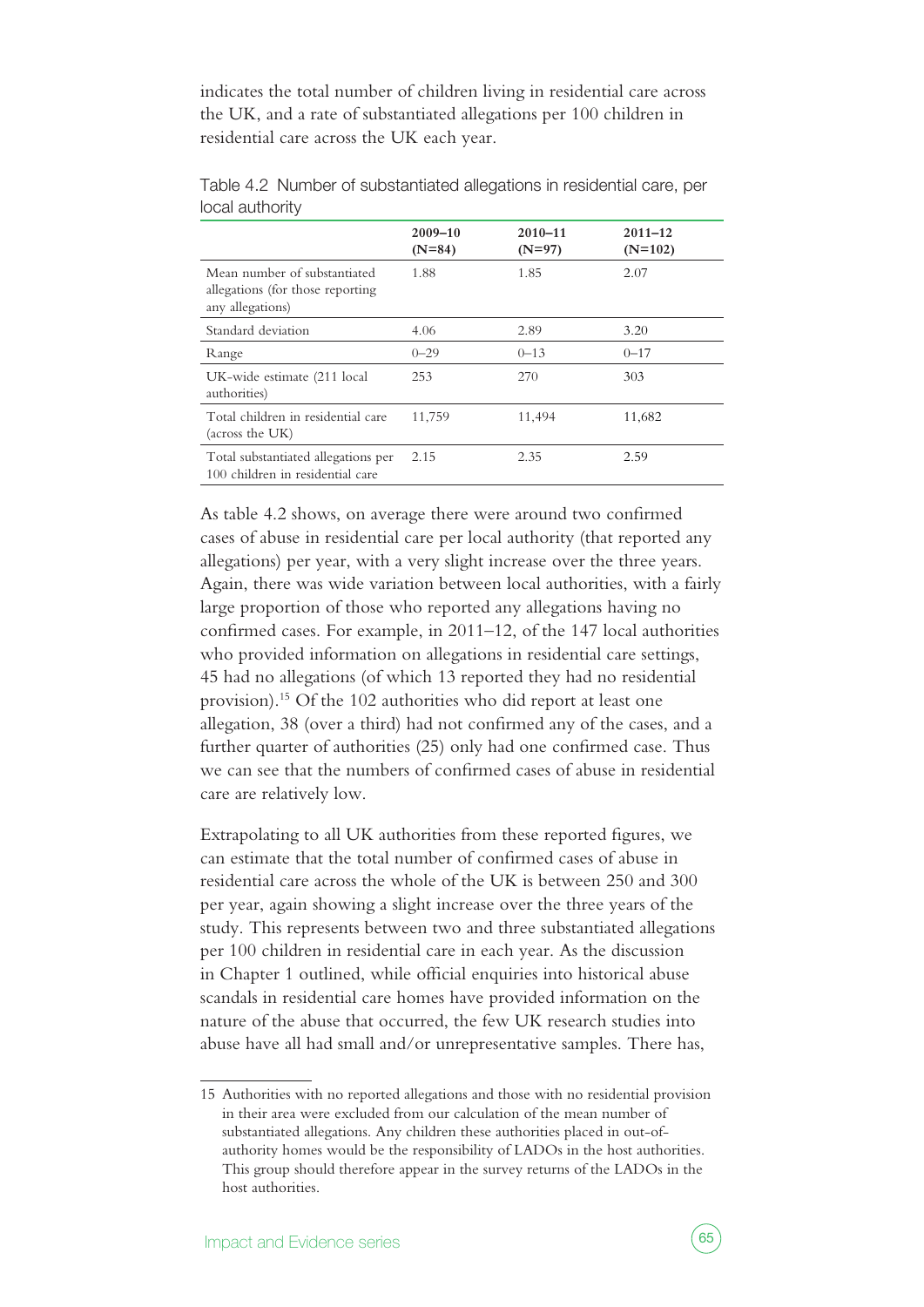until now, been no representative survey of the incidence of abuse in residential care across the UK, so these estimates represent a significant advance in knowledge.

We also used these estimates to calculate the proportion of all allegations of abuse of children in residential care referred to LADOs (or equivalent officers) that were subsequently confirmed. In each year of the study, around one-fifth of all allegations were substantiated, a similar proportion to that found in foster care settings. In 2009–10, 22.5 per cent of cases were confirmed (158 of 703), in 2010–11 this was 20.9 per cent (179 of 856) and in 2011–12 it was 21.8 per cent (211 of 969).

### 4.3 Outcomes for children involved in allegations of abuse in residential care

As part of our FOI request, local authorities were asked how many allegations of substantiated and unsubstantiated abuse had resulted in the permanent removal of a child (or children) from the placement. Reporting information on outcomes of allegations seemed particularly difficult for local authorities, and there is much missing data. For example, in 2011–12, of the 102 local authorities who reported at least one allegation, almost half (48) could *not* provide information on the number of cases that had resulted in permanent removal of the child (or children) from the placement. As was the case in relation to foster care, this information was not reported by all local authorities due to time and cost implications, as the LADOs (and equivalent designated officers) who responded to our FOI request recorded information in terms of the alleged perpetrator, not the child (or children) concerned, so many did not have child-level information on the outcome of each allegation readily available.

We have tentatively used the data from the remaining authorities to calculate the percentage of cases where children were permanently removed from a placement, and thus an estimate of the number of cases where children were permanently removed across the UK each year. Overall, less than one in five substantiated cases of abuse in residential care resulted in the removal of the child from the placement each year, although the proportion was significantly lower in 2010– 11.16 From these figures we can cautiously estimate that, across the UK as a whole, fewer than 50 cases of confirmed abuse in residential care resulted in the permanent removal of the child (or children) each

<sup>16</sup> In 2009–10, 19.2 per cent of cases where allegations of abuse or neglect were confirmed resulted in the removal of the child (or children) from the placement; in 2010–11 this figure stood at 8.8 per cent; and in 2011–12 it was 16.3 per cent.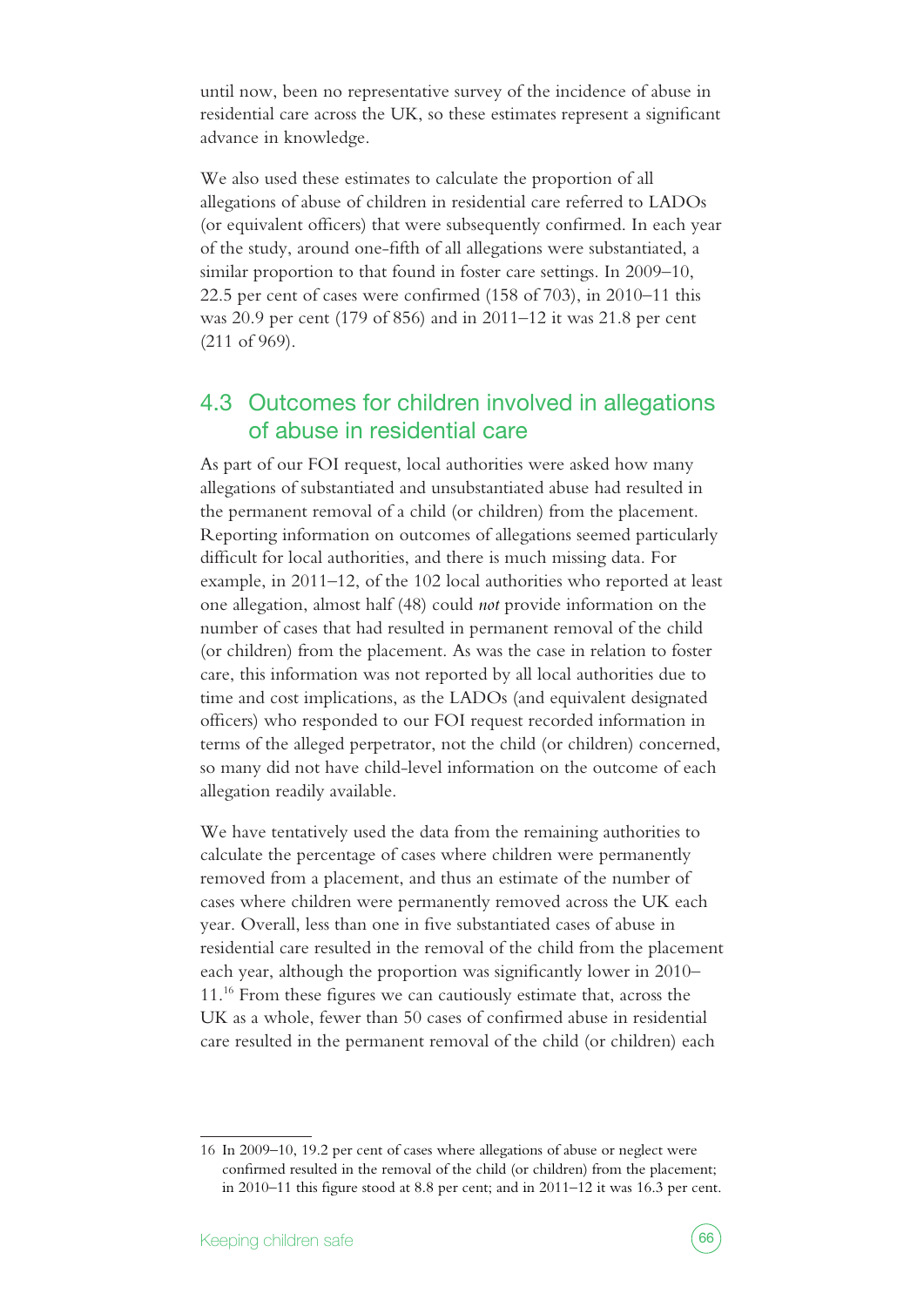year<sup>17</sup>. These findings are corroborated in the follow-up survey of cases of confirmed abuse, documented in Chapter 7, which found that it was very rare for a confirmed allegation to result in children being removed from the placement.

If we turn to look at the outcomes for children in cases of abuse that were *not* subsequently confirmed, we find that only a tiny proportion of children (between 0.4 and 2.4 per cent) were removed from their placements, although the reliability of these figures is potentially compromised by the low numbers involved, and thus national estimates cannot be made.<sup>18</sup>

From this we can see that less than one in five cases of substantiated allegations, and only a tiny proportion of unsubstantiated allegations of abuse in residential care resulted in the removal of the child from the placement each year, far lower than the proportions removed as a result of allegations of abuse or neglect in foster care.

### 4.4 Variation in the numbers of allegations of abuse in residential care across the countries of the UK

So far we have considered UK-wide reports of allegations of abuse in residential care. But now we turn to look at any differences between the countries of the UK. As only one of the five Health and Social Care Trusts in Northern Ireland provided data, comparisons can only be made between England, Scotland and Wales. Again it is worth stressing that our figures relate to the number of allegations, not the number of children involved in those allegations.

<sup>17</sup> In 2009–10 there were a total of 52 substantiated allegations (reported by 47 local authorities) of which 10 resulted in the removal of a child (or children) from the placement (19.2 per cent). In 2010–11 there were 68 substantiated allegations reported (55 local authorities) of which six resulted in the removal of a child (or children) from the placement (8.8 per cent). In 2011–12 there were 92 substantiated allegations reported (54 local authorities) of which 15 resulted in the removal of a child (or children) from the placement (16.3 per cent). Using the estimated total substantiated allegations across the UK, we can estimate that in 2009–10 49 cases resulted in permanent removal; in 2010–11 this was 24 cases, and in 2011–12 it was 49.

<sup>18</sup> In 2009–10 there were a total of 191 unsubstantiated allegations (reported by 47 local authorities) of which just four resulted in the removal of a child (or children) from the placement (2.1 per cent). In 2010–11 there were 206 unsubstantiated allegations reported (55 local authorities) of which just five resulted in the removal of a child (or children) from the placement (2.4 per cent). In 2011–12 there were 264 unsubstantiated allegations reported (54 local authorities) of which just one resulted in the removal of a child (or children) from the placement (0.4 per cent).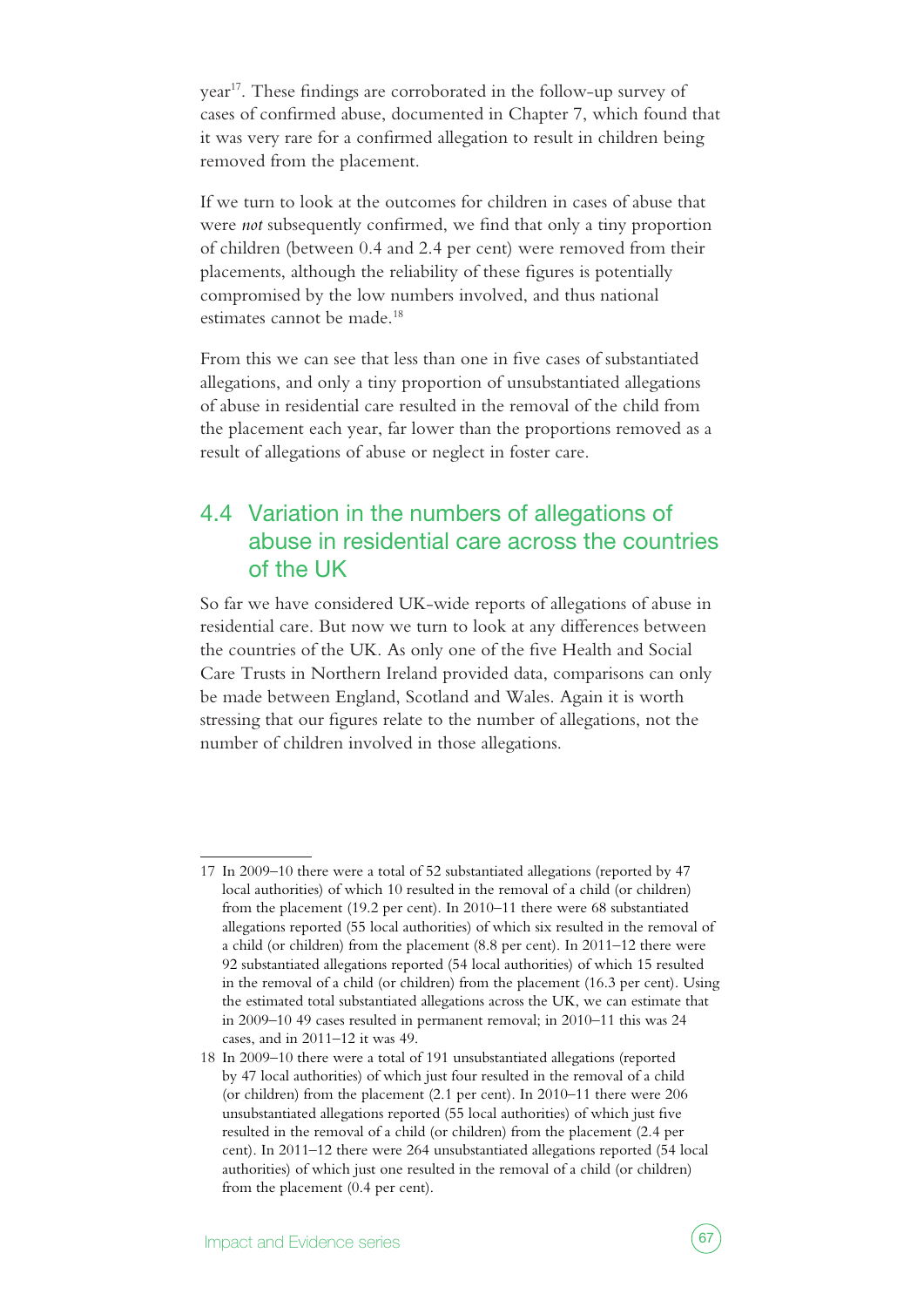In addition to comparing the mean number of allegations and variations reported by respondent local authorities in each country, and then the total annual estimate of cases, it is possible to use official figures on the total numbers of children in residential care to calculate an approximate rate of allegations per 100 children (Department for Education, 2012d, Scottish Government, 2013, Welsh Assembly Government, 2012). To allow cross-country comparisons, figures for each country were established which, as far as possible, included the same types of looked after children (i.e. those in secure units/ children's homes/hostels, residential schools and other residential settings). There are some caveats to this analysis, which were discussed in more detail in Chapter 2: each of the UK's four nations differ in the way they collect and publish their statistics, and in the date on which the figures are collected (see Munro et al., 2011); there are also differences in the definition of looked after children in Scotland, due mainly to legislative and practice differences, with children living at home with parents under a supervision order classified as looked after, and Scotland making greater use of this type of arrangement than other parts of the UK. An added point of particular salience to the residential figures is that the national statistics refer to the numbers of children in residential care for which an individual local authority has *responsibility*, regardless of where those children *reside,* whereas, as noted above, local authorities collect data on allegations relating to children *living* in their authority, irrespective of which authority has *responsibility* for the children concerned. The proportion of children placed in residential placements that are outside of the local authority that has responsibility for them is substantial. In England, for example, 46 per cent of children in residential care are placed outside the boundary of their local authority (Department for Education, 2012c). It is therefore not possible to compare rates of allegations in residential care for individual local authorities.

Table 4.3 shows the mean number of total allegations (row 1) and substantiated allegations (row 3) of abuse for local authorities (who provided this information) in England, Scotland and Wales for each of the three years of the study.

There were differences in the mean number of total allegations reported by authorities in the three countries in each of the three years. The mean was substantially higher for local authorities in England (around six to eight allegations per year) than in Scotland (less than one allegation per year) and Wales (between one and two allegations per year). Although these figures may reflect true differences between the countries, they may also be affected by the total number of local of authorities and response rates in each country,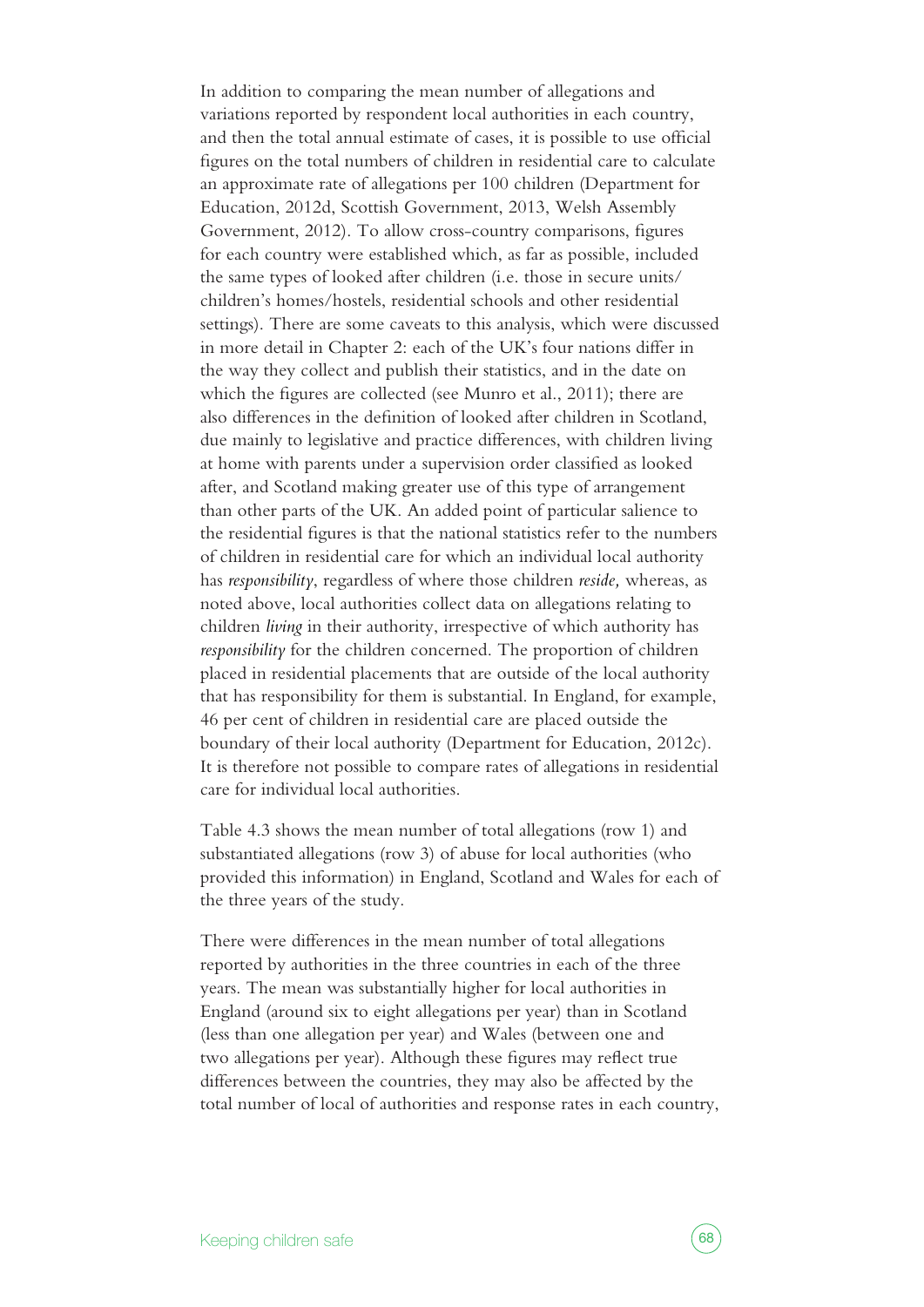|                                                                                                    | $2009 - 10$          |                      |                   | $2010 - 11$          |                      |                   | $2011 - 12$          |                      |                   |  |
|----------------------------------------------------------------------------------------------------|----------------------|----------------------|-------------------|----------------------|----------------------|-------------------|----------------------|----------------------|-------------------|--|
|                                                                                                    | England<br>$(N=102)$ | Scotland<br>$(N=15)$ | Wales<br>$(N=14)$ | England<br>$(N=109)$ | Scotland<br>$(N=15)$ | Wales<br>$(N=15)$ | England<br>$(N=115)$ | Scotland<br>$(N=15)$ | Wales<br>$(N=16)$ |  |
| Mean number of<br>total allegations                                                                | 6.64                 | 0.73                 | 1.07              | 7.56                 | 0.8                  | 1.33              | 8.1                  | 0.67                 | 1.75              |  |
| Standard deviation                                                                                 | 11.33                | 1.49                 | 1.38              | 13.17                | 1.32                 | 1.54              | 13.53                | 0.9                  | 1.95              |  |
| Mean number of<br>substantiated<br>allegations (for those<br>reporting at least<br>one allegation) | 2.05                 | 1.25                 | 0.43              | 2.07                 | $\mathbf{1}$         | 0.22              | 2.32                 | 0.67                 | 0.56              |  |
| Standard deviation                                                                                 | 4.31                 | 1.5                  | 1.13              | 3.06                 | $\mathbf{1}$         | 0.44              | 3.39                 | 1.03                 | 0.73              |  |
| Number of total<br>allegations per 100<br>children in<br>residential care                          | 11.67                | 1.82                 | 9.68              | 14.21                | 2.20                 | 13.79             | 15.41                | 1.66                 | 18.06             |  |
| Number of<br>confirmed cases of<br>abuse per 100<br>children in<br>residential care                | 2.59                 | 0.83                 | 1.94              | 2.97                 | 0.92                 | 1.38              | 3.34                 | 0.66                 | 3.23              |  |
| Total children in<br>residential care                                                              | 8,490                | 1,467                | 195               | 8,165                | 1,272                | 195               | 8,080                | 1,461                | 195               |  |

| Table 4.3 Allegations of abuse in residential care, by country |  |  |  |
|----------------------------------------------------------------|--|--|--|
|                                                                |  |  |  |

and by the difference in the proportion of local authorities reporting no allegations – in 2009–10, in England, just over a quarter (28.4 per cent) of local authorities reported no allegations, compared with nearly three-quarters (73.3 per cent) in Scotland, and half (50 per cent) in Wales.

Similarly, there were differences between the countries in the mean number of allegations that were substantiated, although the number in each country is low. Again, the mean was highest each year in England (around two confirmed allegations per local authority in each year), followed by Scotland (approximately one confirmed allegation per authority each year), and lowest in Wales (less than one – around 0.5 – confirmed allegation per authority each year).

Although these figures may reflect some real differences in the numbers of allegations across the three countries, they may also reflect differences in the thresholds applied in the different countries of what is recorded by the LADO (or equivalent officer) as an allegation of abuse. Variation in the proportion of local authorities in each country with larger (or smaller) residential care populations may also help to account for these differences, as larger authorities are likely to report higher numbers of allegations. Row 5 of Table 4.3 shows the number of allegations per 100 children in residential care in the respondent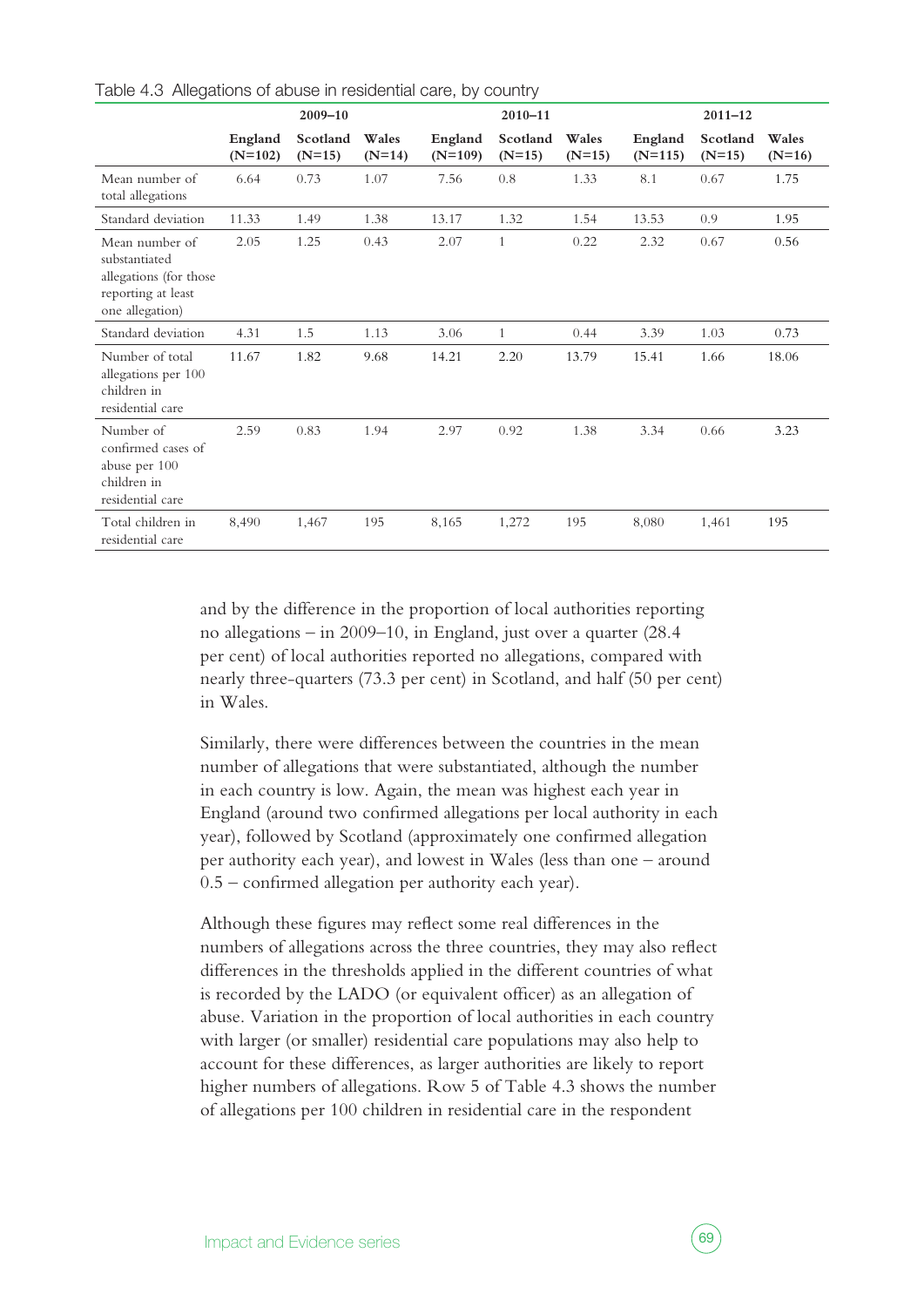local authorities for each country and year, with row 6 showing the number of confirmed allegations per 100 children in residential care. For reference, row 7 indicates the total number of children in residential care in the three countries in each year.

We can see then, as with foster care, that even taking into account variations in the size of the residential care populations, there are far fewer allegations (both total and substantiated) per 100 children in residential care in Scotland than there are in England and Wales, and this is true for each of the three years of the study. In England, there does appear to be a slight upward trend in the number of substantiated allegations per 100 children in residential care, but it is not possible to identify such a trend in the other countries, possibly due to the low sample sizes.

The between-country differences may reflect different practices in dealing with allegations, and different thresholds for the reporting and recording of cases of suspected abuse. There may also be differences in the make-up of the residential care populations in the three countries. It is clear that more research is necessary to understand the recording and reporting systems that operate in the different countries of the UK, the differing thresholds applied to cases of abuse, and thus the differences in numbers of allegations reported to us.

#### 4.5 Summary

- **•** This chapter presented the findings from the first comprehensive survey of local authorities on the incidence of allegations and confirmed cases of abuse of children in residential care. The survey covered three years, from 1 April 2009 to 31 March 2012.
- **•** The number of children placed in residential care across the UK is far smaller than that in foster care. For example, in England there were around 50,000 children cared for in a foster placement at 31 March 2012, representing 75 per cent of all looked after children, compared with just 8,000 (12 per cent) in residential placements.
- **•** Several local authorities do not have any residential provision in their area, and place children in out-of-authority placements were necessary.
- **•** On average, each local authority reported that between five and seven allegations of abuse had been reported to the LADO (or equivalent officer responsible for safeguarding looked after children) each year. This gives an annual UK estimate of between 1,100 and 1,400 allegations, equating to between 10 and 12 allegations per 100 children in residential care. Although lower in absolute terms than the estimate for foster care, when the relative sizes of the foster and residential care populations are taken into account it is actually higher.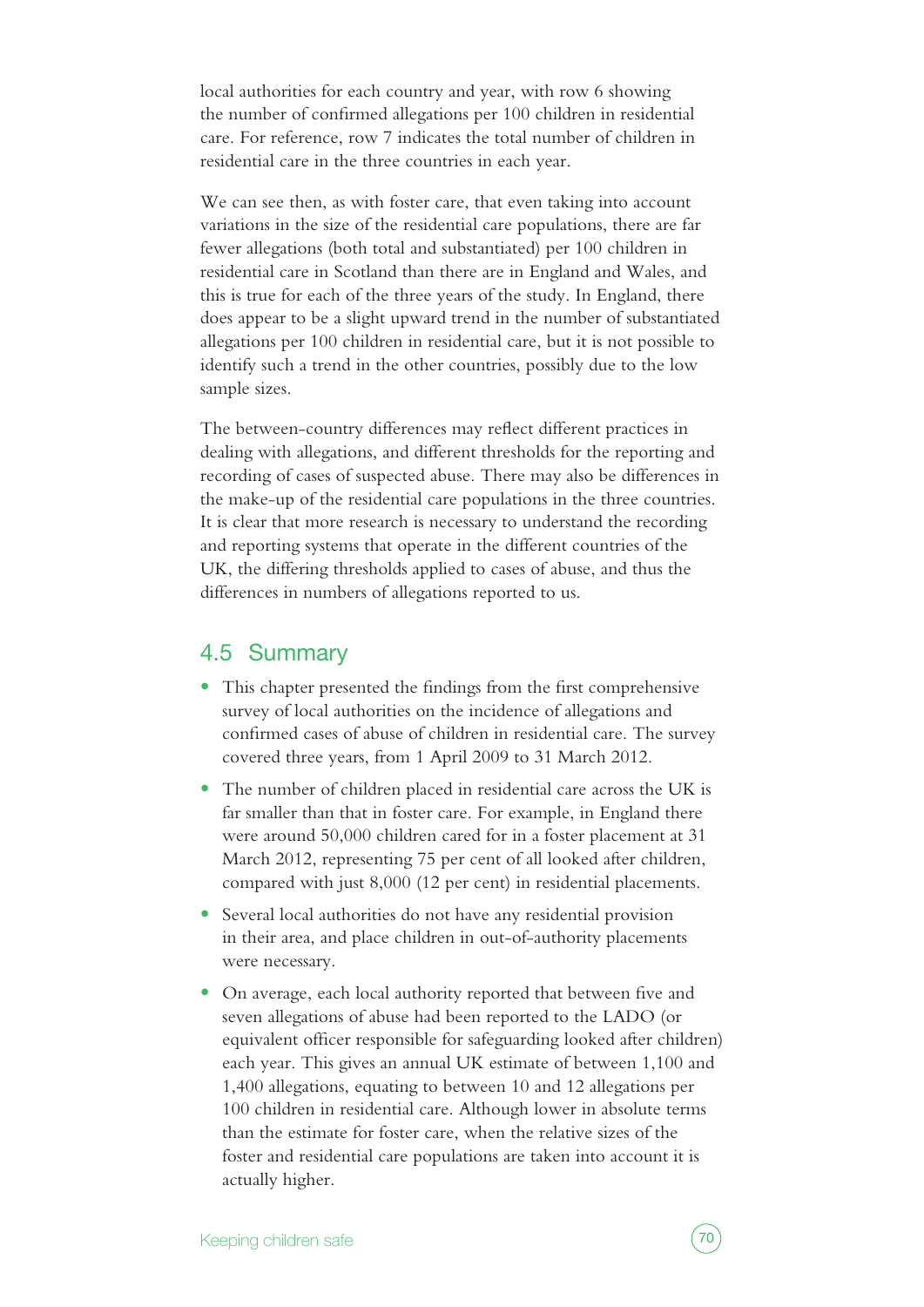- **•** Around a fifth of allegations in residential care were substantiated, a similar proportion to that found in foster care settings. On average, there were around two confirmed cases of abuse in residential care per local authority (that reported any allegations) per year, although there were a significant number reporting zero cases. Overall, there are an estimated 250 to 300 confirmed cases of abuse in residential care across the UK each year, equating to between two and three confirmed allegations per 100 children in residential care each year.
- One notable finding is that the proportion of children removed from residential placements as a result of allegations is far lower than in foster care, around 9 to19 per cent in confirmed cases and just 0.4 to 2.4 per cent in unsubstantiated cases.
- **•** As with foster care, significant differences were observed between the countries of the UK, with far lower rates of allegations – both confirmed and unsubstantiated – in Scotland than in England and Wales.
- **•** These findings point towards differences in reporting and recording strategies and thresholds both between the countries of the UK and between individual local authorities. While the number of children affected by allegations of abuse in residential care is relatively low – fewer than 3.5 confirmed cases per 100 children in England and Wales in 2011–12, and less than one (0.66) case per 100 children in residential care in Scotland – more research is needed to understand why these cases occur and what can be done to prevent abuse in the future.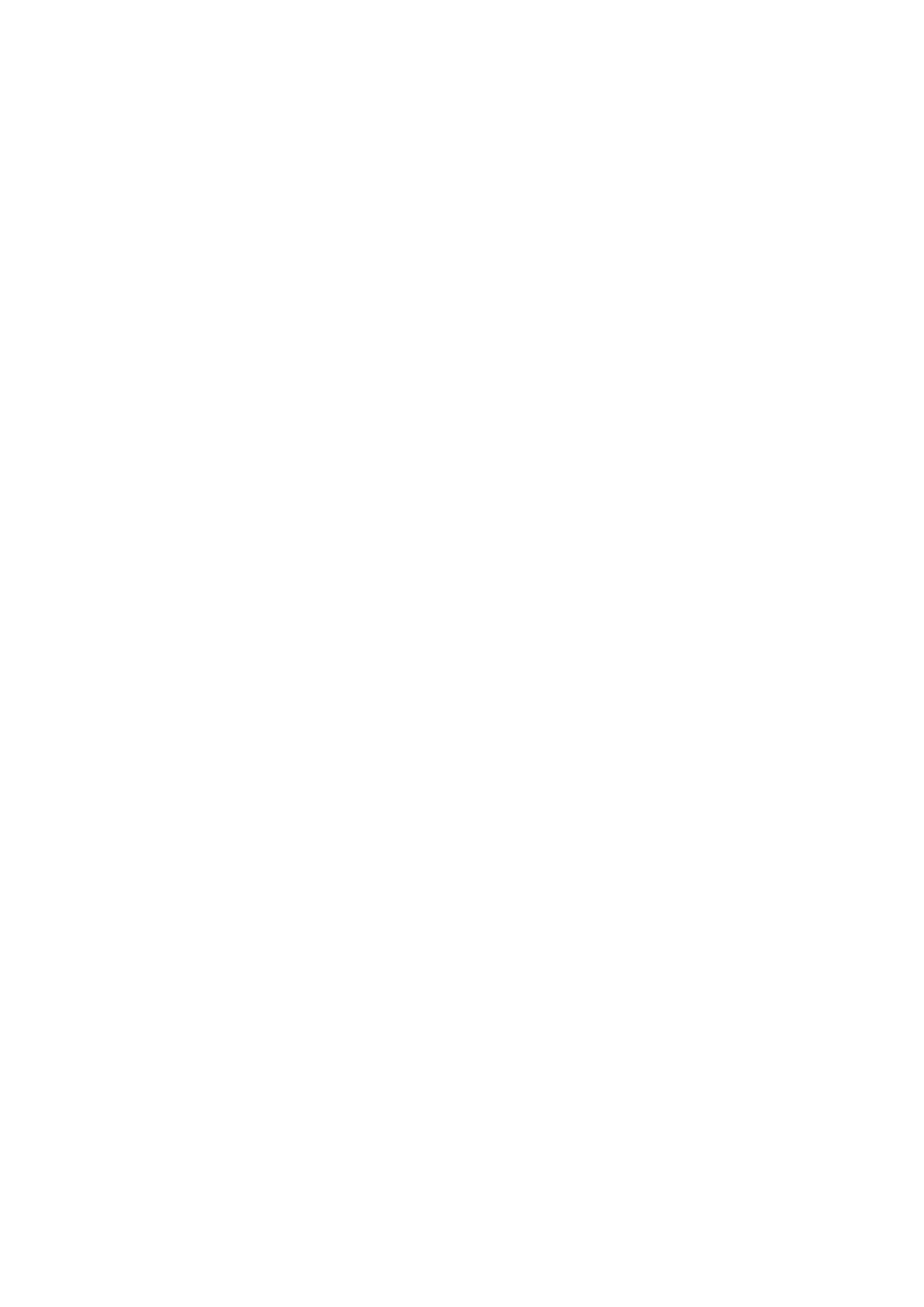**EXPLORING** substantiated cases of abuse or neglect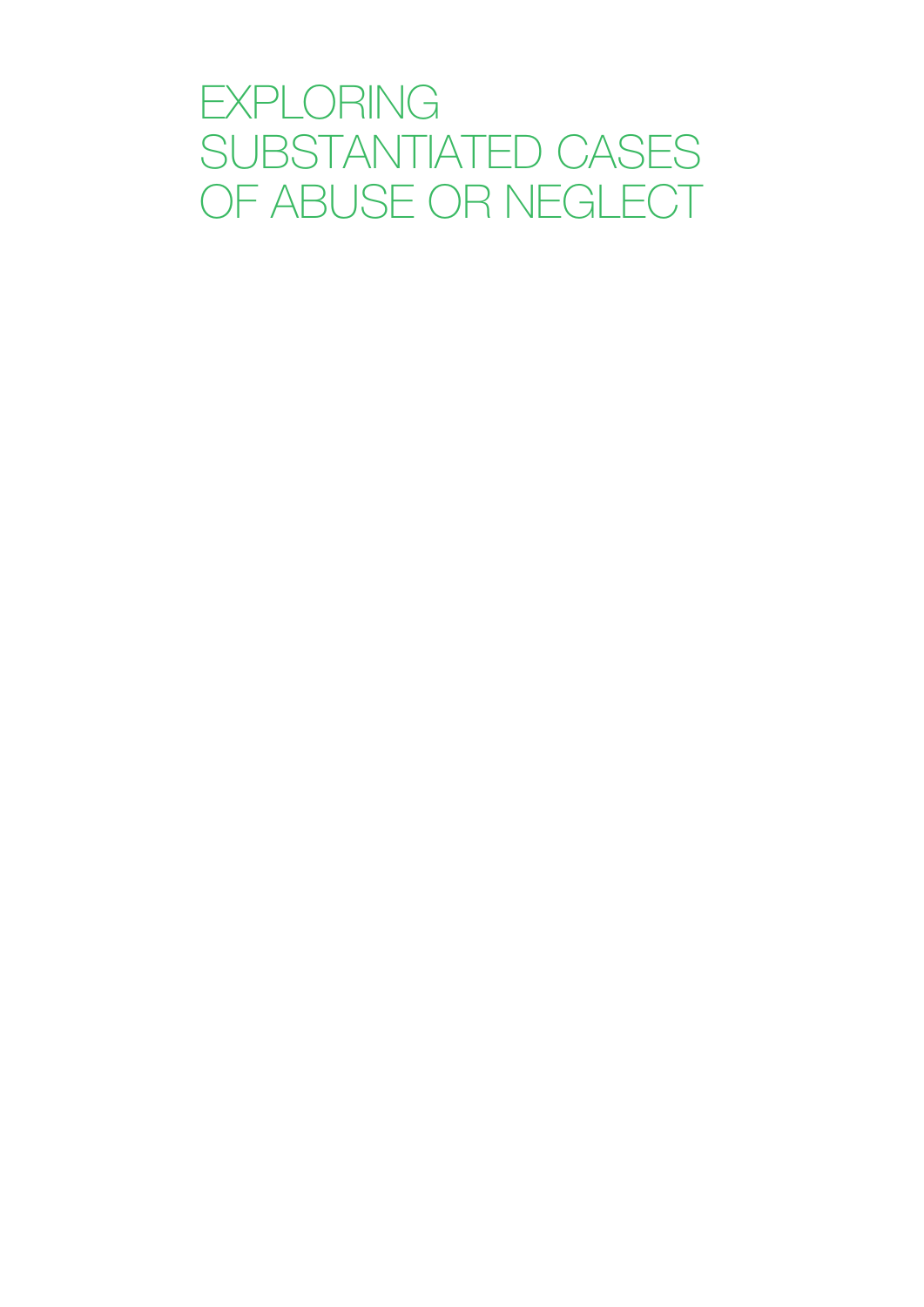# Chapter 5

# Patterns of abuse or neglect in foster care

Chapter 3 established reliable estimates of the scale of allegations in foster care across all four countries of the UK, finding that between one-fifth and one-quarter of all allegations were substantiated as abuse or neglect. This chapter provides a more detailed focus on these substantiated allegations. It considers the nature of abuse or neglect experienced by children in foster placements. It explores the characteristics of these children and foster carers, describes the different types of foster placements in which these allegations arose and examines outcomes of these investigations for children and their carers. In doing so, we will explore (so far as we can) how these factors interact with different types of abuse or neglect. This chapter will describe patterns of abuse or neglect and its correlates. Our next chapter will utilise qualitative findings from the survey to explore the experiences of children and foster carers associated with these patterns.

Phase 2 fostering questionnaires were returned by 24 local authorities. Out of 159 questionnaires that were sent out, 87 completed questionnaires (54.7 per cent) were returned. In total, these 87 allegations concerned 118 children.<sup>19</sup> Three-quarters of the allegations concerned single children (77 per cent: 67 allegations), while others involved multiple children. Twelve cases concerned two children; five cases involved three children and a further three cases concerned four children.20 It is important to sound a note of caution. This is a relatively small sample size from which to draw firm statistical conclusions. All findings should therefore be seen as exploratory and indicative.

We will begin by describing the different forms of abuse or neglect experienced by children in our sample and identifying the main perpetrators of this abuse before considering characteristics, placements and outcomes and their potential interaction with abuse or neglect.

<sup>19</sup> Of these 87 allegations, 61 arose in English, 22 in Welsh and four in Scottish local authorities. No returns were received from Northern Ireland.

<sup>20</sup> Findings concerning children will include the full sample (n=118); findings concerning foster carers and the specific allegations will report findings for the reduced sample (n=87).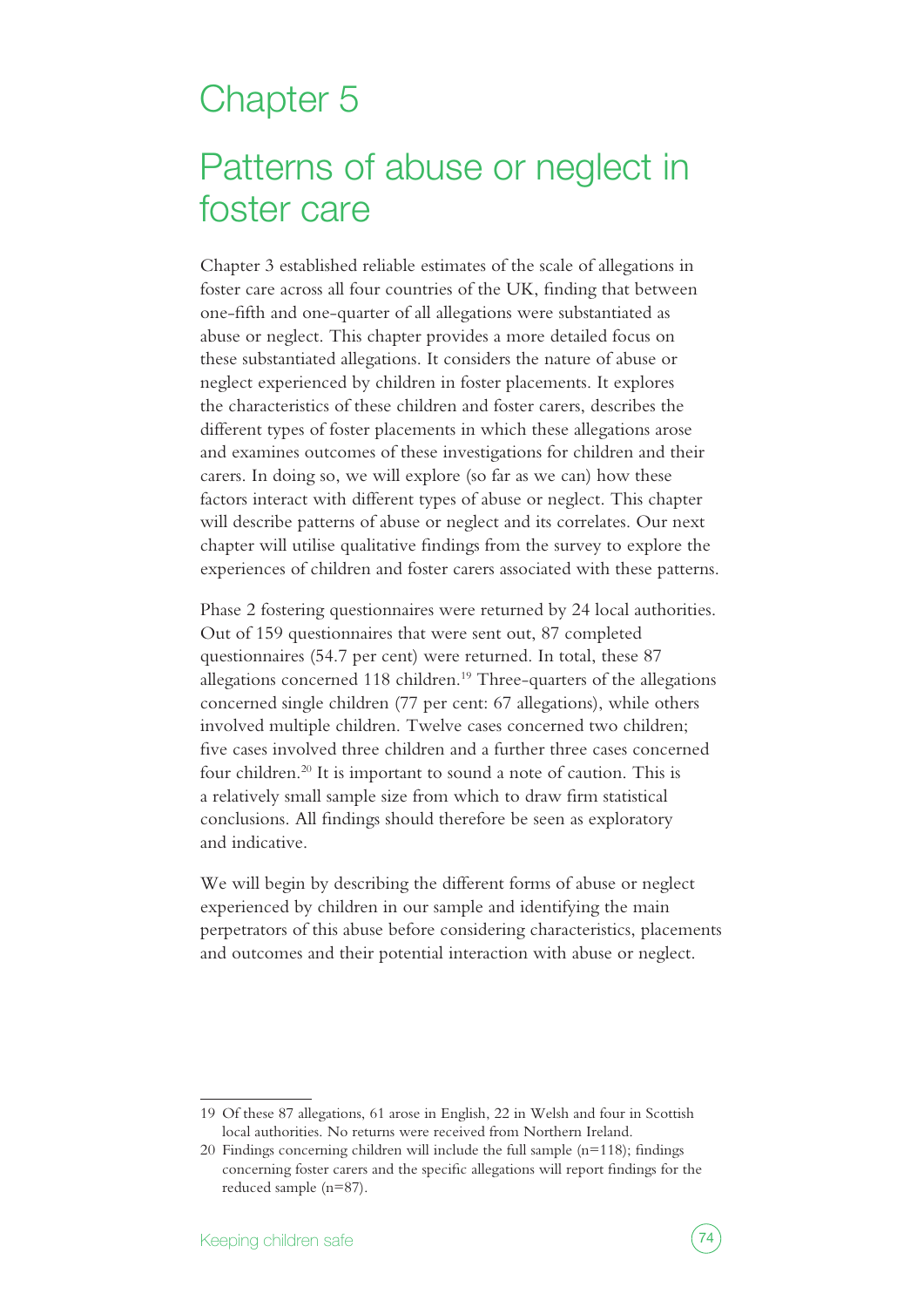# 5.1 The nature of abuse or neglect

Respondents were asked to describe the nature of these incidents; to describe what had taken place, over what period of time, and to identify the forms of abuse and/or neglect that had been involved. These qualitative findings will be presented in our next chapter. In addition, respondents were asked to categorise the abuse or neglect experienced by children in foster placements and to tick all that applied in cases involving multiple forms of abuse. These findings are shown in Table 5.1. They portray the particular types of abuse experienced by children in this sample. Of course, they cannot be said to provide a representative picture of all substantiated allegations.

| Table U.T. Types of substantiated abuse of Hegicot |                                   |          |  |
|----------------------------------------------------|-----------------------------------|----------|--|
| Type of maltreatment                               | Number <sup>21</sup><br>$(n=108)$ | Per cent |  |
| Physical abuse (not including restraint)           | 37                                | 34       |  |
| Excessive physical restraint                       | 3                                 | 3        |  |
| Sexual abuse                                       | 12                                | 11       |  |
| Emotional abuse                                    | 32                                | 30       |  |
| Neglect                                            | 18                                | 17       |  |
| Poor standards of care (falling short of abuse)    | 15                                | 14       |  |
| Not known                                          | 11                                | 10       |  |

Table 5.1 Types of substantiated abuse or neglect

For those children where a response was provided  $(n=108)$ , around one-third had experienced physical abuse, a slightly smaller proportion had suffered emotional abuse, one in nine sexual abuse and 17 per cent had been neglected. In three cases, a foster carer was considered to have exercised excessive physical restraint when attempting to control the behaviour of a young person, leading to an official complaint. In a further 15 cases, concerns centred on the quality of care provided within foster families. From the perspective of our respondents, these cases fell short of the threshold for explicit abuse or neglect, but were of sufficient concern for formal action to be taken. However we should be mindful that thresholds for classifying behaviours as abusive or neglectful, rather than as indicative of poor standards of care falling short of abuse or neglect, are likely to vary between local authorities and over time.

It is not uncommon for community samples of children referred to children's social care services for child protection or entering public care to have experienced multiple forms of abuse and other adversities within their birth families (Ward et al., 2012, Wade et al., 2011a). Given the protective function and level of scrutiny of foster placements, it is to be hoped that this would be much less

<sup>21</sup> Although 108 responses were received (10 cases were missing), the column exceeds this total as some children had suffered more than one form of abuse. Percentages are calculated as a proportion of the108 responses (and are rounded).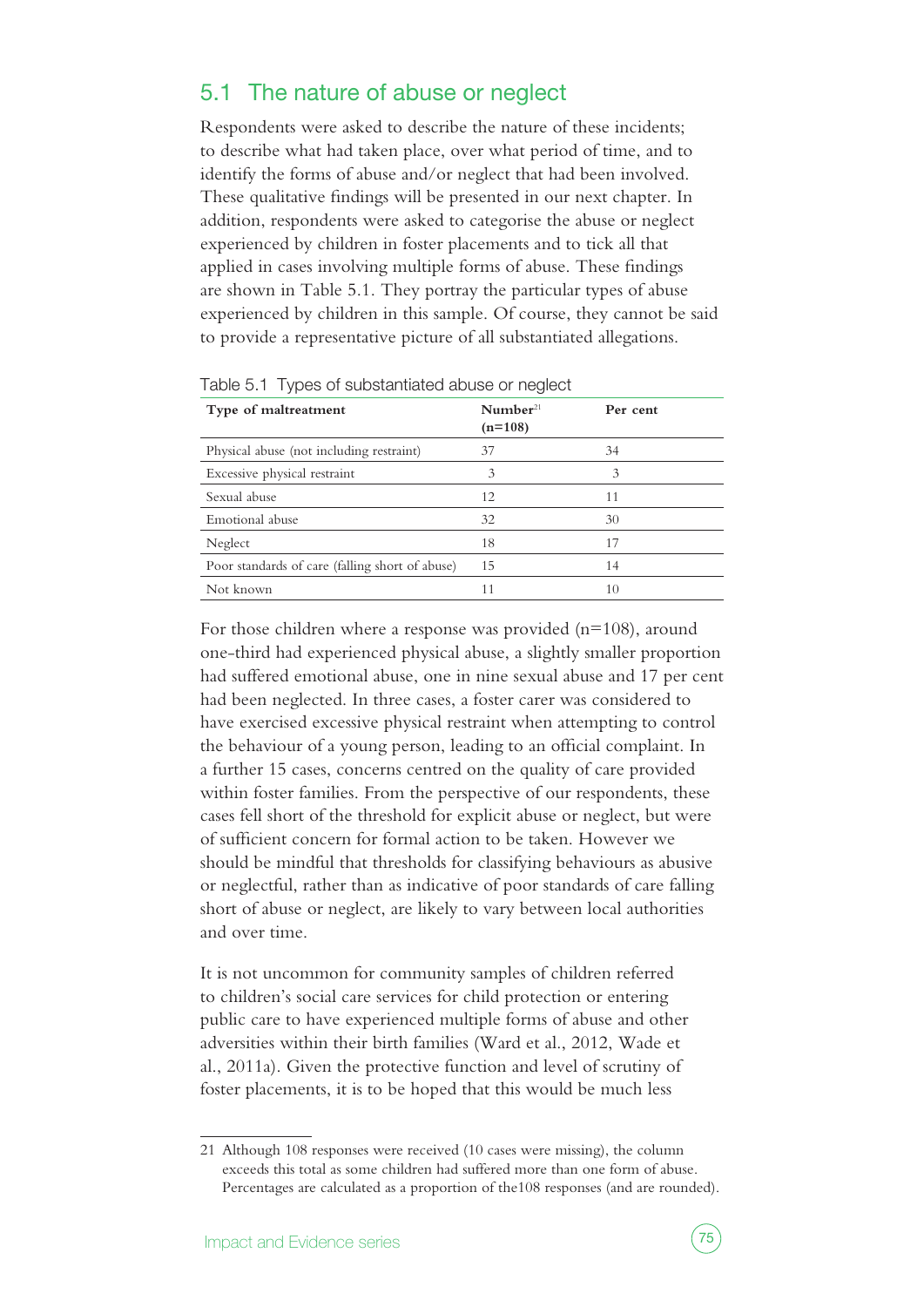likely for looked after children, although the misery that can be experienced by some children in often long-term foster placements has been highlighted in the literature (Sinclair et al., 2005a, Biehal et al., 2010). Evidence from this study does suggest that multiple forms of abuse or neglect are less common for fostered children – even though the damage caused to children may be no less severe. Taking the traditional categories of physical, sexual, emotional abuse or neglect (n=80 children), 80 per cent of these children (64) were reported to have experienced only one form of abuse or neglect.<sup>22</sup> Nevertheless, 13 children were reported to have experienced two, and three children three forms of abuse or neglect. Each of the latter group was reported to have experienced a combination of physical and/or emotional abuse and/or neglect at the hands of their carers – in the case of two forms, experiences were more diverse: physical and emotional abuse (eight children); emotional abuse or neglect (four children), and sexual abuse or neglect (one child). Emotional abuse was common to almost all cases of multiple abuse or neglect, a finding consistent with the wider literature (Stevenson, 2007, Howe, 2005).

### 5.2 Perpetrators of abuse or neglect

We also do not know enough about the perpetrators of abuse or neglect in foster care settings. This study set out to identify, in a sample of confirmed cases ( $n=87$ ), who was considered to have been responsible for the allegation arising. Table 5.2 provides a breakdown of perpetrators for this sample. The table totals 88, as one case that was triggered by the actions of a single kinship foster carer's nonresident adult birth son also crystallised concerns about the quality of care and supervision provided by the foster carer. Each was therefore considered to carry a separate responsibility.

| Perpetrator                                 | Number<br>$(n=88)$ | Per cent |
|---------------------------------------------|--------------------|----------|
| A foster carer fostering alone              | 16                 | 18       |
| One foster carer in a couple                | 38                 | 43       |
| Both foster carers in a couple              | 24                 | 27.5     |
| Foster carer's resident (adult) birth child | 4                  | 4.5      |
| Another resident child                      |                    |          |
| Another person                              | 5                  | 5.5      |

Table 5.2 Perpetrators of substantiated abuse or neglect

<sup>22</sup> By way of comparison, among a sample of looked after children accommodated for reasons of abuse or neglect, 89 per cent had experienced two or more forms of abuse or neglect (Wade et al, 2011).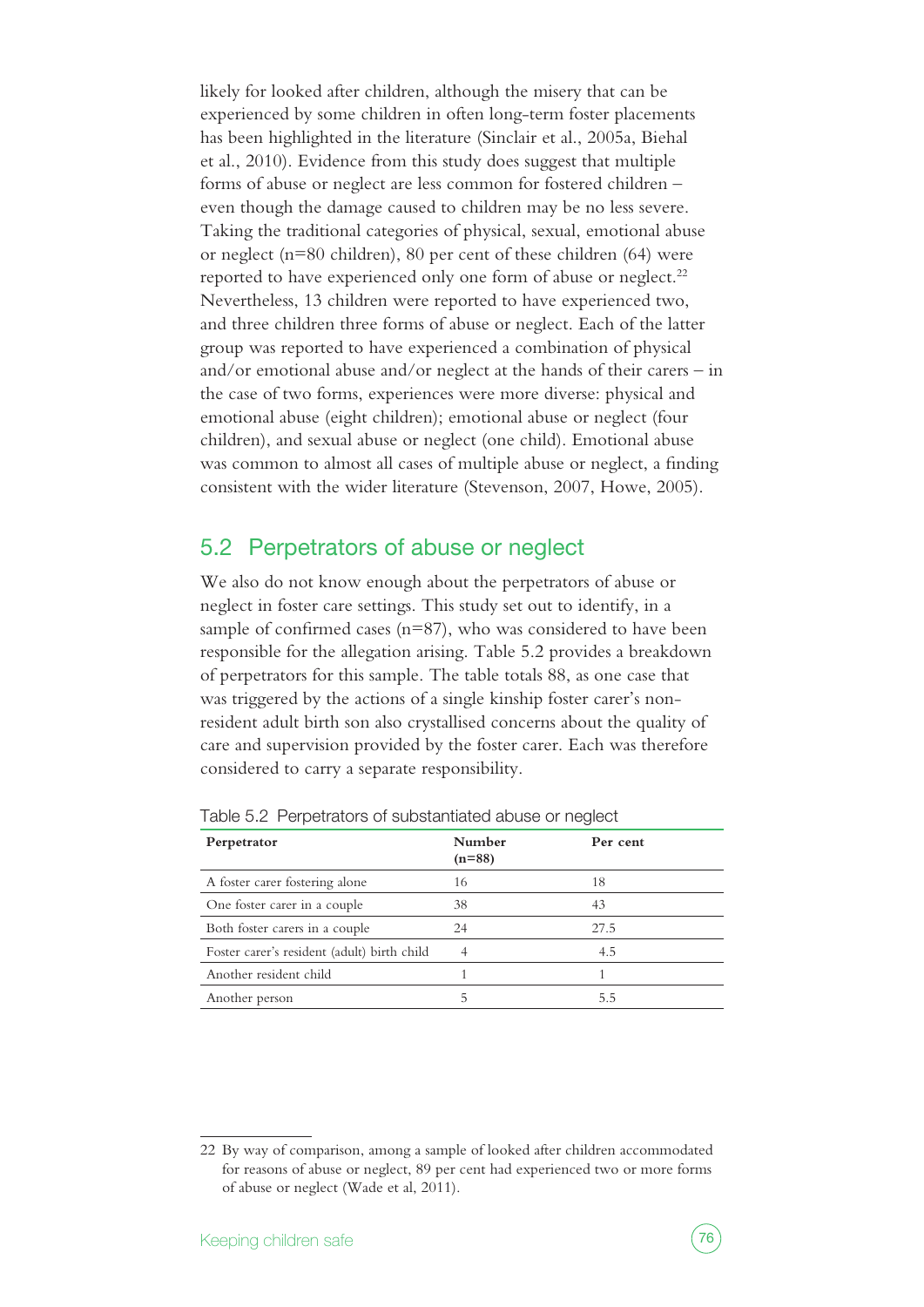In the vast majority of cases foster carers were identified as the perpetrators of abuse or neglect. This has also been the finding of the handful of studies that have considered this issue in the UK (Nixon and Verity 1996; Hobbs et al, 1999) and the USA (Tittle et al., 2001, Zuravin et al., 1993, Spencer and Knudsen, 1992). The majority of cases concerned one foster carer, either fostering alone or in a couple, and around two-thirds of these carers were female. Where a couple were considered to be jointly responsible, all cases involved heterosexual couples. There were no clear associations between types of perpetrator and the different forms of abuse or neglect for which they were responsible. The only exception was that lone foster carers (36 per cent) or both foster carers in a couple (19 per cent) were more likely to have neglected their child(ren) than was the case for a single carer within a couple  $(7 \text{ per cent})$ .<sup>23</sup> Neglect is generally a feature of the whole family environment.

Four cases involved a foster carer's birth child who was resident at the time the abuse or neglect took place. All involved male birth children aged 18 to 22 years at the time the allegation was made. While one case involved physical aggression towards a female foster child, the other three cases involved sexual abuse of female foster children that had generally taken place over a lengthy period of time, sometimes over several years. In two cases the allegations were historic, the young women only feeling able to disclose sometime after they had left the placement. In the remaining case, three foster children (and two adopted daughters) were removed from placement after an adopted daughter disclosed long-term sexual abuse by the birth son, about which the foster carer herself was found to have concealed evidence.

One young foster child had received a bite from the foster carer's grandchild and social work concern centred more on the failure of the foster carer to report the incident and to lie about its cause. Five other cases centred on another person linked to the placement. Two cases involved historic sexual abuse of female foster children by a foster carer's ex-partner and by a neighbour. Two others involved physical violence by a foster carer's non-resident birth son and by a neighbour's young child and the last involved lack of appropriate care by a foster carer's non-resident daughter when she had supervisory responsibility for the foster child.

Many of the foster carers in this study (43 per cent) had been the subject of earlier allegations, although not necessarily by the same child (see Table 5.3). In most instances, where evidence was provided, there was knowledge of one  $(n=13)$  or two  $(n=9)$  past allegations. However, in some cases there had been a string of low-level complaints over the period of time carers had been fostering. Past allegations by children

<sup>23</sup> Fisher's Exact test significant at p=0.02; n=78.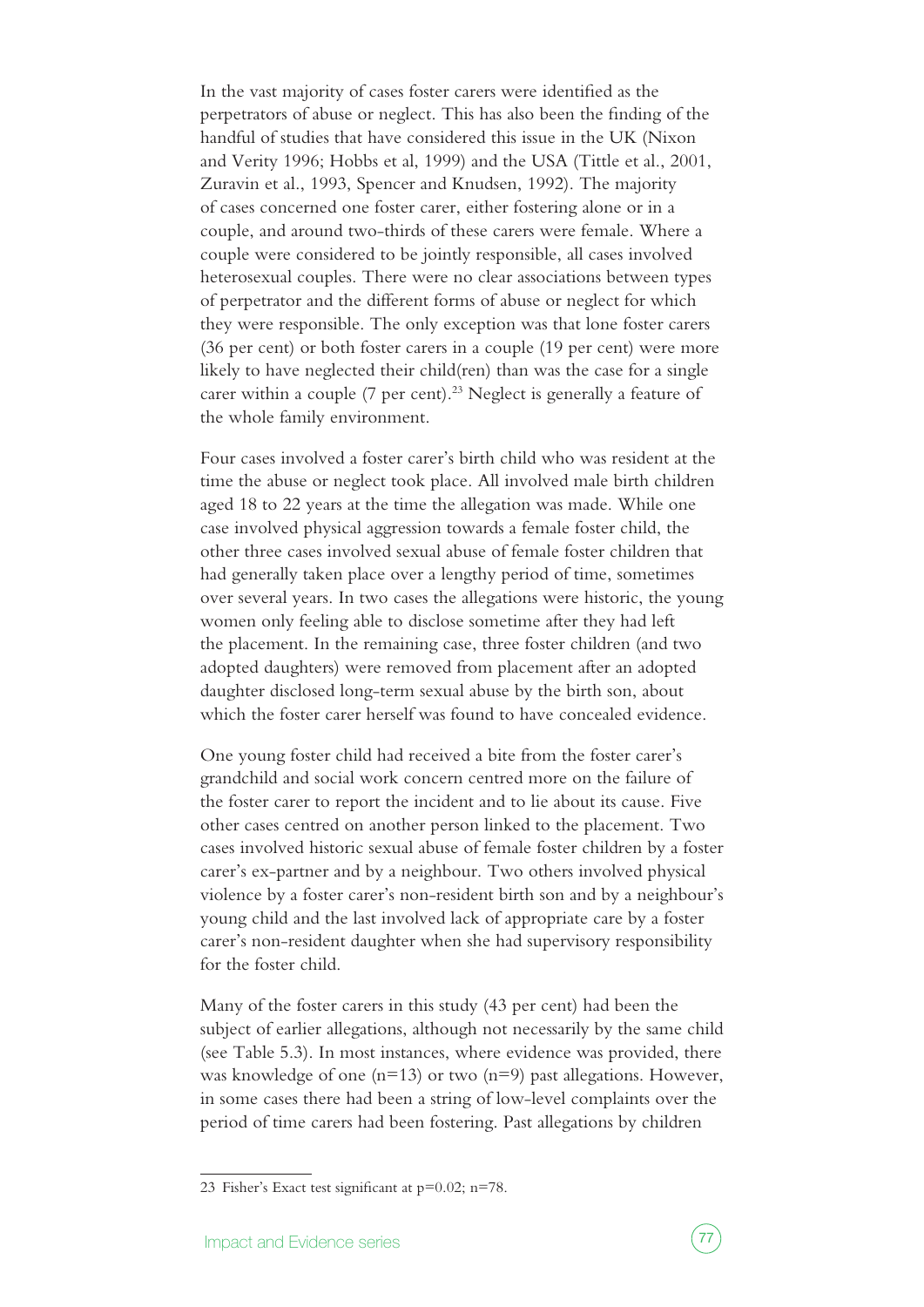were less common. Only 10 children had made a previous complaint against these carers and nine had made allegations against previous foster carers.

|                                                                              | Yes<br>Per cent $(n)$ | No<br>Per cent $(n)$ | Not known<br>Per cent $(n)$ |
|------------------------------------------------------------------------------|-----------------------|----------------------|-----------------------------|
| Past allegations against these foster<br>carers by any child $(n=94)$        | 45 (42)               | 55 (52)              | $\left( \right)$            |
| Past allegations against these foster<br>carers by this child $(n=66)$       | 15(10)                | 80 (53)              | 5(3)                        |
| Past allegations by this child<br>against previous foster carers<br>$(n=63)$ | 14 (9)                | 65(41)               | 21 (13)                     |

Table 5.3 Past allegations concerning these or other foster carers

## 5.3 Characteristics of children

UK evidence about the characteristics of foster children involved in substantiated allegations of abuse or neglect is scarce. We will therefore describe the characteristics of the 118 children included in our sample.

#### 5.3.1 Age, sex and ethnic origin

The mean age at which these allegations were made was 9.7 years (median 9 years). As Table 5.4 shows, more than half of the children were below the age of 10 and almost one in six were reported to be below the age of five at the time this allegation was made. These latter cases were more likely to have been brought to the attention of the authorities by social workers, teachers, birth parents or other connected adults.

| Age              | Number<br>$(n=107)$ | Per cent<br>(rounded) |
|------------------|---------------------|-----------------------|
| 0–4 years        | 17                  | 16                    |
| 5-9 years        | 38                  | 36                    |
| $10-13$ years    | 19                  | 18                    |
| $14-16$ years    | 23                  | 22                    |
| 17 years or over | 10                  | 9                     |

Table 5.4 Age of children at time of allegation

More than half of the sample was female (60.5 per cent) and around two-fifths were male. Females were therefore rather overrepresented among children involved in substantiated allegations. According to Department for Education statistics on looked after children for the years 2008–2012, around 43–45 per cent of the care population was female.24

<sup>24</sup> Department for Education statistics, available at: www.gov.uk/government/ publications/children-looked-after-by-local-authorities-in-england-includingadoption.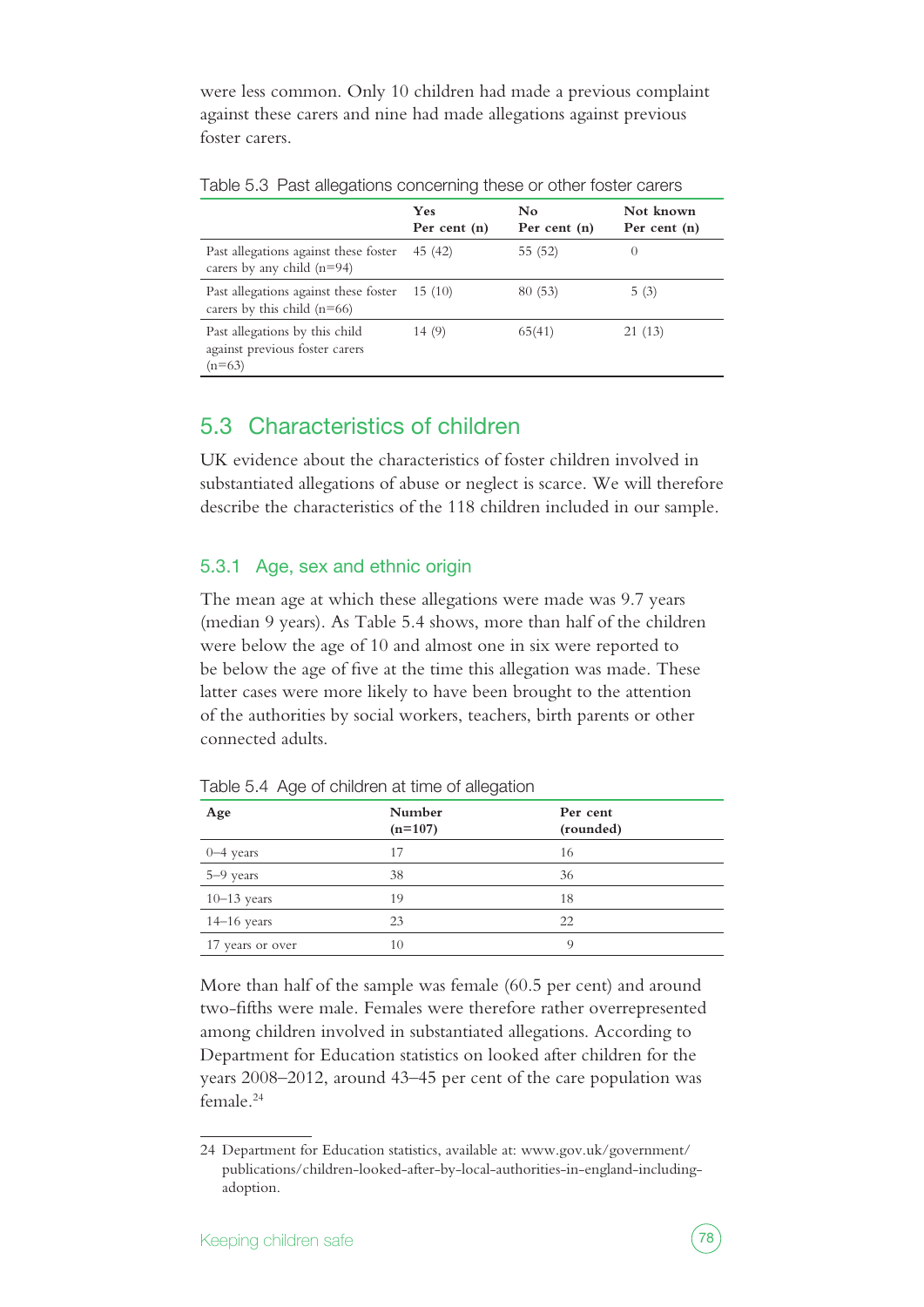Evidence from the limited number of studies of abuse in care in both the UK and the US suggests that girls are more likely to be sexually abused in foster care than boys (Hobbs et al., 1999, Benedict et al., 1996, Gallagher, 2000) and that boys are more likely to be physically abused by their foster carers than girls (Rosenthal et al., 1991, Cavara and Ogren, 1983). Neither proposition could be properly evidenced for this sample, in part due to sample size. However, evidence on sexual abuse was in this direction, with 10 females and two males reported to have been sexually abused.

Just over two-thirds of children in the foster sample (68 per cent) were classified as 'White', with only small numbers being drawn from other ethnic groups (see Table 5.5). Although not greatly different to the proportions of looked after children from different ethnic backgrounds nationally, compared to Department for Education statistics for years 2008–2012, rather fewer substantiated allegations concerned White children and rather more concerned children from minority ethnic backgrounds.25 There was no clear association between ethnic origin and type of abuse, apart from a marginal finding that Black and Ethnic children were more likely to have experienced physical abuse (52 per cent) than were White children (28 per cent).<sup>26</sup>

| Ethnic origin                                | Number | Per cent |
|----------------------------------------------|--------|----------|
| White                                        | 79     | 68       |
| Black or Black British                       | 14     | 12       |
| Asian                                        | 5      |          |
| Mixed White and Black (Caribbean or African) |        | 3        |
| Mixed White and Asian                        |        |          |
| Other ethnic group <sup>27</sup>             | 3      | 3        |
| Not known                                    | 10     | 9        |
| Total                                        | 116    | 100      |

Table 5.5 Ethnic origin of children in foster care

26 Fisher's Exact test: p=0.045; n=97.

<sup>25</sup> Over the period 2008–2012 approximately 76–78 per cent of looked after children were from White ethnic backgrounds, 9 per cent were of mixed ethnic origin, 4 to 5 per cent were Asian or Asian British and 7 per cent were from Black or Black British backgrounds. Available at:. www.gov.uk/government/ publications/children-looked-after-by-local-authorities-in-england-includingadoption.

<sup>27</sup> 'Other' included three White non-British young people from Eastern Europe and the Middle East. Further analysis using ethic origin will be based on two categories: White (n=79); Black and Ethnic (n=27).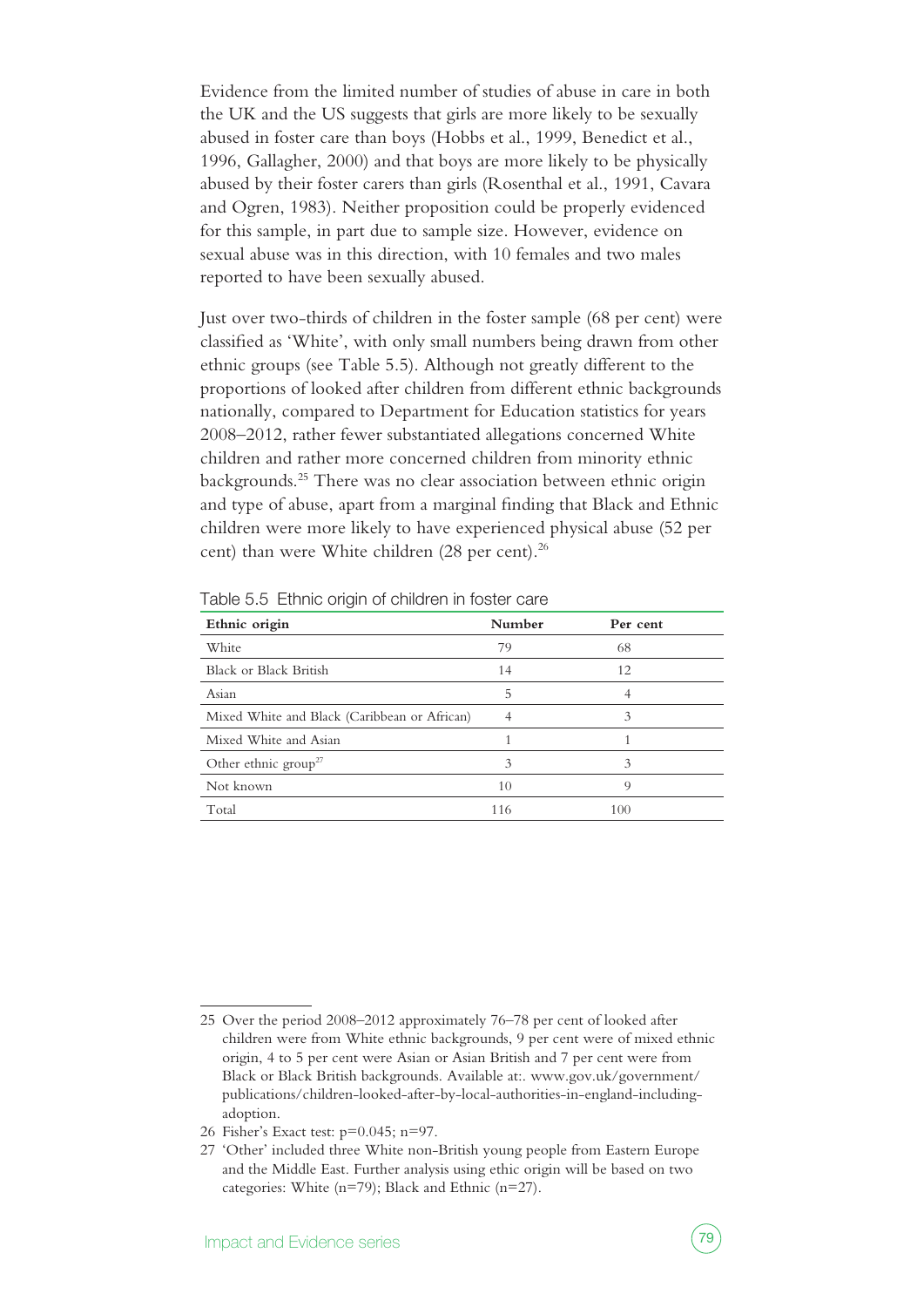#### 5.3.2 Disability

In the general population, there is evidence of a higher incidence of abuse or neglect among disabled children in comparison to that for non-disabled children. For example, one large community-based study in the USA found that children with impairments were 3.4 times more likely to be maltreated (Sullivan and Knutson, 2000). However, evidence concerning disabled children in contact with the child protection or looked-after systems is extremely limited (Stalker and McArthur, 2012). Evidence from three previous studies suggests that, as in the wider community, a disproportionate number of disabled children experience abuse in foster care, particularly those with learning impairments (Hobbs et al., 1999, Benedict et al., 1996, Billings and Moore, 2004).

Only small numbers of children in this study were reported to have learning, physical or sensory impairments (see Table 5.6). 'Other' included six children who were reported to be experiencing some developmental delay and one child who had a diagnosis of Asperger's Syndrome.

|                        | Number<br>$(n=116)$ | Per cent <sup>28</sup> |  |
|------------------------|---------------------|------------------------|--|
| No reported disability | 84                  | 72                     |  |
| Learning disability    | 15                  | 13                     |  |
| Physical disability    | 5                   |                        |  |
| Sensory disability     | 5                   |                        |  |
| Other                  |                     | 6                      |  |
| Not known              |                     |                        |  |

Table 5.6 Physical, sensory and learning impairments among study children

In total, 16 children (14 per cent) had learning, physical or sensory impairments. Most of these disabled children (10) had a single impairment, while six were reported to have multiple impairments.<sup>29</sup> Given the numbers of disabled children, it is difficult to infer differences in relation to patterns of abuse. However, a visual inspection of the data suggested that disabled children were slightly less likely to have experienced physical, emotional or sexual abuse but were rather more likely than other children to have experienced neglect – 38 per cent were reported to have experienced neglect (six children) compared to 13 per cent of other children.30 No other differences were evident for this sample.

<sup>28</sup> Column does not total 100 per cent as some children had more than one disability.

<sup>29</sup> These 16 children will be compared to those with no reported disability  $(n=84)$ in any future analyses.

<sup>30</sup> Disability by neglect significant at: p=0.025; n=96 (Fisher's Exact test).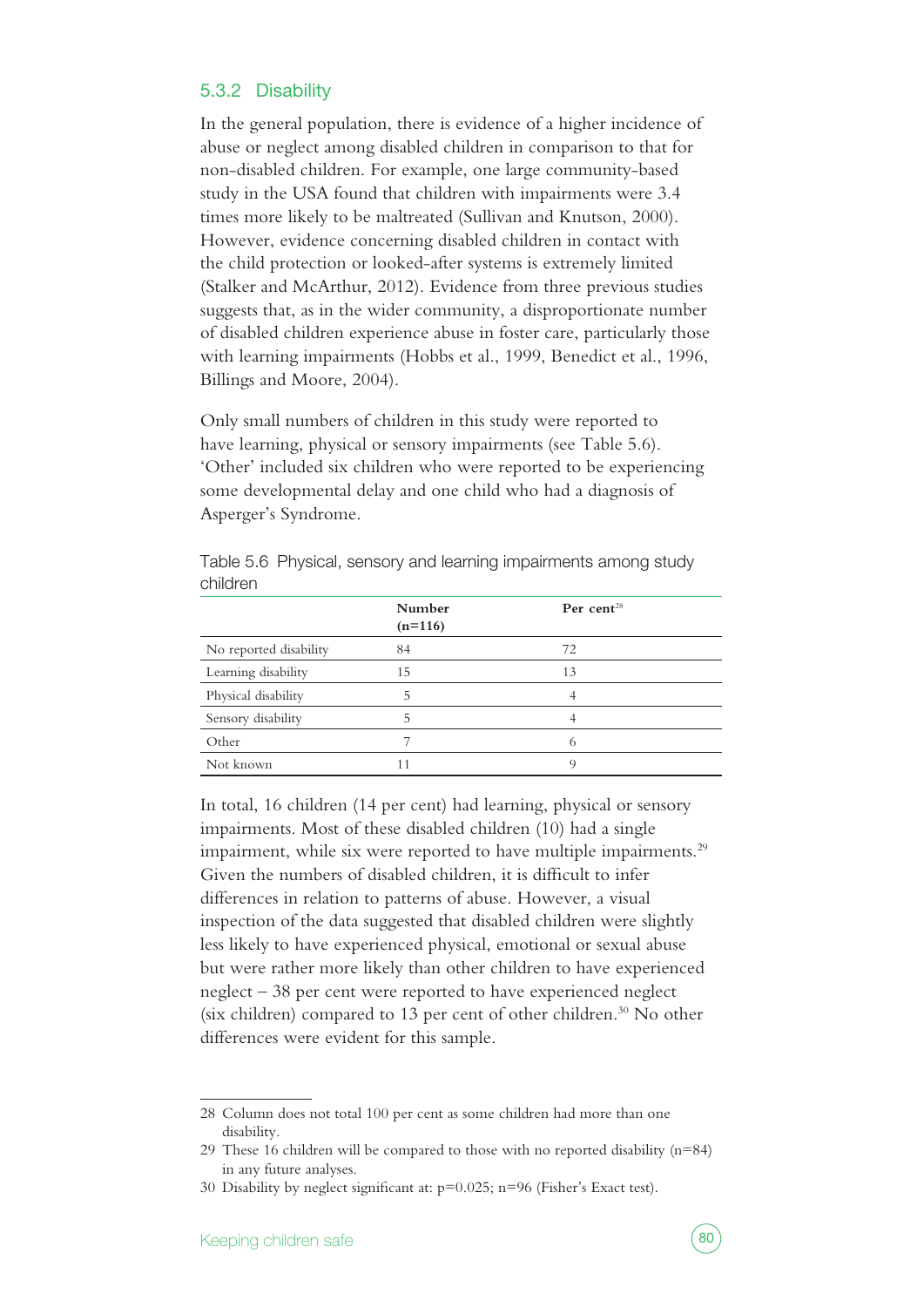## 5.4 Care history and the foster placement

The survey allowed for new information to be collected about aspects of the care histories of these children and about the features of the foster placement they were living in at the time the allegation was made.

#### 5.4.1 Care history of children

Table 5.7 gives the age at which these children first entered the looked after system.<sup>31</sup> Most children had first entered before the age of 10 and only one in eight (12 per cent) could be described as adolescent entrants, entering between the ages of 12 and 15. Most children (68 per cent, n=117), had entered for reason of abuse or neglect, a further 10 per cent for family dysfunction, and only very small numbers for other reasons. Reasons for first entry did not vary according to sex or age of children at that time.<sup>32</sup> Most children (65 per cent) had only experienced one episode of care. Even where children had had more than one episode  $(n=10)$ , one-half had also last re-entered the system for abuse or neglect. This is important to know, since there is some evidence that where children have been abused previously they may be vulnerable to further abuse in care (Hobbs et al., 1999, Biehal and Parry, 2010).

| ັ<br>Age      | Number<br>$(n=74)$ | Per cent |
|---------------|--------------------|----------|
| $0-1$ years   | 20                 | 27       |
| 2–4 years     | 17                 | 23       |
| 5–9 years     | 22                 | 30       |
| $10-15$ years | 15                 | 20       |

Table 5.7 Age at first entry to care

#### 5.4.2 About the foster placement

Table 5.8 gives a breakdown of these foster placements according to type (kinship or stranger), provider (local authority or IFA) and location (whether the child was placed inside or outside the boundary of the local authority with responsibility for their care). For reference,



<sup>31</sup> Unfortunately for 44 children (37 per cent) the date at first entry was not provided. As a result, age at entry could not be calculated for them.

<sup>32</sup> Reason for first entry by sex (Fisher's Exact test p=0.92, n=92) and by age at entry (Kruskal Wallis Exact test p=0.53, n=70).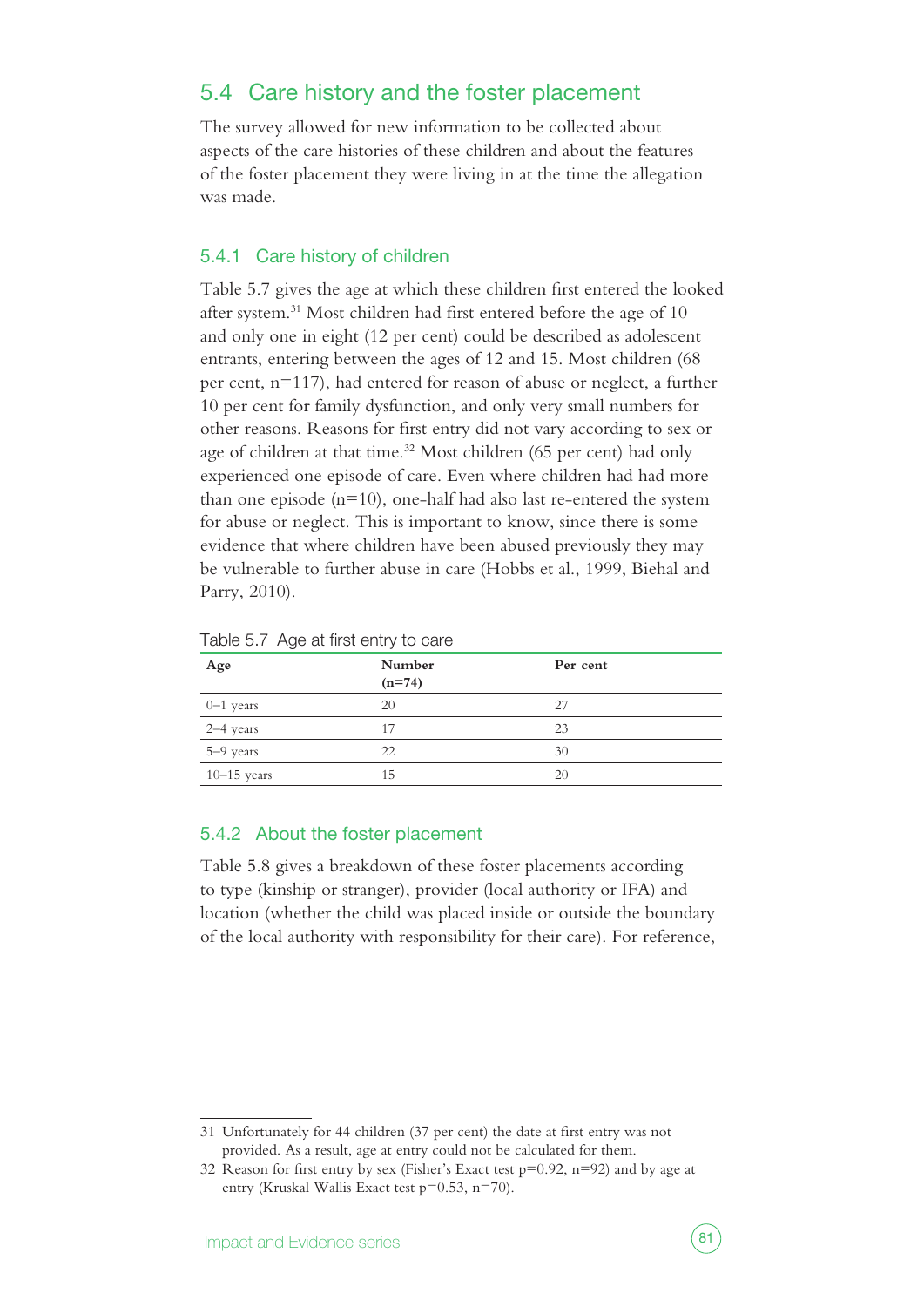these data are set against tables published by Department for Education for all children looked after at 31 March 2012.33

In overall terms, the patterns identified in Table 5.8 are broadly comparable and there is little evidence that substantiated allegations were more likely to have arisen in particular settings. Although a slightly higher proportion of cases had arisen in family and friends' placements and in placements provided by local authorities when compared to the proportion of children living in these settings nationally, these differences are very unlikely to be significant. The lower proportion of confirmed cases in out-of-authority placements is a consequence of the research design. With respect to these children, we were only able to include externally placed children who resided in our sample authorities. The fact that we were unable to include sample children placed elsewhere probably accounts for this lower proportion (18 per cent) when compared to the national proportion of externally placed children (36 per cent).

|                        |                                 | Our survey<br>(number) | Our survey<br>(per cent) | Department for<br>Education, 2012<br>per cent |
|------------------------|---------------------------------|------------------------|--------------------------|-----------------------------------------------|
| Placement<br>$(n=118)$ | Unrelated foster<br>care        | 97                     | 82                       | 85.5                                          |
|                        | Family and friends<br>care      | 21                     | 18                       | 14.5                                          |
| Provider<br>$(n=91)$   | Local authority                 | 63                     | 69                       | 55                                            |
|                        | Independent<br>fostering agency | 28                     | 31                       | 30                                            |
| Location<br>$(n=116)$  | Inside LA<br>boundary           | 95                     | 82                       | 64                                            |
|                        | Outside LA<br>boundary          | 21                     | 18                       | 36                                            |

| Table 5.8 Type, provider and location of foster placements |
|------------------------------------------------------------|
|------------------------------------------------------------|

We were unable to evidence any significant associations between these placement factors and different forms of child abuse or neglect, or in relation to outcomes for foster carers.

<sup>33</sup> Although we only report national statistics for 2012, patterns are generally quite consistent between 2008 and 2012. While overall use of foster care has slowly risen (71–75 per cent of all looked after children), the proportion in kinship care has remained stable (at 15–16 per cent). There has also been a slight decline in use of out-of-authority foster placements (35–30 per cent) over these years. Department for Education statistics for years 2008–2012 are available at: www. gov.uk/government/publications/children-looked-after-by-local-authorities-inengland-including-adoption.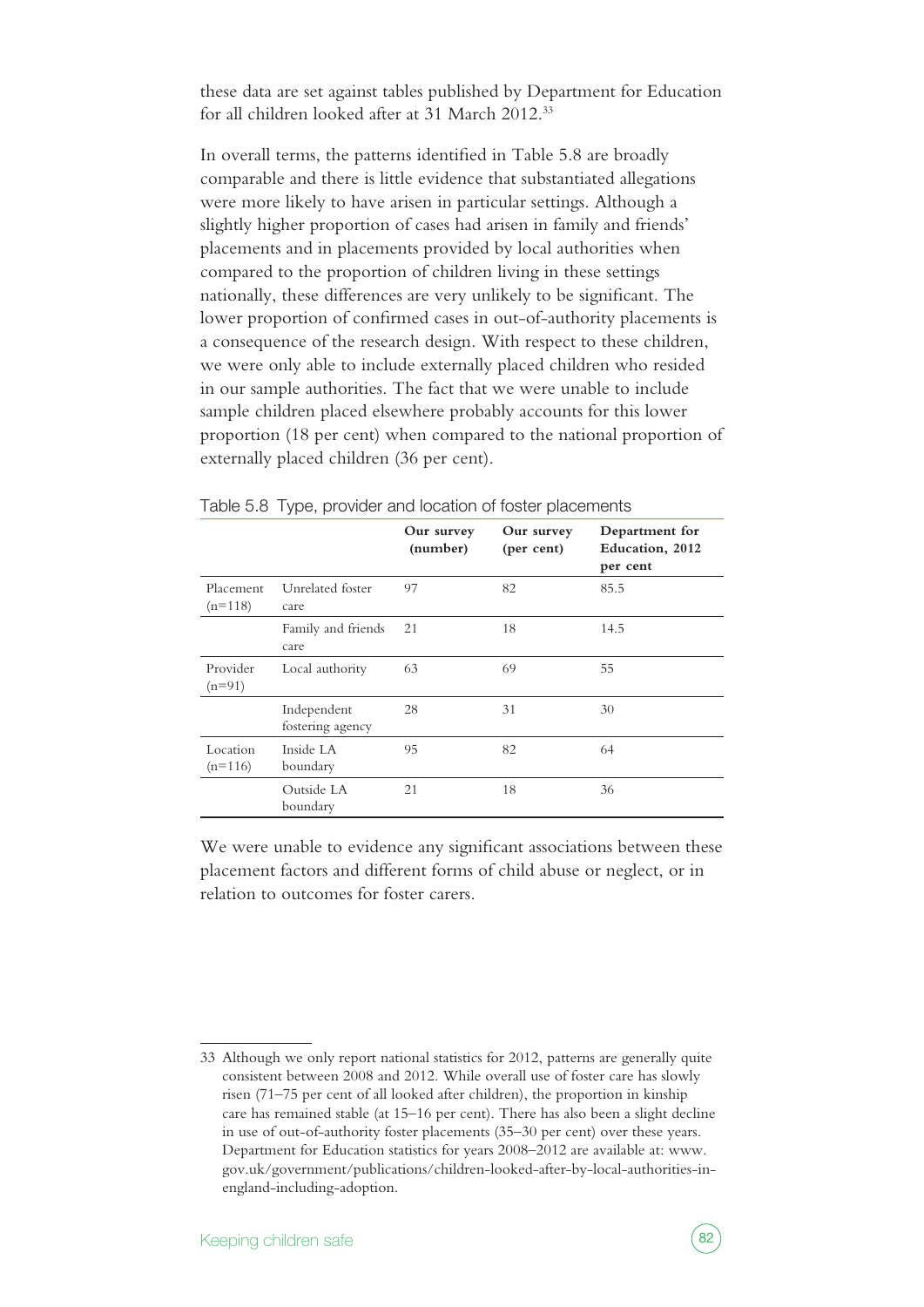Most children had been in their foster placement for some time, with just over one-half in placement for more than two years at the time the allegation was made (see Table 5.9). Just one-quarter had been in placement for one year or less and a similar proportion had been living there for more than five years. This distribution suggests that the likelihood of an allegation arising for this sample did not diminish greatly with time spent with particular foster carers, and that allegations may therefore occur at any point in the life of a placement. No associations were evident with different forms of abuse or neglect.

| Time in placement | Number<br>$(n=101)$ | Per cent |  |
|-------------------|---------------------|----------|--|
| $0-12$ months     | 24                  | 24       |  |
| $13-24$ months    | 25                  | 25       |  |
| $25-36$ months    | 11                  | 11       |  |
| $37-48$ months    | 11                  | 11       |  |
| $49-60$ months    | 5                   | 5        |  |
| $61-72$ months    | 9                   | 9        |  |
| More than 6 years | 16                  | 16       |  |

Table 5.9 Placement duration at time of allegation

Against a range of different placement criteria, information was also collected on (a) the characteristics of a particular placement and (b) on whether this characteristic fell within the approval range of the foster carer concerned. A wide range of placement criteria were considered, including:

- **•** duration (whether approved for emergency, short-term, mediumterm and longer-term placements)
- age (whether approved for babies and children under age 3, 3- to 4-year-olds, 5- to-11–year-olds and/or adolescents aged 12 or over)
- **•** special needs (whether approved for children with physical or sensory impairments, learning disabilities or emotional/ behavioural difficulties).

Further analysis was undertaken to determine whether, in relation to each of these approval criteria, the placements fell within or outside the approval range of these foster carers. Table 5.10 shows the cases where there was or was not a match on duration, age and the particular needs of children. 'Not known' refers to the proportion of cases where the respondent was not sure whether the child being looked after at the time of the allegation fell within the approval range of the particular foster carer.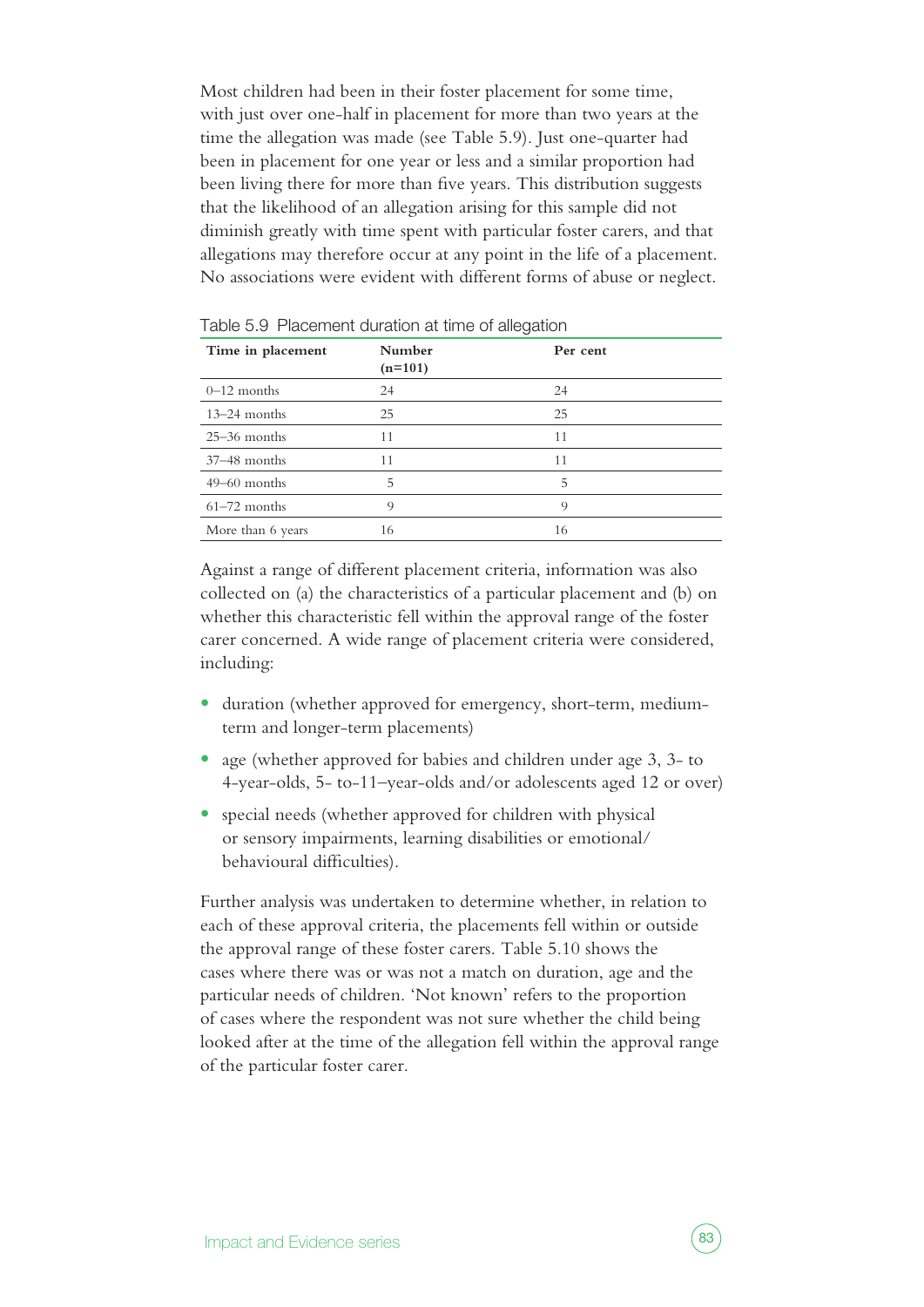| Placement characteristic           | Matched        | Not matched Not known |                |
|------------------------------------|----------------|-----------------------|----------------|
|                                    | Per cent $(n)$ | Per cent $(n)$        | Per cent $(n)$ |
| Duration of placement $(n=85)$     | 59(50)         | 25(21)                | 16(14)         |
| Age range of children $(n=83)$     | 51 (42)        | 34 (28)               | 16(13)         |
| Special needs of children $(n=83)$ | 43 (36)        | 31 (26)               | 25(21)         |

Table 5.10 Match between approval range of foster carers and placement characteristics

Table 5.10 shows that it was not uncommon for foster carers (around one-quarter to one-third) to be caring for children who were outside of their formal approval range. However, it did seem rare for foster carers to be looking after more children at one time than they were approved for. Where this was known  $(n=71)$ , only two foster carers were reported to have been caring for more children. There were no significant differences between these match variables and forms of abuse or neglect or outcomes for children and foster carers. Children were more likely to stay (rather than be removed) where the match was perceived to be good (40 per cent did so in these circumstances compared to just 21 per cent where there was no match on these criteria). However, this difference was not significant for this small sample and may be a chance finding ( $p=0.37$ ; n=57).

Respondents were also asked to provide information on how long these particular foster carers had been fostering. As Table 5.11 shows, most had been fostering for a substantial period of time, over half for more than five years (56 per cent). Only a small minority (8 per cent) had fostered for less than a year. The only significant association was with the fostering provider. Those fostering for local authorities had fostered for longer in comparison to those working for IFAs.<sup>34</sup>

| Duration          | Number<br>$(n=87)$ | Per cent |
|-------------------|--------------------|----------|
| Less than 1 year  |                    | 8        |
| $1-2$ years       |                    | 8        |
| $3-5$ years       | 15                 |          |
| More than 5 years | 49                 | 56       |
| Not known         | Q                  | 10       |

Table 5.11 Duration of fostering

## 5.5 Outcomes for Children

Information was collected on basic outcomes for the child(ren) directly concerned in these substantiated allegations and for other fostered children living in the placement. Given the limitations that exist on the number of questions that can be asked in a survey, the focus was placed on whether or not the children were removed from placement and, if so, at what stage of the proceedings. This analysis is undertaken

<sup>34</sup> Mann Whitney U Exact test significant at: p=0.01; n=80.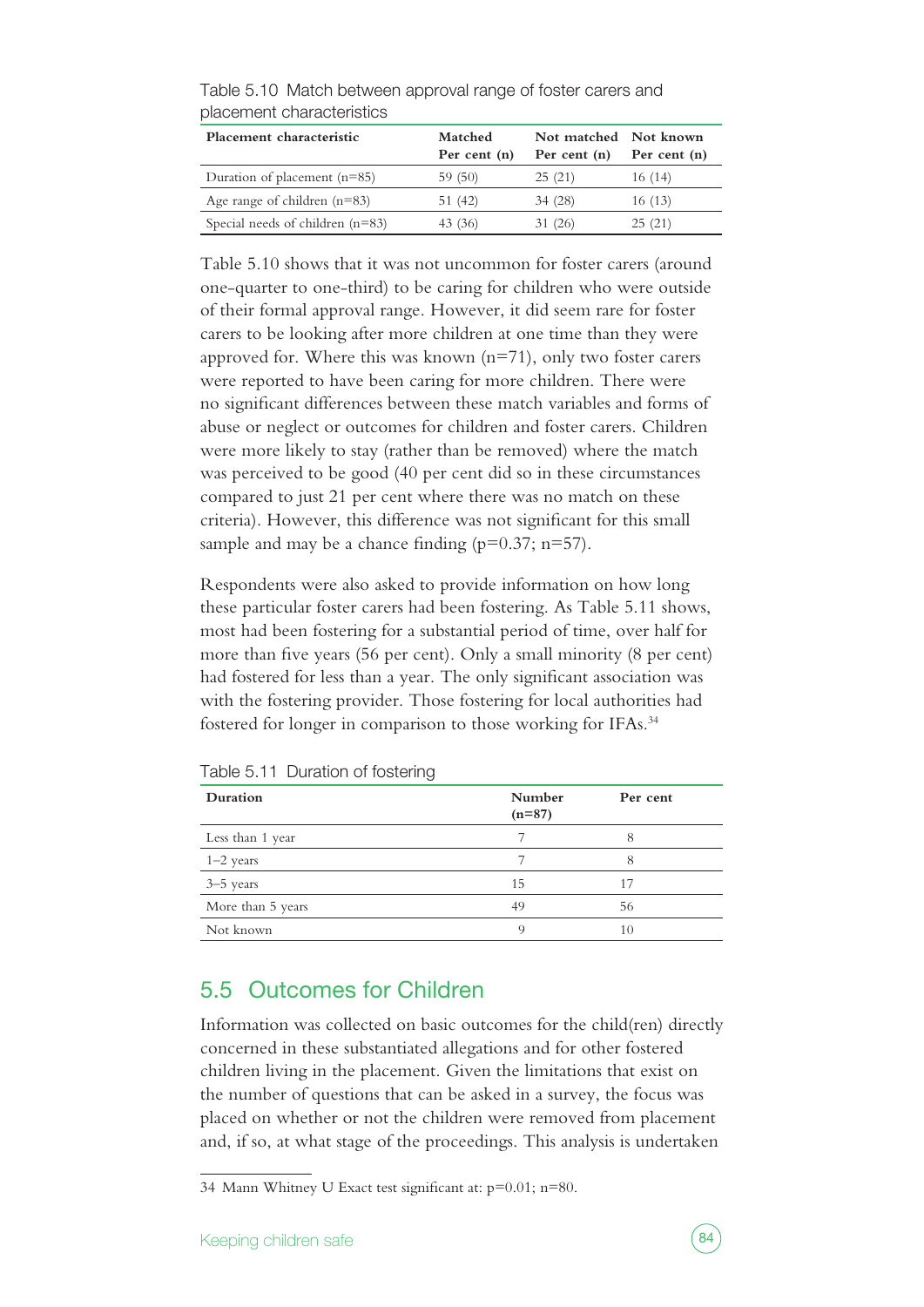for all 87 allegations and the findings for children are presented in Table 5.12. The table combines outcomes for allegations involving single or multiple children.<sup>35</sup>

| Outcome                                                                                              | Number<br>$(n=83)^{36}$ | Per cent |
|------------------------------------------------------------------------------------------------------|-------------------------|----------|
| The child(ren) were removed immediately or soon<br>after the allegation was made and did not return. | 37                      | 45       |
| The child(ren) were removed when the<br>investigation was completed and did not return.              | 6                       |          |
| The child(ren) were removed for a temporary<br>period but returned to the placement.                 |                         |          |
| The child(ren) continued to live in the placement.                                                   | 20                      | 24       |
| Other outcome or scenario.                                                                           | 19                      | 23       |

Table 5.12 Outcomes for children directly involved in the allegation

Over two-fifths of the children directly involved in each allegation were removed promptly once the allegation had been made and did not return to the same placements. It was rare for children to be removed at a later point or just for a temporary period. Once a decision to remove a child is made it therefore appears to be final, at least for those cases that are ultimately substantiated. The seriousness of many of these allegations probably warranted prompt intervention and investigation.

However, one-quarter of children continued to live in their respective placements. A reasonable hypothesis could be that the likelihood of staying in placement might be higher where cases involved 'poor standards of care' rather than more explicit abuse or neglect. However, there was no evidence to support this proposition ( $p=0.79$ ;  $n=79$ ) and the factors that determine child outcome may therefore lie elsewhere. Although a range of variables were tested against outcome (whether or not the child stayed in placement), none were found to be significantly associated for this sample of children (including different forms of abuse or neglect). Of course, the size of the sample may have a bearing on these findings and ideally it would be better to explore these issues in a larger sample. However, foster carers have frequently complained about a tendency for local authorities to take pre-emptive action in removing children before investigations are properly conducted and irrespective of the nature of the allegation itself (The Fostering Network, 2004b, Swain, 2006b, Nixon and Verity, 1996). The use of discretion and professional judgement to assess which cases warrant immediate action and which do not may therefore sometimes be lacking.



<sup>35</sup> As we have seen previously, 20 cases involved more than one child.

<sup>36</sup> Four respondents failed to record a response.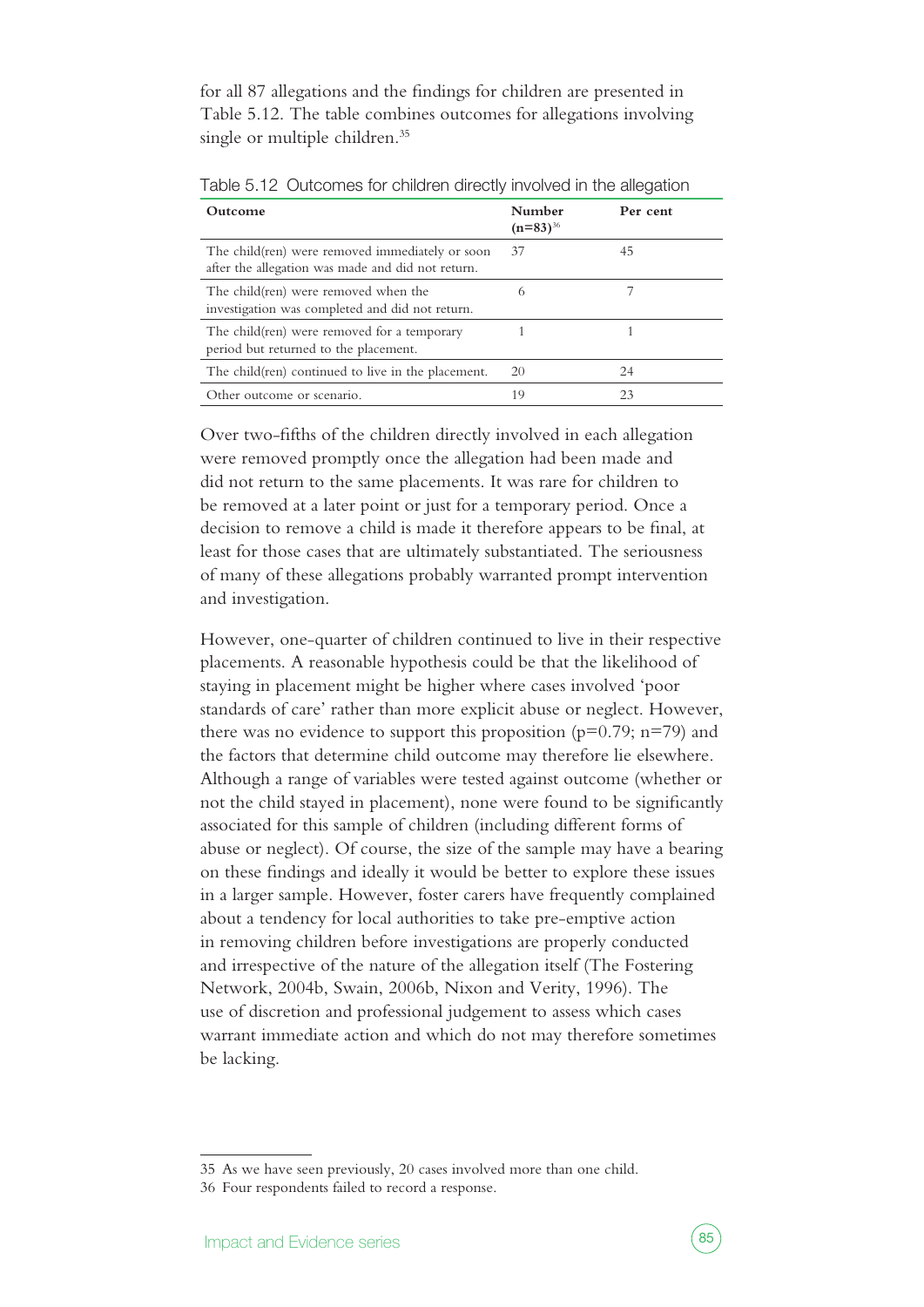A further quarter of the cases were described as having 'other' outcomes. These scenarios involved allegations that had been made after the children had already left the placement (nine), a relatively common situation for older females who had been sexually abused. Alternatively, they included moves that were made because the child requested it or they refused to go back (three); moves that occurred sometime later in a planned way (four); or in response to a further allegation (two). In one instance, a child simply refused to leave the placement.

Of course, allegations may affect not only those children directly involved but also other children fostered with the family.<sup>37</sup> Basic information was therefore sought on outcomes for these children. Unfortunately our respondents could only provide partial information. In one-third of these households  $(n=28)$  no other fostered children were resident and in another 21 cases information was either not provided or not known. Where information was reported (n=38), just over half of the children had continued to live in the placement (55 per cent:  $n=21$ ), while more than two-fifths (43 per cent:  $n=16$ ) had been removed, generally at the time, or soon after the allegation was made (14). One 'other' scenario involved a risk assessment to the foster carer's own birth children that had not ultimately resulted in further action. It therefore appears to be quite common for these allegations to have disruptive effects that reach beyond those directly involved, and to do so before a final outcome to the investigation is known.

It was relatively rare for decisions to remove or not to remove children from their placements to be reinforced by a prior looked after children review. This probably reflects the immediacy with which decisions to remove were taken in many substantiated cases. Such reviews, to consider events in the context of the overall care plan for the child, were only evidenced in 16 per cent of cases. In almost two-thirds of cases (63 per cent), it was reported that formal looked after children reviews were not held. For looked after children, where there is no immediate risk of further harm, the planning and review procedures provide a context for assessing risks which may help to minimise further disruption to their lives, either by allowing them to remain  $-$  if it is safe for them to do so  $-$  or by ensuring that placement changes are properly planned.

<sup>37</sup> Obviously there may also be serious effects for other non-looked after children in these foster families, but collection of data on these children was beyond the scope of the current study.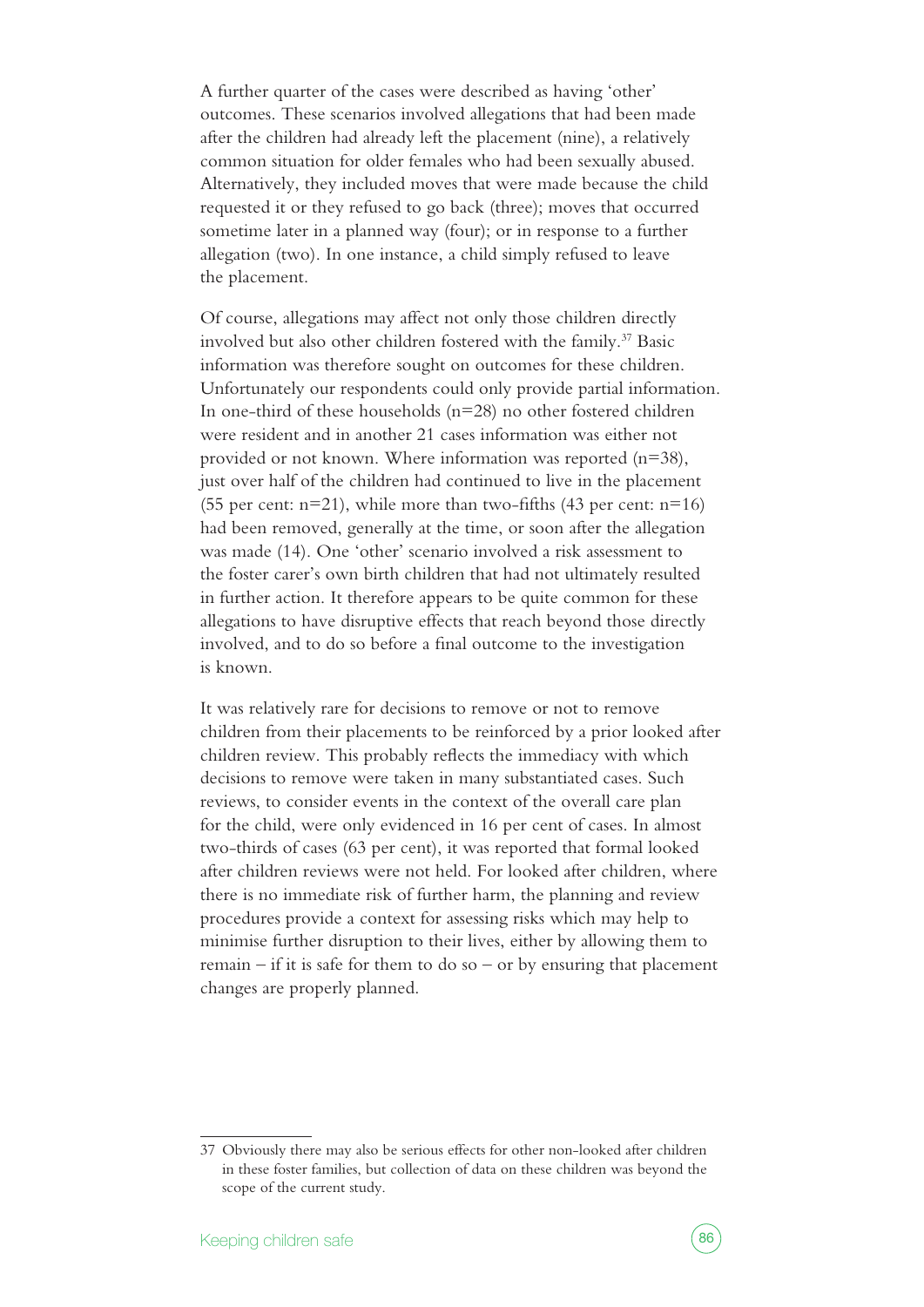## 5.6 Outcomes for foster carers

The survey also provided an opportunity to collect information about outcomes for foster carers directly involved in allegations as perpetrators of substantiated abuse or neglect. Where allegations related to both foster carers in a couple, the outcomes were always recorded as being the same for both. Table 5.13 therefore combines outcome data for single and couple foster carers.

| Outcome                                                            | Number<br>$(n=79)^{38}$ | Per cent |
|--------------------------------------------------------------------|-------------------------|----------|
| No further action                                                  | 8                       | 10       |
| Provision of additional support and training                       | 26                      | 33       |
| Referral to Independent Safeguarding Authority (ISA) <sup>39</sup> | 8                       | 10       |
| De-registration/termination of approval                            | 37                      |          |
| Subject to criminal prosecution                                    | 6                       |          |
| Not known                                                          | ┑                       |          |

Table 5.13 Outcomes for foster carers responsible for substantiated abuse or neglect

The vast majority of cases led to some form of further action, most commonly leading to the de-registration of single or couple foster carers and the removal of all looked after children resident with them. However, one-third received additional support, training and services in an attempt to remedy the behaviour or actions that had led to the allegation. As is evident from Table 5.13, some foster carers were subject to more than one outcome. Nine foster carers had two recorded outcomes and one had three. Four were referred to the ISA and were then de-registered; four were de-registered and subject to criminal prosecutions, and one foster carer was reported to have received all three outcomes.

There was some association between foster carer outcomes and whether or not the foster children remained living in the placement.<sup>40</sup> Where no further action was taken or foster carers were provided with additional support and training only, 64 per cent of children stayed with them or returned to the placement after a temporary stay away, compared to just 7 per cent where foster carers were eventually

<sup>38</sup> Seventy-nine responses were received in total (eight cases were missing). The column exceeds this total as some foster carers had more than one outcome. Percentages are calculated as a proportion of these 79 responses (and are rounded).

<sup>39</sup> The ISA has now been replaced by a new vetting and barring scheme: the Disclosure and Barring Service.

<sup>40</sup> For the purposes of these analyses the categories in Table 5.13 were collapsed into a binary variable to reflect more or less serious outcomes: less serious (no further action/support and training); more serious (de-registration and/or criminal prosecution. Referral to ISA on its own was removed from this variable as, in these cases, the final outcome was not clear).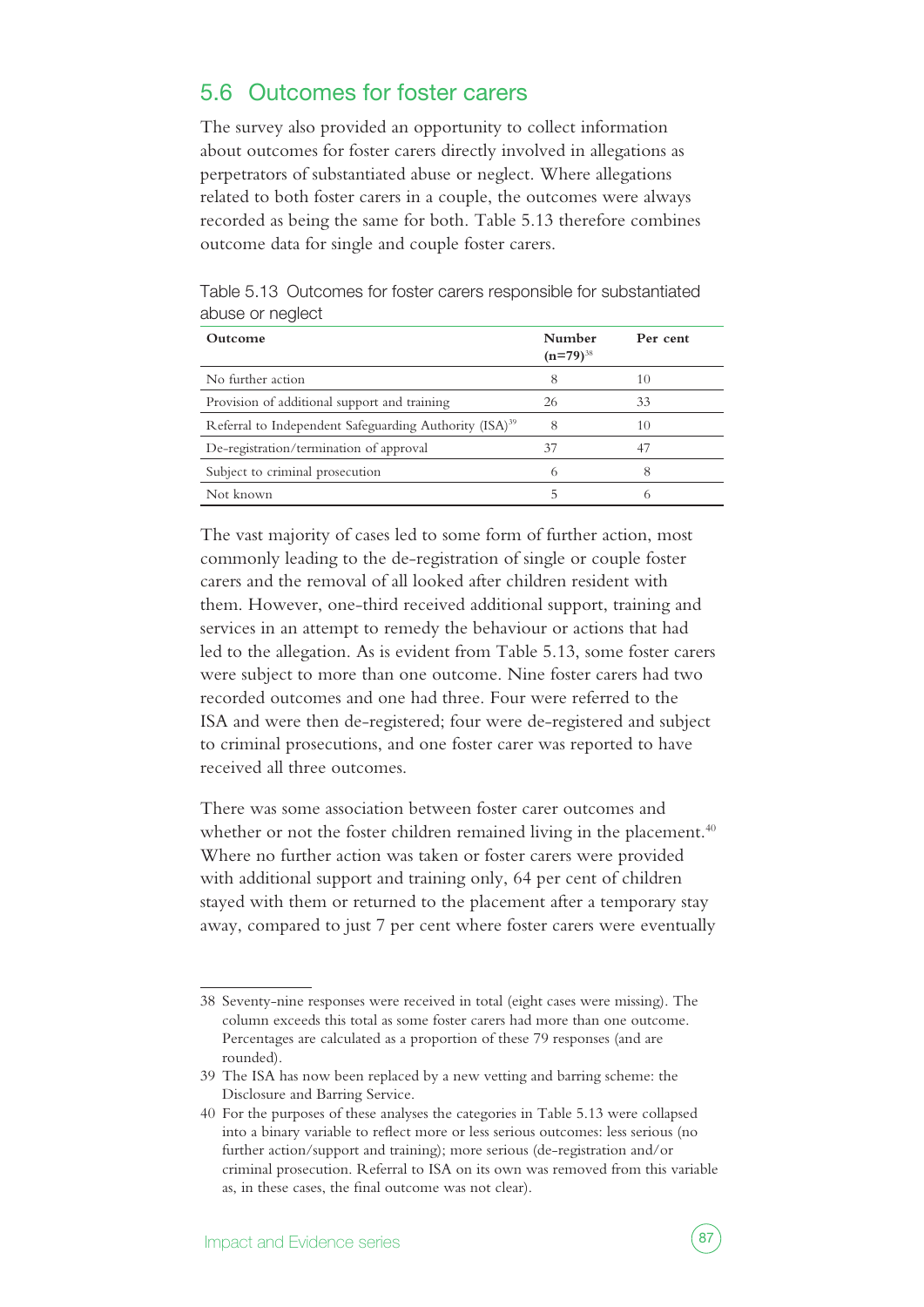subject to de-registration and/or criminal prosecution.<sup>41</sup> However, as we found for children's outcomes, there was no clear association between the outcomes for foster carers and the particular forms of abuse or neglect for which they had been held responsible. Although this may again be influenced by sample size, the only obvious finding was in relation to sexual abuse. Where the outcome was known in these cases  $(n=6)$ , all of these foster carers were subject to criminal prosecution and/or de-registration. It may therefore be the case that the severity and chronicity of abuse may be more closely associated with outcomes for foster carers: factors that we were unable to take account of in this study.

Only two other factors in this survey were significantly associated with foster carer outcomes. First, there was a difference by ethnic origin. Where foster carers were caring for minority ethnic children they were more likely to have had a less severe outcome than was the case when caring for White children.<sup>42</sup> Over four-fifths of these foster carers (85 per cent) received no further action or support and training only, compared to 39 per cent of carers caring for White children. The explanation for this finding is not obvious from the survey data available to us. No other significant differences were evident for Ethnic children, apart from a tendency for more of these children to be placed with lone foster carers ( $p=0.02$ ;  $n=68$ ), which in itself was not significantly related to outcome.

The second finding is more obvious. Where suspicions had been aroused by awareness of past allegations having been made against these foster carers, it was more likely that a particular allegation would result in de-registration and/or criminal prosecution.<sup>43</sup> Almost threequarters of such cases ended in this way (72 per cent) compared to considerably less than one-third where no past allegations were known (28 per cent). In these cases a cumulative weight of evidence tended to lead to a decisive and final outcome.

Finally, we were also interested in understanding something about outcomes for foster carers where they had not been directly involved in abuse or neglect – where the perpetrator had been someone else linked to the placement. As we saw in Table 5.2, this situation only applied in 10 cases – and information about outcome was only supplied for seven foster carers. Of these, four decided to give up fostering altogether while three did not. Of course, five of these cases (at least) had been very serious, involving the sexual abuse of foster children by family members or neighbours, which may therefore rightly have raised vital questions about the capacity of these foster carers to protect the children in their care. However, on a wider

<sup>41</sup> Fisher's Exact test: p<0.001; n=52.

<sup>42</sup> Chi-square continuity correction: p=0.01; df=1; n=65.

<sup>43</sup> Chi-square continuity correction: p=0.005; df=1; n=64.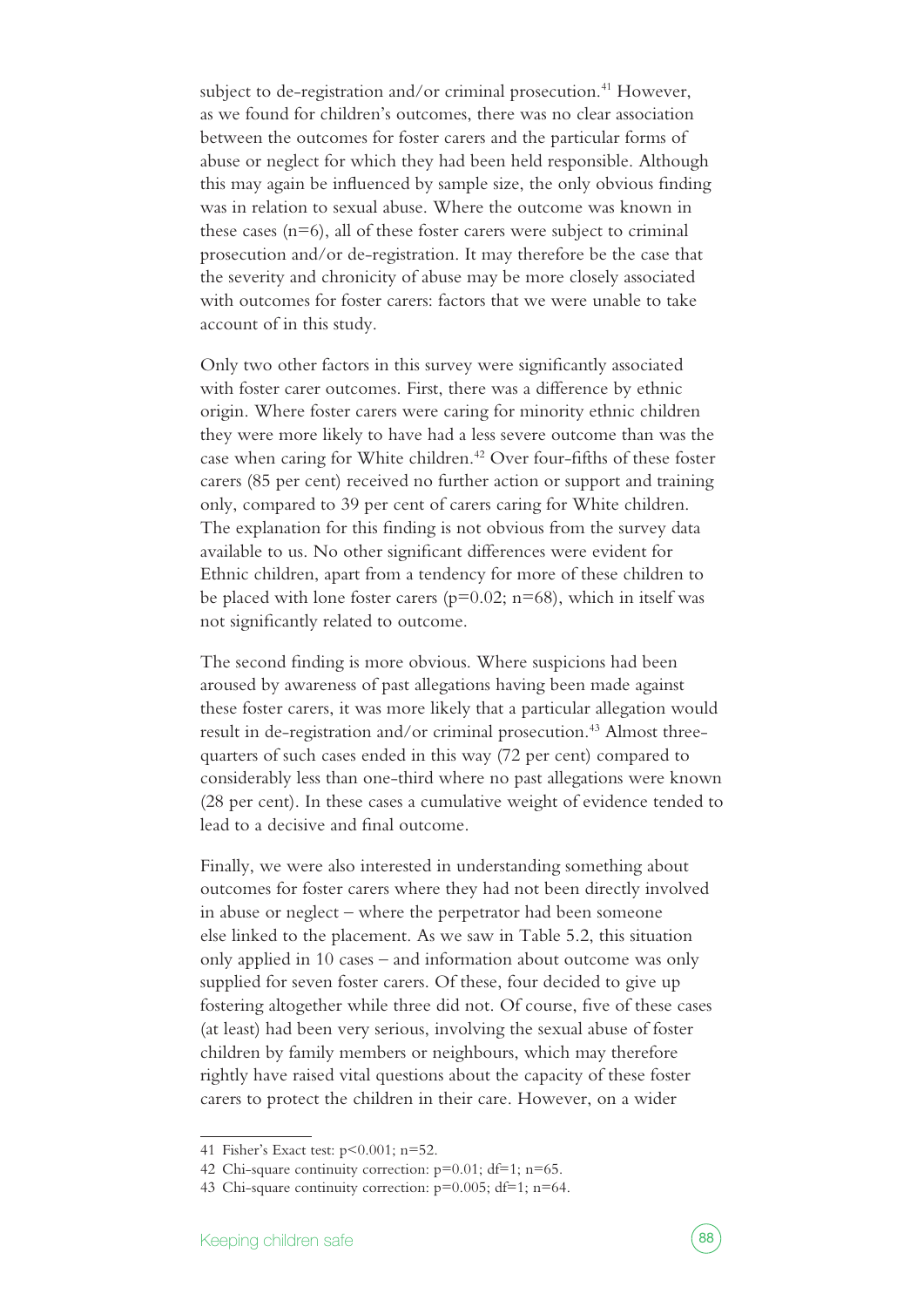canvas, it does also point to the fact that the potential fallout of allegations for foster carers, even where not personally responsible, may still be considerable and lead to some giving up fostering, even where allegations prove to be unfounded (see Wade et al., 2011b, The Fostering Network, 2004b, Biehal and Parry, 2010).

### 5.7 Summary

- **•** This chapter provides findings from a follow-up survey in 24 local authorities of 87 substantiated allegations in foster care, concerning 118 children and young people. Almost one-quarter of these allegations concerned more than one child.
- **•** Just over one-third of substantiated allegations involved physical abuse or restraint (37 per cent); 30 per cent involved emotional abuse; one in nine sexual abuse (11 per cent); 17 per cent neglect, and 15 cases were reported to involve 'poor standards of care' falling short of actual abuse. Most children had not experienced multiple forms of abuse.
- In the vast majority of cases foster carers were reported to have been the perpetrators of confirmed abuse, mostly involving single carers (either fostering alone or in a couple). Several cases of sexual abuse, often taking place over a lengthy period of time, involved the adult birth sons, ex-partners or neighbours of foster carers.
- Many of these foster carers (43 per cent) had been the subject of earlier allegations, perhaps a signal of future difficulties, whereas past allegations by children were less common. Most carers had been fostering for some considerable time (over half for more than five years).
- **•** There was little clear evidence to suggest that substantiated allegations were more or less likely for children living in kinship or stranger foster placements or for those living in placements provided by local authorities or independent providers. Confirmed abuse or neglect could therefore arise in any of these settings.
- **•** Most children had been in their foster placements for some considerable time before the allegations was made (only onequarter for one year or less). Allegations may therefore occur at any point.
- **•** Around one-quarter to one-third of foster carers were caring for children who fell outside of their formal approval range, although this appeared to make little difference to the forms of abuse children experienced, or to outcomes for children and foster carers.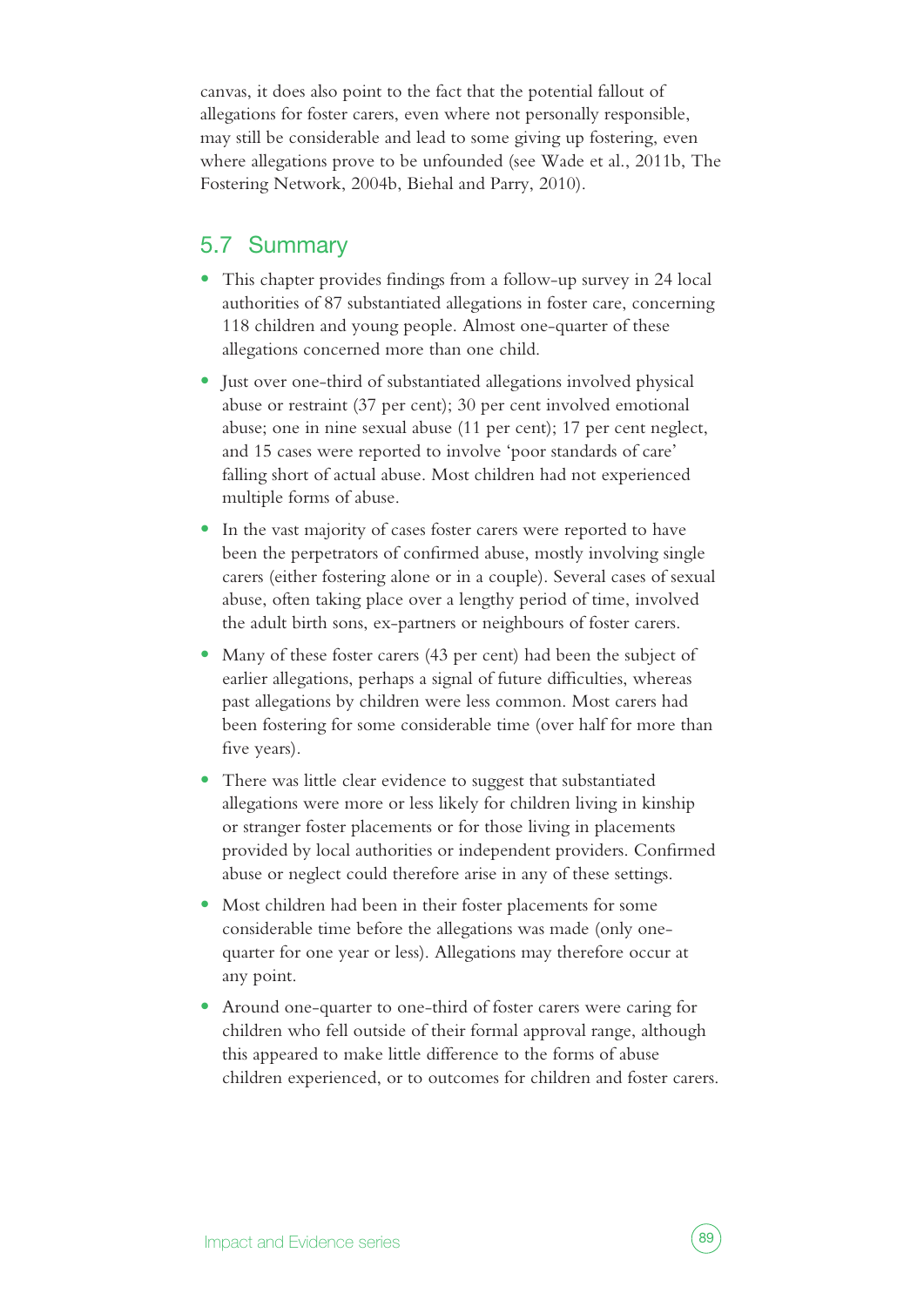- **•** Over two-fifths of children were removed from their placements permanently soon after the allegation had been made. It was rare for children to be removed at a later point or for just a temporary period. One-quarter of children remained in placement, but the likelihood of staying did not vary by type of abuse experienced. It was fairly common for allegations concerning sexual abuse to only be made some time after the child had left the placement.
- **•** Just over two-fifths of other fostered children in the placement had also been removed. It was therefore fairly common for allegations to have disruptive effects reaching beyond those directly involved.
- **•** Almost half of substantiated allegations led to the de-registration of the foster carer; in a further third of cases foster carers were provided with additional support and training; in one in 10 cases no further action was taken, and six carers were subject to criminal prosecution. Although there was no association between these outcomes and the type of abuse, there was an association with whether or not children remained living with them.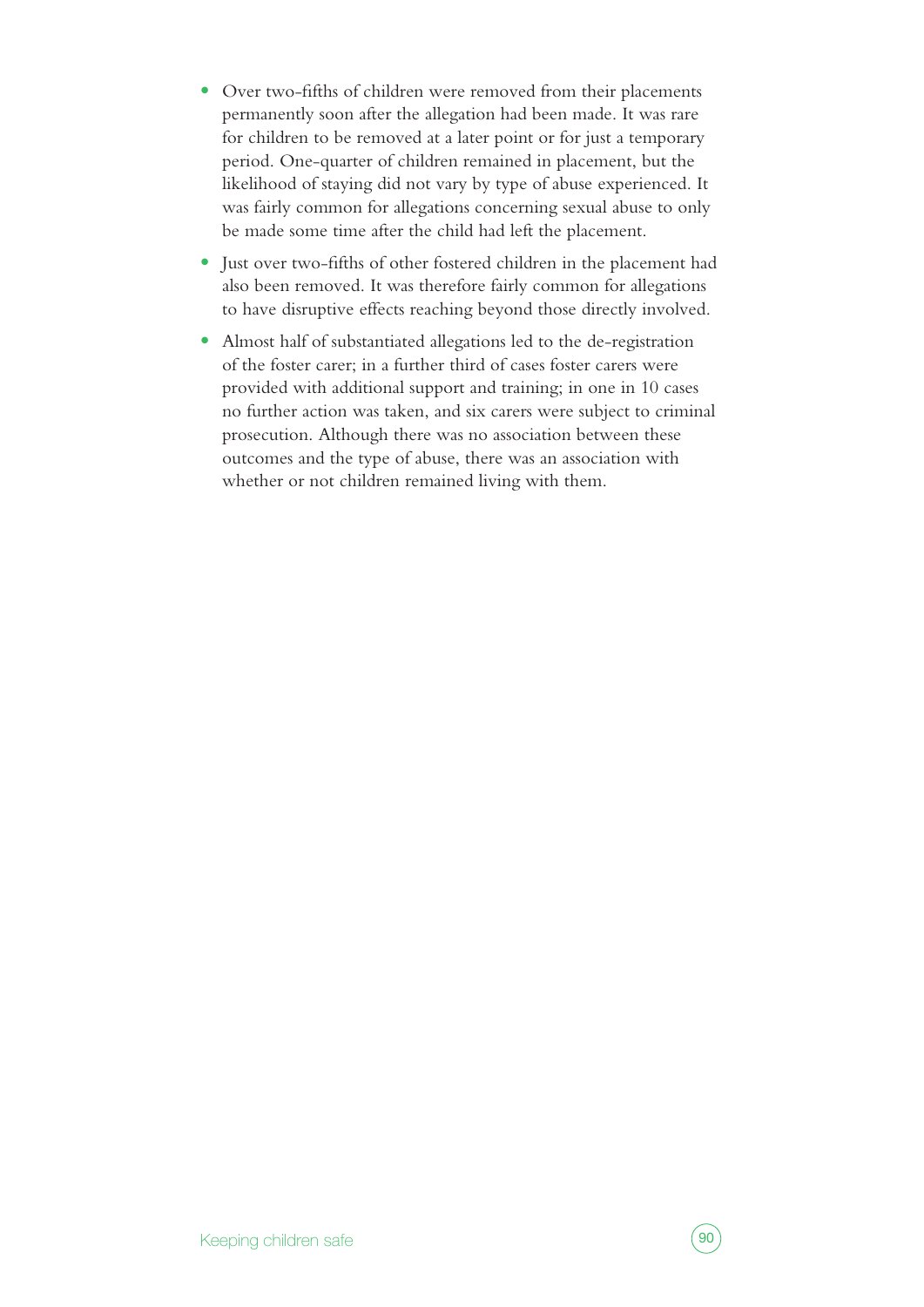# Chapter 6

# Exploring abuse or neglect in foster care

This chapter tells the stories behind the patterns identified in our statistical analysis of the fostering survey, reported in Chapter 5.<sup>44</sup> Our questionnaires to fostering social workers included two open-ended questions asking them to describe the nature of the reported abuse or neglect, and the lessons learned from this case (in a few cases these questionnaires were completed by LADOs, where relevant fostering social workers were not available). Replies to these questions provided valuable insights into the nature of abuse or neglect in foster care. This chapter draws on qualitative data from questionnaires on 86 cases of abuse or neglect in foster care to explore the following questions:<sup>45</sup>

- **•** What is the nature of abuse or neglect in foster care?
- **•** In what circumstances does it occur?
- Are there any warning signs?
- In what circumstances are children removed from their placements after abuse or neglect is identified?

All names used in this chapter are fictitious and some identifying details have been changed to ensure confidentiality.

## 6.1 The nature of the abuse or neglect

Some previous studies have analysed abuse or neglect in foster care in terms of the proportions of children who experience physical, emotional and sexual abuse or neglect; only a few have included descriptions of the nature of abuse or neglect in this setting (Biehal et al., 2009, Morris and Wheatley, 1994, Benedict et al., 1994, Gardner, 1998)). We introduce this chapter with a few brief case examples to illustrate the nature and severity of the different types of abuse or neglect experienced by fostered children. Further illustrations will be given in the remaining sections of the chapter.



<sup>44</sup> In some instances there may be a slight discrepancy in the numbers given between this chapter and the previous one. This is because this chapter discusses individual *cases* of abuse or neglect (n=87), some of which involved more than one child, whereas (in large part) the previous chapter reported the total number of children involved in these cases (n=118).

<sup>45</sup> One questionnaire failed to supply any qualitative information.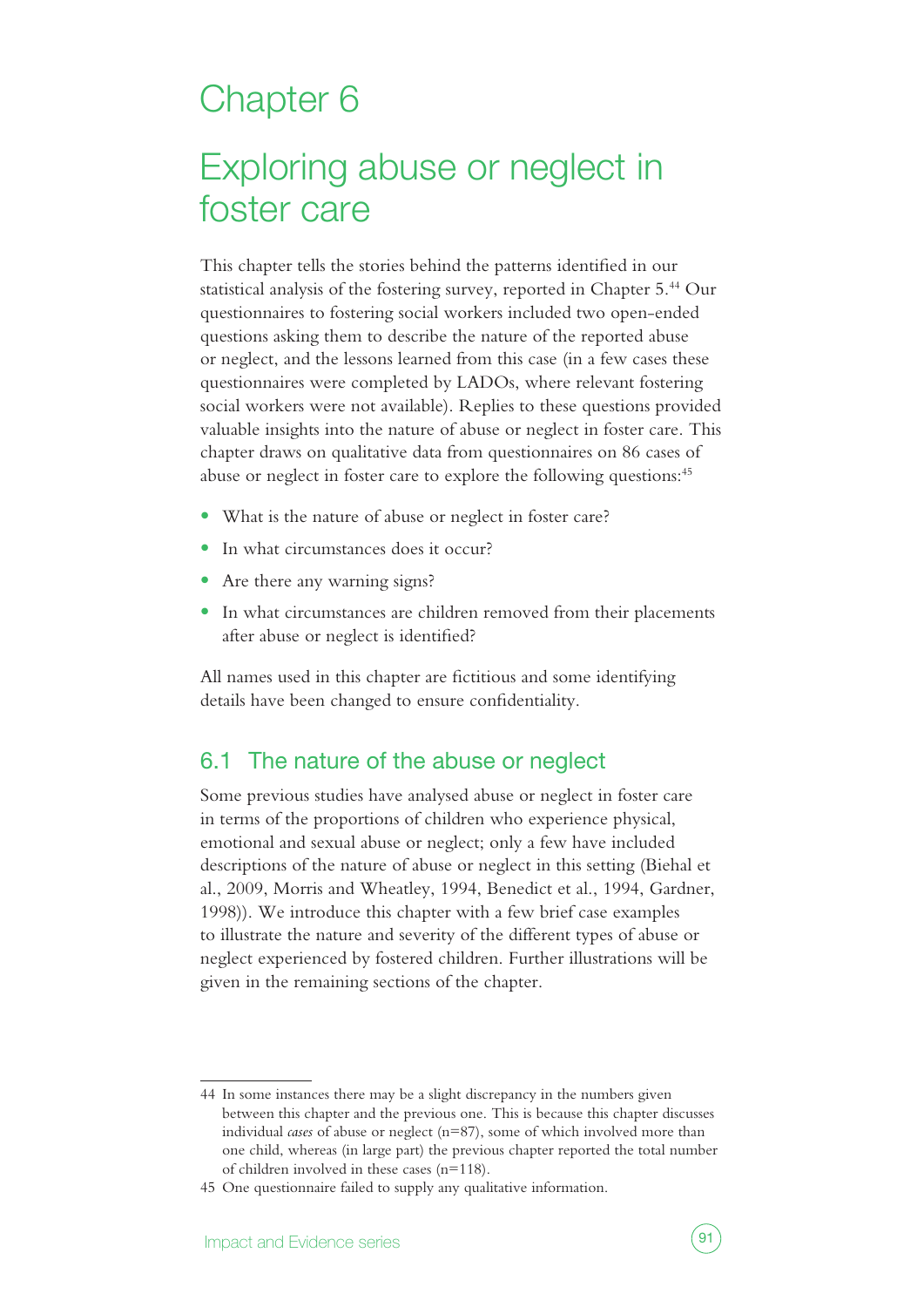The most common form of abuse or neglect in our survey was physical abuse, which was experienced by over one-third of children, as we saw in Chapter 5. Some instances were relatively minor, apparently isolated incidents. For example, in one case a child alone in a car with a foster carer was kicking and tilting the carer's seat from behind, mocking her verbal attempts to stop him; the carer eventually reached back and hit the child. This was described by the social worker as "a spur of the moment (but inappropriate) response to managing a difficult and dangerous situation". In another, a foster carer had smacked a young child's hand when she reached for a pan on the stove. Both foster carers were given additional training in managing behaviour and the children remained in the placements. These and other similar incidents were typically the result of carers under stress smacking misbehaving children without using undue force or causing injury. More serious cases of physical abuse included one in which a child had sustained several unexplained fractures and a lack of developmental progress since the placement began; in another, a foster carer had injured a child while showering him after he had soiled himself. This child had long-standing toileting difficulties, which the foster carer found difficult to manage.

Emotional abuse was reported for just under one-third of the children and had often persisted for long periods of time. In the cases for which details were provided the emotional abuse was invariably serious. Sometimes the true extent of the emotional abuse was not discovered until after children had left the placement, but in a few cases social workers were alerted to the abuse while the children were still in placement. In one case, for example, foster carers who had fostered a child for three years found her more difficult to care for once she reached puberty and refused to keep her any longer. On moving to her new placement she described how her belongings were thrown into the fire if she refused to pick them up, how she had received harsh punishments for minor misdemeanours and how she had been refused a birthday party on the grounds that she was too old. Her brother had remained with the carers, but when she saw them during contact visits with him they refused to speak to her or even look at her. Emotional abuse occurred in all types of placements, but a number of examples concerned children in long-term placements and kinship placements. These are discussed below.

There were also 12 cases in which emotional abuse was reported in combination with physical abuse or neglect. One child who made a planned move to long-term foster carers disclosed, within a few days, that her previous foster carer shouted at her in her face, had forced her to eat the evening meal she had refused for breakfast the next day, gave preferential treatment to another foster child and had smacked another young foster child. In another case the foster carer swore at the child, threw water over him, grabbed his arm making 'scram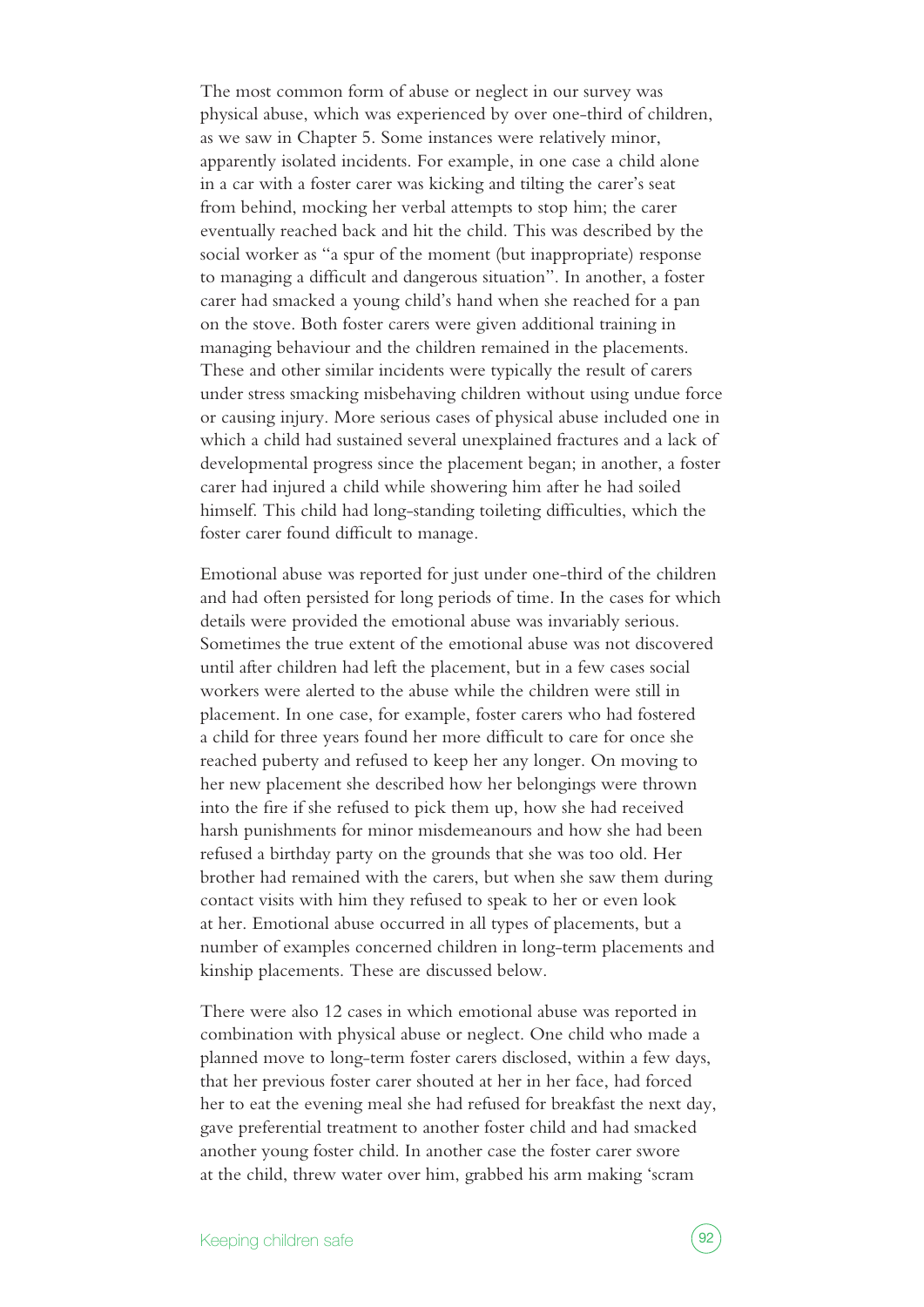marks' on it, made him sit on the floor and told the other children not to look at him. After being moved from the foster home, the child also disclosed that the male carer drank heavily every night and that he and the other children stayed out of his way to avoid being shouted at.

As we saw in the last chapter, neglect was reported for 17 per cent of the children in our fostering survey.46 This pattern differs from that for children in the wider community, for whom neglect is by far the most common form of recorded abuse or neglect, followed by emotional and then physical abuse (Department for Education, 2012b). Neglect was the sole form of reported abuse or neglect for only two children in our sample. For example, one child's school had alerted social workers to the fact that the child's hygiene was poor, that she came to school in ill-fitting and dirty clothes and had an untreated skin condition. In most other cases neglect was reported in conjunction with emotional and/or physical abuse. For example, one social worker reported that a foster carer appeared to have resorted to inappropriate physical chastisement (with a slipper) and neglected (the children) physically and emotionally.

Sexual abuse was the least common form of abuse reported, reflecting the pattern for children in the wider community. Most of the 10 cases of sexual abuse (which involved 12 children) were extremely serious, but seven of them only came to light a considerable time after the children left the placements. These cases are discussed below in section 6.3, about when the abuse or neglect came to light. In one of the other three cases a girl disclosed to her respite carers that her regular foster carer had touched her inappropriately and attempted to have sex with her while, in another case, the foster carer admitted that she had fallen in love with a boy she had been fostering for several months. In the third case a social worker enquired about an argument she observed between a fostered child, Ruth, and a member of the foster family during a routine visit to the foster home. By way of explanation another fostered child, Sheila, mentioned that Ruth was in a relationship with the male foster carer. Both Ruth and Sheila were immediately removed and it subsequently emerged that both had been sexually abused by this carer.



<sup>46</sup> Types of abuse or neglect were reported for 108 of the 118 children in the fostering survey.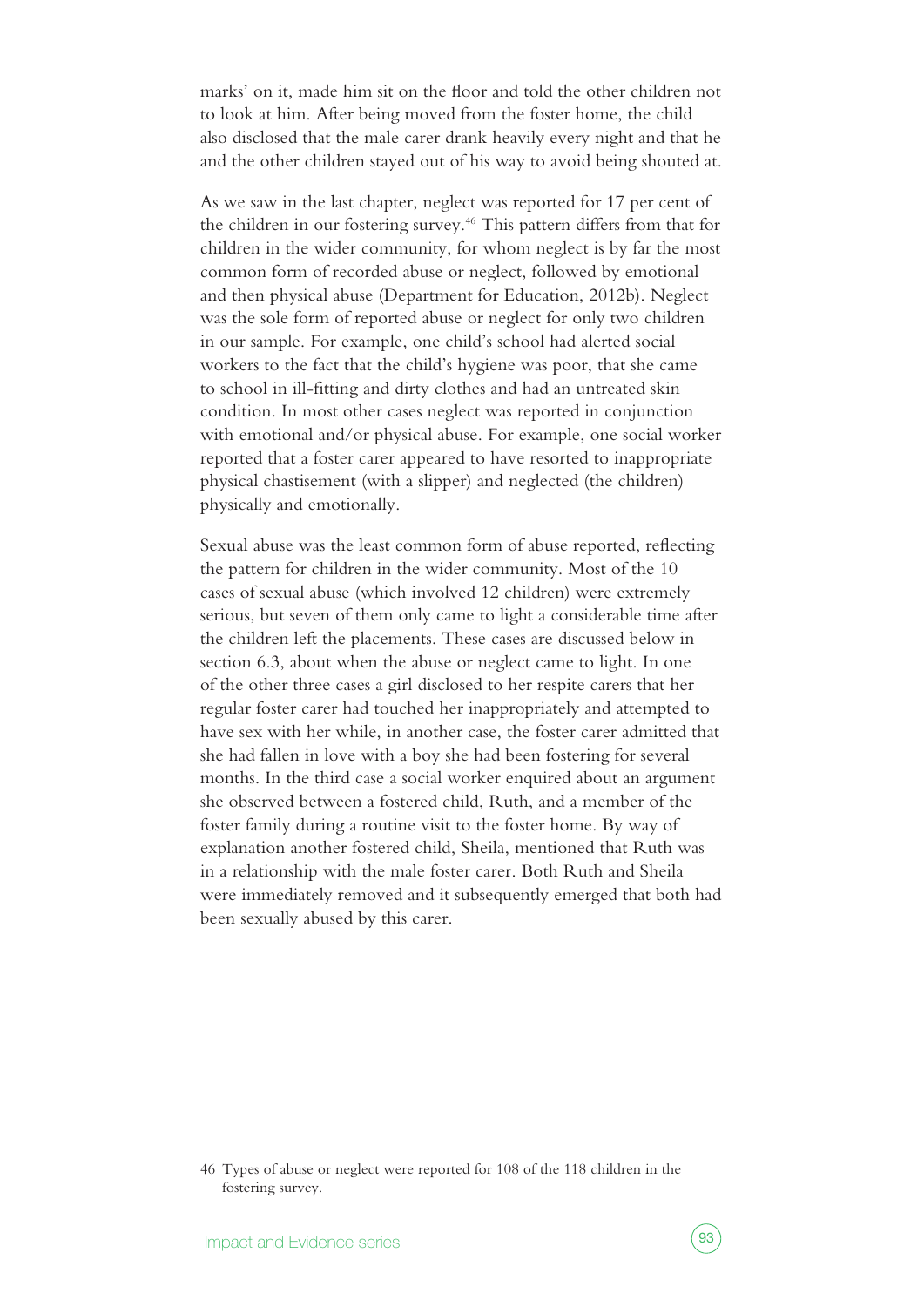# 6.2 In what circumstances does abuse or neglect occur?

Our survey of confirmed cases of abuse or neglect in foster care, reported in the previous chapter, showed that abuse or neglect may occur in a wide range of circumstances. It may be experienced by children of all ages, in both long-term and short-term placements and in placements with both kinship carers and unrelated foster carers. Below, we discuss our evidence on abuse or neglect in longterm foster placements and kinship placements, many of which are also long-term. When concerns arise in these placements it may be particularly difficult for social workers to decide on the best course of action as they may be more reluctant to disrupt a long-term foster placement or kinship placement when things are not going well.

#### 6.2.1 Children in kinship placements

Recent research evidence on family and friends care is encouraging, although by no means unproblematic (Sinclair, 2005, Hunt et al., 2008, Farmer and Moyers, 2008, Broad, 2007, Selwyn et al., 2013). Outcomes for children placed in these settings appear to be broadly similar to those for children in other foster settings, but are often achieved in more adverse circumstances. Kinship carers are often more economically disadvantaged and often less well educated than other foster carers. They also tend to receive less training, may have fewer parenting skills and lower levels of social work support. In this context, outcomes appear quite impressive and familial commitment and loyalty may help to overcome these disadvantages. Placements with family members typically last longer than placements with unrelated foster carers, partly because relatives may show a higher level of commitment to the children, but also because social workers may be more reluctant to disrupt a kinship placement (Farmer and Moyers, 2008).

Substantiated allegations against kinship carers in this study included a range of concerns, some extremely serious and some less so. Some cases concerned apparently isolated incidents in which kinship carers hit children in an inappropriate response to their challenging behaviour, sometimes sufficiently hard to cause bruising. In one example a child's grandmother had slapped him across the face and openly admitted that she had lost patience when struggling to manage his behaviour. In other cases children experienced multiple incidents of physical punishment. It was reported that Paul's uncle, for example, "could not tolerate" his challenging behaviour without resorting to physical chastisement. The placement was closely monitored but the true extent of the abuse was not revealed until after Paul was moved, when he disclosed further episodes of physical punishment.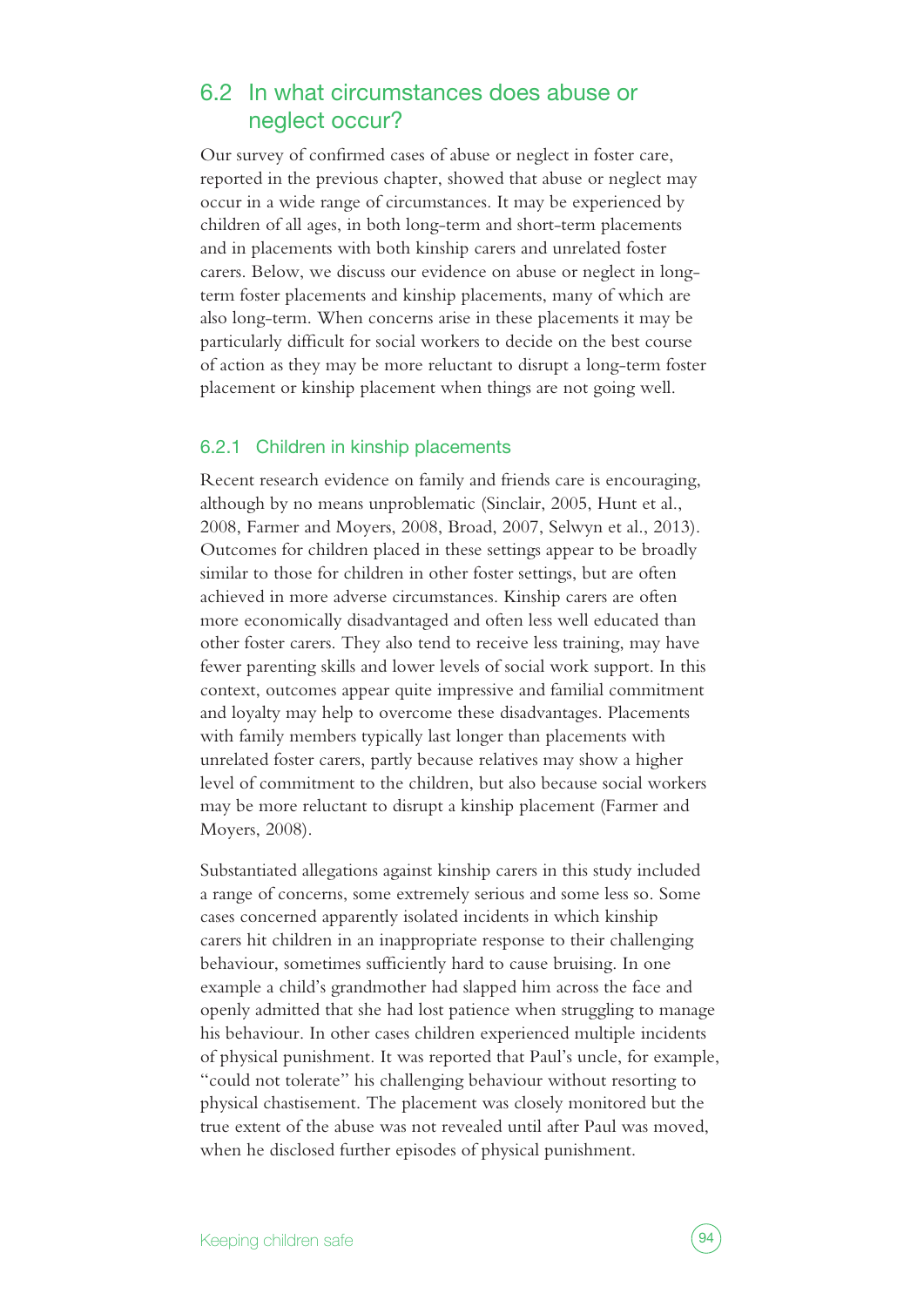There were also reports of emotional and sexual abuse or neglect in kinship foster placements. Adrian, for example, told his respite carer that one of his grandparents had hit him and, although this was not substantiated, the allegation was viewed as an indication of his unhappiness in the placement. His grandmother had said that she did not like Adrian and felt no bond with him. Attempts were made to support the placement through intensive input from a therapeutic social work team, but there were continuing concerns about her lack of emotional warmth and he was moved. The social worker commented that "although they are grandparents, we cannot assume that love for the child will automatically exist." In another case there was a report of sexual abuse, when a child disclosed that her uncle had kissed her and that this had marked the start of a relationship between them.

A further case concerned questionable standards of care by Andy's aunt, involving her own alcohol abuse, the alleged drug-dealing of another member of the foster family, and his assault on another relative living in the foster home. In this case and at least one other, minimal supervision of the placement over a number of years meant that poor standards of care – or actual abuse – were allowed to persist. However, other kinship carers were reported to have received a high level of support, even if in many cases this had not succeeded in improving the care provided.

As the above examples show, the types of abuse or neglect experienced by the children placed with relatives did not differ in nature to those experienced by children fostered by unrelated carers. Despite the potential benefits of kinship care, some children may experience abuse or neglect, as previous studies have also found. For example, a study by Hunt et al (2008) of children fostered by family or friends reported child protection concerns (mainly neglect) in relation to 10 per cent of the placements – in some cases because kinship carers had left children with other relatives who were known to be abusive. Farmer and Moyers (2008) compared placements with kinship and unrelated foster carers and found that very poor standards of care, including physical and emotional abuse or neglect, were reported for 4 per cent of kinship and 4 per cent of unrelated fostering households (Hunt et al., 2008, Farmer and Moyers, 2008, Sinclair et al., 2007).

#### 6.2.2 Long-term foster placements

As we saw in Chapter 5, many of the children who experienced abuse or neglect were in long-term foster placements. Some have suggested that these children may be at greater risk of abuse or neglect, as the level of day-to-day professional intervention in their lives is likely to be lower (Morris and Wheatley, 1994). Professionals therefore need to be alert to the possibility of abuse or neglect in apparently stable longterm placements.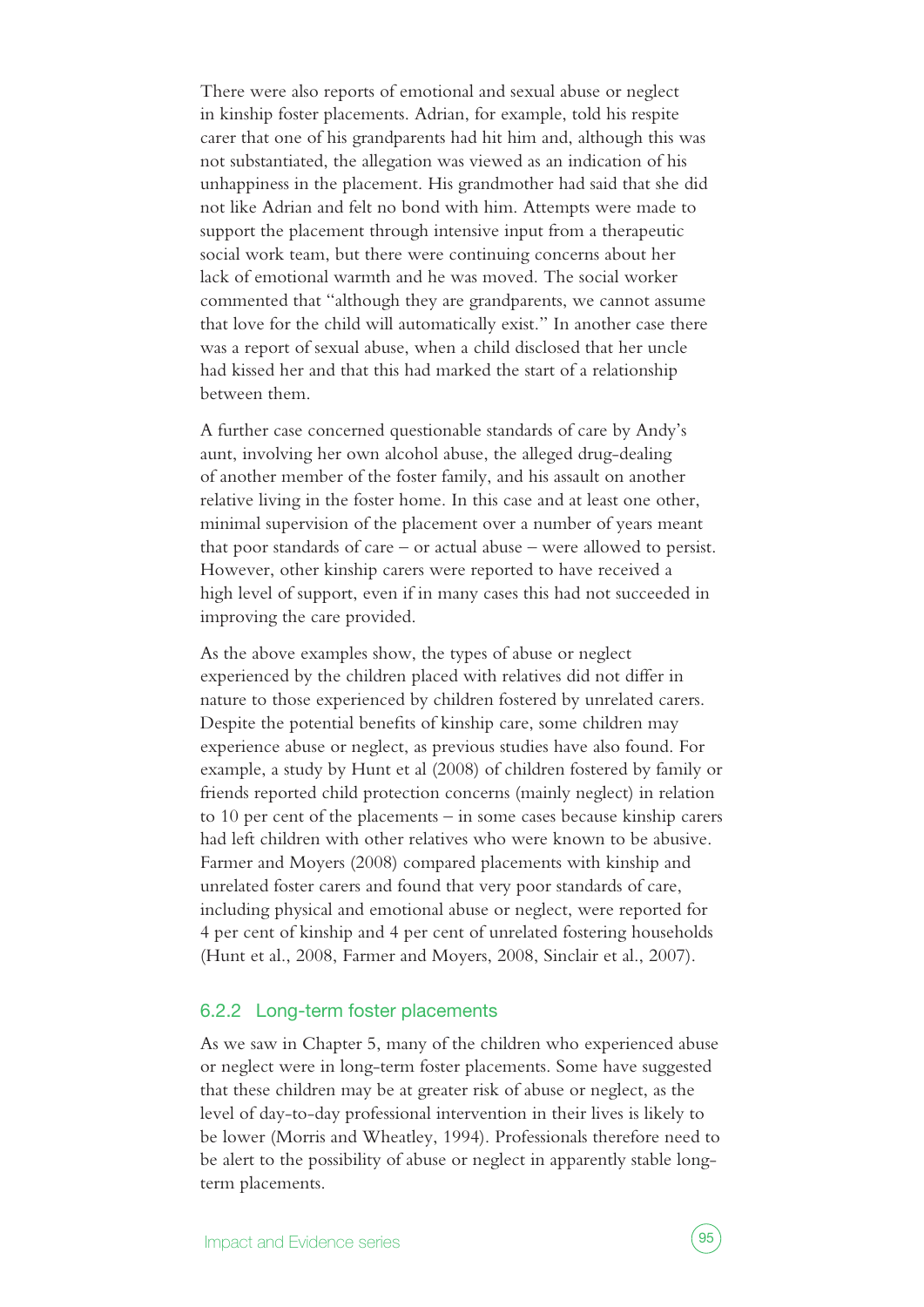Abuse or neglect in long-term foster placements may range from a single incident occurring in an otherwise successful placement to persistently abusive or neglectful behaviour over a lengthy period of time. For three children in long-term foster placements, the abuse only came to light after they had left their placements. In two of these cases the sexual abuse of a fostered child was only discovered when the abuse of other children in the foster family prompted further investigations. In the third case, Richard only disclosed that he had been regularly slapped by a foster carer after he had moved to a new placement. He had been seen regularly by social workers but had not disclosed the physical and emotional abuse that subsequently came to light. Recognition of the abuse may have been hindered by the fact that he had been told not to tell anyone about the abuse – he was very vocal about his wish to remain with this family, and his foster carers gave the appearance of being highly committed to him, although it later emerged that they had pressurised him into colluding in covering up their abusive behaviour. However, despite professing their commitment to the child, they had been openly rude and uncooperative to work with, and there was some suggestion that professionals had not challenged them sufficiently.

One case was particularly shocking due to the failure of professionals to react to a series of warning signs regarding two brothers, Alex and Daniel, over a five-year period. These included concerns raised by their school; by an anonymous caller; by one of the boy's friends, and by the boys themselves. These began when the brothers expressed their unhappiness in the placement and said that their foster carer shouted at them. Their school later raised concerns that the boys appeared stressed and reluctant to go home to their foster carers after school. Over the years the boys told social workers on a number of occasions that they were unhappy in the foster home, that the foster carer was always shouting at them, that she was unkind and that she had slapped one of them in the face. Four years after the initial allegation, a strategy meeting concluded that they were being emotionally abused but that this did not reach the threshold for significant harm, and the carer was provided with training and support. However, a few months later another social worker felt that the boys appeared guarded and anxious and a different foster carer raised concerns about the care they were receiving. After a further strategy meeting they were moved to a new placement where they settled down and appeared much happier. This case was notable for the marked failure to listen to children and to take the concerns of others seriously. These children had had several changes of social worker, which may have compounded the failure to listen to them and to intervene much earlier to improve and monitor the parenting they received or, alternatively, to remove them from the placement at an earlier stage. However, staff turnover alone cannot explain the lack of coherent oversight of this case.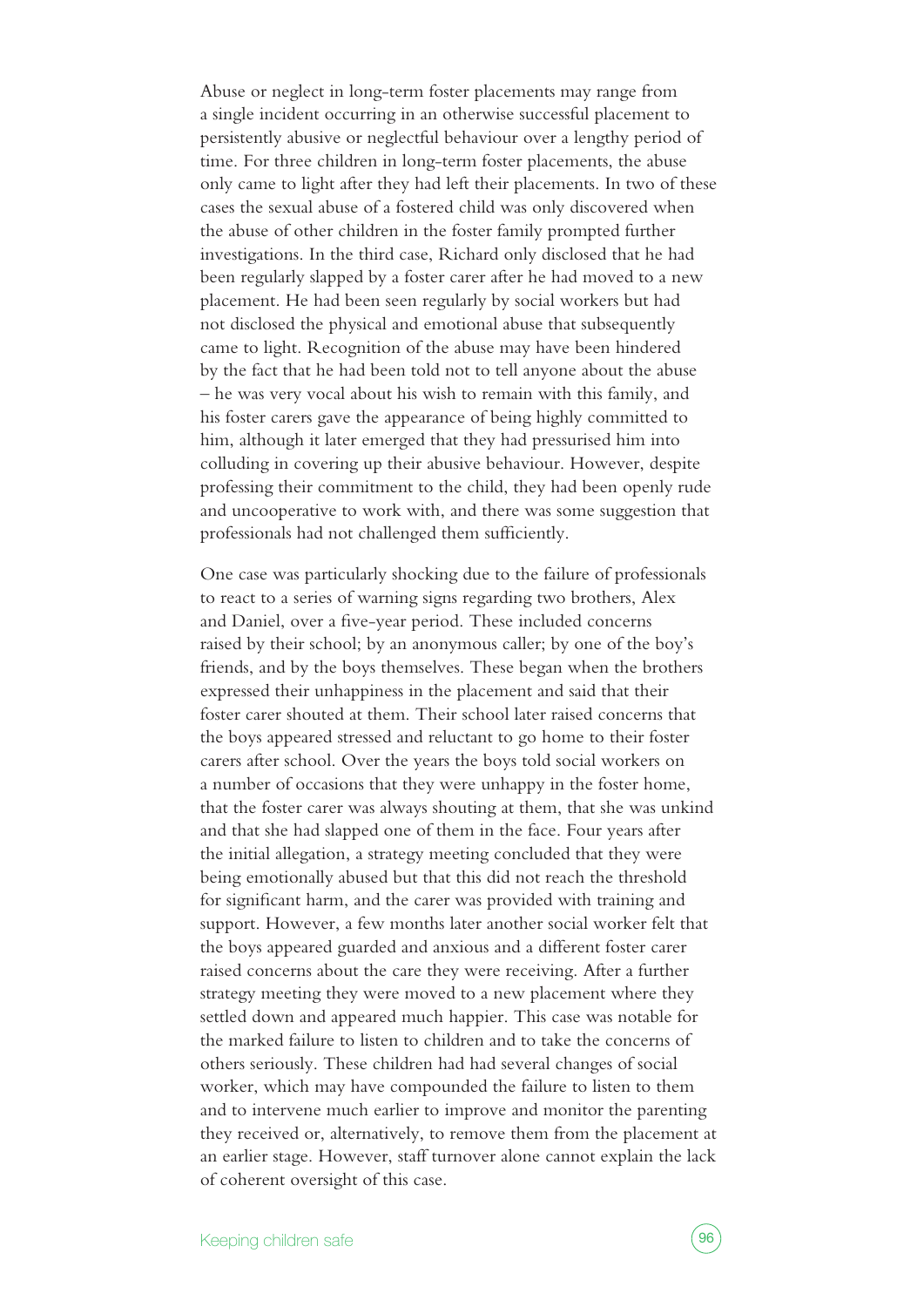## 6.3 When did the abuse or neglect come to light?

In most cases, allegations of abuse or neglect were made by or about children at around the time the abuse or neglect occurred. In several cases children disclosed the abuse to respite carers or teachers. However, in some cases children made allegations several months later and, worryingly, in many cases the abuse or neglect only came to light after the children had left the placement in question.

Half of the historic allegations of abuse or neglect concerned sexual abuse. This was the least common form of abuse or neglect reported in this survey, but in seven of the 10 reported cases of sexual abuse, the abuse was not disclosed until a considerable time after the child had left the placement. In all but one case (in which a male foster carer kissed a girl on the lips on a single occasion) it was extremely serious.

In four cases of sexual abuse the perpetrator was the foster carer's son, a pattern also reported by a small sample of fostered children who called the Childline helpline (Morris and Wheatley, 1994, Utting, 1997). In all four cases, the sexual abuse had continued for several years and had only come to light sometime after the child left the placement. Julia alleged a year after she left the placement that the foster carer's son had made sexual advances towards her. She said that she had felt unable to raise her concerns at the time as her foster carers did not support her. In another case, Maggie alleged that she had been advised by her foster carer to have an abortion and that the carer's son had fathered the child. Layla disclosed a considerable time after leaving the placement that the foster carer's son had sexually abused her since she was 11 years old, and that this had continued until she left the placement at the age of 15. In all three cases the foster carers had colluded in covering up the abuse to protect their own sons.

Other cases of historic sexual abuse were equally serious. In one case a girl alleged that her foster carer's former partner had formed an exploitative relationship with her, plying her with drugs and sexually abusing her during and after her time in the placement. In another case the male foster carer was described as "a predatory paedophile" who had sexually abused his foster daughter Marian, female relatives and others over many years. In this case and some others, the long-term sexual abuse of a fostered child only came to light after investigations into the abuse of others in the household, such as the birth children, adopted children or other relatives of the foster carers.

All but one of the remaining seven cases of historic abuse involved physical abuse (being smacked or hit), often in combination with emotional abuse. In these cases, the abuse was usually disclosed shortly after children moved to their new placements. Paul, mentioned above, initially told his teacher that he had been hit by his uncle. However, Paul and his brother only disclosed the full extent of the harm they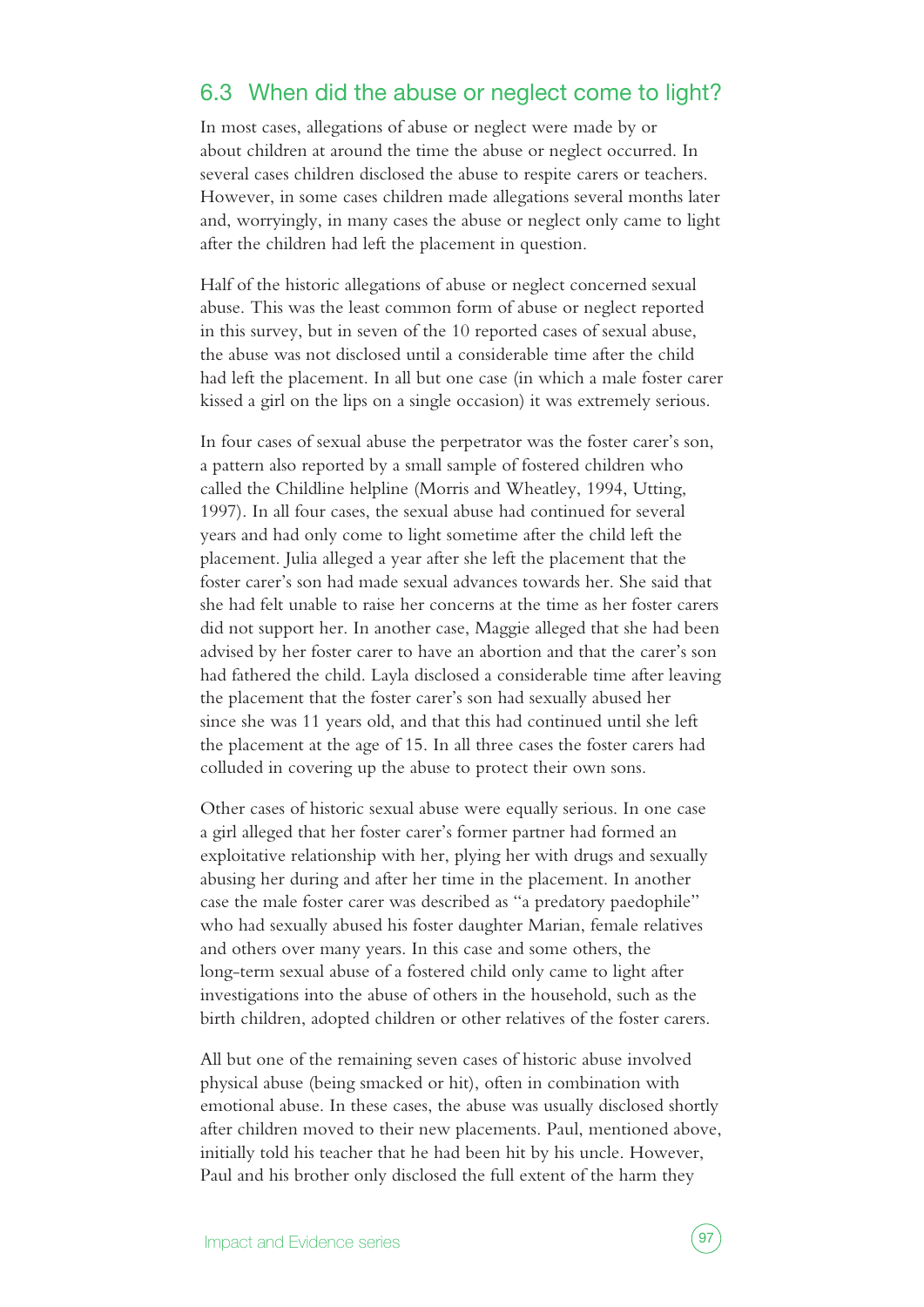had experienced after they moved to a new placement. Similarly, Chloe was moved after being smacked by her foster carer, but only disclosed that she had been kept shut in her room for substantial lengths of time after she had moved.

These failures to detect the abuse – or the full extent of it – experienced by some fostered children point to failures in the supervision and review of placements, but also to the real difficulty of detecting abuse or neglect if children feel unable to disclose it at the time it is happening. Our findings suggest that it may be particularly difficult to uncover sexual abuse at the time it is taking place, and that it may continue undetected for many years.

## 6.4 Concerns about standards of care

In a number of cases social workers completing our fostering survey indicated that the case concerned 'poor standards of care falling short of abuse or neglect'. Fostering services in England are expected to ensure a clear distinction between investigations into allegations of harm and discussions over standards of care (Department for Education, 2011c). Given the sometimes blurred boundaries between behaviours that reach a threshold for being defined as abusive or neglectful rather than as evidence of poor quality care, it is useful to consider whether the responses to our survey reflected a clear distinction between the two.

In eight of the 15 cases in which poor standards of care were reported, concerns centred on excessive alcohol use by foster carers. Several social workers mentioned concern that this could compromise the children's safety and cause them distress. Sometimes alcohol misuse was found to have persisted for a long time, raising questions about the effectiveness of the supervision and review of foster carers. In two cases, alcohol misuse was accompanied by evidence of domestic violence, and in both of these cases the carers were deregistered. Another two carers had been involved in "altercations" while drunk, in one case with an "unsuitable boyfriend". One respondent noted that it was unclear what level of use should lead to a decision that a carer is no longer fit to foster, and that her local authority did not have a clear policy on alcohol use by foster carers.

In three other cases, foster carers were found either to have downloaded pornography or 'looked after' a computer containing child pornography images for a friend. These cases raised anxieties about the carers' understanding of child protection. One of these carers had his approval terminated.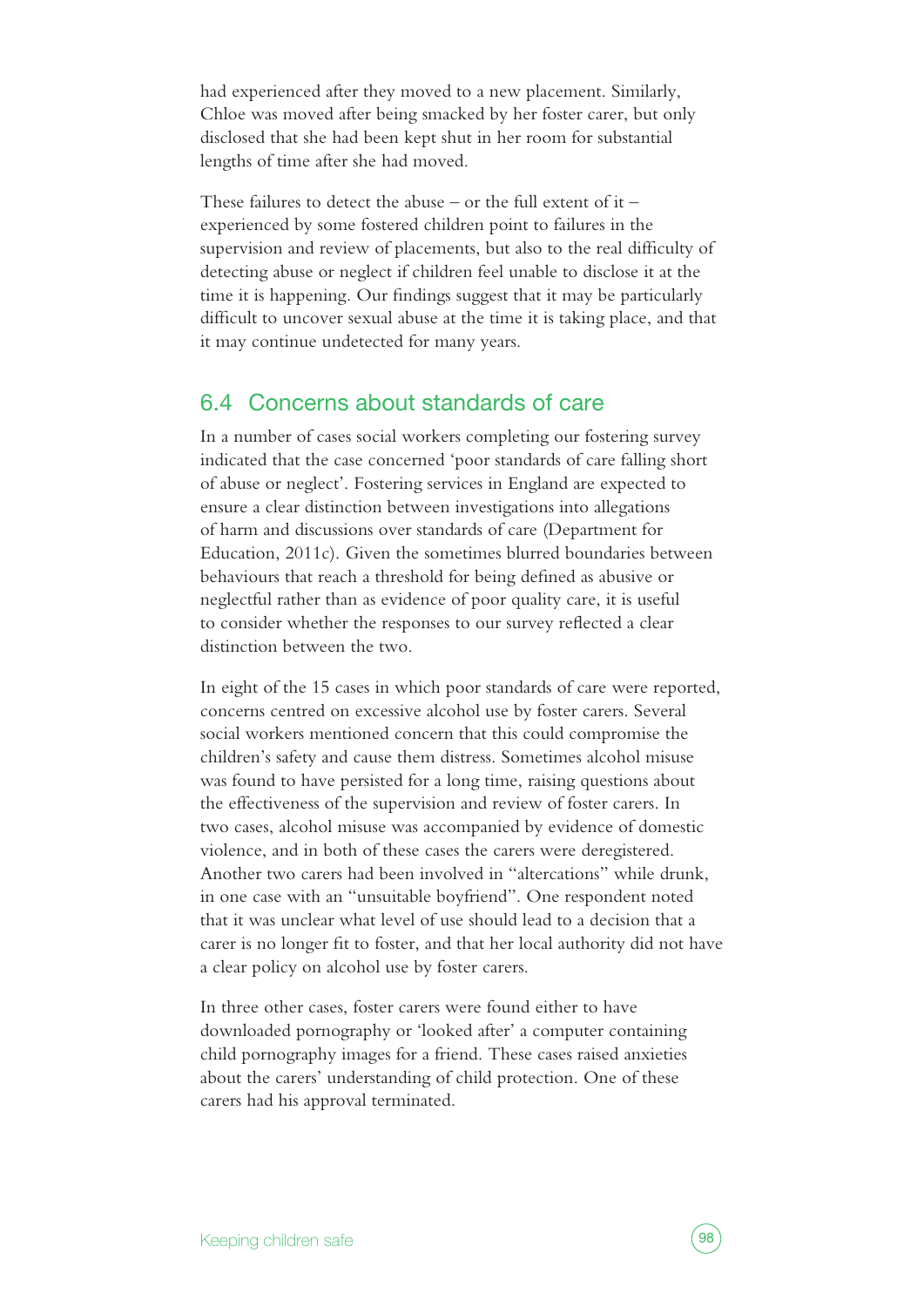Several of the remaining cases concerned behaviours that were viewed as one-off errors of judgement by foster carers. Sometimes this involved a failure to provide effective supervision, apparently on a single occasion – for example, when two children were found playing on the roof of a building some distance from the foster home, and when a child was not appropriately supervised in a swimming pool while on holiday and nearly drowned. In the latter case concern was compounded by the fact that the foster carer did not report this incident. In two other cases it was felt that foster carers had made one-off errors of judgement in failing to seek medical advice. One had left a hospital before being seen, after a long wait with a baby she was fostering; another failed to seek medical attention for a child after being recommended to do so by his school.

Other cases concerned inappropriate attempts to deal with children's behaviour. One incident had occurred in what was reported to be "a warm, nurturing and stable placement." The foster carer was thought to have used "inappropriate physical intervention" after the child alleged that he had put his arms on her shoulders and pinned her to a chair and had pinched her nose (both of these versions of events were disputed by the foster carer). In another case, a foster carer had put her finger on a child's forehead and told her to listen in response to the child being angry and threatening after contact with her birth parents the previous day. The main concern appeared to centre on the carer's lack of insight into how the child was feeling at that point. As her supervising social worker commented, "the carer should have been more insightful on how the child was feeling and taken a different approach when the child was not listening."

In several of the above cases, professional concern was partly prompted by the foster carers' failure to follow procedures for the reporting of incidents. This could have serious consequences, including the removal of the child concerned. The foster carers (mentioned in Chapter 5) who had lied about an incident in which a fostered child, Henry, was bitten by their young grandchild and persisted in their attempts to cover up this incident for several days, were subsequently de-registered "for failure to follow policy and procedure rather than the actual incident." In the case of the carer who left a hospital before being seen after a long wait, the police were called to retrieve the baby from her and return it to the hospital for examination. The social worker commented: "If she had just ensured that hospital staff were aware that she was leaving, the incident could have been avoided." However, the social worker did not mention the effect that a stranger removing a baby from its carer to take it back to the hospital might have had on the infant concerned. In another case, a foster carer had tried, unsuccessfully, to contact a child's social worker to report that the child had an unexplained bruise on her leg, but had failed to leave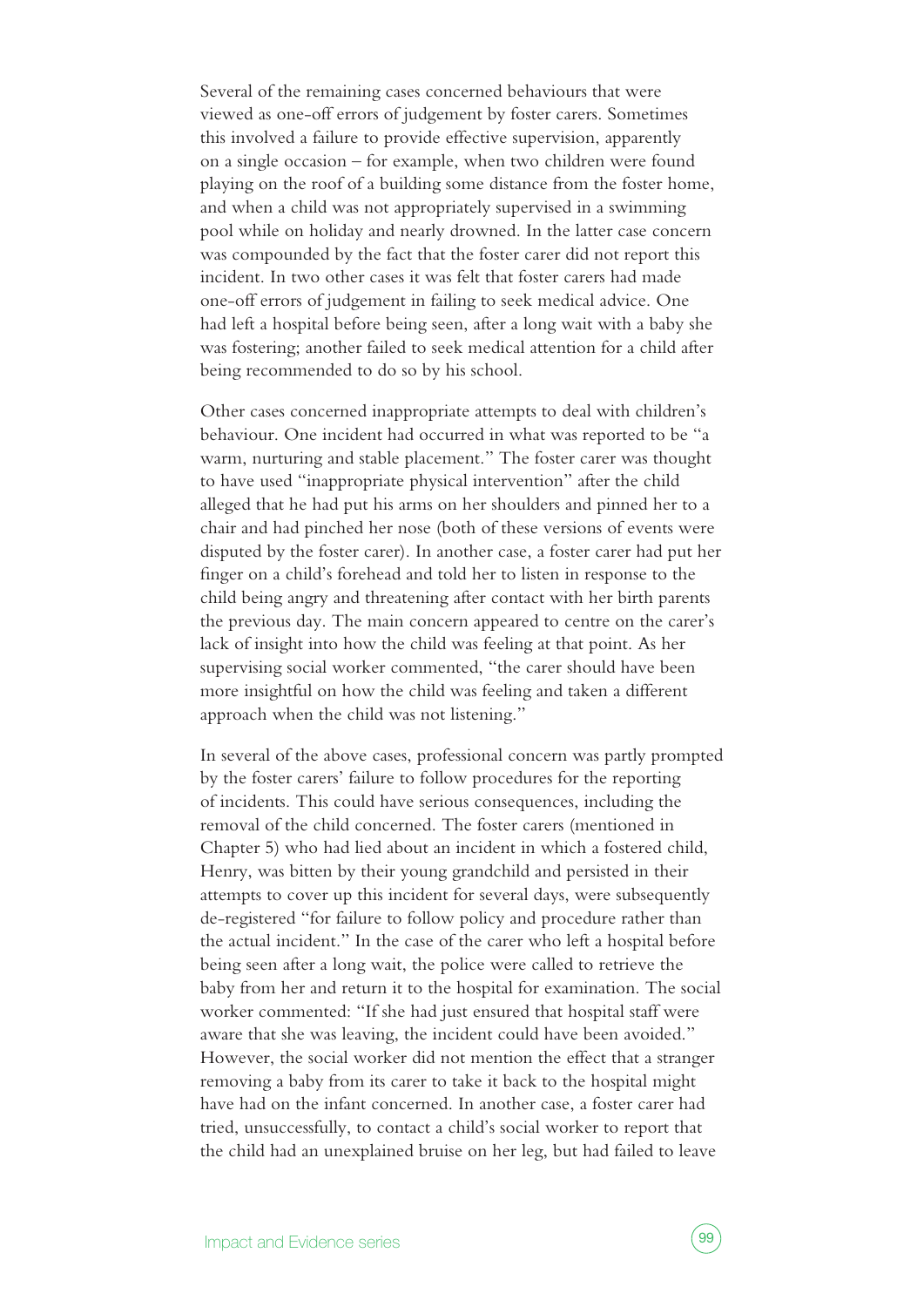a specific message and concerns were raised when the bruise was noted by a relative during contact the next day.

Around half of the reported problems with standards of care concerned excessive alcohol use. A few concerned the downloading of pornography and most of the others involved concerns about one-off errors of judgement, inappropriate responses to difficult situations, or a failure to follow procedures. A background of previous concerns was not mentioned in relation to any of these cases. However, in some cases of errors of judgement the responses of professionals may have had serious consequences for children who were removed from their foster carers, as well as for the foster carers themselves.

### 6.5 Are there any warning signs?

The variety and complexity of the circumstances of these cases make it difficult to identify clear risk factors on the basis of the data available to us. Nevertheless, our data suggest that there may have been some warning signs. In some cases there had been previous concerns or allegations; in others, foster carers were thought to have been pushed to their limits or were under stress; some children had said they wished to move, and some foster carers had appeared hostile and difficult to work with. However, it is important to note that these factors may also be present in cases where no abuse or neglect has occurred. They should be viewed simply as issues that should alert professionals to possible problems with the quality of care, and in a smaller number of cases, the possibility of abuse or neglect.

#### 6.5.1 Previous concerns or allegations

As we saw in Chapter 5, in 45 per cent of cases the foster carers in our fostering survey had been the subject of previous allegations. In some cases, the concerns expressed by children, professionals, schools or neighbours may fall short of specific allegations but may nevertheless be indicators that all is not well in the placement.

Concerns may be repeatedly raised by or about the same children in respect of the same foster carers over a number of years. In other cases previous allegations, or simply concerns, may be expressed in relation to different children fostered over a period of time. In a number of cases there had been a series of previous concerns. For example, in the case of the male foster carer described as "a predatory paedophile", there had long been lower-level concerns about the placement, including concern about the lack of warmth displayed by the female foster carer and the isolated location of the foster home. In another case, where a child was physically abused by the male foster carer while his wife was away, there had been ongoing minor concerns about the foster family. In a third case, where a foster carer employed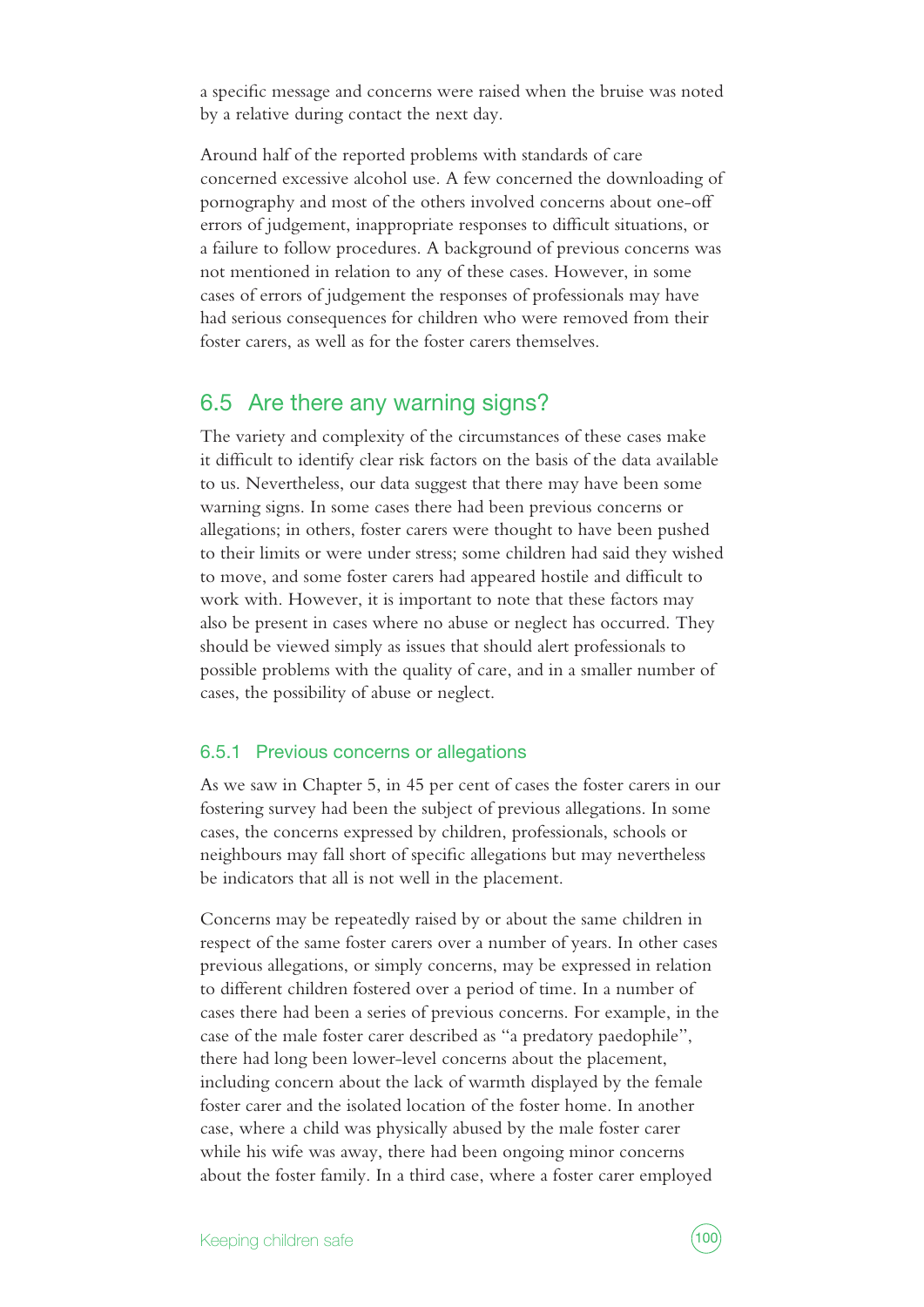by an IFA had taken a child outside in mid-winter and stripped and washed him after he soiled himself, there had similarly been a number of previous allegations.

It is important to note that the high proportion of carers with previous allegations against them in this study does not mean that foster carers with a previous allegation are necessarily guilty of abuse. Our UK survey, presented in Chapter 3, found that almost a third (29 per cent: n=436) of all allegations against foster carers were deemed to be unfounded. Nevertheless, a pattern of previous allegations, or simply concerns, about a foster carer should undoubtedly be viewed as a warning sign that should be taken seriously. In the 1990s, Utting's review of safeguards for children living away from home noted that enquiries into abuse in foster care often uncover a background of previous allegations that had not been taken seriously (Utting, 1997).

#### 6.5.2 Carer stress

In a few cases social workers, reflecting on a case, considered that the foster carers had been overstretched or stressed in other ways. There were some examples of carers being approved to foster more children than they previously had – sometimes at their own request – and then struggling to cope. The foster carer of Chloe, who had been smacked and kept in her room for long periods, was approved to foster a wide age range of children but was used to fostering teenagers rather than young children like Chloe. She later admitted that she felt ill-equipped to meet the needs of such a young child, even with support. Similarly Louise (who had been head-butted by her foster carer) was a teenager who had been placed, in an emergency, with foster carers looking after two younger children. The foster carers had insisted that they could manage but, according to the social worker, struggled to cope with the competing demands of the three children and the incident occurred soon after the placement was made. These cases, in which social workers thought that the foster carers had been overstretched, often (though not always) involved physical abuse of a relatively less serious kind.

In a number of cases, social workers suggested that the child's challenging behaviour had increased carer stress and that this stress had contributed to the abuse. They wrote of foster carers being pushed to the limit by children's behaviour. In other cases the stress contributing to the abuse was reported to be the result of events in the foster carer's own life, such as family problems or marital breakdown. For example Emily's foster carer, who had hit her and locked her in her room, was reported to be "undergoing a marital breakup and was very vulnerable herself at the time."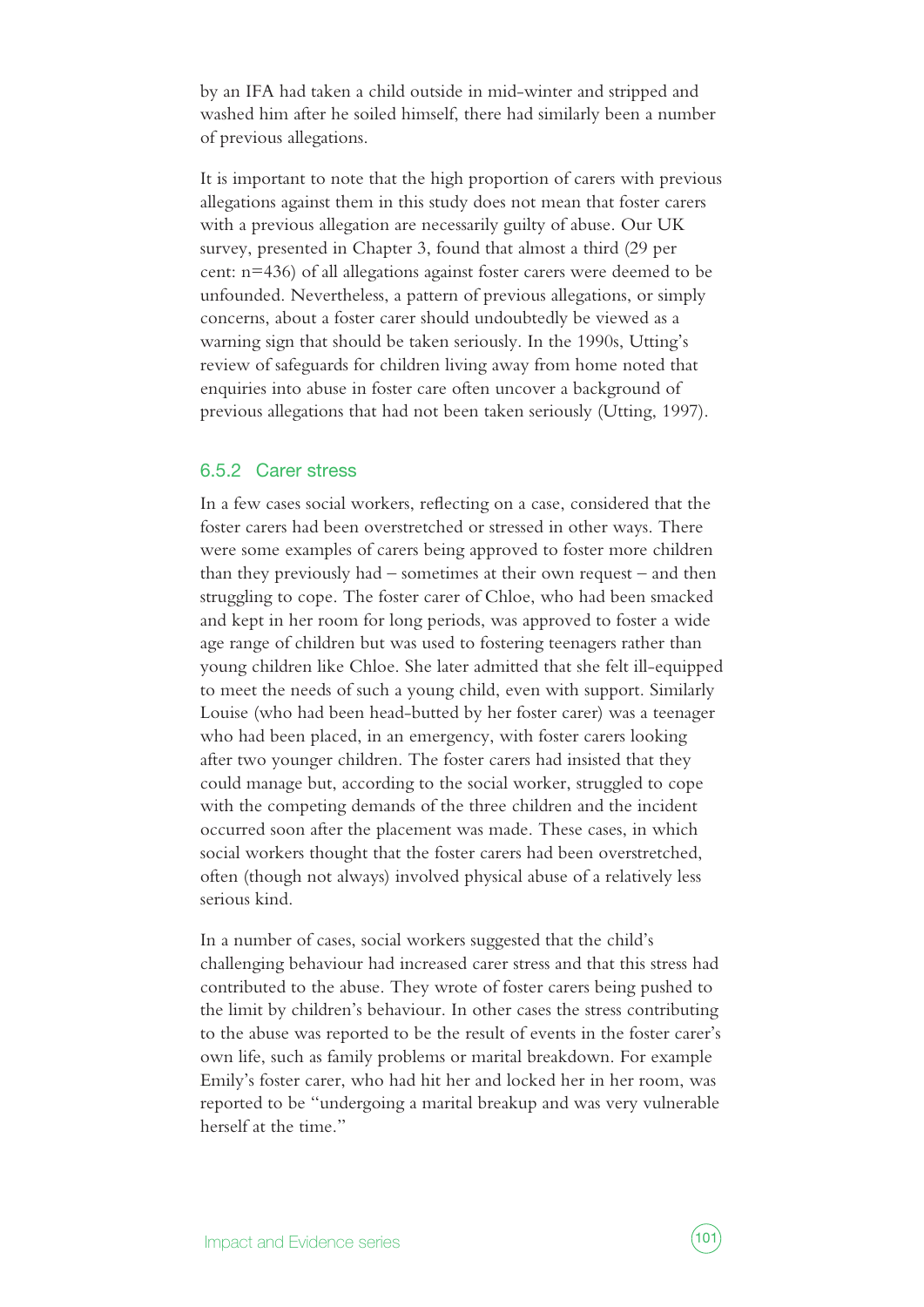Clearly most foster carers under stress do not abuse the children they care for. This should be viewed as a broad indicator that the placement may not be going well and that careful supervision, support and review may be needed (with abuse or neglect a possibility in the worst case scenario).

#### 6.5.3 The child wants to move

Listening to children is clearly important. Some children who experienced long-term emotional or physical abuse told social workers or teachers, sometimes on more than one occasion, that they were unhappy in the placement and wanted to move. This was the case for Alex and Daniel, who had experienced emotional abuse in a longterm placement for several years. Similarly Sophie, whose foster carer had pulled her off her bed by her hair, was adamant that she did not wish to remain in the placement. In this context it is worth noting that a previous study has found that younger children (typically under the age of 11), may often remain in placements in which they are unhappy without actively signalling their distress (Sinclair et al, 2007).

However, for some older children and teenagers, a wish to move may not necessarily be an indicator of harm and may instead be motivated by a resistance to attempts to set boundaries to their behaviour. In two cases, teenagers who were kicking against the boundaries that foster carers were attempting to set accused their carers of making unreasonable demands on them. Both were felt to be putting themselves at risk in a variety of ways and both occasionally went missing overnight to spend time with friends, a pattern observed in previous research (Wade et al, 1998). In both cases social workers felt the placements were meeting the young person's needs.

## 6.6 Foster carers who appear difficult to work with

The report on the Wakefield Inquiry into the sexual abuse of a succession of foster children by two foster carers noted that an element of these cases was the professionals' failure to challenge foster carers who were 'difficult' and aggressive (Parrott et al., 2007). In a few cases social workers in this study mentioned that foster carers had been reluctant to address concerns raised with them, and some had been hostile. The social worker of Maggie, who had an abortion after allegedly being sexually abused by her foster carer's son, noted that "the carers were not being open and working with the Department." Another social worker commented – in relation to the foster carer who had hit a child with a slipper and emotionally abused and neglected the children in her care: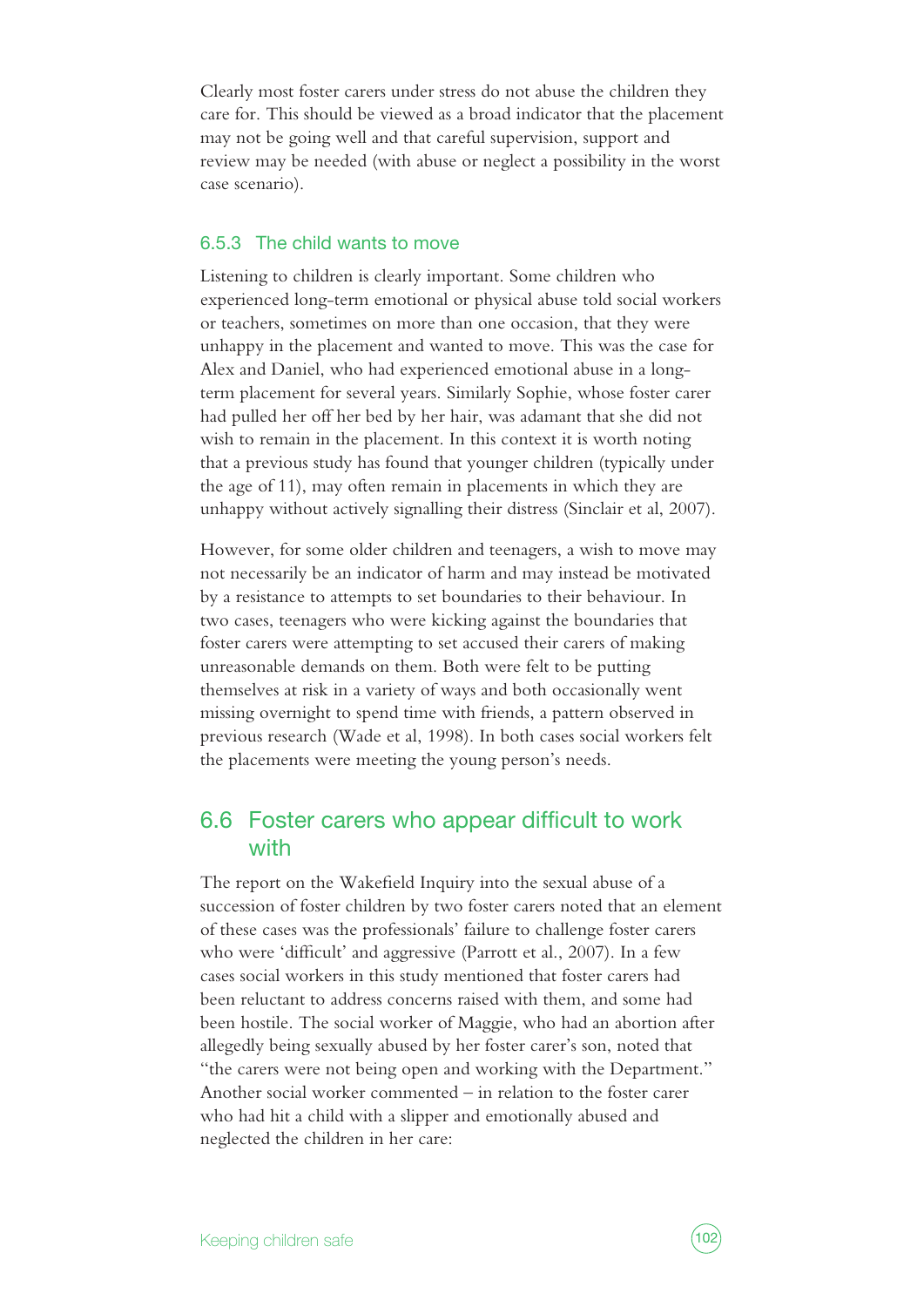She was hostile to the local authority and difficult to work with. These issues should perhaps have been understood as common precursors to physical abuse.

The foster carers of Richard, whose experience of physical and emotional abuse in a long-term foster placement was also described earlier, the situation was more complex. His foster carers were often uncooperative and rude to professionals but at times gave the appearance of working with them, while making efforts to cover up the abuse. The social worker's account suggests that professionals had failed to challenge them but also indicates the difficulty of detecting abuse and making the right decisions about how best to intervene:

The foster carers demonstrated a high commitment to Richard and embraced him into their family. Richard was very vocal about his wish to remain with them. Efforts were made to listen to his wishes and to try and improve his family life. The foster carers gave an appearance of working with the Department, but over time it became apparent this was a charade. It would seem they made every attempt to cover up emotionally abusive care-giving and encouraged Richard to collude in this. Lessons learned: need to challenge foster carers who are openly rude and uncooperative. It was clearly a case where a number of people struggled for a long time as to what was best for Richard, who had been in one placement for a long time: removal or continue to work to improve existing placement.

Several social workers mentioned that they sometimes found it difficult to provide effective support to kinship carers. One kinship foster carer who had herself been in care and had previously been a drug user was said to be guarded and distrustful with professionals. She would not accept that a relative living in the foster home was dealing in drugs and that his violence to another member of the household was harmful to the child. In another case a social worker felt that kinship carers who had physically and emotionally abused the children placed with them "were not willing to engage with the professionals to address the concerns regarding the child, and any suggestion was seen as criticism of their parenting." Another commented:

Most of the relative carers I work with do not like social services and they are very guarded. In this situation the child was very difficult and the older she became the more difficult she became. Support was inputted but the carers were reluctant to engage in the support.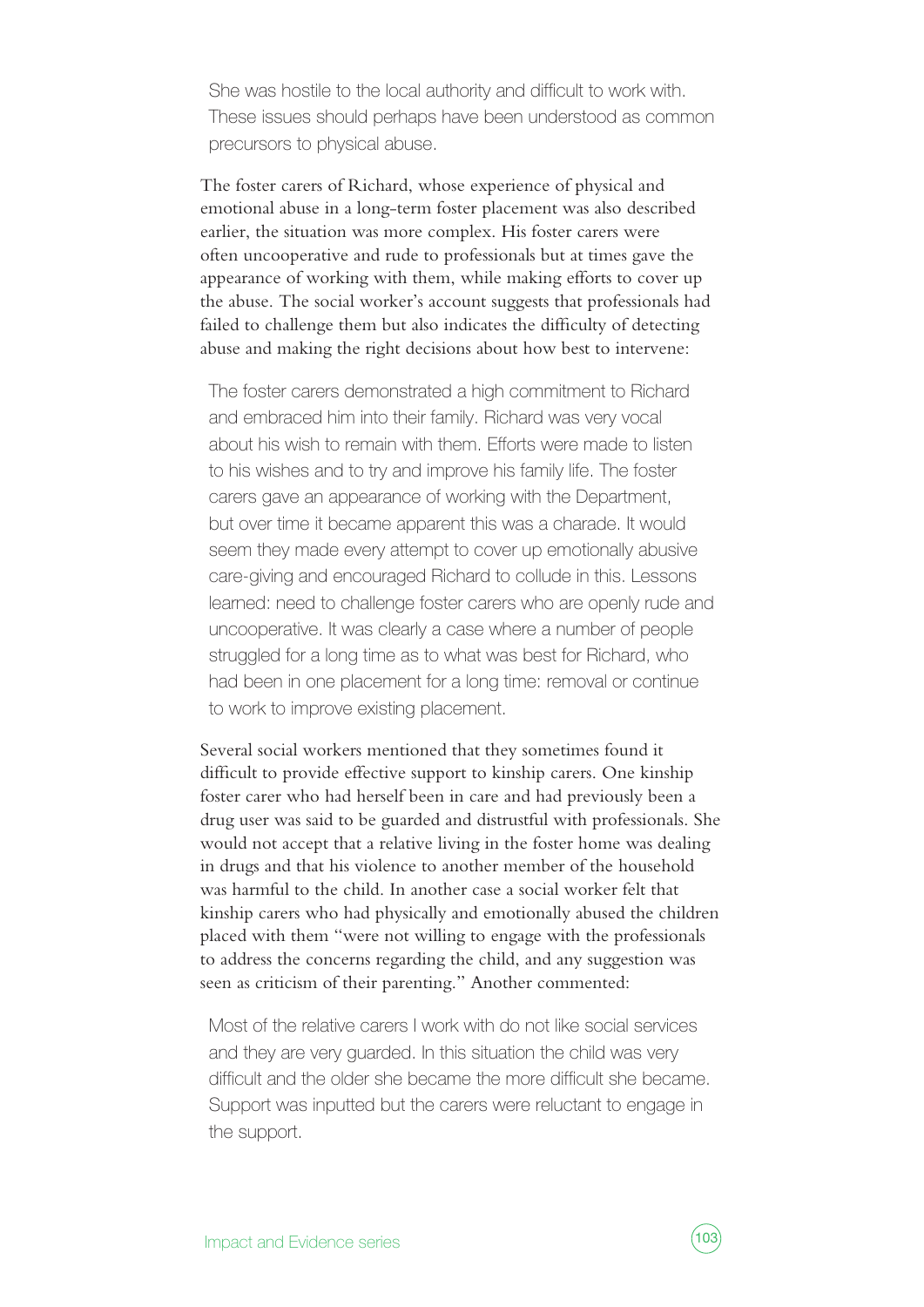In these circumstances, social workers reported that they found it difficult to engage carers in working openly and honestly with them. However, as we have seen, similar comments were also made regarding some unrelated carers who had abused children in their care.

#### 6.6.1 Institutional factors

There was evidence that in some cases institutional factors contributed to delays in detecting or responding to abuse or neglect. In the case of Alex and Daniel, for example, the worker noted that the turnover of social workers had contributed to the failure to see a pattern in the concerns expressed by the boys, their school and others over the years, although there had also clearly been failings in the review of the case by senior staff. This was not the only case in which staff turnover was an issue.

There was also a failure, in this case and some others, to coordinate information from different sources. In one case, involving physical abuse and neglect, the social worker noted how staffing problems and failures in information sharing and inter-agency working meant that warning signs were missed. A failure to agree on what counted as sufficiently harmful behaviour to warrant intervention was also noted. She listed what she saw as the lessons learned from this case which, in many respects, echoes the lessons learned from cases of abuse by children's birth families:

(1) Large turnover of staff and not keeping up to speed on all information. (2) Different views and opinions and standards of care and home conditions between workers. (3) Over-familiarity with carers from workers. (4) Different standards between childcare workers. (5) Information not shared by GP and school (personal hygiene, lateness, poor attendance). (6) Foster carers struggling to manage despite not being open and honest about difficulties. (7) Not taking information and advice on board. (8) Not attending training. (9) Not keeping records. (10) Cancelling appointments.

Poor coordination was also mentioned in another case, along with the need for timely provision of resources to support placements. An incident of physical abuse occurred after a period of several months in which a young person's physically aggressive and selfharming behaviour had been escalating. The reasons were reported to be complex, including the carer's unresolved personal issues and loss of informal support, but the social worker also pointed to institutional factors that appeared to have compounded the child and carer's difficulties: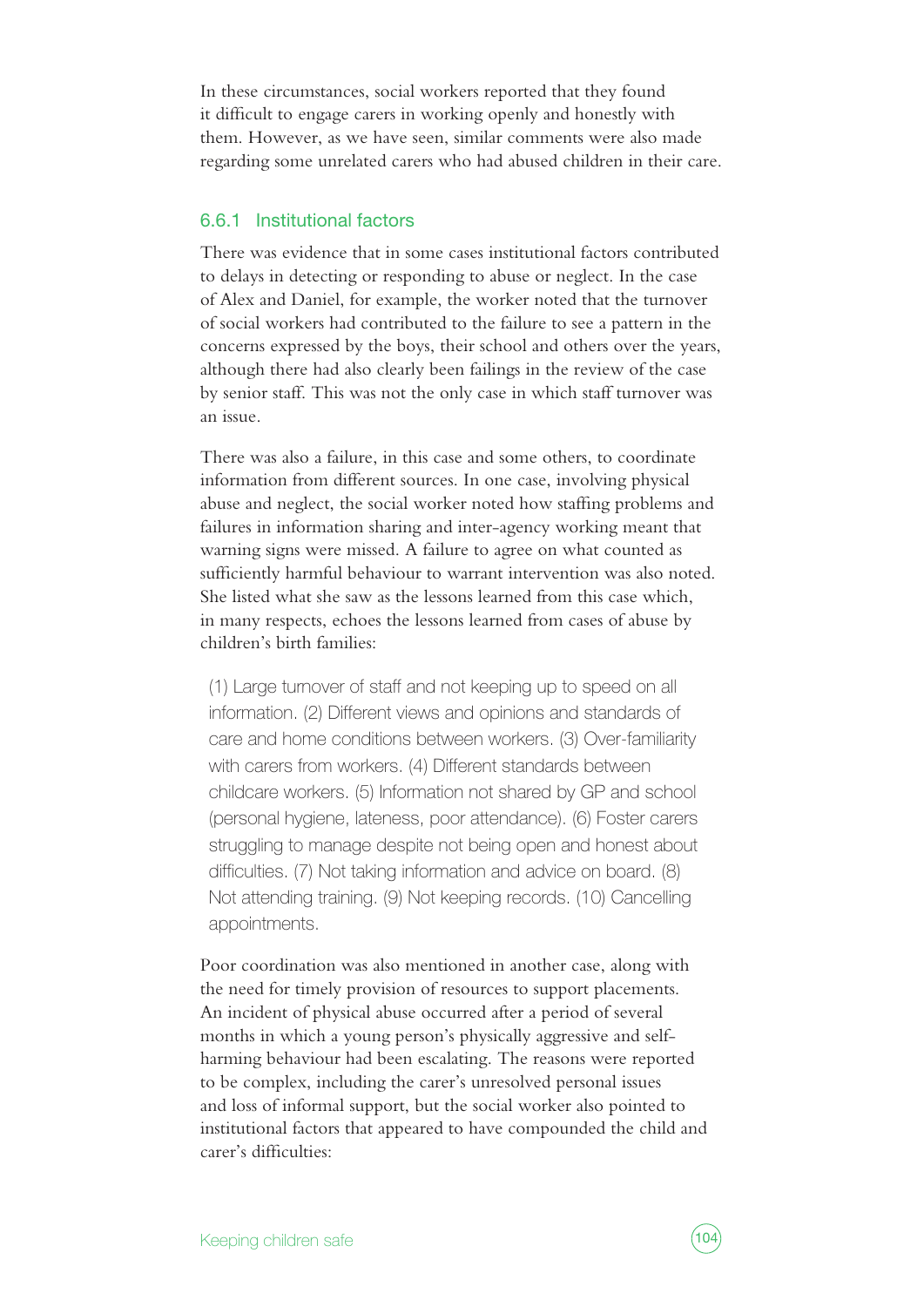The lessons learnt from the case are that there are a lack of resources and coordinated service provision when needed. For example, whilst multi-disciplinary meetings were held (health, education and social services) psychological input and specialised respite provision weren't available at the critical times needed.

The need to share information was also highlighted in relation to children placed outside the boundary of the local authority responsible for them. In these circumstances the LADO (or other designated officer) in the host authority is responsible for the investigation. In one case, in which a child had been removed from an independent foster placement, the LADO reported that information had clearly not been shared widely enough to protect other children:

This local authority had stopped using these carers. However children were placed from other local authorities. Information appears to have been kept from the fostering agency by the carer.

Problems with the supervision and review of foster placements were mentioned in many cases. In some cases alcohol abuse by foster carers, or the sexual or emotional abuse of children, had persisted for years without being detected. Several social workers highlighted the need for greater awareness of the vulnerabilities of all members of the household, including awareness of when foster carers are under particular stress. Stresses may increase as a result of escalating behaviour problems in the child, or due to family problems such as serious illness of a member of the household, or marital problems.

In some cases additional support or training were provided to placements under pressure but these were unsuccessful. However, there was some evidence that their effectiveness was not always reviewed. In the case of Adrian, placed with his grandmother who openly admitted that she did not like him, a therapeutic social work team had visited weekly for several months with little effect. The social worker who had taken over the case felt that a better assessment might have identified problems with the grandmother's capacity to provide emotional warmth to this child. A review of the impact of the therapeutic team's intervention may also have led to more decisive action. In another case the social worker noted that a proper review of the impact of additional support and training on the quality of care may have revealed the continuing problems in the placement sooner and led to the earlier removal of the children.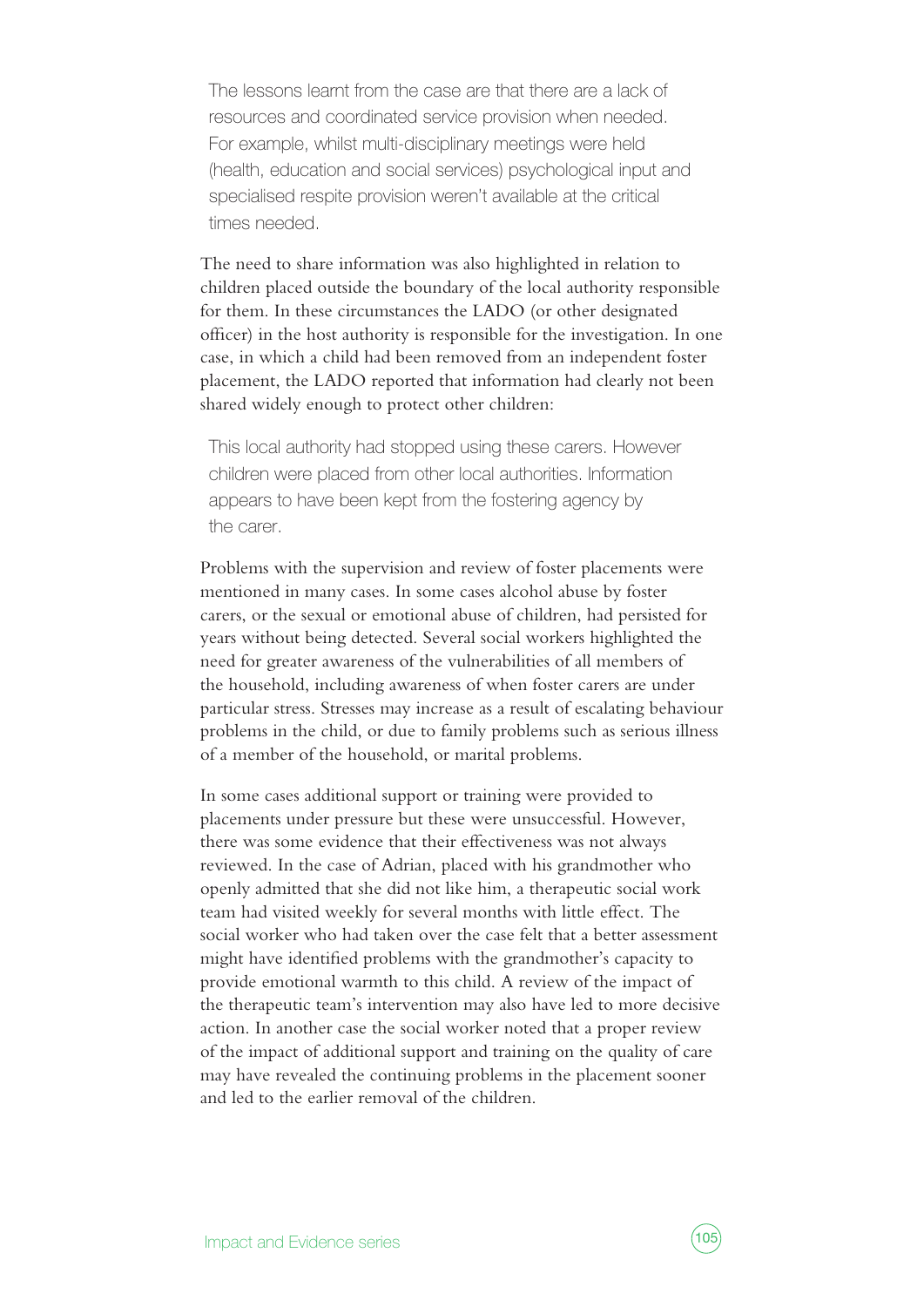Failures in the supervision and review of placements were mentioned in relation to all types of placement, including several long-term placements and kinship care placements. Some social workers noted that there had been little monitoring of kinship care placements and one recommended that authorities should have specialist kinship care teams to ensure adequate supervision and support for placements with connected persons.

# 6.7 When were children removed from placements?

Many of the children were moved from their placements as a result of the abuse or neglect they had experienced. The children still in their foster placements when sexual abuse was disclosed were immediately removed. Physically abused children who had sustained a visible injury also tended to be removed promptly, as were two children who had been roughly handled by their foster carers, one of whom was an adolescent.

However, in some cases where children had experienced physical abuse they remained in their placements. Some children who sustained no obvious injury in a one-off incident (for example after a smack) remained in the placement. Two cases in which foster carers lashed out at children during an altercation between them had different outcomes. In the first, Emily alleged that she had been in hit in the face by her foster carer, who in turn claimed that she had lost control after being hit, punched, bitten and kicked by Emily. According to the social worker: "It was a question of the carer being pushed so far that she responded by having a fight with the young person, who was very challenging." This foster carer was provided with support and training and Emily stayed in the placement. In the second case, Louise's foster carer had responded more violently to her challenging behaviour, head-butting her after she threw a phone at his head during an argument. The fact that this was a serious physical assault and that the young person had only recently been placed in this foster home may have contributed to the decision to remove her from the placement. Another foster carer had grabbed and pushed a young person during a heated argument, leaving marks on her arm. The social worker explained that the girl was allowed to remain in the placement because this was a one-off incident in an otherwise stable and positive placement, and that the carer had been struggling to cope with the girl's challenging behaviour, which had become more difficult once she reached adolescence.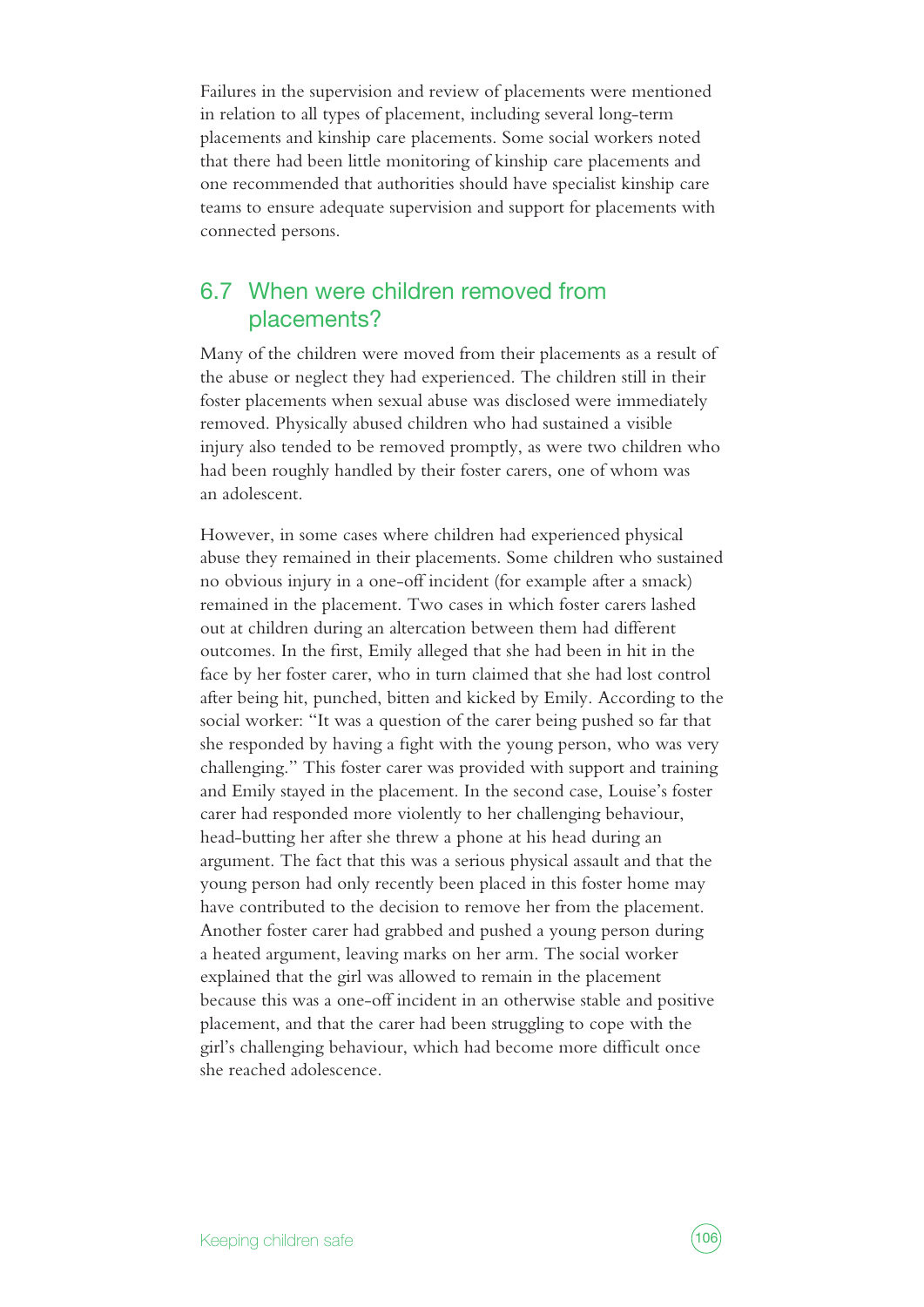Children were usually removed in cases where foster carers attempted to cover up injuries, even if these were apparently isolated incidents. In the case of Sophie, who was pulled off her bed by her hair, several factors may have contributed to the decision to remove her. Although this was an isolated incident, it was a serious assault; the foster carer's account was not consistent with the injury to the child and Sophie insisted that she would not return to the foster home. In another case, where an injury was not consistent with the explanation given by the foster carer, there had been previous low-level concerns regarding the over-chastisement and neglect of other children.

There were, however, other cases in which children were removed for less serious reasons, following isolated errors of judgement by foster carers. One case concerned the foster carers who had initially tried to cover up the fact that a foster child, Henry, had been bitten by their infant grandchild. Although professionals were not unduly concerned about the incident once the foster carers admitted it, they removed the child and de-registered the foster carers for failing to report the incident and initially attempting to cover up what had happened. Similarly, in the case of the foster carer who failed to seek medical advice when this was recommended by the school, the child was removed because she had failed to follow policy and procedure. The social worker commented that she "paid a high price as the child removed was a much-loved and integral part of the family." It seems likely that, in both cases, the children concerned paid a high price too, in being moved from placements when there were no apparent concerns that they were at risk of harm from their foster carers.

Decisions about whether or not to remove children who are apparently settled in long-term placements may be particularly difficult to make, as the consequences for the children may be damaging whatever the decision. The abuse of Philip and his brother only came to light when, after a week's respite in their foster family, another child mentioned that he had not seen Philip because, he was told, Philip he had been 'bad.' When their social worker questioned the brothers she became concerned about the forms of chastisement being used, for example being locked in their bedroom or locked out of the house. The children were removed from the placement as a result. This was a difficult decision, as the boys had believed that this would be their 'forever family' and the move was reported to have had a significant impact on them.

If foster carers under stress are found to have treated children inappropriately, but in a manner which falls short of actual abuse or neglect, professionals face a dilemma similar to one they encounter when intervening to support and protect children living in their birth families. Should the child remain in that placement with (hopefully) the provision of additional support or, alternatively, should the child

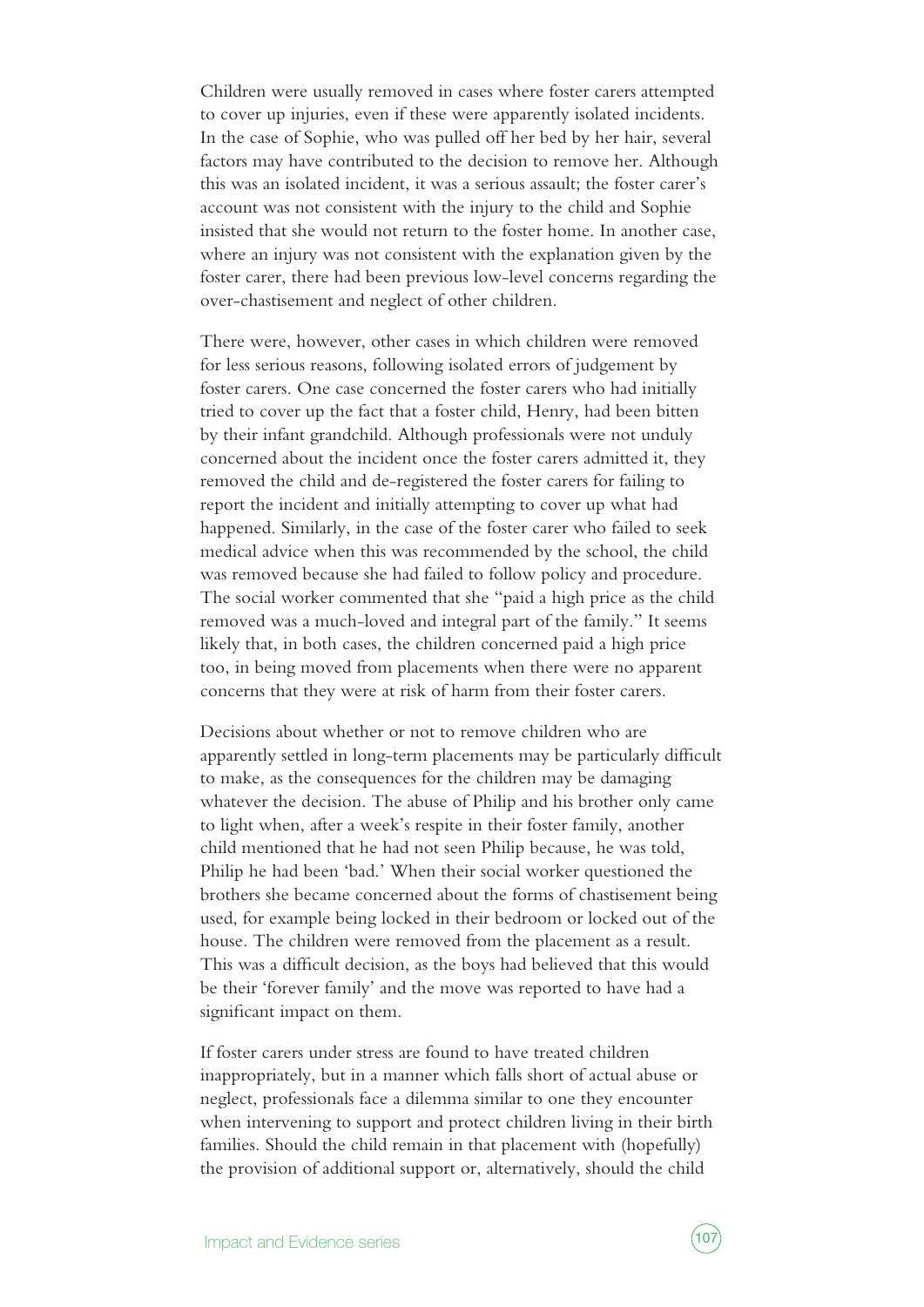and possibly others in the placement be removed? At what point does it become more harmful to leave children in placements than to remove them? This is a particularly difficult dilemma in relation to children apparently settled in long-term foster placements. On the one hand, children settled in long-term foster placements may suffer from disruption to their relationships with their carers but, on the other hand, professionals need to be confident that they will not experience further harm if they remain in the placement.

### 6.8 Conclusion

As we saw in Chapter 3, only a small proportion of fostered children are known to experience abuse or neglect in any one year. For these children, the abuse or neglect varies in nature and duration just as it does for other maltreated children. Some cases involved apparently one-off incidents, usually of physical abuse, some of which were relatively minor. In other cases physical, emotional or sexual abuse or neglect had persisted for long periods of time. Sexual abuse was identified in relatively few cases in this study but it was almost invariably very serious in nature and had often persisted undiscovered for years. In seven of the 10 cases of sexual abuse, the abuse only came to light after the child had left the placement.

In a number of cases there had been a pattern of previous, often minor, concerns that had not been taken seriously. Sometimes additional training and support had been provided, but the effectiveness of this support in improving the quality of care had not always been reviewed. As Utting's review of safeguards for children living away from home emphasised many years ago, it is essential to record all allegations on the foster carer's file so that any patterns can be detected (Utting, 1997).

There were examples of abuse or neglect in all types of placement: placements with kin or unrelated foster carers as well as in apparently settled long-term foster placements. There was some evidence that kinship placements were not always properly monitored and reviewed, so warning signs were missed, although this was also the case for a number of placements with unrelated carers. Wider research suggests that while standards for acceptable quality of care may be set lower for kinship carers, these may be offset by the durability of such placements and the benefits of keeping children in the family network. Outcomes also do not appear worse than for non-kinship foster care. Professionals may also be unwilling to disrupt apparently settled, long-term placements even where standards of care are questionable. However, in all placement settings poor standards of care should be addressed and professionals should remain alert to the fact that abuse or neglect may occur at any stage of placement.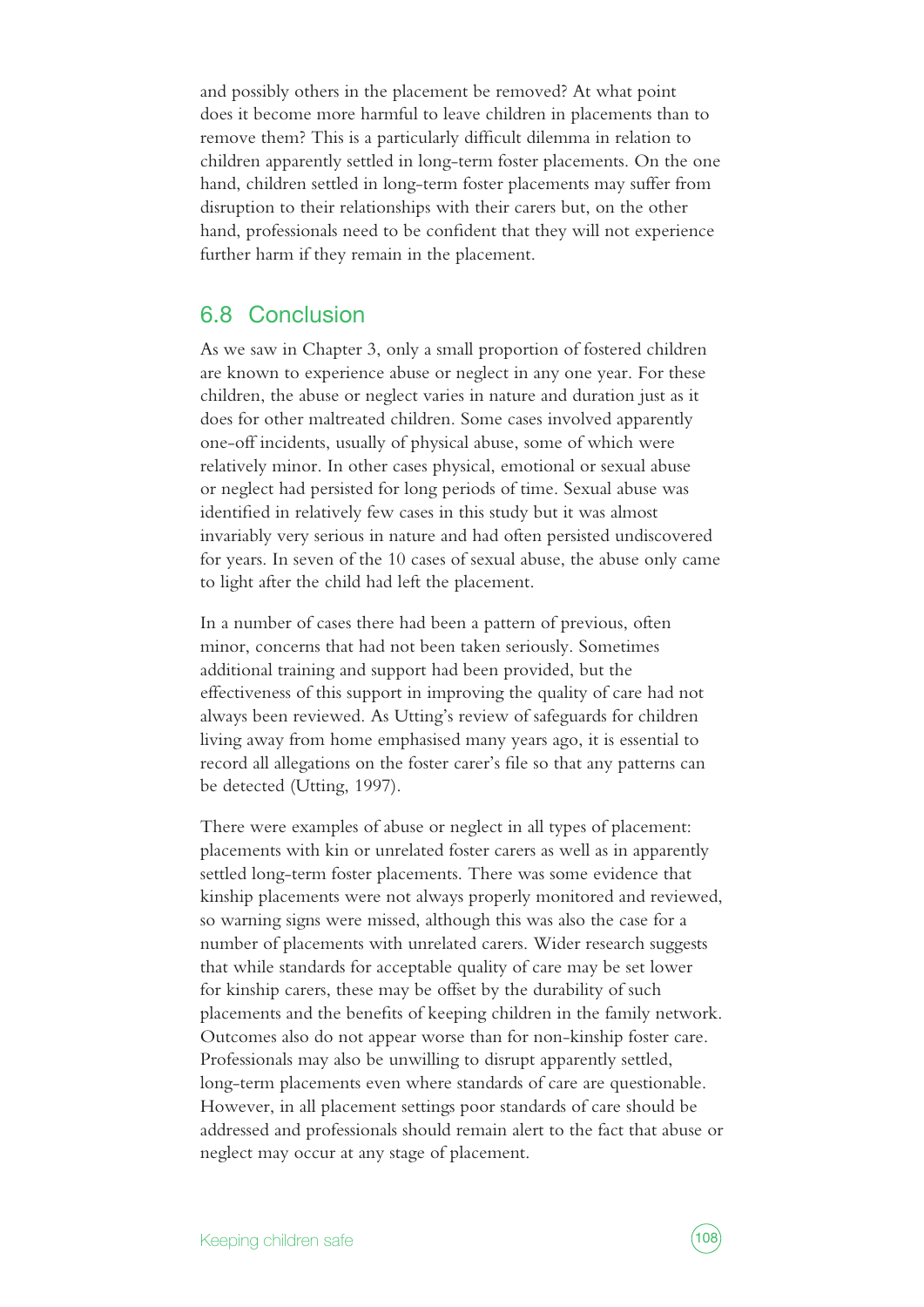The perpetrators of abuse or neglect included foster carers who were over-stretched or stressed for a range of personal reasons or who were simply struggling to cope with children's behaviour, which was often challenging. In some cases their personal circumstances had changed, for example due to their own or their partner's serious illness or a marital break-up, and they no longer had the capacity to provide high quality care for children. However in a small number of cases perpetrators were individuals who should never have been fostering: for example, those who subjected children to persistent emotional or sexual abuse. High quality assessment and effective review are needed to reduce the chance that such individuals become foster carers or, if they do, to ensure they are rapidly identified as unfit to foster. In a small number of cases the perpetrators of sexual abuse were the sons of foster carers.

As with abuse or neglect in any setting, good information sharing within and between agencies is also important. In several cases it was schools that raised concerns, although these were not always taken seriously. There may be a particular issue regarding information sharing when children from other local authorities are placed in Independent Fostering Agency placements, as the investigation of any concerns will be undertaken by the LADO (or other designated officer) in the host authority, not the placing authority (which may be some distance away). The LADO or other designated officer may be the most appropriate person to ensure that the agency employing the foster carer is notified of any concerns and also any local authorities who have children placed with that carer.

It is of course essential for social workers to see children regularly, and be alert to any indications they may give (explicitly or implicitly) that they are unhappy in a placement. Children should be seen both in the placement and away from it. It is concerning that in a number of cases children only disclosed the abuse or neglect after they had left the placement or while they were in respite care. Children will not always feel able to disclose that they are being harmed and, if they have experienced abuse or neglect before becoming looked after, some may not even realise that they have a right to expect better care. Seeing children regularly may build trust, but it may be difficult for children to develop trusting relationships with social workers when there is rapid staff turnover. However, in long-term foster placements there is a difficult balance to be struck between being alert to the possibility of poor quality care, abuse or neglect, and the need to avoid an overlyintrusive approach by social workers that undermines the capacity of such placements to provide children with normal family life.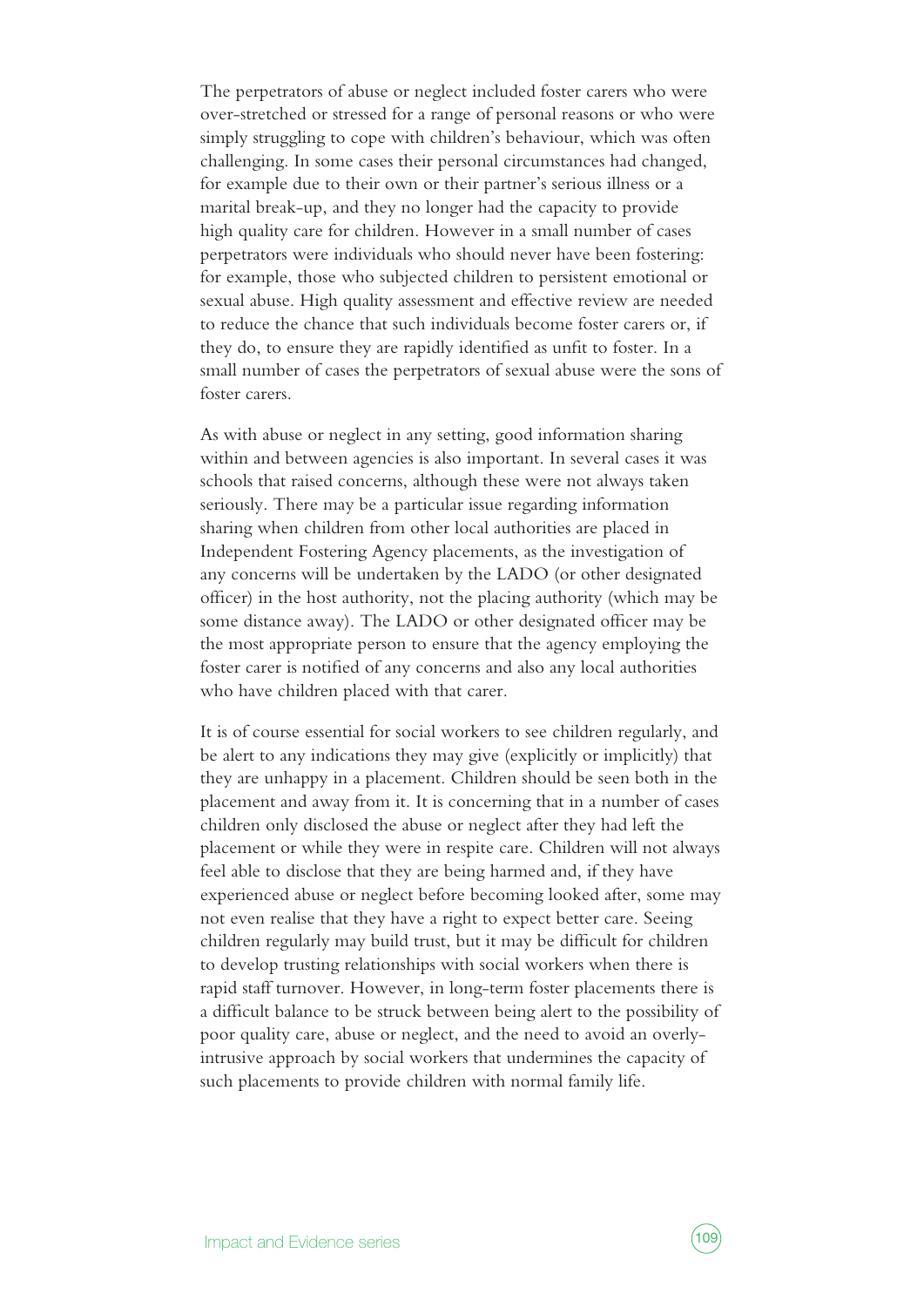Professionals cannot rely on children disclosing abuse or neglect at an early stage – or indeed at all. Empowering children to talk openly about their day-to-day life in the placement must be accompanied by other strategies. These should include good assessment, monitoring and review of placements. In a context of high staff turnover, management oversight and regular review are especially important. In this context it is also important for children's social workers and fostering social workers to look at the chronology of events and previous allegations.

#### 6.9 Summary

- Abuse or neglect in foster care may range from one-off, relatively minor incidents of physical abuse by carers to serious and persistent physical, emotional or sexual abuse or  $-$  in fewer cases (in this study) – neglect.
- **•** Although the number of children who were sexually abused in foster care was small, our study suggests that it may be particularly difficult to detect sexual abuse of this kind, as in the majority of these cases the abuse was only disclosed a considerable time after children had left the placement.
- There were examples of abuse or neglect in placements of all types and duration, including in apparently settled long-term foster placements and kinship care placements.
- **•** There was some evidence that kinship care placements were not always properly monitored and reviewed so that warning signs were missed, although this was also the case for a number of placements with unrelated carers.
- **•** The perpetrators included foster carers who were in some cases over-stretched or stressed for a range of personal reasons, or simply struggling to cope with children's behaviour, which was sometimes challenging. However, in a small number of cases the perpetrators were individuals who should never have been fostering, for example those who subjected children to persistent emotional or sexual abuse.
- **•** In a number of cases there had been a pattern of minor concerns before the abuse or neglect was recognised. It is important to record all concerns raised so that it is possible to detect any emerging patterns.
- **•** Social workers should see children regularly both in and out of the placements. However, not all children will feel able to disclose poor quality care, abuse or neglect.
- **•** Good assessment, supervision and review of foster placements is essential and management oversight is important to ensure consistently good practice, particularly where there is high staff turnover.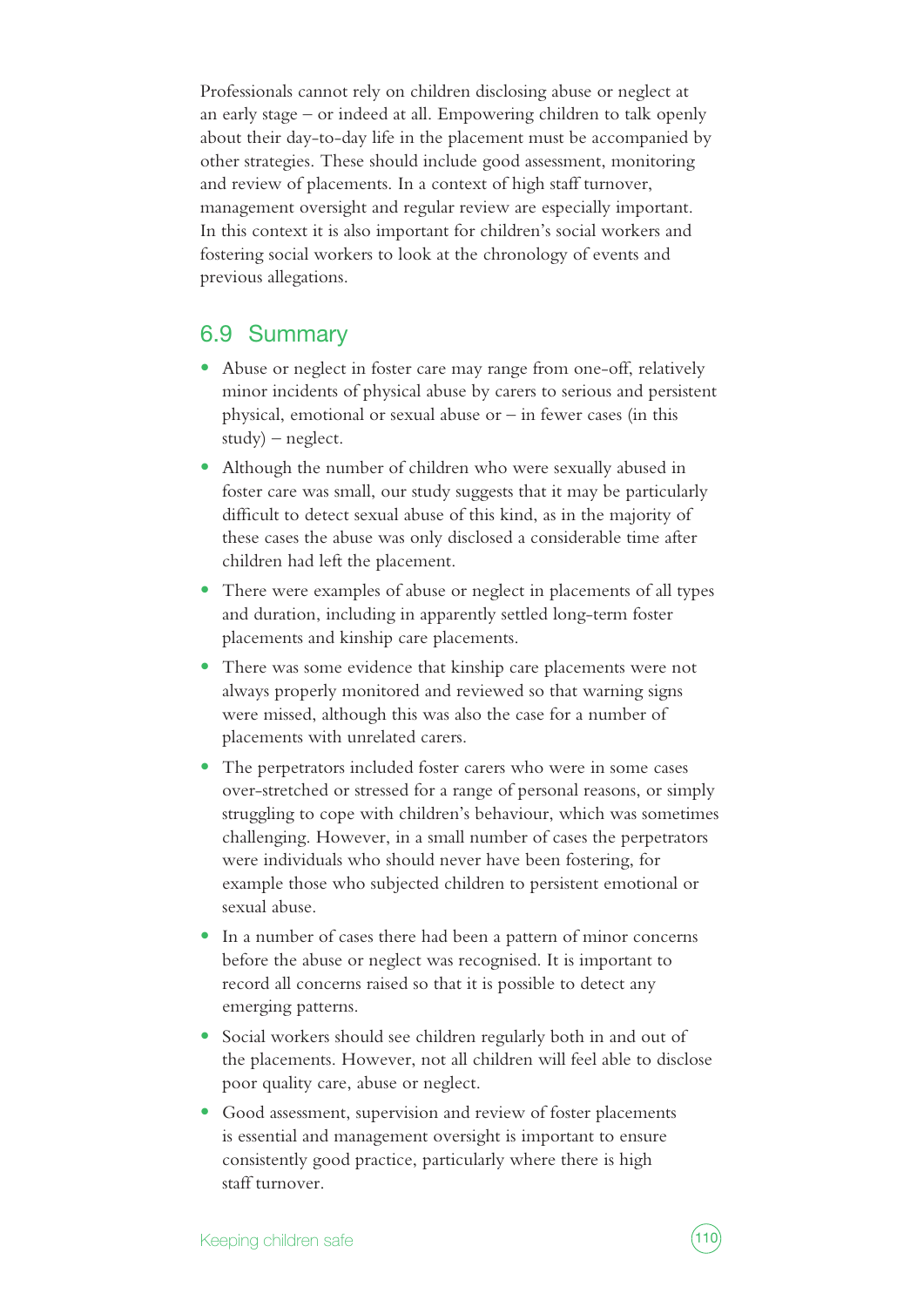## Chapter 7

# The abuse of young people in residential care

Chapter 1 outlined the long-standing concerns that have existed regarding the physical and sexual abuse of children in residential care. A series of abuse inquiries (from the 1960s to the 1990s) led to the English government commissioning a major review of safeguarding for children who are looked after away from home; this in fact contributed to the development of the *Quality Protects* initiative directed at driving up standards of public care (Department of Health, 1998a, Utting, 1997). Since then, as we have seen, there has been very little published evidence from which to gauge the extent to which the abuse of children by staff in residential settings may persist.

Published research has tended to focus on sexual abuse by peers in children's homes (Sinclair and Gibbs, 1998, Farmer and Pollock, 1998), on peer violence and bullying (Sinclair and Gibbs, 1998, Wade et al., 1998, Whitaker et al., 1998, Farmer and Pollock, 1998) and, reflecting more recent concerns about the 'grooming' of children, on their sexual exploitation by adults external to the placement (Berridge et al, forthcoming). However, this study has set out to explore whether abuse by residential staff continues to occur and, if it does, what forms it takes. Chapter 4 set out our findings for the UK on the occurrence of substantiated and unsubstantiated allegations in residential settings. This chapter explores the nature of abuse, drawing on a relatively small number of substantiated cases for which questionnaire data was received.

A total of 24 local authorities participated in Phase 2 of this study. However, only eight areas returned questionnaires for children in residential care. Of the 60 residential questionnaires that had been sent out, just 24 (40 per cent) were completed by the study deadline (31 March 2013), concerning a total of 28 children. The sample included six English authorities, one Scottish and one Welsh local authority. Therefore, while our Phase 1 survey included data on residential care from a representative sample of 156 local authorities, we cannot claim that our sample of 24 cases in Phase 2 is similarly representative. The data reported in this chapter should therefore be viewed as illustrative of the nature of abuse in residential care and the circumstances in which it is recorded. It is possible that, with a larger sample for Phase 2 of the study, we may have identified other forms of abuse occurring in this setting.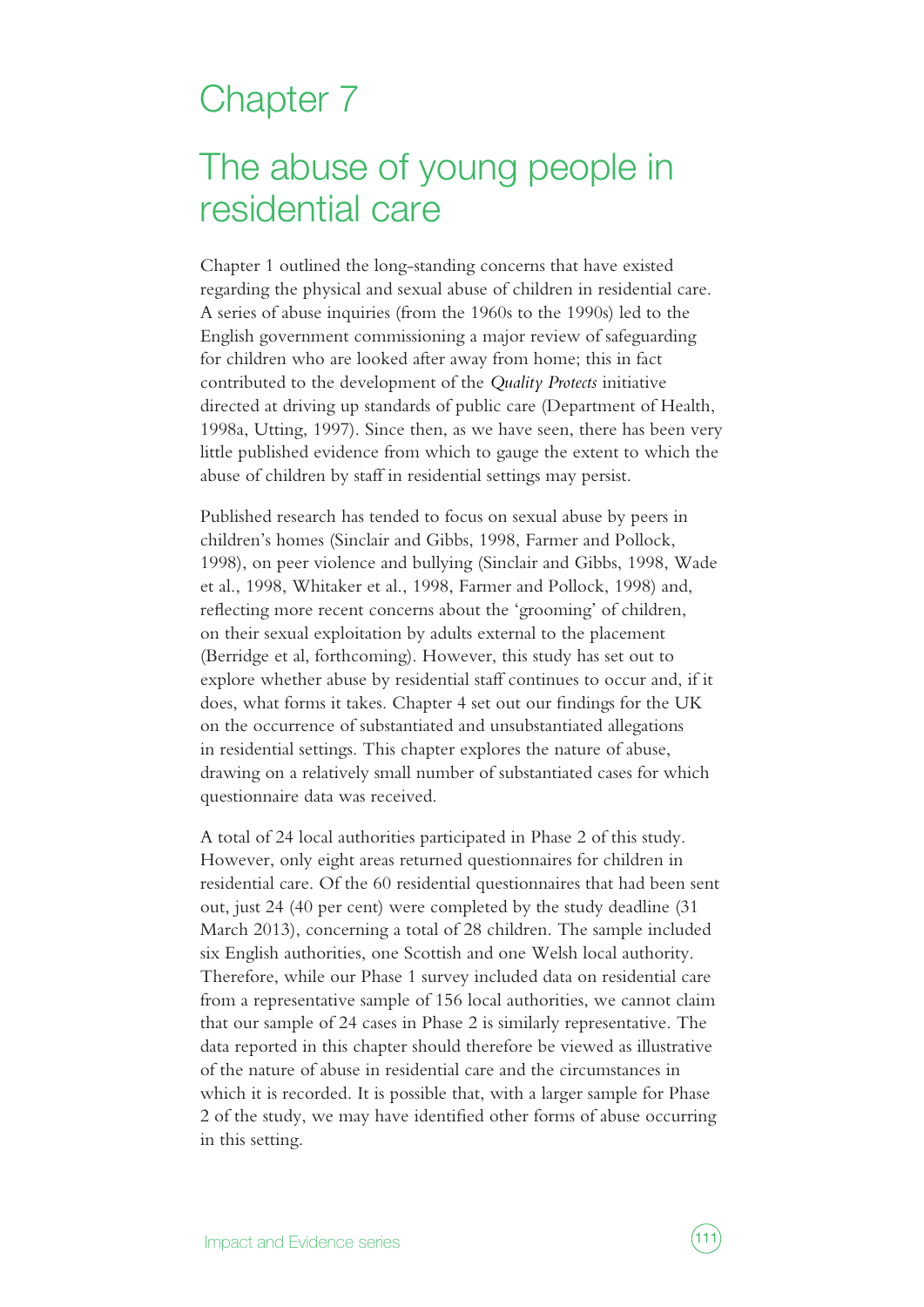Some areas reported multiple allegations; others just one. Where multiple allegations were reported, these allegations tended to have arisen in different children's homes. The most from any area concerning a single unit was four cases. Most substantiated allegations concerned a single young person and only three cases involved more than one child.47

## 7.1 Characteristics of the children

Residential care tends to be reserved for older young people in the looked after system. It was therefore not surprising to find that these young people tended to be older than those in our foster care sample (see Chapter 5, Table 5.4). Eleven young people (50 per cent) were aged 15–17 at the time the relevant allegation was made; a further eight were aged 12–14 and only three were aged 11 or under.<sup>48</sup> A majority (17) were male. Where ethnic origin was reported  $(n=26)$ , 22 were White, three were Black African-Caribbean and one young person was reported to be of mixed origin. Seventeen young people were reported to have no physical, sensory or learning impairments; two were reported to have a learning disability, and one young person was reported to be on the autistic spectrum.<sup>49</sup>

Although not specifically requested to do so, respondents reported that four young people had social, emotional and behavioural difficulties. This is likely to be an under-estimate, since the reported presence of these difficulties is known to be particularly high among the population of young people in care, especially residential care (Meltzer et al., 2003, Ford et al., 2007, Tarren-Sweeney, 2010). Indeed, these difficulties may lead young people to be placed in residential care, having experienced prior breakdowns in foster placements (Farmer et al., 2004, Sinclair et al., 2005b).

## 7.2 About the placement

Table 7.1 shows that just over one-half of young people were resident in children's homes at the time of the allegation and just over onefifth each in residential education and secure accommodation. 'Other' represented a place at a shared care residential unit for disabled young people.



<sup>47</sup> Two cases involved two young people and one involved three.

<sup>48</sup> Dates of birth or dates of allegation were missing for six young people.

<sup>49</sup> Seven cases were reported as "not known" by our respondents and one case was missing.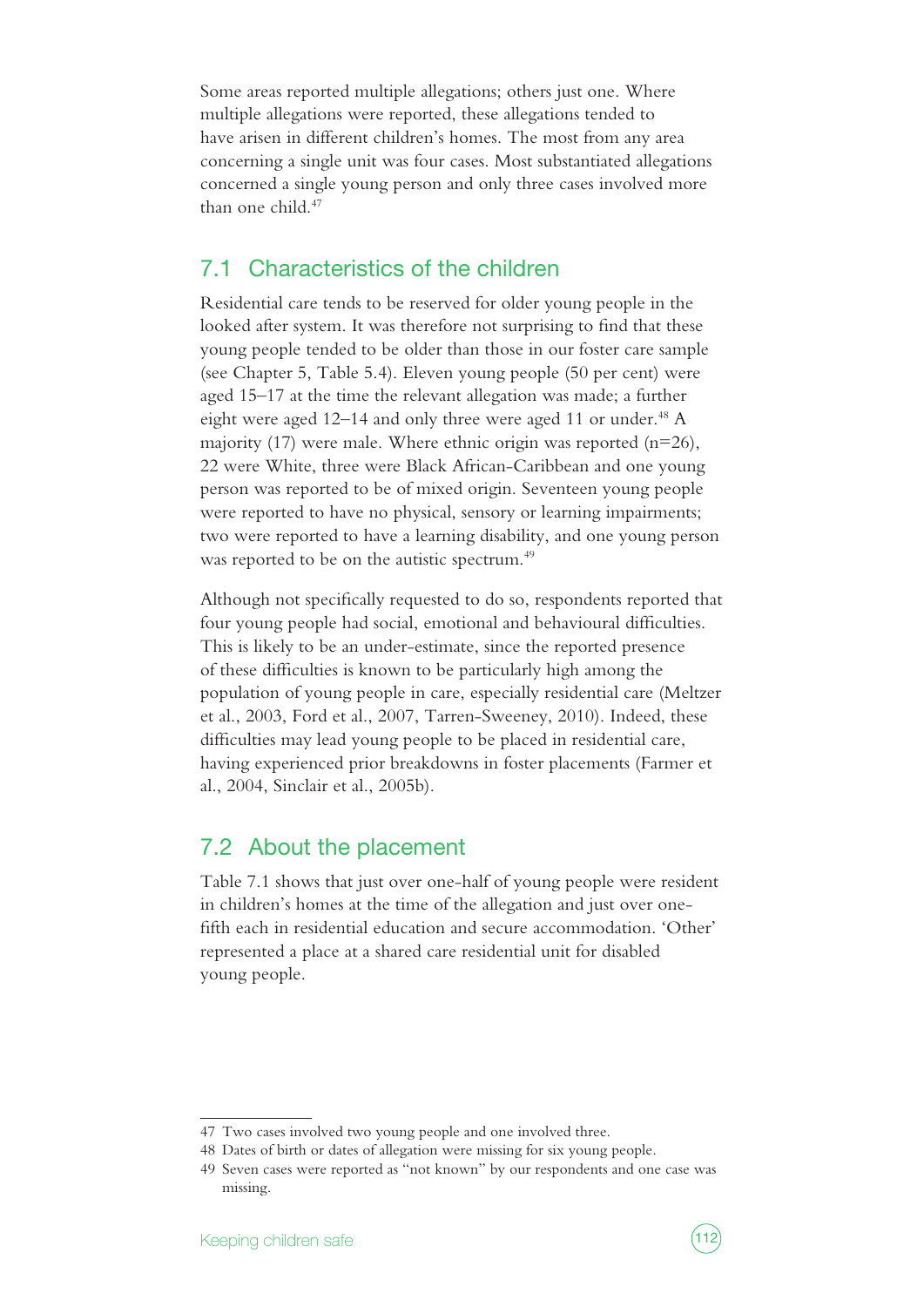| Placement             | Number<br>$(n=28)$ |
|-----------------------|--------------------|
| Children's home       | 15                 |
| Residential education | b                  |
| Secure accommodation  | h                  |
| Other                 |                    |

Just over two-fifths of these placements were provided by local authorities (43 per cent:  $n=12$ ) and over one-third were provided by the private residential sector (36 per cent:  $n=10$ ). Among those in secure accommodation, four separate allegations (involving five children) were from a single unit provided by H.M. Prison Service. The other secure unit was run by a local authority. Three separate allegations also arose in the same private residential education establishment.

Fifteen young people (54 per cent of the sample) were placed outside the boundary of the local authority responsible for their care. A large minority of young people were placed a considerable distance from home (see Table 7.2): over two-fifths more than 50 miles away.

| Placement           | Number<br>$(n=28)$ |
|---------------------|--------------------|
| 20 miles or less    | 8                  |
| $21-50$ miles       | 5                  |
| $51-100$ miles      | 10                 |
| More than 100 miles | 2                  |
| Not known           | 3                  |

Table 7.2 Distance of placement from child's home area

Not surprisingly, given the regional nature of the secure estate, most of those in secure accommodation were placed more than 50 miles from home (five out of six), as were half of those placed in residential education (three out of six). Nearly one-half of those placed in children's homes (seven out of 15) were placed no more than 20 miles from home, although five were known to have been placed at a distance of more than 50 miles. Against a backdrop of the historic closure of local authority children's homes, it now appears to be more challenging for authorities to provide residential care close to children's birth families and home communities.

With respect to date of entry to this placement, information was only provided on 16 out of the 28 cases (and it was possible to calculate time in the placement prior to the allegation for only 13 young people) However, as Table 7.3 shows, most young people had been living in their residential placement for some considerable time before the allegation was made. At face value, therefore – and as we found for fostered children – placement duration does not appear to have a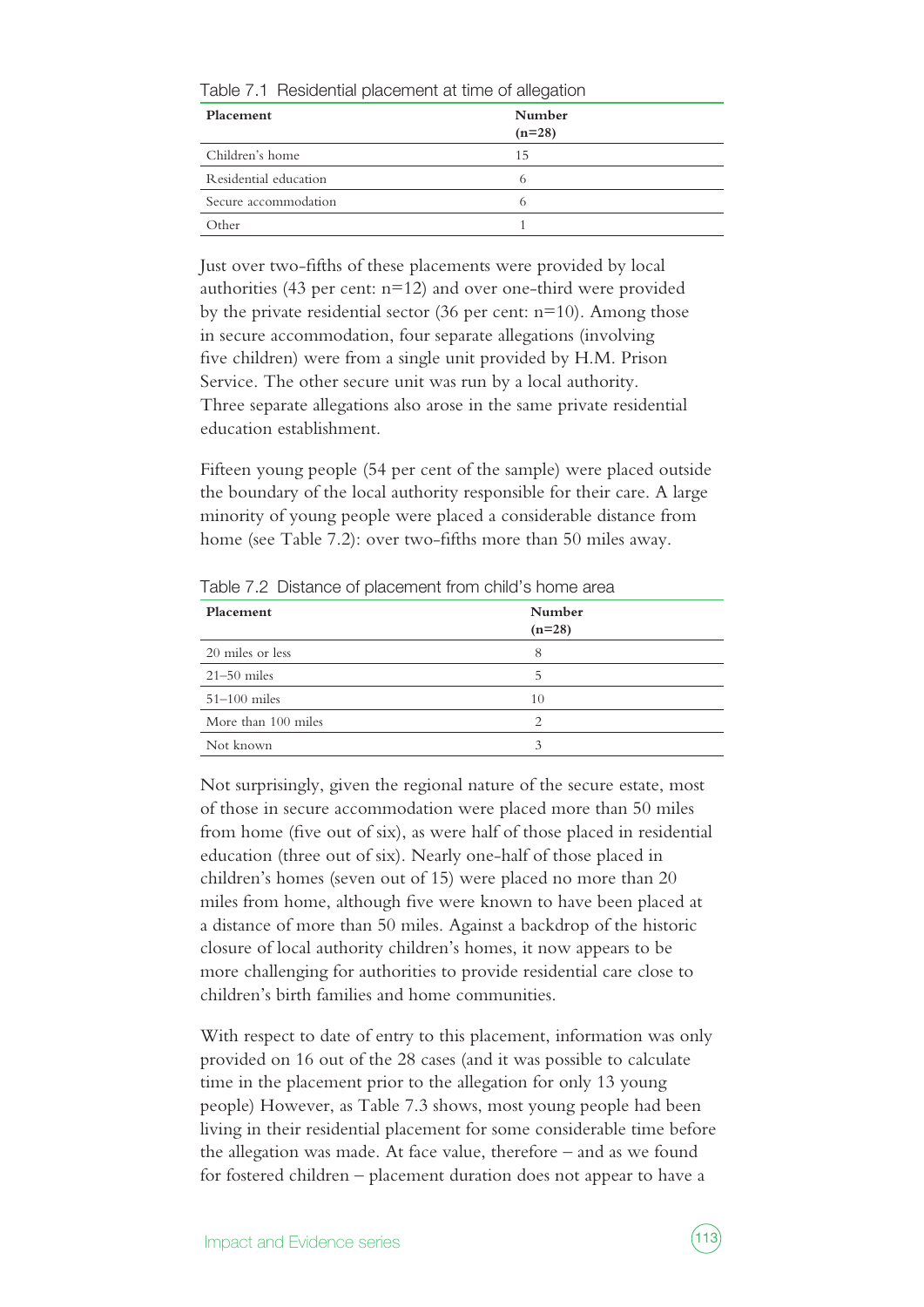bearing on the likelihood of an allegation being made. At least for this very small sample, it does not appear to be about the degree to which a young person is new to a placement, and therefore perhaps unsettled.

|                   | Number<br>$(n=13)$ |
|-------------------|--------------------|
| Less than 2 years | C.                 |
| 2–5 years         | ר                  |
| 6 or more years   |                    |

Table 7.3 Time in this residential placement before allegation was made

## 7.3 Perpetrators of abuse

The subject of the allegation was generally a residential social worker (see Table 7.4). Where this was the case, the allegations mostly concerned male (15) rather than female workers (five). Allegations that involved another member of staff  $(n=2)$ , included a male security staff member and a female teaching assistant, each of whom were found to have physically abused a young resident at their respective secure and residential education establishments. Although both young people continued to live in these units, the teaching assistant was dismissed after investigation, but the male staff member remained in employment, receiving additional support and training on the appropriate use of physical restraint.

| able Time nad the dappet of the andgation      |                    |  |
|------------------------------------------------|--------------------|--|
| Perpetrator                                    | Number<br>$(n=24)$ |  |
| A residential worker                           | 20                 |  |
| Another member of staff within the unit        |                    |  |
| Another young person resident in the placement |                    |  |
| Another person                                 |                    |  |

Table 7.4 Who was the subject of this allegation?

One child was the subject of an allegation and this concerned a 15-year-old female who had physically assaulted another female resident. As the comment below suggests, both had been involved in the altercation and the case was resolved through a meeting between both children's social workers, team managers and the private agency that managed the children's home. Most concern had centred on how residential staff had reacted to the situation rather than the situation itself. Both young women continued to live in the same placement:

Two young people, both highly aroused emotionally. It was an incident that was over with very quickly, with the young person being seen as much an antagonist as a victim.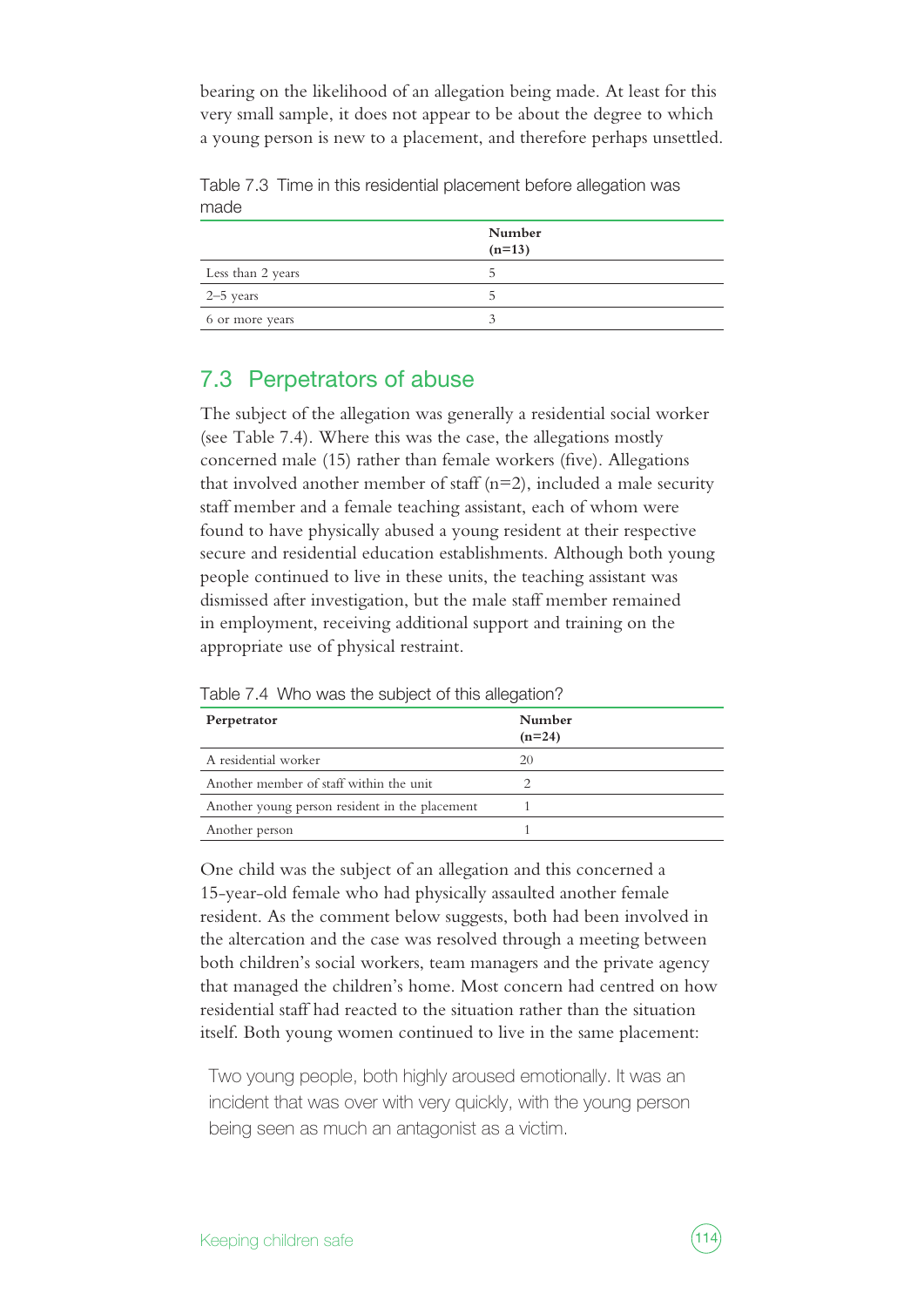Finally, one allegation involved the disclosure of historic abuse by a male relative, the details of which were not provided. A 15-year-old female had lived in a private children's home for around 18 months. It was reported that she had felt able to talk about this past abuse for the first time because she now felt secure and had developed relationships of trust with members of the staff team. Apparently no further action was taken after this disclosure, but it is not clear why.

Two of these cases (not directly involving residential workers) had been classified as physical abuse. Looking at all 24 allegations, almost one-third were classified in this way (seven); a similar proportion (seven) were reported as physical restraint and two as emotional abuse (one of these in conjunction with physical restraint). No reports of sexual abuse were received and just one of neglect which, as we will see later , involved a neglect of duty to safeguard a child who was on the verge of running away. Four cases (one involving three children) were classified as 'poor standards of care' (falling short of actual abuse). Three cases were recorded as 'not known' and signify that the residential managers who completed the questionnaires were unable to classify them. The young female who reported historic familial abuse was also unclassified. These abuse clusters will be explored further below.

## 7.4 Abuse by residential staff

As shown earlier in Table 7.4, 20 instances of confirmed abuse or neglect were perpetrated by members of residential staff teams. Table 7.5 shows the different forms of abuse or neglect that were involved. In all but one case, where excessive physical restraint was associated with emotional abuse<sup>50</sup>, multiple forms of abuse were not reported.

| Type of maltreatment                                   | Number<br>$(n=20)$ |
|--------------------------------------------------------|--------------------|
| Physical abuse (not including physical restraint)      | 5                  |
| Excessive physical restraint (only)                    | 6                  |
| Emotional abuse                                        | 2                  |
| Sexual abuse                                           |                    |
| Neglect                                                |                    |
| Poor standards of care (falling short of actual abuse) |                    |
| Not known                                              | 3                  |

Table 7.5 Type of abuse or neglect by residential staff

<sup>50</sup> This child appears twice in Table 7.5, so the number of instances totals 21.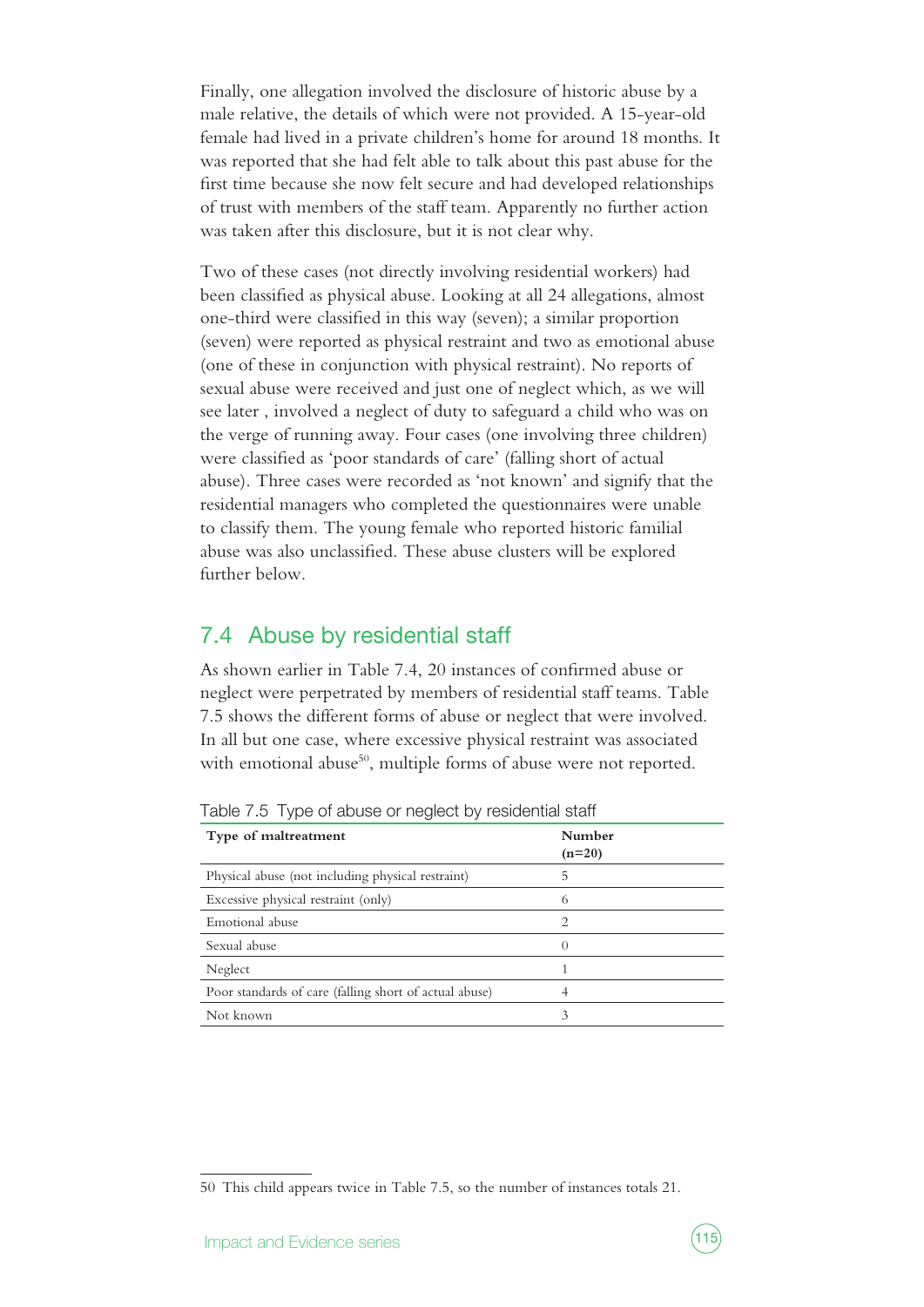With respect to outcomes for children, experiences of abuse rarely led to placement disruption. Only one child was known to have been removed from placement, and all other residents continued to live in the same placement. In only four cases was a formal looked after children review held to plan a way forward for the children involved, although some cases drew on joint meetings involving LADOs (or equivalent officers), social workers, children's services managers and residential teams.

Outcomes for residential staff were, understandably, much more variable (see Table 7.6). Only in five cases was no further action taken after investigation. In eight cases the responsible worker received additional support and training; one was transferred to another residential setting and three ultimately had their contracts of employment terminated. In addition, four workers were referred to the Independent Safeguarding Authority. In two of these cases, this led to termination. However, no further action was noted in the other two cases. There was no clearly discernible pattern in these cases that would account for these different outcomes. Similar kinds of actions and behaviour (as reported by our respondents) appeared to lead to different outcomes.

| Type of maltreatment                                   | Number<br>$(n=20)7$ |
|--------------------------------------------------------|---------------------|
| No further action                                      | 5                   |
| Provision of additional support, training and services | 8                   |
| Referral to Independent Safeguarding Authority         |                     |
| Transfer to a different residential unit               |                     |
| Termination of employment                              | 3                   |
| Subject to criminal prosecution                        | $\left( \right)$    |
| Not known                                              |                     |

Table 7.6 Outcomes of substantiated allegations for residential staff

The rest of this chapter will explore these issues further by describing clusters of different types of abuse or neglect by residential staff identified in Table 7.5. One case, cited as neglect, involved a neglect of duty to provide adequate care by a female residential worker. A 14-year-old female was allowed to leave the premises knowing that she was planning to abscond. Although the young person did not make an allegation, the case was taken up by her residential manager as a fundamental breach of unit policy. The case resulted in the worker being referred to the Independent Safeguarding Authority and eventually dismissed: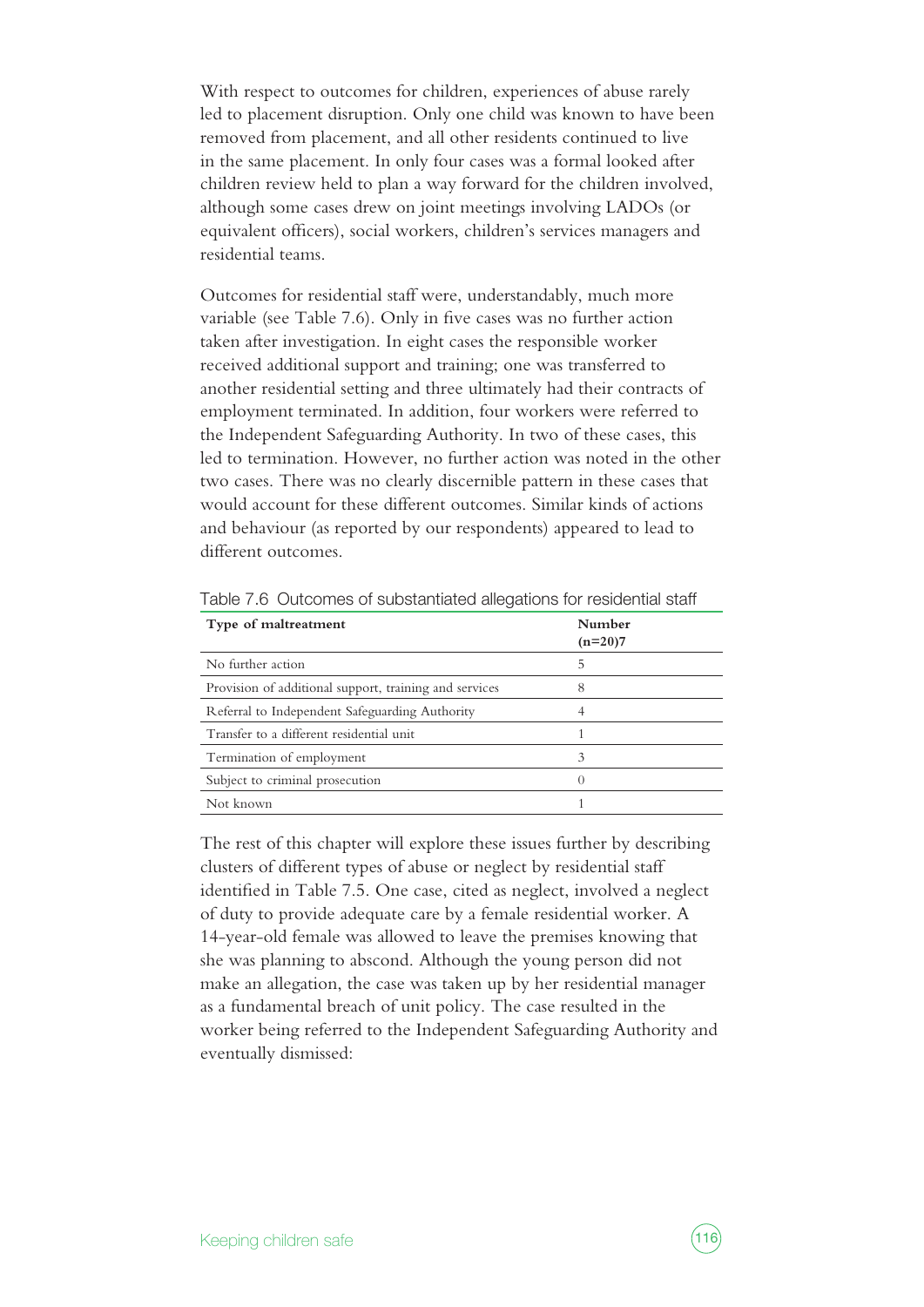The staff member in question failed to provide adequate care and maintain unconditional care for the resident at the time. They knowingly allowed the young person to leave site without following or attempting to prevent them from leaving. This action was going against all of our homes policies, resulting in the staff member being suspended and then dismissed from her post.

While this case may be understood as involving a neglect of duty with respect to the policies and procedures of the home and demonstrating a poor standard of professional practice, it also points to the fluidity of the concept of neglect as sometimes applied to allegations. Although the girl may have placed herself at risk by leaving the home without permission, neglect usually carries the connotation of chronicity.

One case was cited as emotional abuse alone. The case involved a 15-year-old male of African origin who had lived for a year in a local children's home. A residential worker had associated the child's mental health and related behavioural problems to demonic possession and sought a spiritual solution. The child was removed immediately from placement and a looked after children review was held to plan his future. The final outcome for the worker was not known.

#### 7.4.1 Physical abuse

Five cases were reported as physical abuse (not including physical restraint). In general terms, these cases centred on staff reacting inappropriately or with excessive physical force to episodes of challenging or provocative behaviour by residents in their care. One case, involving two females aged 14 and 15, arose in the early hours of the morning:

Two young people were in one bedroom. Staff smelled burning and tried to enter the room to check. The two young people were aggressive and abusive and threw milk and water over a female worker. The worker then took hold of the two young people by their hair. She then let go immediately, went downstairs and contacted the police to tell them what had taken place. The whole incident was ongoing for about two hours with noise, abuse and threats directed at staff members who were attempting to reason with the young people and calm the situation down. Following the incident the young people were shocked by the actions of the worker but did say that they had provoked it. Their view was that they could understand why it had happened but that carers should not act like that.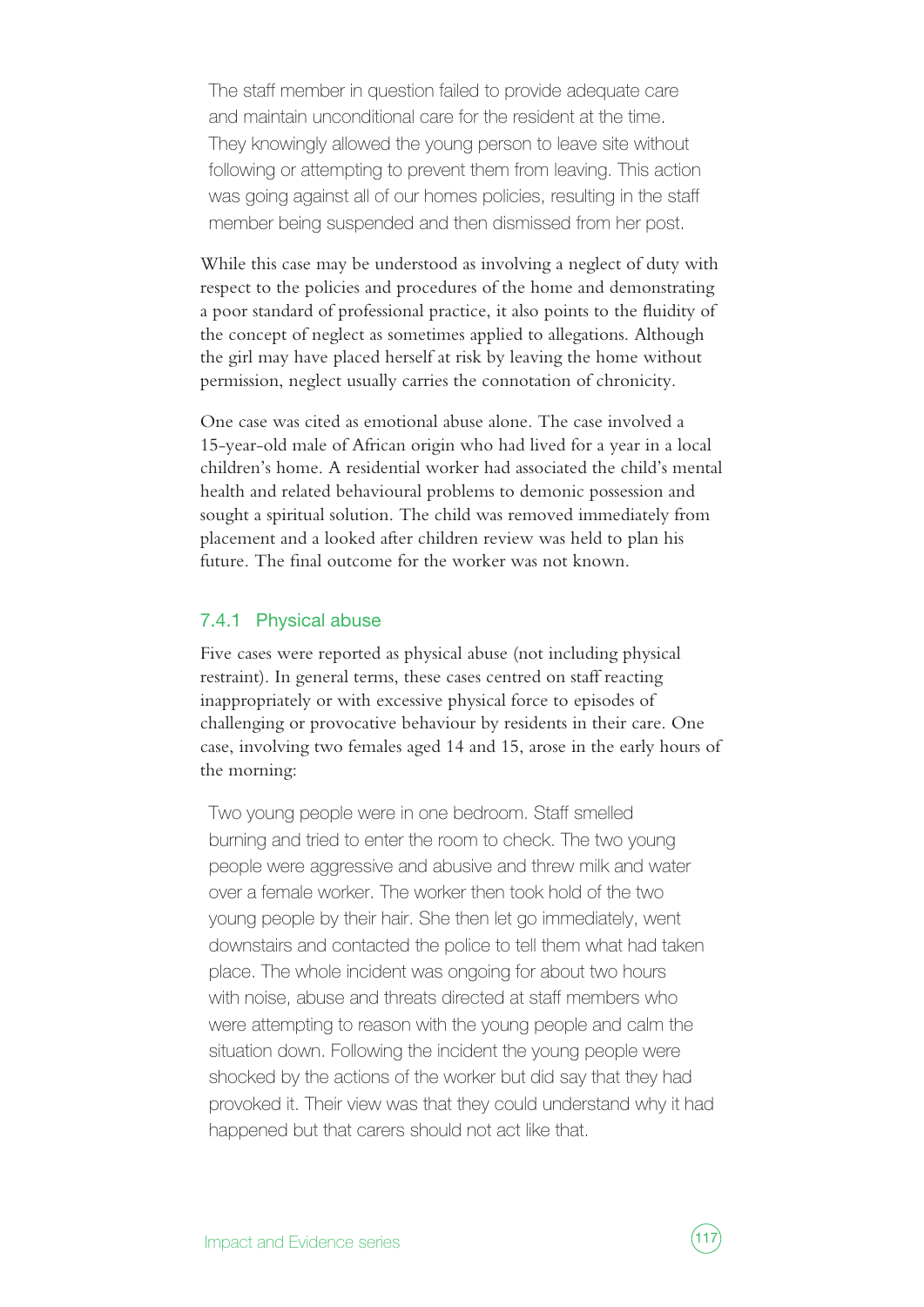Although there was a good deal of understanding of the pressures that residential staff may face in trying to manage and defuse conflict, it was also recognised that staff needed to be able to remain calm and reflective in high pressure situations:

The worker had reached breaking point because of the targeted abuse of the young people. She could have taken a number of options to avoid escalating the situation. Staff really need to think about the impact of their actions and the consequences of their behaviours.

This worker was removed from duty during the course of the investigation, but the final outcome was not reported. In another case that did not result in suspension, the pressure of trying to prevent a young person from running away led to a worker kicking a bin that accidentally hit the young person. Although the young person was not injured, the case was investigated and the worker was advised as to their future conduct.

Finally, three separate allegations originated from a single private residential school. The detail provided on these cases was limited. All involved young males aged 14–16 over a period of two years and included staff members kicking out in anger, isolating a child in their own room and, in one case, carrying out "inappropriate physical interventions" on several occasions. Two of these cases resulted in termination of employment, the other in provision of advice, training and further support. In these scenarios, the exercise of physical violence was frequently associated with subsequent dismissal. In none of these cases had a looked after children review taken place to consider the implications of the incidents for these children's existing care plans. In some respects the cases echo patterns of historic physical abuse in children's homes, referred to in Chapter 1, that were the subject of a number of inquiries in the 1990s.

#### 7.4.2 Physical restraint

As we saw in Chapter 1, physical restraint may be sanctioned, but only in exceptional circumstances where children place themselves or others at risk of significant harm. Six cases of excessive or inappropriate use of physical restraint by residential staff members were reported in this survey. The range of reported cases was quite broad. At one extreme, four separate allegations (concerning five young people aged 15–17) over a period of three months arose in a single unit for young offenders managed by H.M. Prison Service. The details provided were very brief. However it is clear that these instances of 'inappropriate physical intervention' were closely related to a unit culture described as being one of "physical compliance" and "physical domination". Although none of these staff members incurred further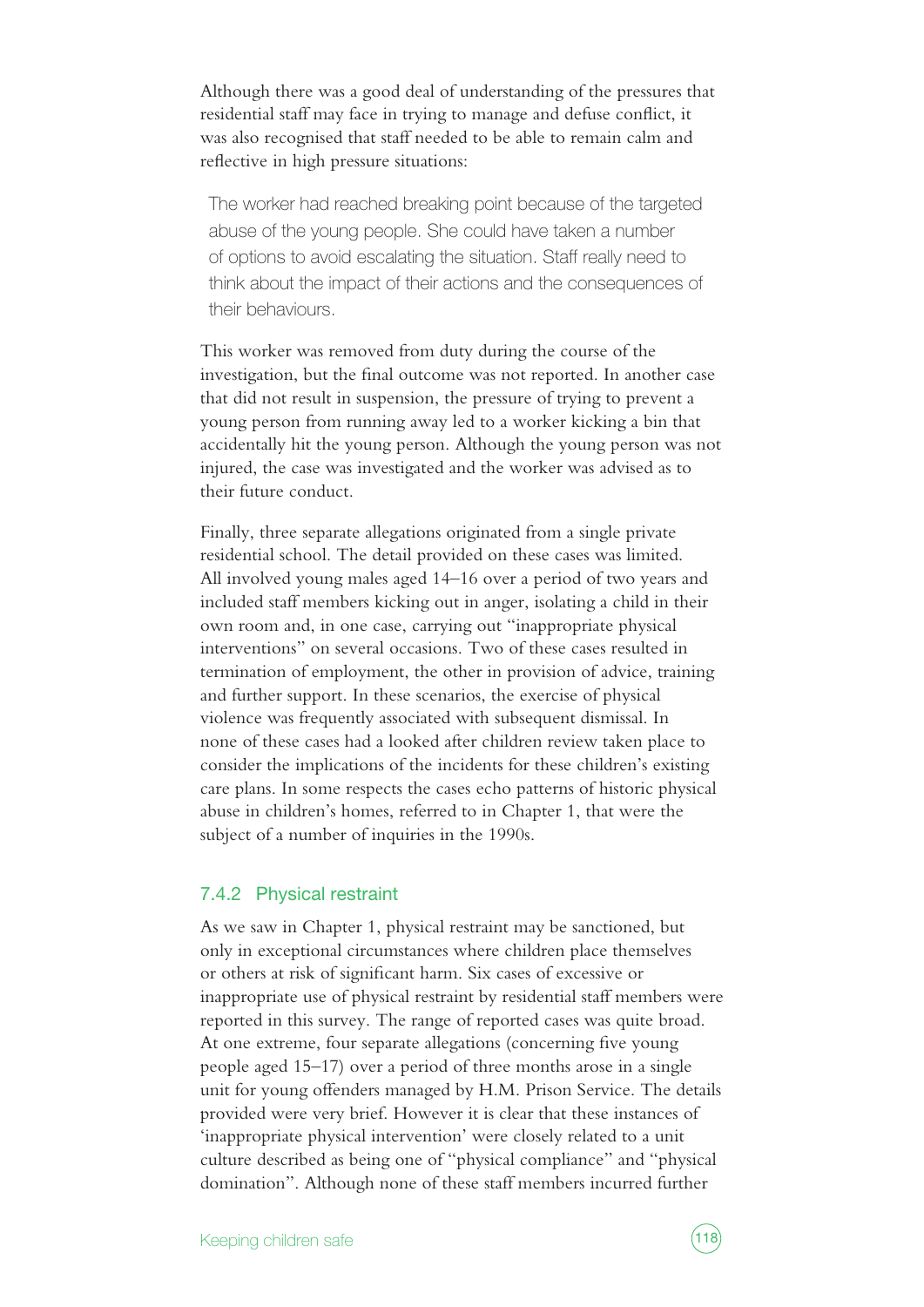action, which in itself is surprising, it was reported that the unit has subsequently been closed.

The other cases may be described as excessively rough handling of young people in circumstances where staff members were attempting to defuse conflict or restore order. In doing so, it was felt that they had reacted too strongly or breached unit policies. In one instance, for example, a young male aged 14 had been restrained while already on the floor, in breach of the policies for that unit. In these circumstances, criticism of staff reactions tended to be balanced by an understanding of the challenges presented to staff in managing heated moments such as these:

The young person was restrained whilst on the floor due to presenting extremely aggressive behaviour. The departmental policy is clear that young people are not to be restrained in this way. However, the staff members were dealing with extreme behaviour and it was not felt that they intended to cause any physical harm to the young person but rather protect everyone and gain control of the situation.

The young person continued to live in the children's home and further training was provided to the staff team on the appropriate use of restraint. Our respondent highlighted the need for regular refreshment of the skills needed to safely defuse conflict situations:

In terms of lessons learnt it highlighted the need to ensure that sfaff receive regular refresher training in dealing with challenging behaviour and also the need for staff to have more opportunity to reflect on practice and debrief following incidents.

All of these cases were managed internally after investigation, although one resulted in a referral to the Independent Safeguarding Authority. All of the young people continued to live in these residential placements and in no cases was there evidence that a looked after children review had been held. The importance of regular training to review and update the skills needed to manage challenging behaviour was the key issue highlighted. However, the findings also reinforce those from earlier research on residential care concerning the importance of a positive culture and strong leadership to provide a framework that can support good child care practice in children's homes and secure residential placements (see Berridge and Brodie, 1998, Sinclair and Gibbs, 1998, Brown et al., 1998, Wade et al., 1998). The promotion of positive relationships in residential settings and the development of principles of communal living to which young people can hopefully subscribe (and be involved in creating),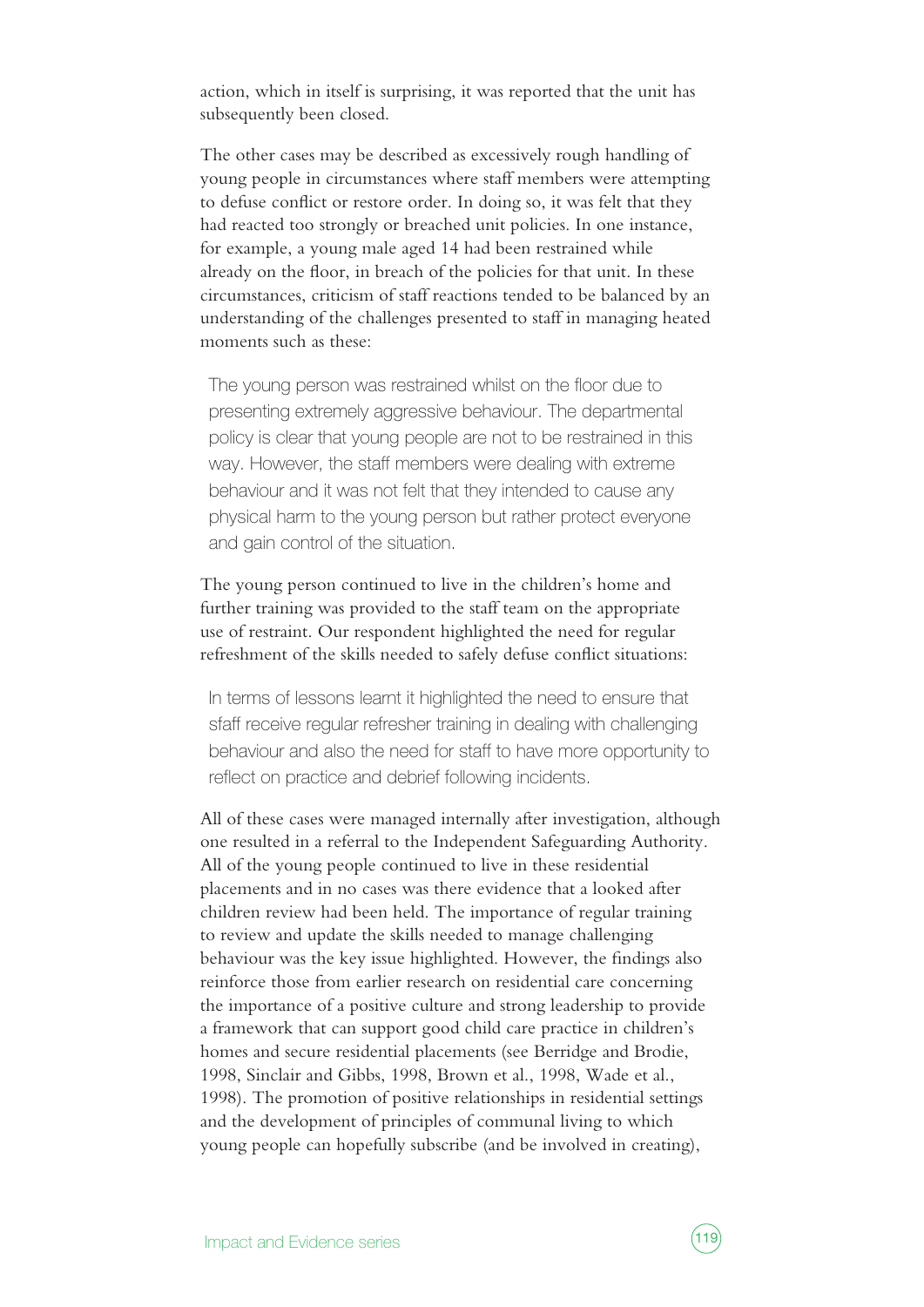while by no means a panacea may help to provide a context in which strategies to safely manage conflict situations can be strengthened.

#### 7.4.3 Poor standards of care

Four cases were identified by respondents as involving poor standards of care falling short of actual abuse. In some cases, however, the boundary between these classifications appears to be blurred. At one end of the spectrum, for example, a staff member was found to have used inappropriate language toward a young person who was acting out in the middle of the night. The staff member concerned apologised and received an advisory caution. Another incident bore parallels with the restraint cases above. In response to a violent outburst by a young person in a group setting, the staff member attempted to drag the young person away and restrain them rather than contain the situation *in situ*. On reflection, he was advised that it would have been better to disperse the group:

The reaction of the care staff involved was affected by the felt need to move the young person to another location swiftly in order to reduce further conflicts. Staff need to look at alternative de-escalation options. Moving is not an option and the remainder of the group could have been moved.

Finally, while not straightforward to classify, the relationship between one staff member and a young person represented a clear breach of professional ethics. The complaint originated from this child's birth mother who, during her child's home visit, had found her son and his friends taking drugs which, it was suggested, had been supplied by his residential worker. The worker was immediately suspended and, after investigation, dismissed. The notion of 'poor standards of care' is therefore slippery. It may represent a continuum ranging from minor indiscretions through to forms of practice that break professional codes that are, in effect, indistinguishable from explicit and well-recognised abusive practices.

#### 7.4.4 Unclassified cases

Overall, three cases were recorded as "not known". In these cases respondents felt unable to record any form of abuse or neglect. All of these cases had resulted in no further action against the staff members concerned, although unusually, each child had received a review or planning meeting to assess their future needs.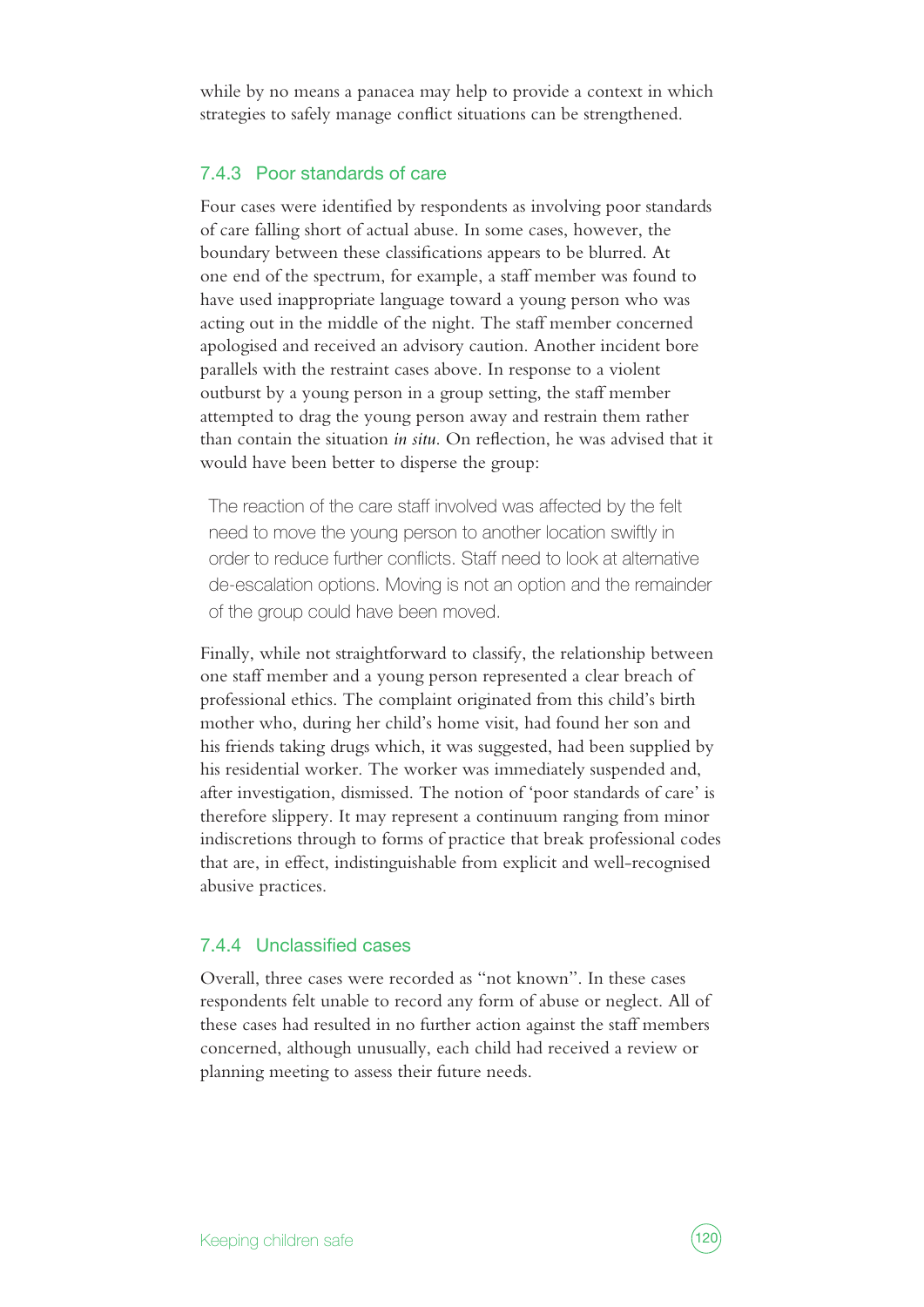In one case, our respondent was certain that no abuse or neglect had taken place and that the allegation had been unprovoked. This concerned a five-year-old boy with mental health and behavioural problems who, according to this report, had been making multiple unwarranted allegations against various professionals at that time, including police officers, NVQ assessors, trades people and social workers. Another concerned a female residential worker who had inappropriately offered to provide supported lodgings in her home to a 15-year-old boy. She received corrective guidance, but no other action was forthcoming.

Finally, one case involved the use of physical restraint that was ultimately not considered to have been handled in an inappropriate manner. This concerned an attempt to prevent a 14-year-old female leaving a children's home late at night with a group of young people not known to residential staff. Once challenged, the girl responded violently and the staff member held her wrists in self-protection:

The incident arose from the worker taking a stance to protect themselves from physical assault by the young person. The worker followed the crisis intervention training they had received. Other staff members were also present at the incident. The outcome of two strategy meetings identified that there was not a case to answer against the worker but there were significant concerns about the aggressive and offending behaviour of the young person that were considered at a separate planning meeting.

In response to these scenarios, this respondent emphasised that knowing the kinds of triggers that spark the behaviour of individual young people, discussing with them in calmer times the best ways of managing these moments and incorporating these strategies into their behaviour management plans would be beneficial to both workers and young people alike. It may also have the effect of reducing the likelihood that further allegations will be made.

#### 7.5 Summary

**•** This chapter has provided information on a small follow-up sample of young people placed in residential care who were involved in allegations that were substantiated as abuse. Out of 24 local authorities that participated in Phase 2 of the study, eight returned residential questionnaires covering 24 allegations and involving 28 young people.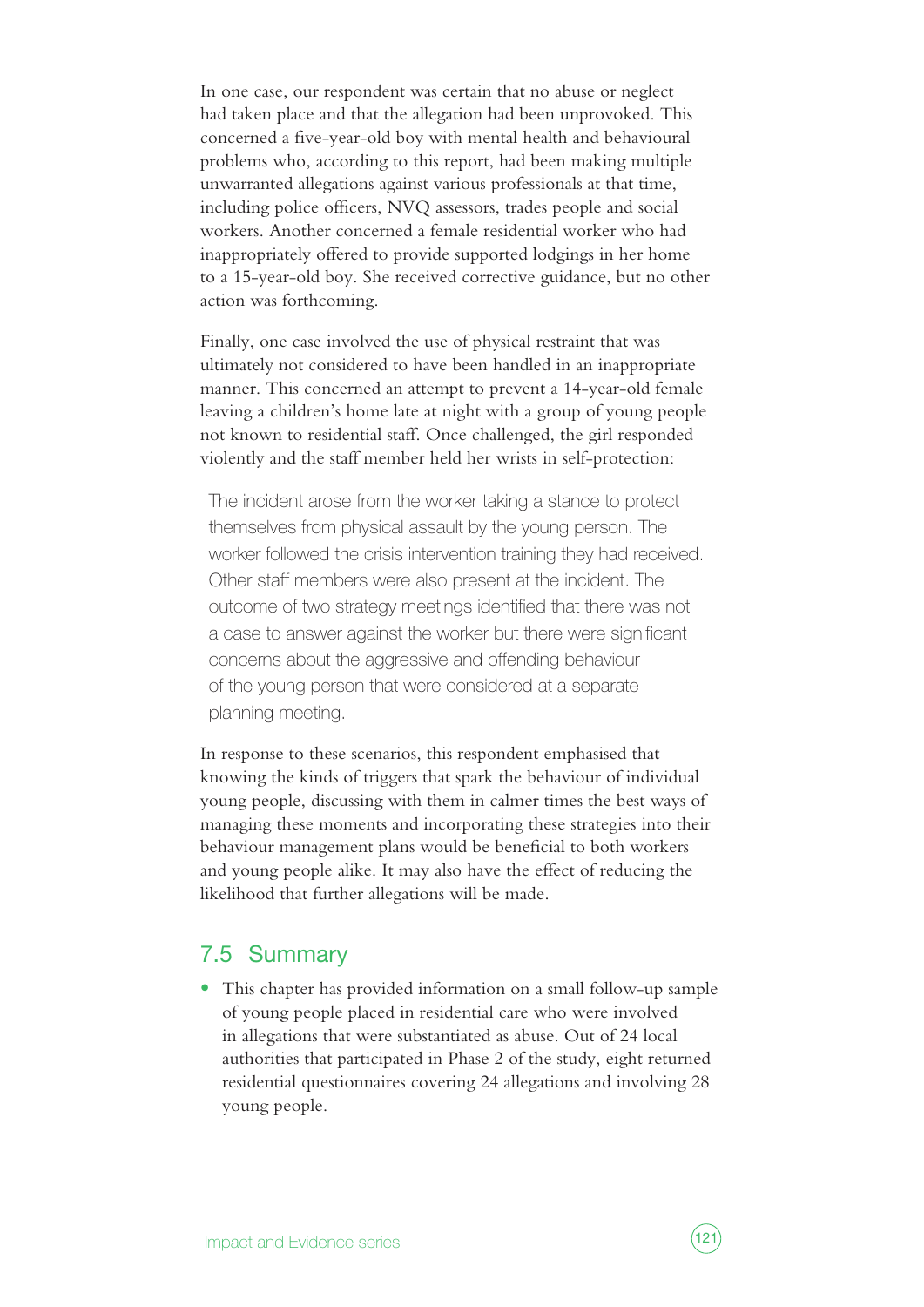- Just over half of the young people were resident in children's homes at the time of the allegation, and just over one-fifth each were placed in residential education and secure accommodation. In relation to the latter, four allegations were from a single secure unit that had subsequently closed. Three separate allegations also arose from the same residential education establishment. The culture of physical compliance in these units carried echoes of past inquiries into historic abuse in children's homes from earlier decades.
- In most cases (20 out of 24) the subject of the allegation was a residential worker. Two cases involved other staff members (security or teaching staff); one an episode of violence by a young female resident, and the last an historic allegation of sexual abuse by a family member.
- Almost one-third of cases were classified as physical abuse (seven); a similar number related to the use of restraint (seven); four were reported as 'poor standards of care' falling short of actual abuse; two as involving emotional abuse, and three were unknown. No other cases of sexual abuse were reported. Multiple forms of abuse were rarely reported.
- Abuse rarely signified the need for a change of placement only one child was permanently removed - and in most cases it did not lead to a formal review of events in the light of the child's existing care plan. For most young people, life was likely to have gone on pretty much as it had before.
- **•** Outcomes for residential staff were more variable. Only five cases involving residential staff resulted in no further action; eight led to provision of additional support and training; three led to termination of employment, and four were referred to the ISA (two resulting in no further action). It was difficult to discern any clear pattern that would have accounted for these different outcomes.
- **•** Cases concerning physical abuse or excessive restraint (the majority of substantiated allegations) tended to centre on staff reacting inappropriately or with excessive force to episodes of challenging or provocative behaviour by residents in their care. In contrast, a small number of cases concerned the absence of appropriate intervention to prevent young people going missing or leaving the home without permission. The findings highlight the challenges for residential staff in being able to stay calm and maintain authority when under intense pressure, and the importance of ongoing training to update and refine these skills.
- **•** Some cases were classified as involving 'poor standards of care' short of actual abuse. While some did appear to involve minor indiscretions, the concept is a slippery one, as others appeared to involve behaviours that were quite indistinguishable from explicit and well-recognised abusive practices.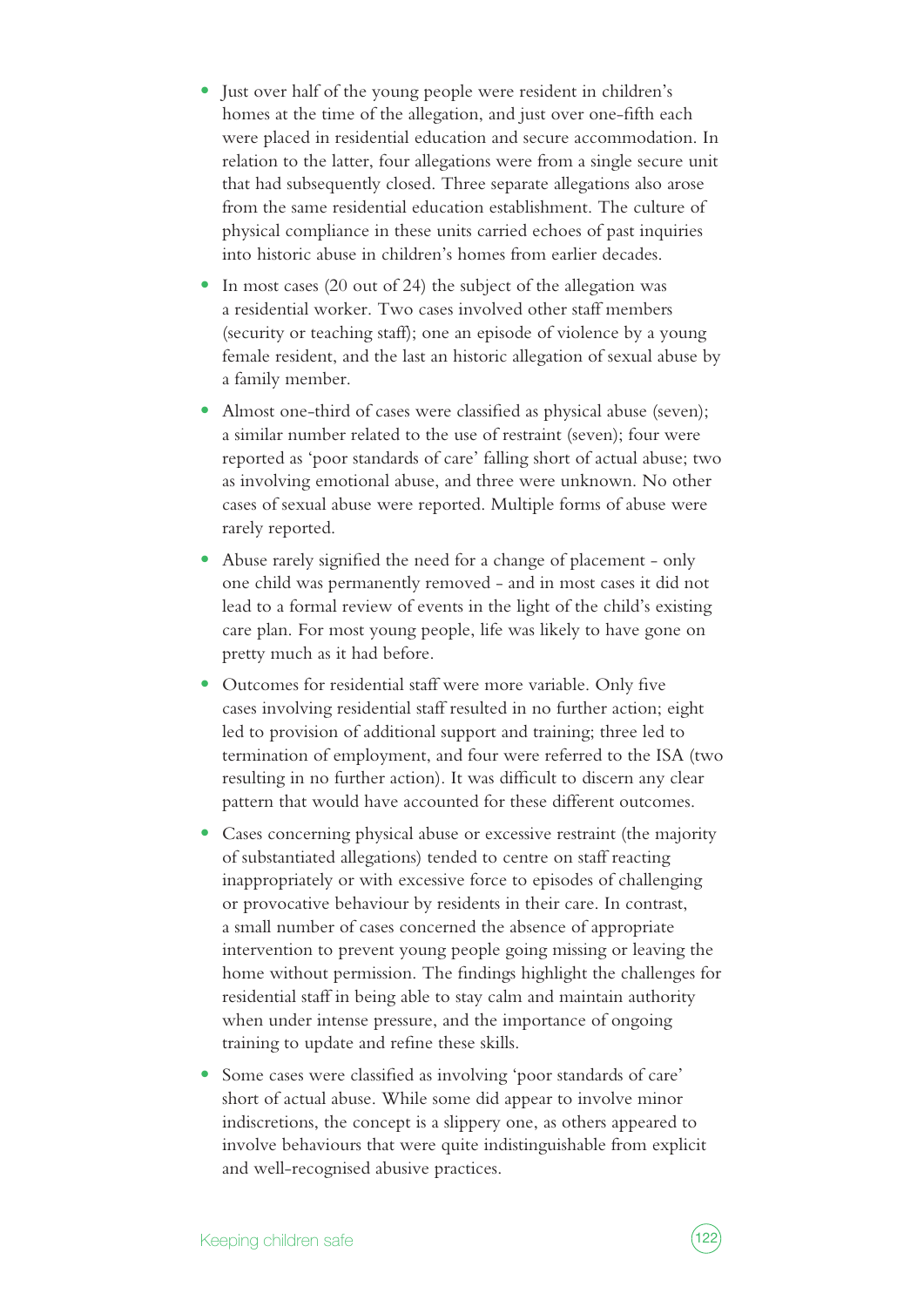# Chapter 8

# Conclusion: messages for policy and practice

## 8.1 Introduction

The decision to separate children from their birth families is among the most difficult taken by social workers. It most frequently occurs when children have experienced abuse or other adversities within the family network. The purpose is to provide children with a period of safe care, to enable them to recover from their past experiences and to help them reshape their lives. For most children, the environment provided in foster or residential care is safe, and children and young people often say they think that the care they receive is good (Sinclair, 2005, Biehal et al., 2010, Wade et al., 2011a).

This study has focused on the minority of children and young people who do not always receive safe care and who, in some instances, experience further abuse at the hands of foster carers and residential workers responsible for ensuring their safety. Concern about historic abuse in children's homes has been longstanding, with a number of high-profile inquiries uncovering often systemic patterns of physical and/or sexual abuse of young people (see Stein, 2006, Sen et al., 2008). These concerns led to implementation of a series of safeguarding measures following reviews into safeguards for children living away from home (Kent, 1997; Utting, 1997). Since then, research evidence about the extent of current abuse in children's homes has been scarce. Encouragingly, recent studies of children's homes in the UK have not evidenced abuse by staff, although these studies did not have a particular focus on allegations (Berridge et al, 2008; Berridge et al, 2011; Berridge et al, 2012).

Very little is known about the extent and nature of abuse in foster care. While some surveys – often of unrepresentative samples of foster carers – have highlighted the impact of allegations on children, foster carers and their families (especially where these prove to be unfounded), evidence on the extent of abuse in foster care is lacking (see Biehal and Parry, 2010; Biehal, 2014). For example, there have been no previous UK studies of the incidence of confirmed abuse or neglect in foster care. For these reasons, this study collected data from a representative sample of social work agencies, rather than from foster carers, and its principal focus has been on confirmed rather than alleged abuse or neglect. Surveys of foster carers are unlikely to capture accurate information on confirmed abuse or neglect, not least because many of the foster carers concerned will no longer be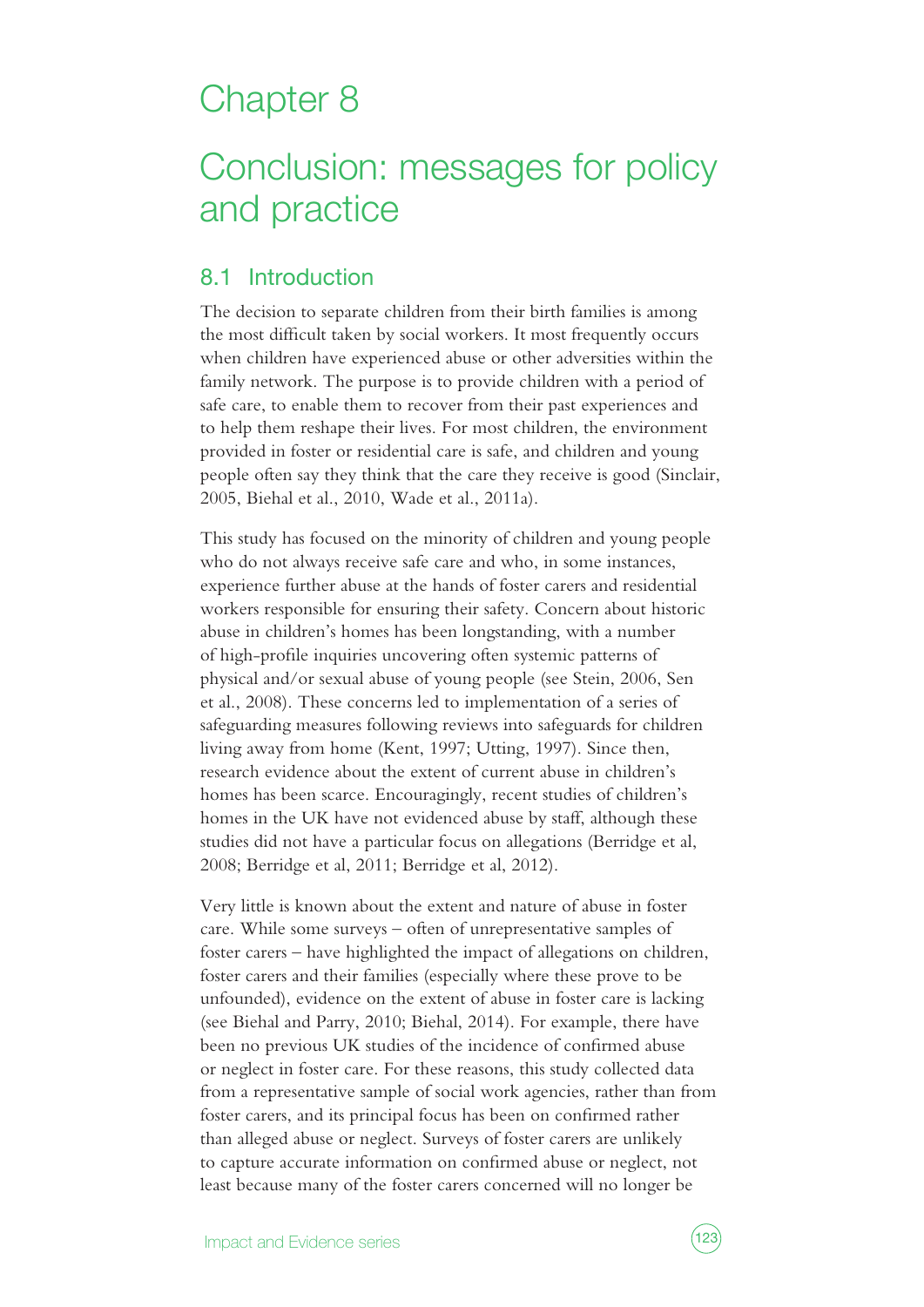fostering. Foster carers' views on unproven allegations and the removal of children have been the focus of a number of previous UK studies, but were beyond the scope of this one.

Our study therefore set out to map this field for the first time and to answer a number of important questions. Looking across the UK as a whole, how frequently do allegations against foster carers and residential workers arise? Are there variations in the rate of allegations between local authorities or countries? What proportion of allegations is substantiated as abuse or neglect? Where this is the case, what kinds of behaviour or actions do these allegations encompass? What are the consequences for children and for those adults subject to allegations? Given the known distress caused by allegations to all concerned and the potential for further disruption to children's lives, these questions are of fundamental importance. This chapter will draw together our main findings and highlight, wherever possible, the key messages that arise from them for policy and practice.

### 8.2 The study

The study took place over a period of 12 months (July 2012–June 2013) and gathered data covering a three-year period. Phase 1 involved a UK-wide survey of all 211 local authorities to establish the total number of allegations (2009–2012) that were referred to LADOs (or equivalent officers) and, of these, the number that were substantiated, unsubstantiated (due to lack of evidence) or unfounded, and the number that resulted in children being removed from placement. A response rate of 74 per cent was achieved. The survey provides estimates of the annual incidence of total allegations and confirmed abuse or neglect of looked after children in residential and foster care.

Phase 2 focused on confirmed abuse or neglect. It involved a follow-up online survey of fostering and residential personnel in 24 local authorities, focusing on substantiated cases of abuse or neglect identified in Phase 1. Phase 2 yielded information on 87 fostering cases, concerning 118 children, and on 24 residential cases, concerning 28 children. Phase 2 generated exploratory findings on the characteristics of adults and children, the range of behaviours or actions concerned and the consequences of these for children and adults alike.

The study has some limitations that should be borne in mind. The Phase 2 sample is relatively small, especially in relation to residential care, and the findings from it should be considered indicative rather than conclusive. The study concerns allegations made against adult carers (or other adults linked to the placement) and to incidents arising *within* placements that were referred to LADOs (or their equivalents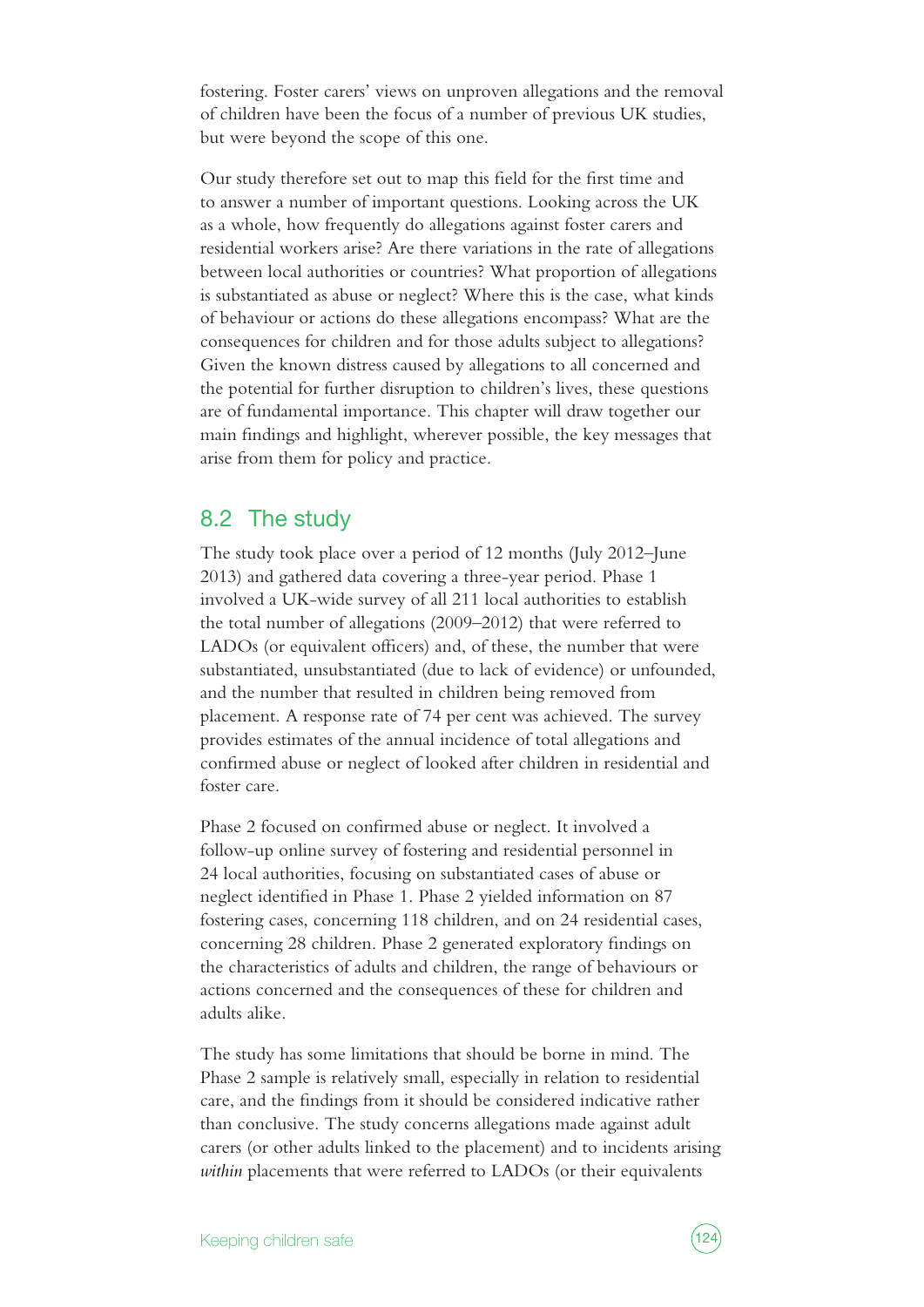in other UK countries). As such, the study excludes incidents occurring while children were away from placements; allegations concerning placement peers, and those that were not subject to formal investigation by LADOs.

## 8.3 Thresholds, definitions and recording systems

Obtaining accurate information on the annual number of allegations in each local authority proved to be challenging. At a national level there is currently no single source of national statistics that shows the total number of children affected by allegations in any UK country. Although all English local authorities are required to report on allegations to Ofsted each year (and most do), the information provided is of limited value in estimating the extent of child abuse or neglect in foster care. The published statistics report on the number of allegations against foster carers in a given year; on the support provided to them, and on outcomes of the investigation process. However, it does not provide evidence on the proportion of allegations that were substantiated (or not) nor on how many children were involved in these allegations. Moving forward, it will be important to consider the production of national child-focused statistics that help us to understand the extent of actual abuse or neglect in both foster and residential care.

Obtaining information directly from local authorities using a Freedom of Information request also revealed gaps in the information readily available to local authorities. First, not all local authorities participating in the survey operated a centralised electronic information system. In some areas, the requested information only existed in individual paper case-files, and non-compliance with our request resulted from concern about the time and resources required to aggregate it. Even where such systems existed, there was variation in the extent to which information on allegations was routinely collected and maintained as part of this system, and in the degree to which information on children and adult caregivers was integrated or held separately. In these circumstances a clear overall picture of the problem would be difficult to achieve, acting as a barrier to local strategic planning and development. Second, irrespective of differences in recording there were still quite large variations in the number of reported cases between local authorities, even among local authorities of a similar type and size. This pattern of variation suggests that there may be differences in how allegations are defined and in the thresholds at which referral and investigation are triggered.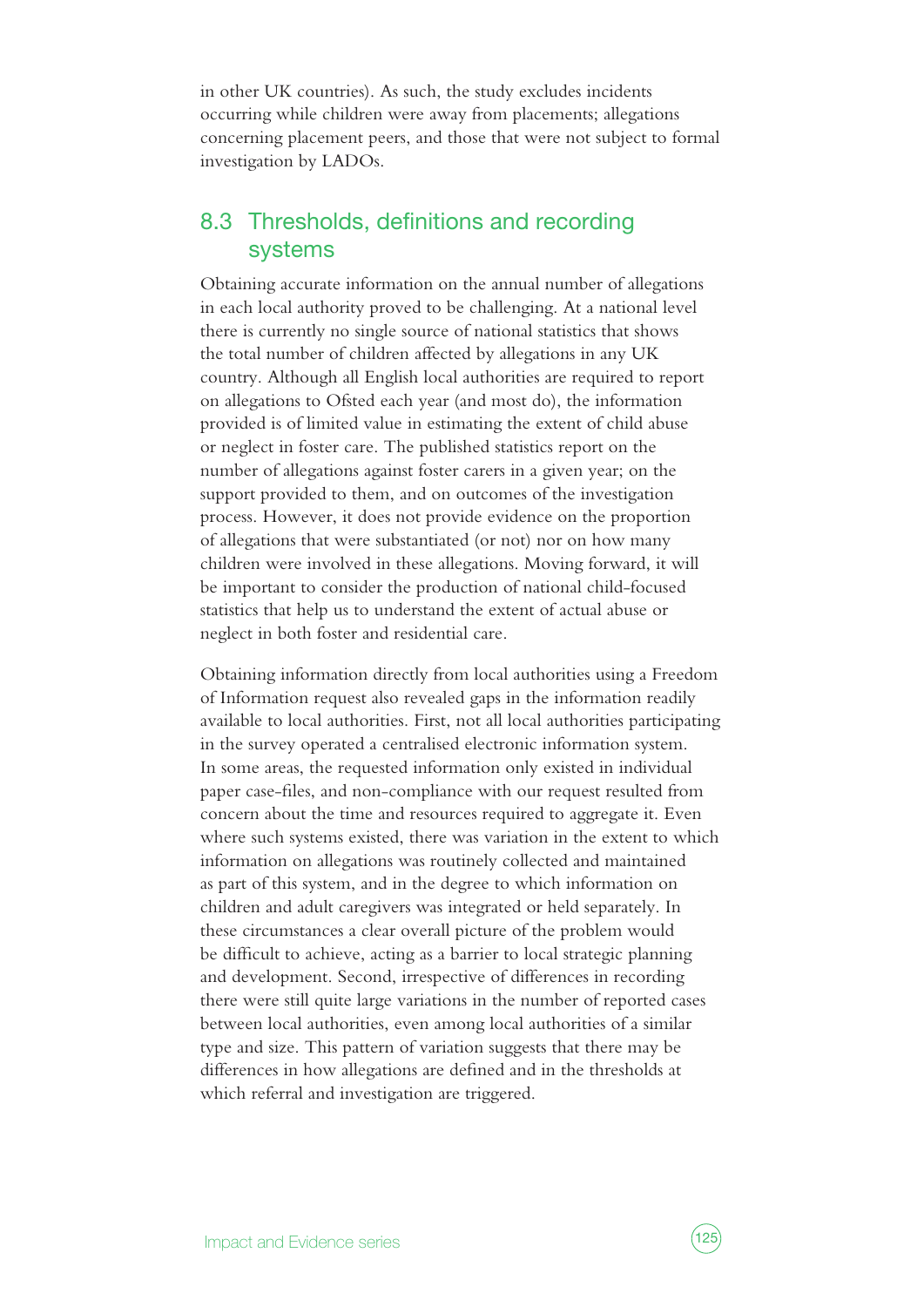In Chapter 2 we also saw that the lines of responsibility between local authorities for children placed out of authority could sometimes be confusing. In general terms, an allegation concerning a London child placed, for example, in the north of England would be managed by the host authority in which the placement is located. However, the extent to which the placing authority would be kept informed and would maintain records of the progress of this allegation appeared to be highly variable. In addition, the management of allegations between neighbouring local authorities was sometimes uncertain with respect to which areas took the lead on investigations. It is therefore important that clear structures and communication strategies are developed to ensure that the management of allegations is effective and that care planning for the child does not suffer. These relationships should also form a focus for future research studies in this area.

#### **Key messages**

At local authority and national levels aggregated statistical data on allegations are needed that are child-centred and can provide an accurate picture of substantiated abuse or neglect in foster and residential care.

Clear structures and communication strategies between local authorities are needed for children placed out of authority to ensure effective management of investigations and care planning for the children concerned.

#### 8.4 Incidence of allegations in foster care

This study represents the first UK-wide survey of allegations of abuse or neglect of children in foster care. Information for three successive years (2009–2012) was obtained from 156 local authorities across the UK. The survey found that the vast majority of fostered children receive safe care, but that a very small minority suffer significant harm in these settings. On average, local authorities reported 10–11 allegations per area in each of the three years, giving an approximate UK estimate of 2,000–2,500 allegations per year, which equates to fewer than four allegations per 100 children in foster care across the UK each year. Between one-fifth and one-quarter of these allegations (22–23 per cent depending on the year) were confirmed as having constituted abuse or neglect, with an estimate of 450–550 confirmed cases of abuse or neglect in foster care in the UK each year, representing less than one confirmed allegation per 100 children in foster care across the UK each year. These findings are broadly consistent with those from an earlier UK survey of fostering agencies (Nixon and Verity, 1996).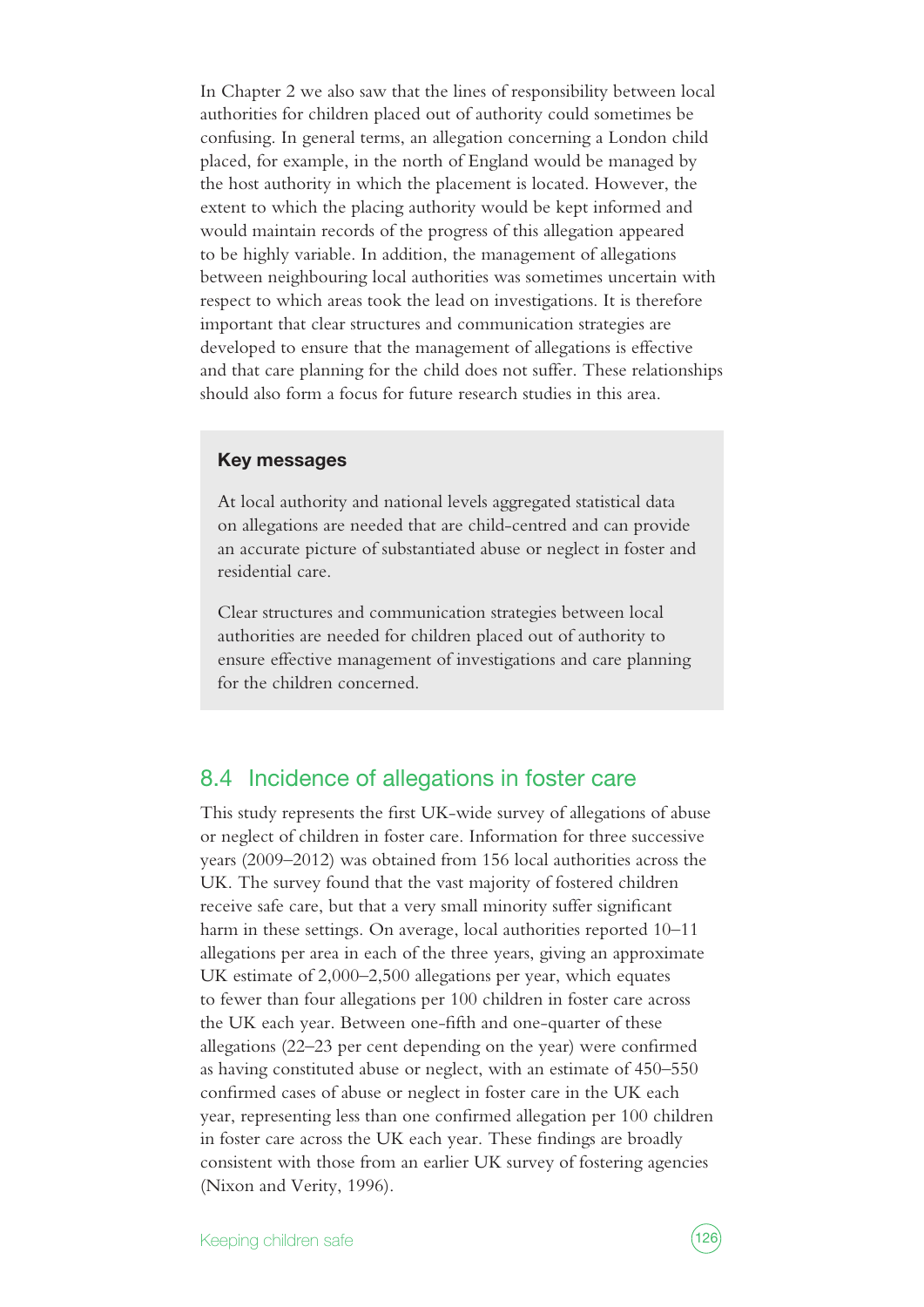Approximately three-quarters of all allegations were therefore not substantiated. Eighty-five local authorities were able to provide a more detailed breakdown on these numbers. In these areas, 26 per cent of allegations were confirmed as abuse or neglect; a further 30 per cent were proven to be unfounded; but another 43 per cent of all allegations were unsubstantiated due to a lack of evidence. These latter cases therefore frequently present real dilemmas for professionals attempting to decide on an appropriate course of action that will safeguard children in circumstances where clear evidence is lacking, though suspicions may remain. Children may be removed from placements quickly, when circumstances do not justify it, or remain in situations where they are exposed to further harm. Equally, foster carers who have done nothing wrong may see children removed or continue to live with the doubts of others surrounding them. The consequences for children and foster carers in these scenarios have been described in the literature (see Biehal and Parry, 2010).

In this study, where allegations were substantiated well over half of the children had been permanently removed from the placement (in 56–63 per cent of cases, depending on the year), amounting to approximately 300 confirmed cases per year across the UK that involved the removal of children. However, where allegations could not be substantiated, in well over one in 10 cases (13–16 per cent) the children were nonetheless removed. While this disruption to children's lives may have been fully justified in these cases, there is wider evidence of defensive, risk averse practices that can lead to the precipitate removal of children when allegations are made, without a balanced weighing of the risk to the child in decisions for them to stay or leave (Pearlman, 2012; Biehal, 2014).

There were significant variations in the total number of allegations and of confirmed cases of abuse or neglect between the different countries of the UK and, within England, between different local authorities. These patterns did not appear to be related to differences in the size of the fostered population in different areas. Further work is needed to understand fully this pattern of variance. While it may be true that the likelihood of abuse in foster care is lower in some areas, especially perhaps in some Scottish local authorities, it may also be that it partly reflects differences in definitions and in thresholds for investigation, in investigative and recording practices or, in some instances, in the extent to which some kinds of cases are (or are not) managed informally.

A conservative estimate (based on confirmed cases as a proportion of all fostered children in each country) suggests that abuse or neglect was confirmed for just under 1 per cent of fostered children in England (in each of the three years); just over 1 per cent in Wales, and for 0.1–0.2 per cent of fostered children in Scotland. These estimates are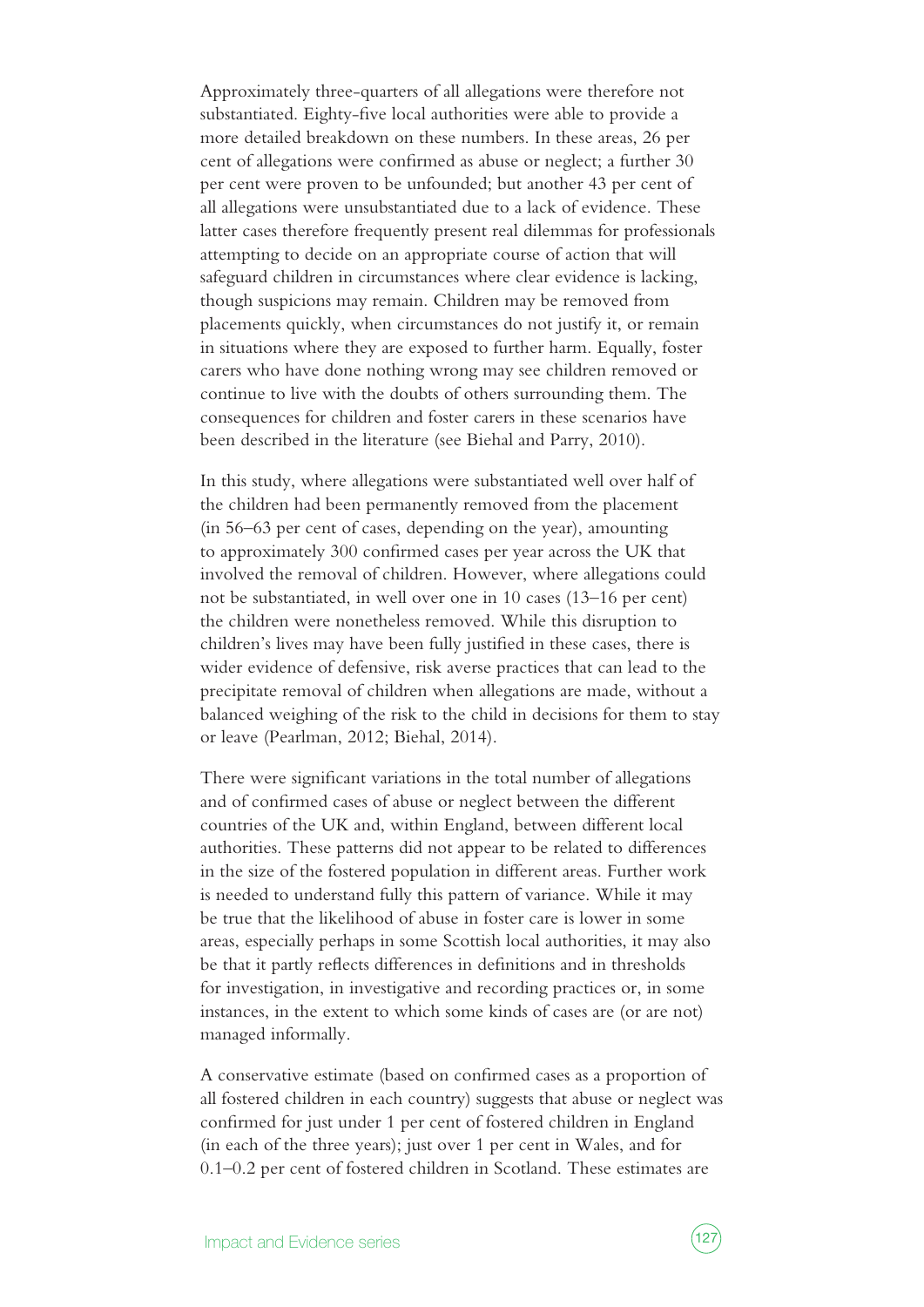broadly consistent with studies in the USA that have looked at the annual incidence of confirmed abuse or neglect in foster care, all of which established rates between 0.66 and 2 per cent (Bolton et al, 1981; Spencer and Knudson, 1992; Poertner et al, 1999; Billings and Moore, 2004).

It is encouraging to find that the vast majority of fostered children are provided with a safe care environment. Of course, this is as it should be. It is no less than should be expected. We should be mindful, however, that these figures are likely to slightly underestimate the true extent of abuse or neglect. As we have seen, our analysis here is based on allegations, a considerable number of which involved more than one child. Furthermore, while 22–23 per cent of all allegations were confirmed, many more were unsubstantiated because there was insufficient evidence to establish a case, and it is likely that a proportion of these children will also have been harmed by their experiences. Also, inevitably, our study was only able to collect information on *recorded* abuse or neglect, investigated by local authorities. So it is important for us to understand that the findings presented here establish only a minimum baseline estimate of abuse in foster care.

#### **Key messages**

The vast majority of children entering foster care are provided with safe family placements, but in approximately 450–550 cases, children across the UK do experience harm each year from those responsible for their care.

This is likely to underestimate the true extent of the problem as well over half of unsubstantiated allegations could not be proven one way or the other.

The grey area within allegations unsubstantiated due to a lack of evidence highlights the professional dilemmas facing practitioners when trying to decide on a safe course of action for the child and may lead to precipitate and disruptive action for child and foster carer. It is important that, where possible, time is taken (in conjunction with colleagues) to carefully weigh the evidence in individual cases.

Further work is needed to understand the variation that was found between countries and local authorities in rates of abuse or neglect to see the extent to which these are real or a product of different definitions, thresholds and practices. Similar findings are evident for residential care.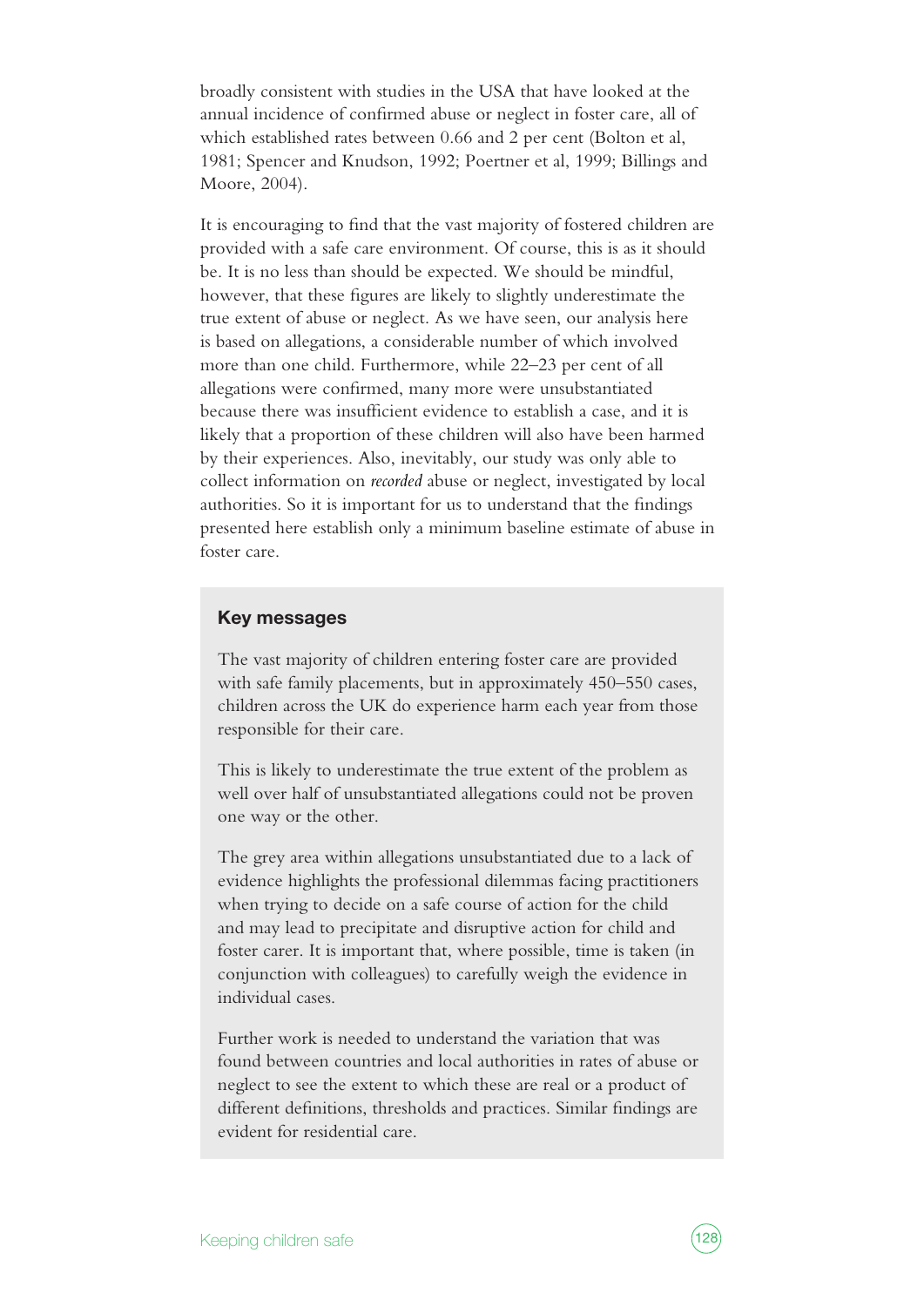### 8.5 The nature of abuse in foster care

This study was able to describe the patterns and nature of confirmed abuse or neglect experienced by 118 children living in foster care. All forms of abuse or neglect were evident in our survey, including physical abuse (in 37 per cent of cases), emotional abuse (30 per cent), sexual abuse (11 per cent), and neglect (17 per cent). In addition, 15 cases were reported to concern poor standards of care falling short of actual abuse. Some cases involved apparently one-off incidents, usually of physical abuse, while others, especially sexual and emotional abuse or neglect, had often persisted over long periods of time. In some cases, especially concerning sexual abuse, the allegations were historic and only came to light sometime after the child concerned had left the placement. In comparison to child abuse or neglect in the family home, multiple forms of abuse were less common (see Wade et al, 2011; Ward et al, 2012).

Many of the foster carers (43 per cent) had been the subject of earlier allegations. In some instances patterns of previous, often minor, concerns had not been taken seriously or, where some training or support had been provided this had not been followed up to gauge its effects on quality of care. The importance of recording and taking seriously all allegations to detect emerging patterns of behaviour has been highlighted in government-sponsored reviews of safeguarding practice (Utting, 1997). We did find, however, that where suspicions had been aroused by awareness of past allegations, it was more likely that this particular allegation would result in the de-registration and/or criminal prosecution of the carers involved. Being alert to cumulative evidence of risk can therefore assist decision-making when new allegations arise.

The definitional boundary between behaviours recorded as 'poor standards of care' and those recorded as 'abusive' or 'neglectful' remains a grey area and it is likely that thresholds for defining behaviours as abusive vary between local authorities. It is therefore also important that previous concerns about poor standards of care are also taken into account when an allegation is made.

Abuse or neglect may occur in all placement contexts. There was little evidence to suggest that substantiated allegations were either more or less likely to arise, or that forms of abuse or neglect depended on the type of the placement: kinship or non-relative foster care; local authority or independent provider placement. However, many of these placements were long-term, with only one-quarter of children having been in placement for one year or less. Allegations may therefore occur at any point in the life of a placement.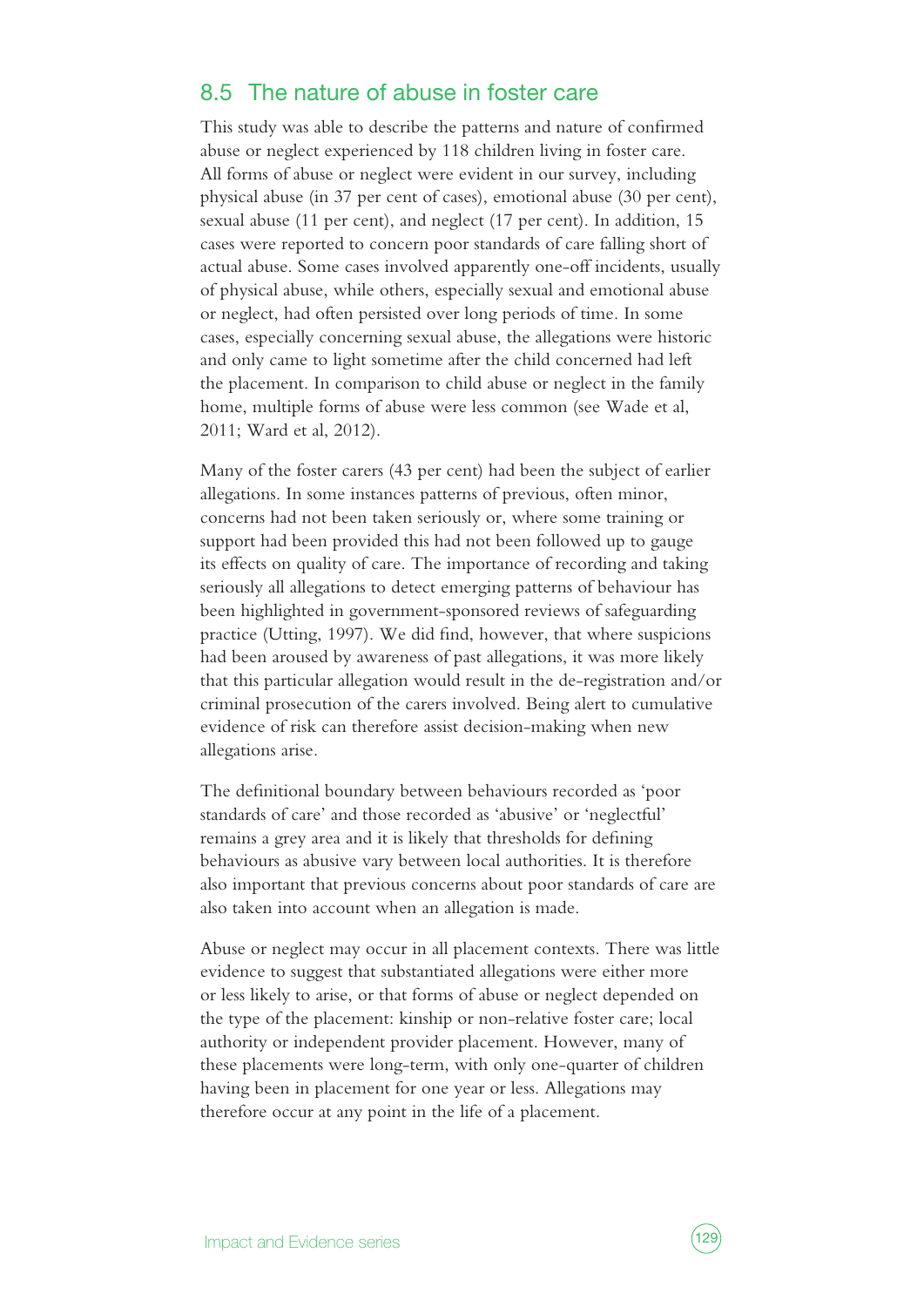There was evidence that warning signs may have been missed where children appeared to be settled in long-term placements and this is reinforced by the number of children who failed to disclose often very serious sexual and emotional abuse until after they had moved on. Wider evidence points to the potential vulnerability of children, especially younger children, in apparently settled placements where social work visits, monitoring and review are insufficient (Morris and Wheatley, 1994; Utting, 1997; Sinclair et al, 2007). It is understandable that professionals may be wary of disrupting such placements, perhaps especially where they are within the family network. However, if standards of care are known to be poor these should be adequately addressed and effectively monitored to ensure that children are properly safeguarded.

It is important for practitioners to be aware of signs of stress accumulation in foster carers. Some foster carers were evidently overstretched (taking on more children than they were approved to do or being required to mix very young children with older teenagers). Some were stressed by personal difficulties in their lives (family illness, marital breakdown, excessive alcohol use). All of these factors could reduce the capacity to provide good quality care and/or lead to the abuse or neglect of children in their care. However, in a smaller number of very serious cases involving the persistent emotional or sexual abuse of children, foster carers were operating who should never have been approved to foster. These individuals should be weeded out before they foster – or at the very earliest opportunity thereafter – through provision of high quality assessment, recruitment and review procedures. Where a decision is taken to terminate the approval of a foster carer (or would have been taken, if they had not resigned first) because they are considered to pose a risk of harm to children, the Disclosure and Barring Service must always be informed. In these circumstances, it is an offence to fail to make a referral without good reason (HM Government, 2013).

Communication and information sharing between agencies is also of obvious importance. There was evidence of initial concerns being raised (sometimes repeatedly) by schools, neighbours or other relatives; concerns that were not always taken seriously by social workers or acted upon. As we have seen, good communication channels are also needed between local authorities when children are placed out of area. Professionals cannot rely on children to disclose abuse or neglect, or even their unhappiness, at an early stage or even at all. Of course, it is vital that children are visited regularly, that they are listened to with care and empathy and that they are seen within and outside the placement. However, this alone is insufficient, and social workers need to be mindful of information passed to them by others and on their own powers of observation to assess the dynamics of placement relationships. This is inevitably more difficult to achieve when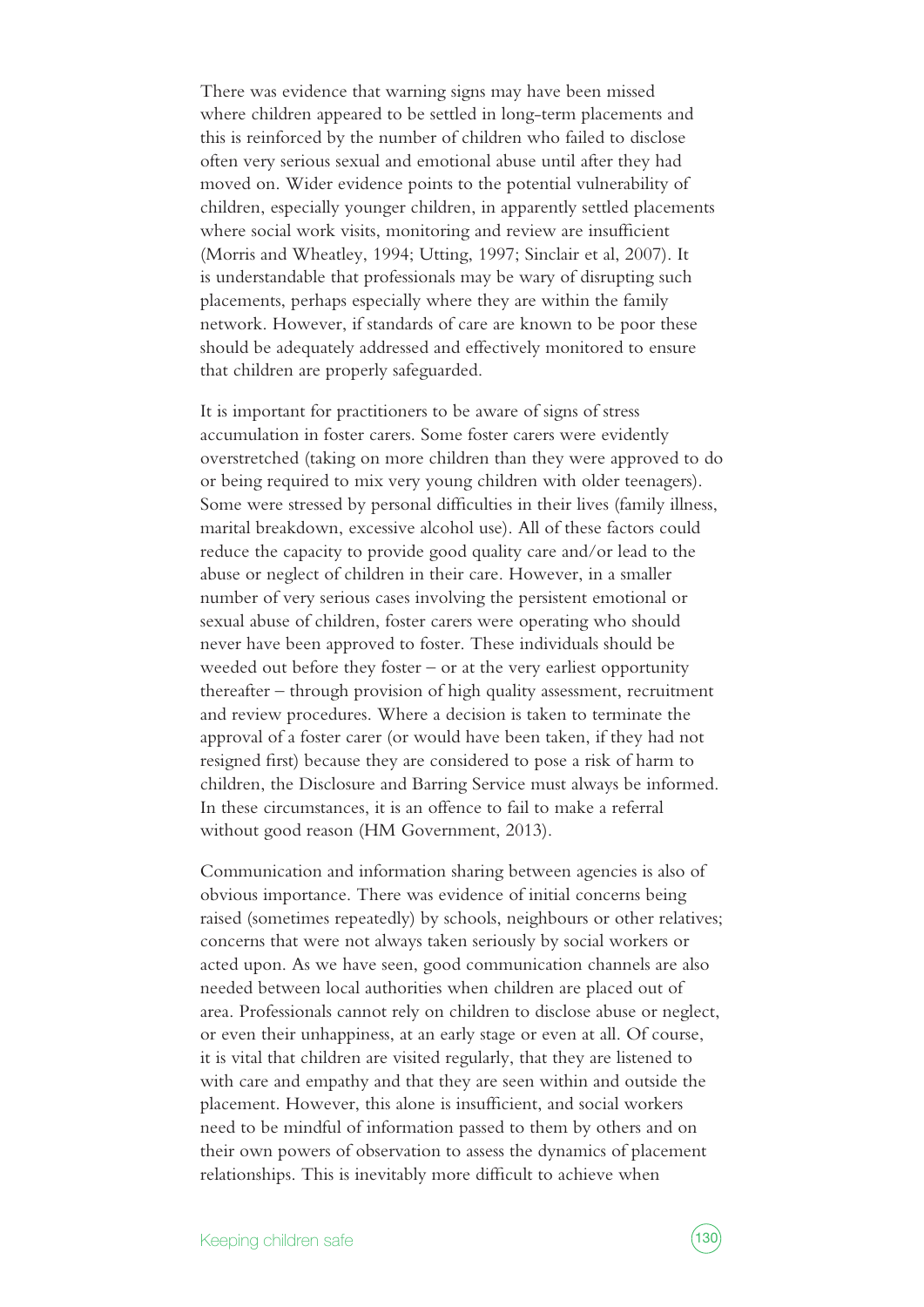staff turnover is high, where good records are not kept and when coordination between service providers is poor.

The balance that social workers need to strike between safeguarding children and the preservation of longer-term foster placements is a difficult one. The normalisation of family life, which is an important objective for long-term care, can be jeopardised by unnecessary and overly intrusive interventions. Judging when and how to intervene is a challenge. Over two-fifths of the children directly involved in substantiated allegations were removed from their placements immediately or soon after the allegation was made. A similar proportion of children in the same placements but not directly involved in the allegation were also removed at the same time. It was very rare for children to be removed at a later point, after the investigative process was completed, or, once removed, for them to return to the placement. Wherever it is considered safe to do so, a brief period of time spent weighing the risks involved in particular cases may help to reduce disruption to the lives of children and foster families. Pre-emptive permanent removal of children is one of the key complaints raised by foster carers (Nixon and Verity, 1996; The Fostering Network, 2004b; Swain, 2006).

The vast majority of substantiated allegations led to some form of further action against the foster carer(s) concerned. Only one in 10 received no further action; one-third of cases led to the provision of further support or training, and almost one-half to their deregistration. A small number of foster carers were subject to criminal prosecution and/or referral to the ISA. Although there was no association between these outcomes and the type of abuse suffered by their children, there was an association with whether or not the children remained living with them. Where the outcome involved no further action or support and training, it was considerably more likely that the child would stay.

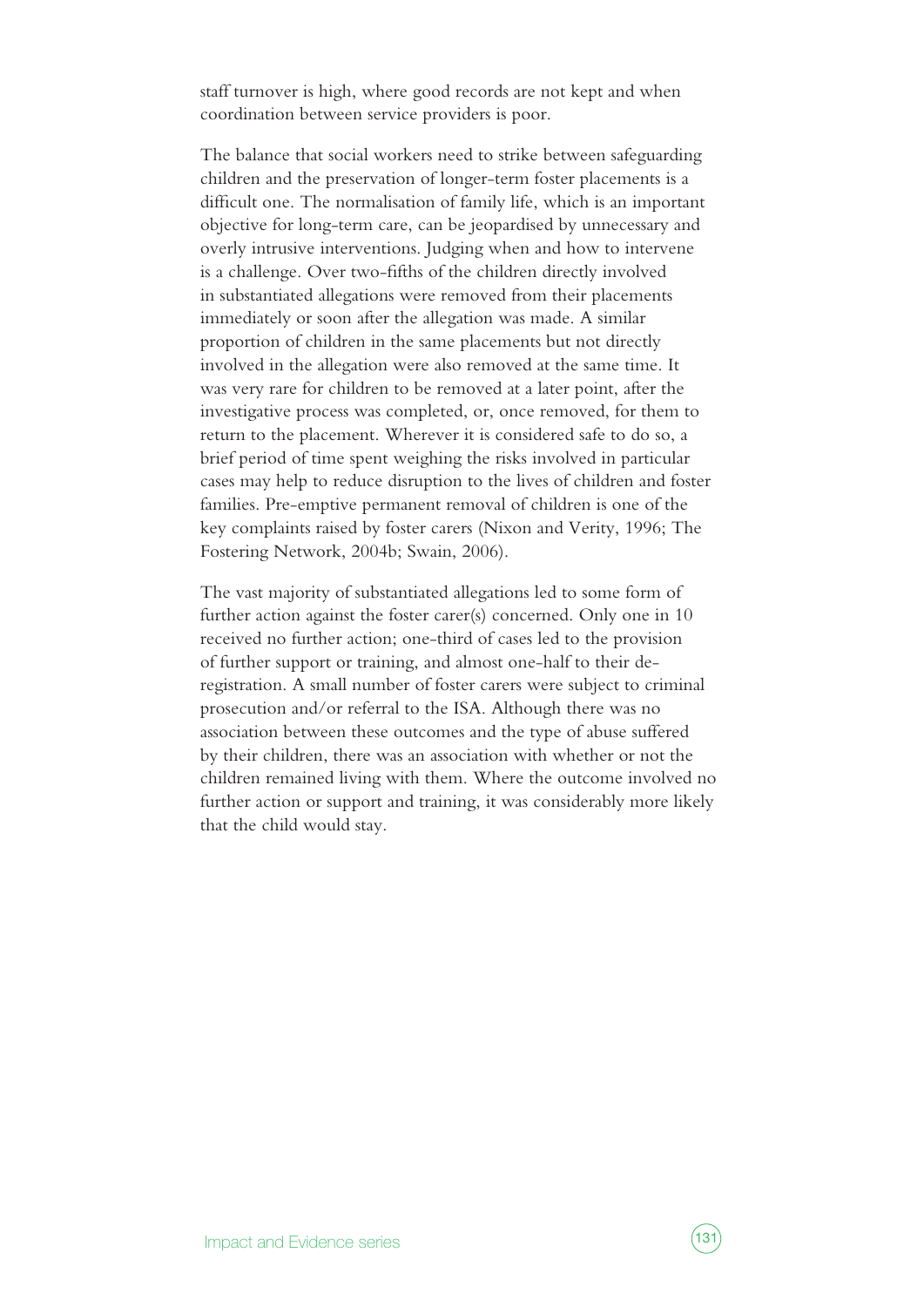#### **Key messages**

The findings emphasise the importance of continuous monitoring and review of foster placements by social workers. Abuse or neglect can occur in any kind of placement at any time, even where children have been settled for a long time.

Listening carefully to children, both inside and outside the placement, is essential. However, it is important to be mindful that some children may not feel able to disclose abuse until after they have left.

Good cooperation and communication between agencies and between local authorities (when children are placed out of area) is imperative for effective safeguarding practices. Without this, important signals of distress can be missed.

Past allegations and concerns about foster carers should be carefully recorded. Any new allegations that arise should be placed in historical context.

Like other people, some foster carers will experience periods of distress and personal difficulty in their lives. Although the vast majority will not go on to mistreat children in their care, these signs should not be ignored. Foster carers under stress should be provided with additional support, as provision of timely support may help to preserve the quality of care they provide.

Foster carers will also need access to good independent support and representation once an allegation is made.

Where a foster carer is removed because their actions or behaviour suggest they may pose a risk of harm to children, the Disclosure and Barring Service must be informed.

## 8.6 The incidence of allegations in residential care

Although there have been long-standing concerns about the physical and sexual abuse of children in residential care, evidenced by the large number of inquiries held into historic abuse, the few studies that have been undertaken in the UK on this theme have tended to be based on small and/or unrepresentative samples (Morris and Wheatley, 1994; Farmer and Pollock, 1998; Hobbs et al, 1999; Hutchinson, 2011). Until now, there has been no representative survey of the incidence of abuse in residential care across the UK.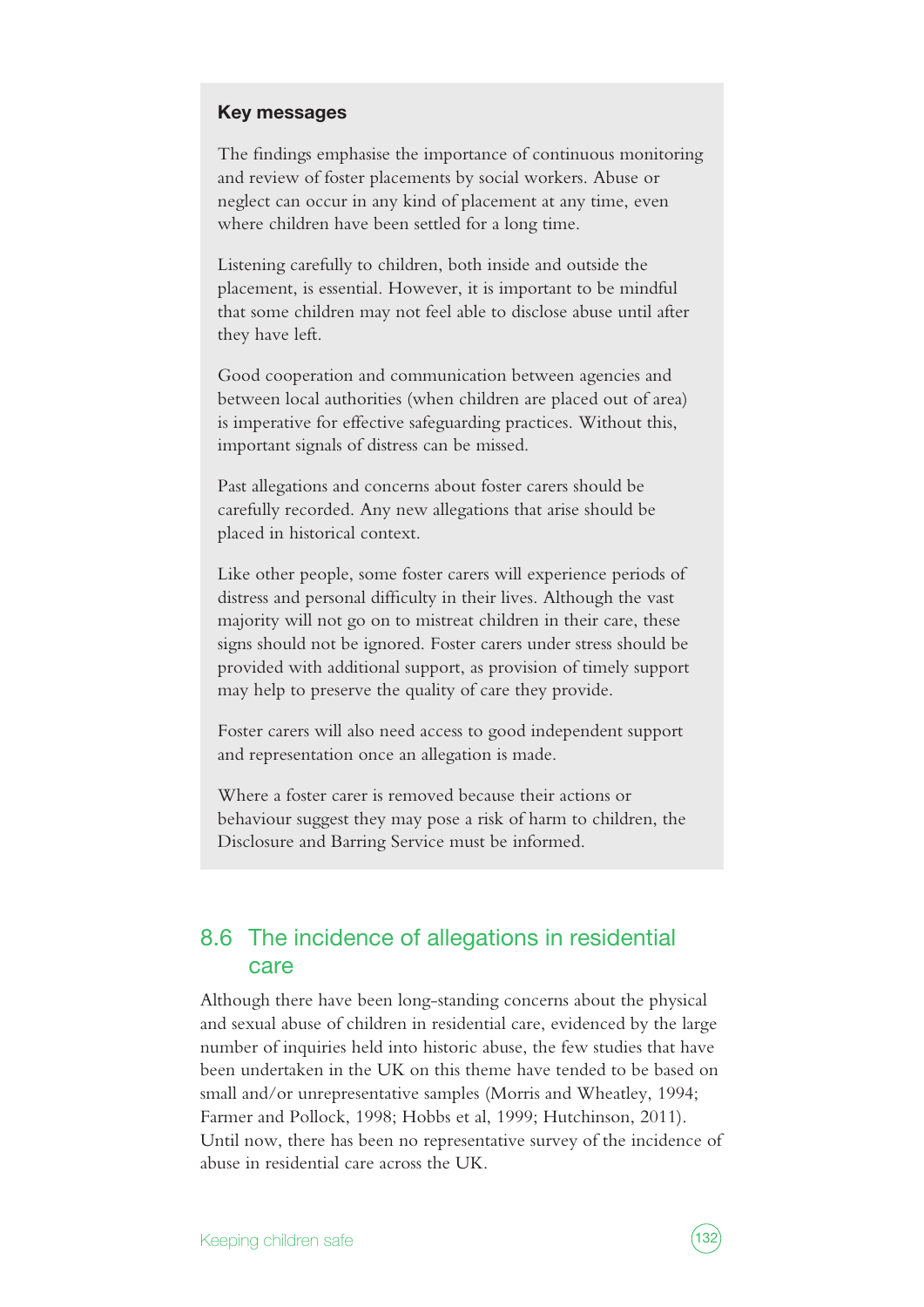Information on allegations in residential settings was sought for the same three year period (2009–2012). The survey was concerned with abuse by staff within these settings. As such, the survey did not include abuse by resident peers, abuse experienced while away from the home, by adults external to the placement or by family members during contact. As was the case with foster care, the findings revealed that most young people in residential care did not experience abuse from those charged with caring for them.

On average, local authorities reported five to seven allegations per area in each of the three years, giving an approximate UK estimate of 1,100–1,400 allegations per year, which equates to between 10 and 12 allegations per 100 children in residential care across the UK each year. Although the figures appear lower than those provided for foster care (2,000–2,500), they are proportionately higher once account is taken of the relative sizes of the foster and residential populations. Patterns of country variation were similar to those found for foster care, with higher rates of allegations and confirmed abuse in England and Wales and lower rates found in Scottish residential care. The reasons for these differences also require further exploration.

Between one-fifth and one-quarter of these allegations (21–23 per cent, depending on the year) were confirmed as having constituted abuse, with an estimate of 250–300 confirmed cases in residential settings across the UK, representing between two and three substantiated allegations per 100 children in residential care across the UK each year. So the proportion of allegations that are substantiated is broadly the same in both foster and residential care. However, abuse in residential settings may come to light more readily, since residential care takes place in relatively public settings, whereas fostering is located in the private domain of the family. Also, like foster care, at least three-quarters of allegations were unsubstantiated, either because they were unfounded or because insufficient evidence was available.

Unlike foster care, however, allegations (confirmed or otherwise) were much less likely to have led to young people being removed from the placement. Fewer than one in five substantiated allegations resulted in removal, and this applied to only a tiny number of young people involved in unsubstantiated allegations (0.4–2.4 per cent, depending on year). For most young people, therefore, residential placements endured.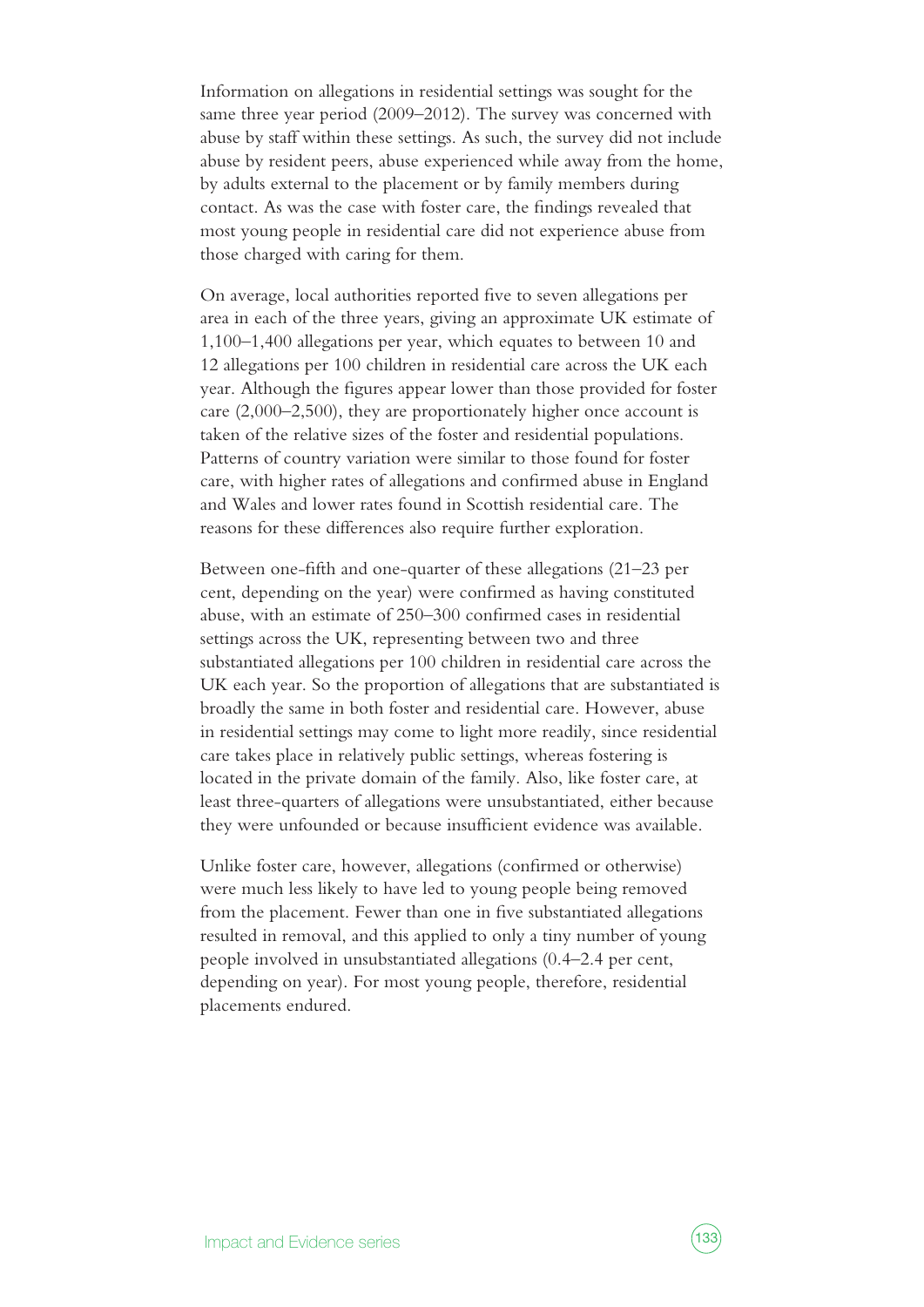#### **Key messages**

Residential staff teams do provide safe care to the vast majority of their young residents, although across the UK there are 250–300 confirmed cases of abuse in residential settings each year.

As with foster care, this is likely to underestimate the true extent of the problem and takes no account of abuse by peers or adults external to the placement.

Unlike foster care, confirmed abuse is much less likely to lead to young people being removed from residential placements.

#### 8.7 The nature of abuse in residential care

While we have seen that most young people in residential units experience safe care, very little information has emerged in recent years about the nature of abusive practices. Through this study we have been able to report on substantiated allegations that concerned 28 young people, most of whom were teenagers.

Most young people were living in ordinary children's homes, with smaller numbers living in residential schools or secure units. Four allegations originated from a single secure unit that was subsequently closed down, and another three from a single residential education establishment. These units, in which there was some evidence of a culture of physical coercion and compliance, provided echoes of the establishments of the past in which cultures of systemic abuse were too often prevalent (see Stein, 2006).

Most perpetrators were members of residential staff and over half of the cases were classified as 'physical abuse' or as an 'excessive use of physical restraint'. No cases of sexual abuse in residential care were reported to us. The contours of physical abuse and restraint cases were broadly similar. In the main they centred on staff reacting inappropriately or with excessive physical force to episodes of challenging or provocative behaviour by residents in the home. They were generally reactive rather than planned.

Given the difficult histories and associated challenging behaviour of many young people placed in residential care, behaviour management is a complex and difficult area of practice. The provision of mental health services for young people in residential care may be inadequate, leaving staff to manage young people's difficult behaviour without the necessary professional expertise and advice (Davidson, 2010). Recent evidence from Scotland suggested that the practice of physically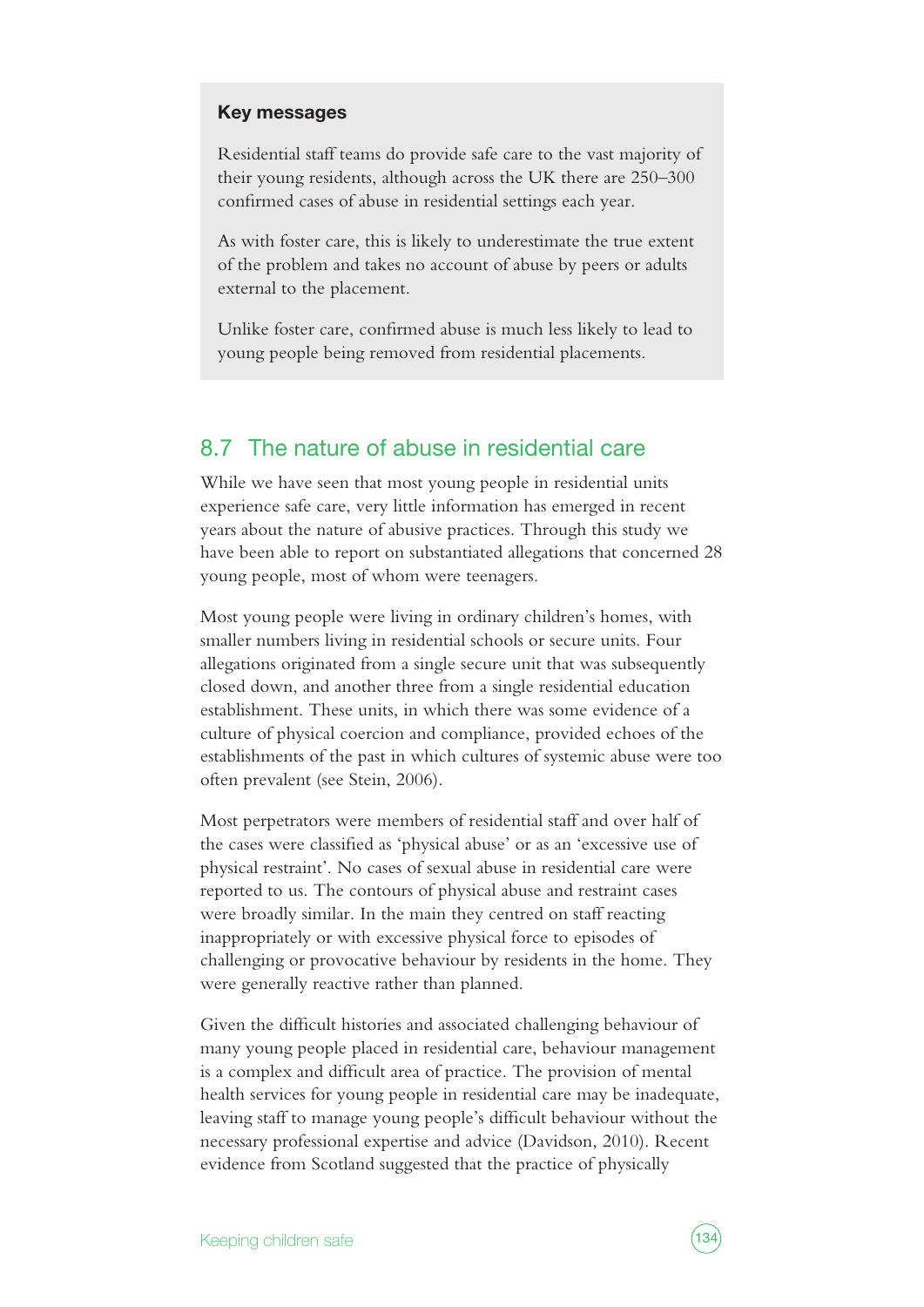restraining young people in residential units required improvement in at least half of the residential establishments in Scotland (Care Commission, 2008).

There was a good deal of understanding among respondents of the intense pressure that residential workers often face when conflicts erupt and the fragile balance of a unit is temporarily broken. However, there was also recognition of the need for practitioners to remain calm, maintain a sense of authority and to employ non-provocative strategies to defuse tensions in high-pressure situations. In this regard, the findings highlight the importance of good supervision and of ongoing training to update and refine skills and to develop appropriate reflective and debriefing strategies. They also reinforce findings from earlier research in residential care on the importance of a positive culture and strong (but consensual) leadership to provide a foundation for good child care practice in children's homes (Berridge and Brodie, 1998; Brown et al, 1998; Sinclair and Gibbs, 1998; Wade et al, 1998). Understanding the triggers that provoke individual young people and working with them on anger management strategies in calmer times may also help to reduce aggressive behaviour and improve staff responses. While these strategies will not guarantee success, they may contribute to an environment in which strategies to safely manage conflict situations can be strengthened.

A small number of cases were classified as 'poor standards of care' falling short of actual abuse. However, where the boundary lay between these classifications was not always clear. These cases ranged from minor indiscretions that could be corrected in a relatively straightforward way to significant breaches of professional conduct or forms of behaviour that were quite indistinguishable from explicit and well-recognised abusive practices.

As our UK-wide survey revealed, it was very rare for a substantiated allegation to result in young people being removed from the placement. It was also quite rare for it to lead to a formal looked after child review to situate events in the context of the overall care plan for the child. In many respects, then, life went on much as before.

Outcomes for residential workers were much more variable. While some cases resulted in no further action, others led to termination of employment or referral to the ISA. However, it was not possible to discern (at least from the data available to us) an explanation for these different outcomes. Similar kinds of difficulties could lead to different outcomes.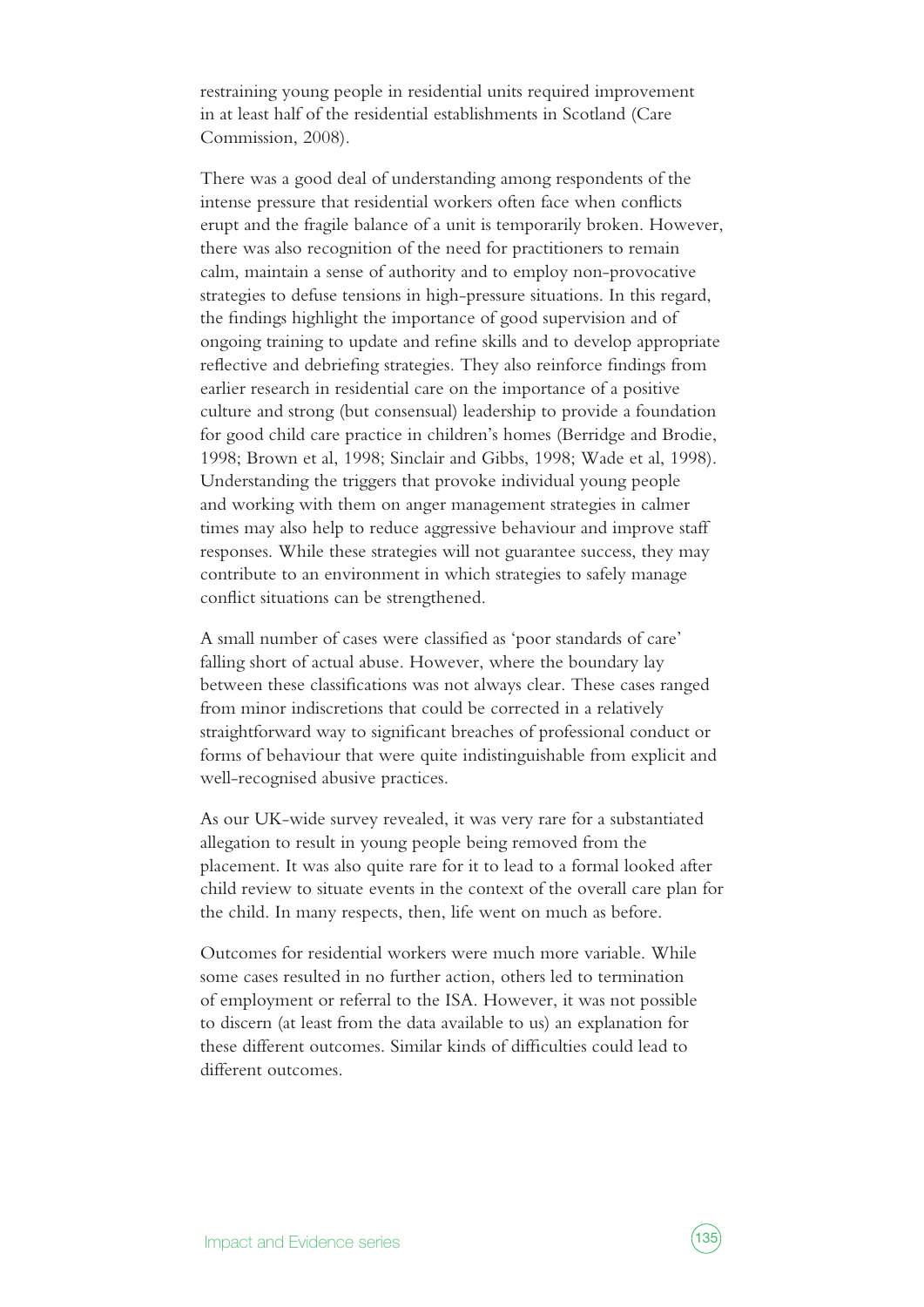#### **Key messages**

The ability to maintain calm under pressure is essential when managing conflict and may be helped by positive training, support and supervision. In these ways practitioners may develop a repertoire of de-escalating strategies to reduce the tensions inherent in high-conflict situations.

Where children's homes work well, they tend to feature strong leadership, a positive culture that staff and young people are able to buy into, and to promote close inclusive relationships between staff and young people. Helping young people to find ways to manage their anger can help to reduce combustion within the home.

The inspection regime must weed out the small number of residential units that continue to maintain cultures of coercion and compliance, even where these are accommodating very challenging young people.

Where a member of staff (paid or voluntary) is removed because their actions or behaviour suggest they may pose a risk of harm to children, the Disclosure and Barring Service (previously ISA) must be informed.

#### 8.8 Conclusion

Articles 19 and 20 of the UN Convention on the Rights of the Child emphasise the rights of all children to protection from abuse or exploitation, with special protection to be afforded to those children who have to be looked after away from home. Growing professional concern about the abuse of children living in residential settings led to a number of official inquiries from the 1990s onwards, although research evidence on abusive practices in the UK has continued to be scarce (Biehal and Parry, 2010). In a similar vein, very little has been known about the scale or nature of abuse in the rather more private world of foster care. This study represents an important first step on the road to understanding the extent, nature and consequences of abuse or neglect in foster and residential care. The findings are confined to allegations referred to LADOs or their equivalent officers in other UK countries. It does not, therefore, include abuse by resident peers or by adults external to placements, both of which have been of continuing concern, especially in residential care settings (see Kendrick, 1997).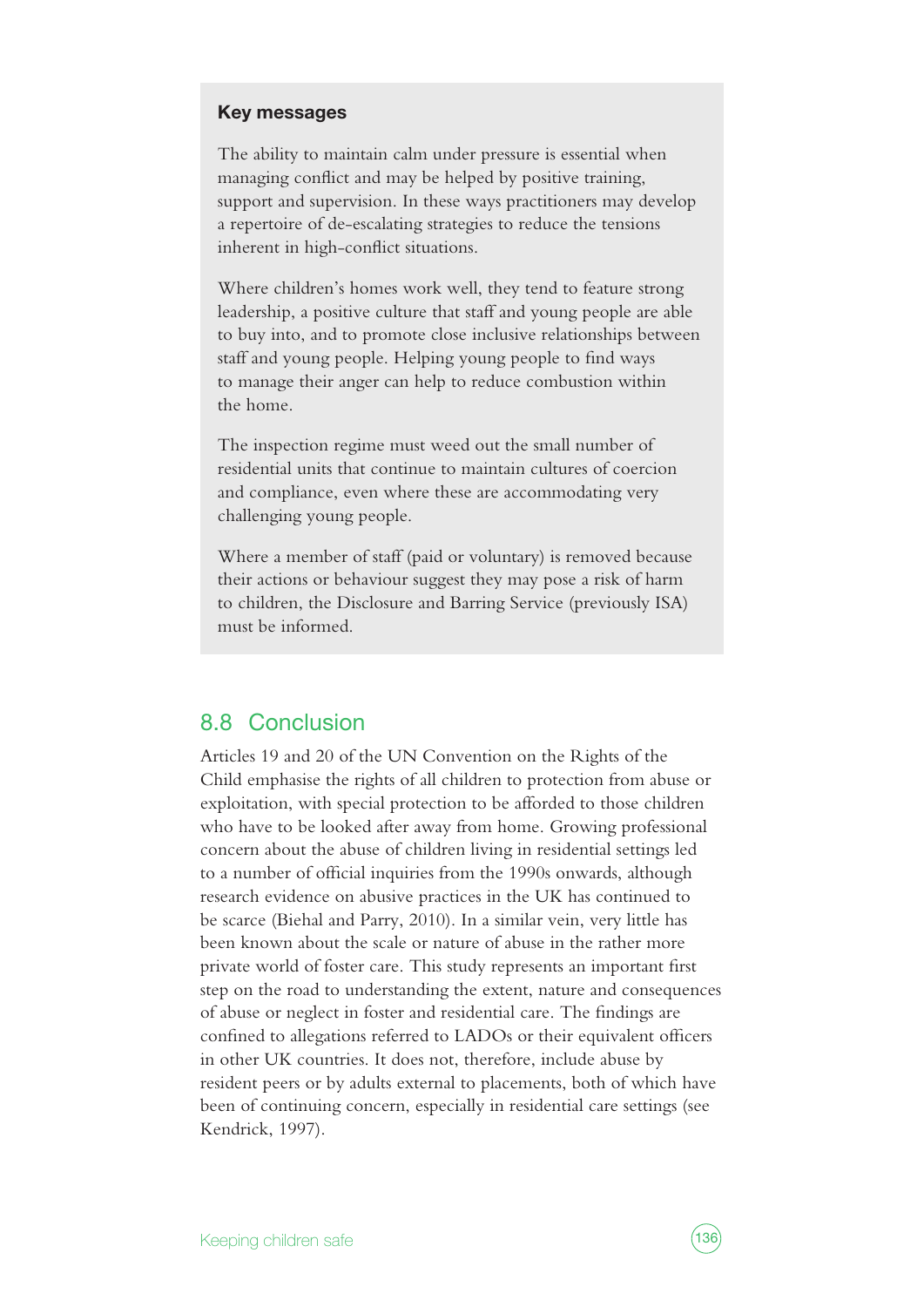In keeping with the UN Convention the vast majority of children who enter the public care system in the UK are afforded protection and most receive good quality care. However, a significant minority experience further harm at the hands of caregivers. Abuse or neglect arises in both residential and foster care. It may occur in any type of placement at any time. Turning away one's gaze from children apparently settled in long-term foster care is not acceptable: the misery experienced by unhappy children languishing in unsatisfactory foster placements is well described in the literature (see, for example, Sinclair et al., 2005b). In some cases there had been a number of lower-level concerns about foster carers, but incidents had apparently been viewed in isolation and patterns had not been identified. There really is no substitute for high quality supervision of frontline staff, for the effective monitoring and review of placements and for good cooperation and communication between agencies involved in the lives of children. With regard to these, the coordinating functions of Local Safeguarding Children's Boards, of Independent Reviewing Officers and of LADOs and their equivalents in other countries have a pivotal role in coordinating and monitoring services, ensuring the safety of children and undertaking investigations into allegations. Inter-agency communication is particularly important when abuse or neglect is identified in out-of-authority (private or voluntary sector) placements, to ensure that all other agencies using these placements are informed of the results of any investigations into foster carers or children's homes.

Children's homes are complex and fragile organisms, within which the balance of life can be easily disrupted. They have been shown to work best when they have strong leadership that is well supported and monitored by senior managers, where there is a culture of cooperation that is well understood and accepted by staff and residents, and where there are clear avenues for residents to raise concerns about the quality of care they receive. Abuse is more likely to occur where these features are lacking (see Berridge and Brodie, 1996).

Many of the inquiry reports into abuse in residential care have highlighted inadequacies in recruitment procedures (Kendrick, 1998). Strong selection and assessment procedures are needed to prevent individuals who may present harm to children becoming residential workers or foster carers. Foster carers also need good and realistic preparation at this stage about the risks involved in caring for children (some of whom may make unfounded allegations). However, some foster carers may not 'hear' the advice they are given on safer caring, or may think that it will never apply to them (see Wade et al., 2011b). Initial preparation therefore needs to be reinforced through opportunities for ongoing training to update and refine the skills needed for providing safe care. Greater access to specialist therapeutic support may also help residential staff and foster carers to better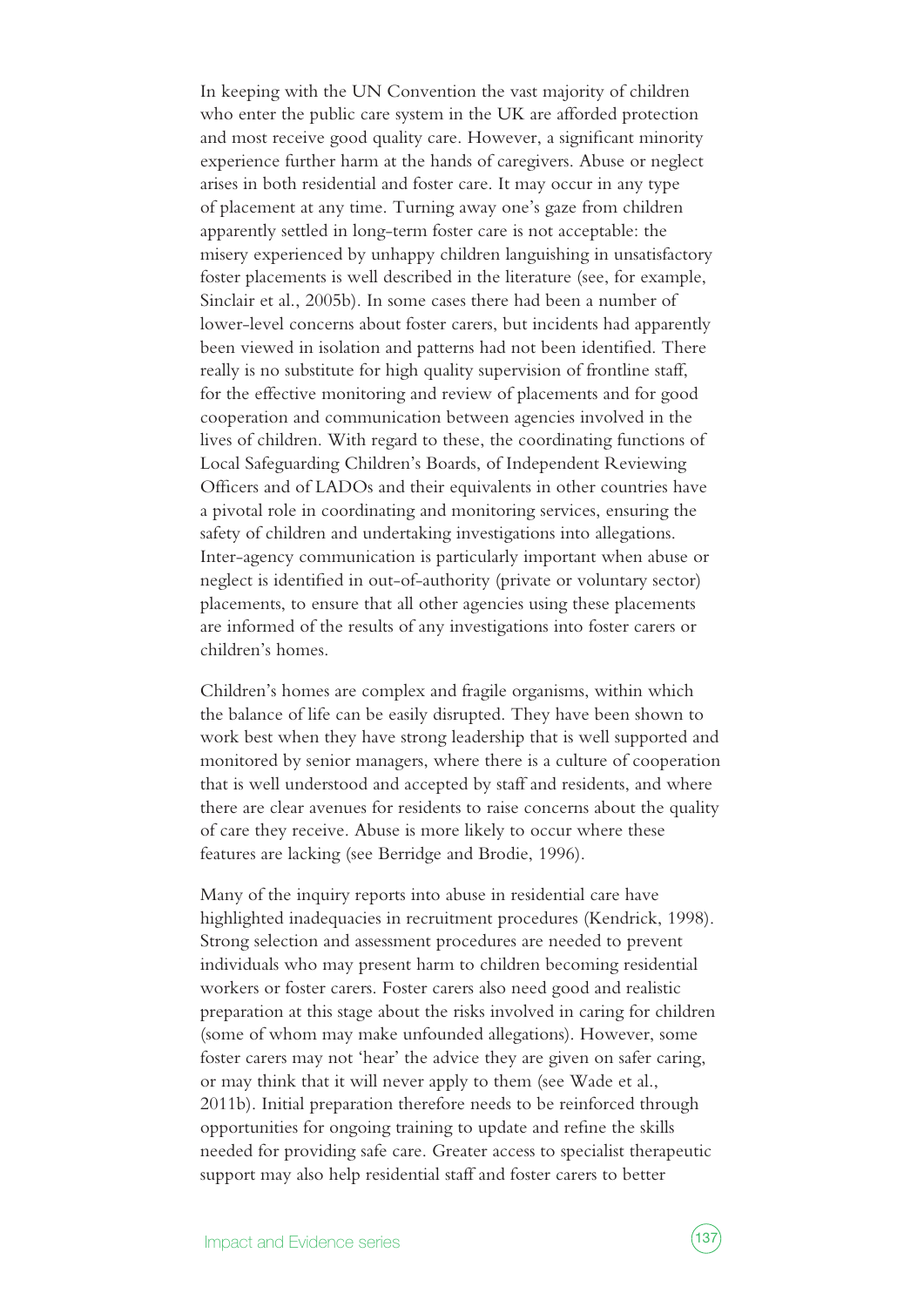manage the disturbed and challenging behaviour of some children and, in so doing, may reduce the risk of burn-out and stress-related abuse. Once an allegation is made, regulations and guidance specify the requirement for foster carers to be kept well informed about the progress of any investigation and for access to independent support to be made available (Department for Education, 2011c). However, the provision of these services has been uneven.

It is essential that both foster and residential care are underpinned by a child-centred, rights-based approach, which ensures that children and young people are listened to if they experience poor quality care, abuse or neglect. However, some children do make unfounded allegations. The reasons for doing so are complex. Furthermore, the confirmed abuse or neglect reported in this study ranged from minor indiscretions or failures to follow due procedure to the prolonged sexual and emotional abuse of children. Clearly, the same response does not fit all cases. Wherever it is considered safe to do so, it may help to reduce disruption to the lives of children and foster families if a little time is taken to review the allegation in context, taking account of past histories of foster carers and children, and in consultation with line managers and officers responsible for child protection. Precipitate action may not always be warranted, especially given that, once removed, children only very rarely return. In relation to more minor indiscretions, therefore, seeking solutions through negotiation may prove to be the most helpful approach for all concerned.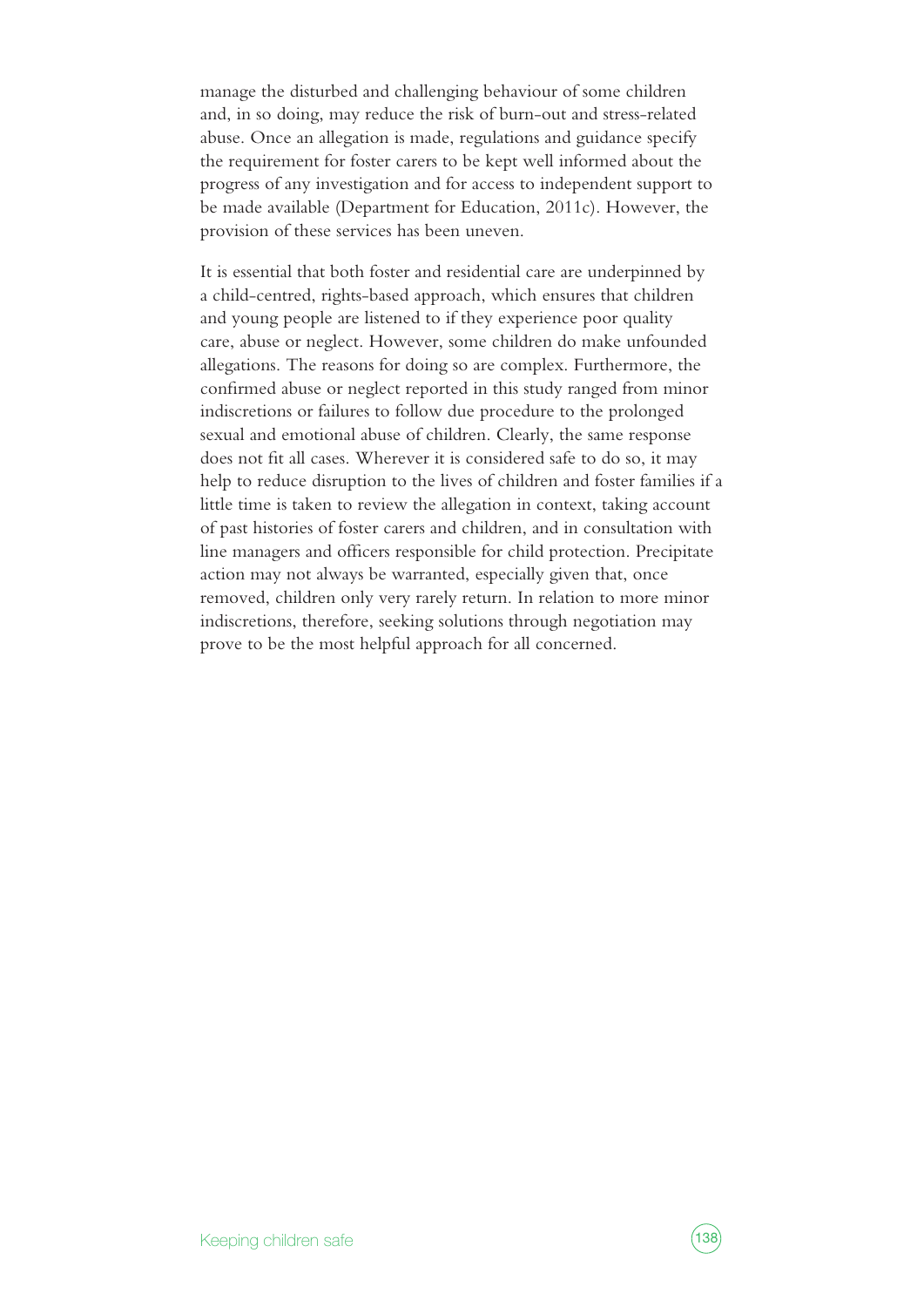## **References**

- ATTAR-SCHWARTZ, S. 2011. Maltreatment by Staff in Residential Care Facilities: The Adolescents' Perspectives *Social Service Review* 85, 635–664
- BARTER, C. 1998. *Investigating Institutional Abuse of Children: an Exploraiton of the NSPCC Experience,* London, NSPCC.
- BARTER, C. 2003. *Abuse of Children in Residential Care,*  http://www.nspcc.org.uk/inform/research/briefings/ abuseofchildreninresidentialcare\_wda48221.html (accessed July 1st 2013), NSPCC.
- BECKETT, C. 2002. The witch-hunt metaphor (and accusations against residential care workers). *British Journal of Social Work,* 32, 621–628.
- BENEDICT, M., ZURAVIN, S., SOMERFIELD, M. & BRANDT, D. 1996. The reported health and functioning of children maltreated while in family foster care. *Child Abuse & Neglect,* 20, 561–571.
- BENEDICT, M. I., ZURAVIN, S., BRANDT, D. & ABBEY, H. 1994. Types and frequency of child maltreatment by family foster care providers in an urban population. *Child Abuse and Neglect,* 18, 577–585.
- BERRIDGE, D., BIEHAL, N., HENDRY, E., SLADE, J. & TAPSFIELD, R. 2014. Refocusing our approach to safeguarding looked after children in placements. *In:* RAHILLY, T. & HENDRY, E. (eds.) *Promoting the wellbeing of children in care.* London: NSPCC.
- BERRIDGE, D., BIEHAL, N. & HENRY, L. 2012. *Living in Children's Residential Homes* London Department for Education.
- BERRIDGE, D., BIEHAL, N., LUTMAN, E., HENRY, L. & PALOMARES, M. 2011. *Raising the bar? Evaluation of the Social Pedagogy Pilot Programme in residential children's homes,* London, Department for Education.
- BERRIDGE, D. & BRODIE, I. 1996. Residential child care in England and Wales: The inquiries and after. *In:* HILL, M. & ALDGATE, J. (eds.) *Child Welfare Services: Developments in Law, Policy, Practice and Research.* London: Jessica Kingsley Publishers.
- BERRIDGE, D. & BRODIE, I. 1998. *Children's Homes Revisited,*  London, Jessica Kingsley Publishers.
- BERRIDGE, D., DANCE, C., BEECHAM, J. & FIELD, S. 2008. *Educating Difficult Adolescents. Effective Education for Children in Public Care or with Emotional and Behavioural Difficulties,* London, Jessica Kingsley Publishers.
- BIEHAL, N. 2014. Maltreatment in foster care: a review of the evidence. *Child Abuse Review,* 23, 48–60.
- BIEHAL, N., ELLISON, S., BAKER, C. & SINCLAIR, I. 2009. *The Characteristics, Outcomes and Meanings of Three Types of Permanent*

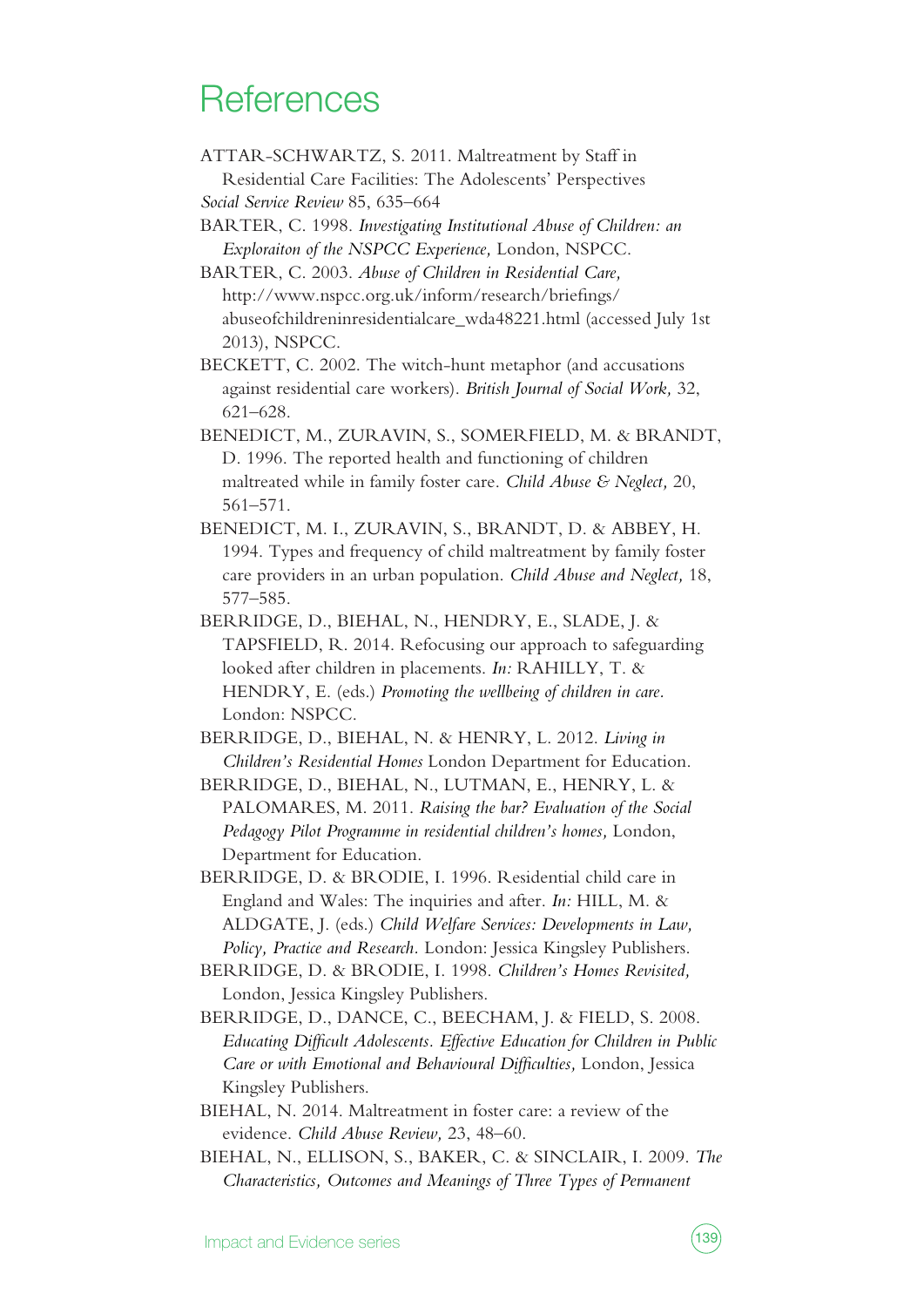*Placement: Adoption by Strangers, Adoption by Carers and Long-Term Foster Care. Report to the DCSF.,* York, SPRU, University of York.

- BIEHAL, N., ELLISON, S., BAKER, C. & SINCLAIR, I. 2010. *Belonging and Permanence. Outcomes in Long-Term Foster Care and Adoption.,* London, BAAF.
- BIEHAL, N. & PARRY, E. 2010. *Maltreatment and Allegations of Maltreatment in Foster Care. A Review of the Evidence,* York, SPRU, University of York.
- BIEHAL, N. & WADE, J. 2000. Going missing from residential and foster care: linking biographies and contexts. *British Journal of Social Work,* 30, 211–225.
- BILLINGS, P. & MOORE, T. 2004. *Child maltreatment in foster care,*  Kansas, OKDHS Children and Family Services, University of Kansas.
- BOLTON, F. G., JR., LANER, R. H. & GAI, D. S. 1981. For better or worse? Foster parents and foster children in an officially reported child maltreatment population. *Children and Youth Services Review,* 3, 37–53.
- BROAD, B. 2007. Kinship care: What works? Who cares? . *Social Work and Social Sciences Review,* 13, 59–74.
- BROWN, E., BULLOCK, R., HOBSON, C. & LITTLE, M. 1998. Making residential care work: structure and culture in children's homes. *Caring for young people way from home. Messages from research.* Chichester: Wiley.
- CALIFORNIA DEPARTMENT OF SOCIAL SERVICES 2001. *Report to the legislature on investigation of complaints against certified family homes and foster family agencies,* Sacramento, CA, California Department of Social Services, Community Care Licensing Division.
- CARBINO, R. 1992. Policy and practice for response to foster families when child-abuse or neglect is reported. *Child Welfare,* 71, 497–509.
- CARE COMMISSION 2008. *Protecting Children and Young people in Residential Care: Are We Doing Enough?,* Dundee, Care Commission
- CAVARA, M. & OGREN, C. 1983. Protocol to investigate child abuse in foster care. *Child Abuse and Neglect,* 7, 287–295.
- CHILDREN'S RIGHTS DIRECTOR FOR ENGLAND 2012. *Children's Views on Restraint,* Manchester, Ofsted.
- CLYDE COMMITTEE 1946. *Report of the Committee on Homeless Children,* Edinburgh, HMSO.
- COLTON, M. 2002. Factors associated with abuse in residential child care institutions *Children and Society* 16, 33–44.
- CONROY, A. 2012. Children subject to freeing orders. *Adoption and Fostering,* 36, 120–121.
- CORBY 2006. Book review. The secret of Bryn Estyn: the making of a modern witch hunt. *Child Abuse Review,* 15, 219–220.
- CURTIS COMMITTEE 1946. *Report of the Care of Children Committee Cmnd 6922,* London, HMSO.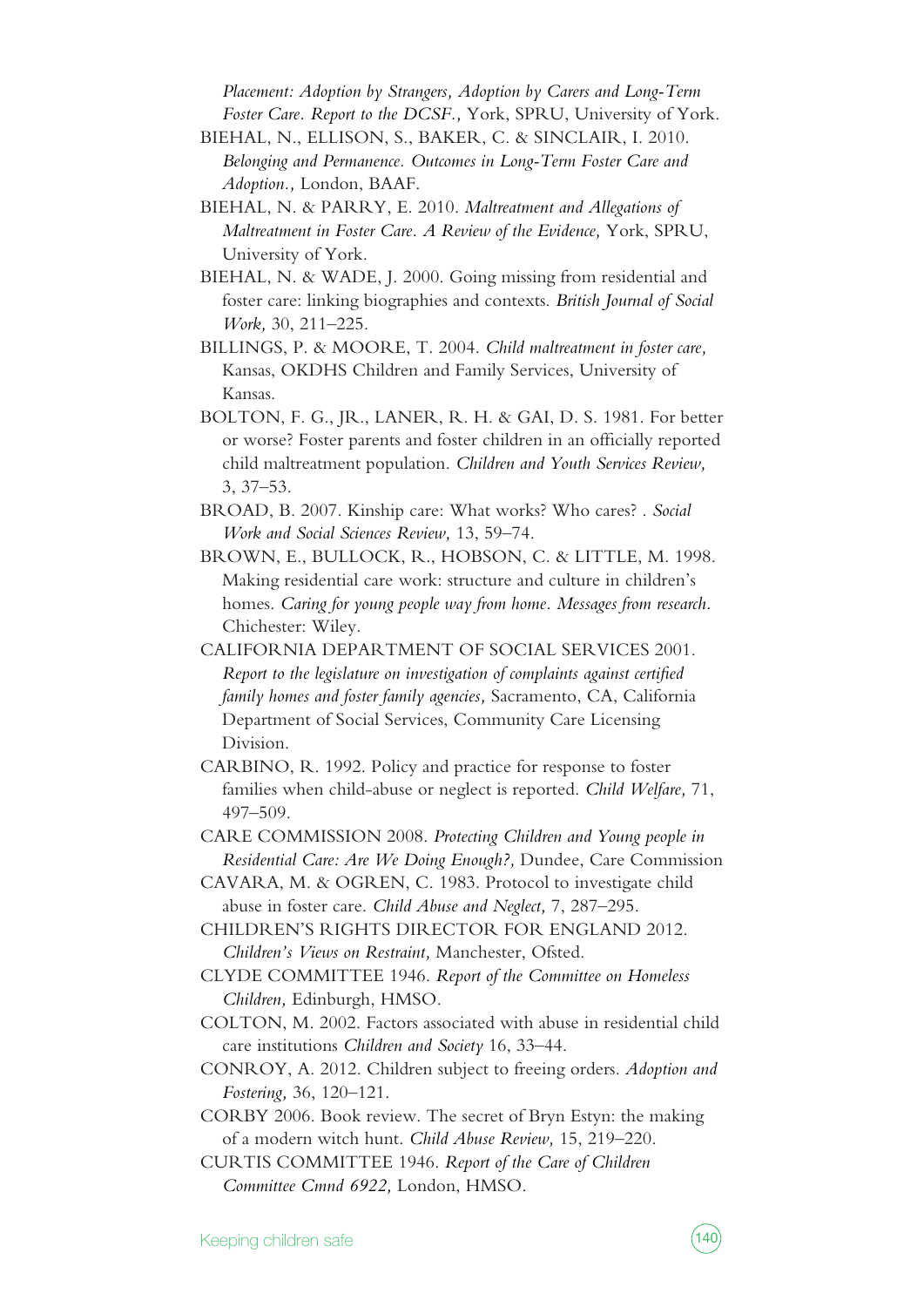DAVIDSON, J. C. 2010. Residential care for children and young people: priority areas for change. *Child Abuse Review,* 19, 405–422.

DEPANFILIS, D. & GIRVIN, H. 2005. Investigating child maltreatment in out-of-home care: Barriers to effective decisionmaking. *Children and Youth Services Review,* 27, 353–74.

DEPARTMENT FOR CHILDREN SCHOOLS AND FAMILIES 2009. *Review of the Implementation of Guidance on Handling Allegations of Abuse made against Adults who Work with Children and Young People,* London, Department for Children Schools and Families.

DEPARTMENT FOR CHILDREN SCHOOLS AND FAMILIES 2010. Working Together to Safeguard Children: A Guide to Inter-agency Working to Safeguard and Promote the Welfare of Children,. London: Department for Children, Schools and Families.

DEPARTMENT FOR EDUCATION 2011a. *Children's Homes: National Minimum Standards,* London, Department for Education.

DEPARTMENT FOR EDUCATION 2011b. *Children Act 1989 Guidance and Regulations Volume 5: Children's Homes,* London, Department for Education.

DEPARTMENT FOR EDUCATION 2011c. *Fostering Services: National Minimum Standards* Department for Education.

DEPARTMENT FOR EDUCATION 2012a. *Care Planning Placement and Case Review Regulations* London, Department for Education.

DEPARTMENT FOR EDUCATION 2012b. *Characteristics of Children in Need in England, 2011–2012,* London, Department for Education.

DEPARTMENT FOR EDUCATION 2012c. *Children's Homes in England Data Pack,* London, Department for Education,.

DEPARTMENT FOR EDUCATION 2012d. *Children Looked After by Local authorities in England (including adoption and care leavers) - year ending 31 March 2012,* London, Department for Education

DEPARTMENT FOR EDUCATION AND SKILLS 2006. *Protecting Children - Supporting Foster Carers,* London, DfES Publications.

DEPARTMENT OF HEALTH 1993. *A Place Apart, an Investigation into the Handling and Outcomes of Serious Injuries to Children and Other Matters at Aycliffe, Centre for Children, County Durham,* London, Social Services Inspectorate.

DEPARTMENT OF HEALTH 1998a. *The Government's Response to the Children's Safeguards Review Cm4105,* London, The Stationery Office.

DEPARTMENT OF HEALTH 1998b. The Quality Protects Programme: Transforming Children's Services, LAC (98) 28. London: Department of Health.

DILLANE, J., HILL, M. & MUNRO, C. 2005. *A study of sexual exploitation of looked after and accommodated young people*  Glasgow, University of Glasgow.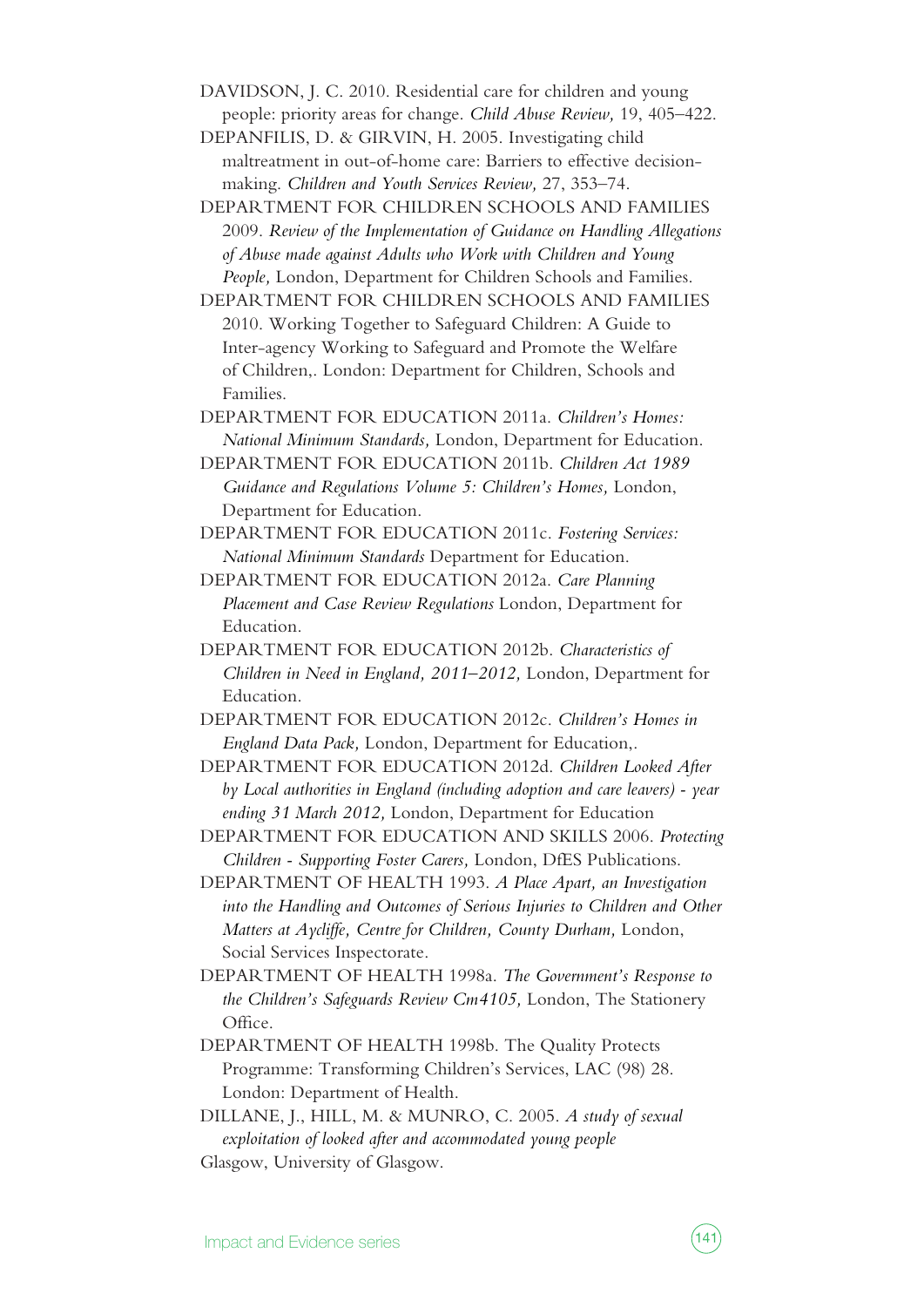ELLONEN, N. & PÖSÖ, T. 2011. Violence Experiences in Care: Some Methodological Remarks based on the Finnish Child Victim Survey. *Child Abuse Review,* 20, 197–212.

FARMER, E. & MOYERS, S. 2008. *Kinship care: fostering effective family and friends placements,* London, Jessica Kingsley Publishers.

- FARMER, E., MOYERS, S. & LIPSCOMBE, S. 2004. *Fostering Adolescents,* London, Jessica Kingsley Publishers.
- FARMER, E. & POLLOCK, S. 1998. *Sexually Abused and Abusing Children in Substitute Care,* Chichester, Wiley.
- FORD, T., VOSTANIS, P., MELTZER, H. & GOODMAN, R. 2007. Psychiatric disorder among British children looked after by local authorities: Comparison with children living in private households. *British Journal of Psychiatry,* 190, 319–325.

FRIZZELL, E. 2009. *Independent Inquiry into Abuse at Kerelaw Residential School and Secure Unit,* Edinburgh, Scottish Government.

FROST, N. & STEIN, M. 1989. *The Politics of Child Welfare: Inequality, Power and Change,* Hemel Hempstead Harvester Wheatsheaf.

- GALLAGHER, B. 2000. The extent and nature of known cases of institutional child sexual abuse. *British Journal of Social Work,* 30, 795–817.
- GARDNER, H. 1998. The Concept of Family: Perceptions of Adults Who Were in Long-Term Out of Home Care as Children. *Child Welfare,* 77, 681–700.
- HICKS, C. & NIXON, S. 1989. Allegations of child abuse: foster carers as victims. *Foster Care*, 14–15.
- HM GOVERNMENT 2006. *Working Together to Safeguard Children: A Guide to Interagency Working to Safeguard and Promote the Welfare of Children,* London, Department for Children, Schools and Families.
- HM GOVERNMENT 2013. Working Together to Safeguard Children: A Guide to Inter-agency Working to Safeguard and Promote the Welfare of Children,. London: HM Government,.
- HOBBS, G. F., HOBBS, C. J. & WYNNE, J. M. 1999. Abuse of children in foster and residential care. *Child Abuse & Neglect,* 23, 1239–1252.
- HOME AFFAIRS SELECT COMMITTEE 2002. *The Conduct of Investigations into Past Cases of Abuse in Children's Homes. Fourth Report,* London, The Stationery Office.

HOUSE OF COMMONS 2003. *The Government Reply to the Fourth Report from the Home Affairs Committee Session 2002–2003 HC 836.,*  London, The Stationery Office.

- HOWE, D. 2005. *Child Abuse and Neglect: Attachment, Development and Intervention.,* Basingstoke, Palgrave MacMillan.
- HUGHES, W. H. 1985. *Report of the Inquiry into Children's Homes and Hostels,* Belfast, HMSO.
- HUNT, J., WATERHOUSE, S. & LUTMAN, E. 2008. *Keeping Them in the Family: Outcomes for Children Placed in Kinship Care through Care Proceedings,* London, BAAF.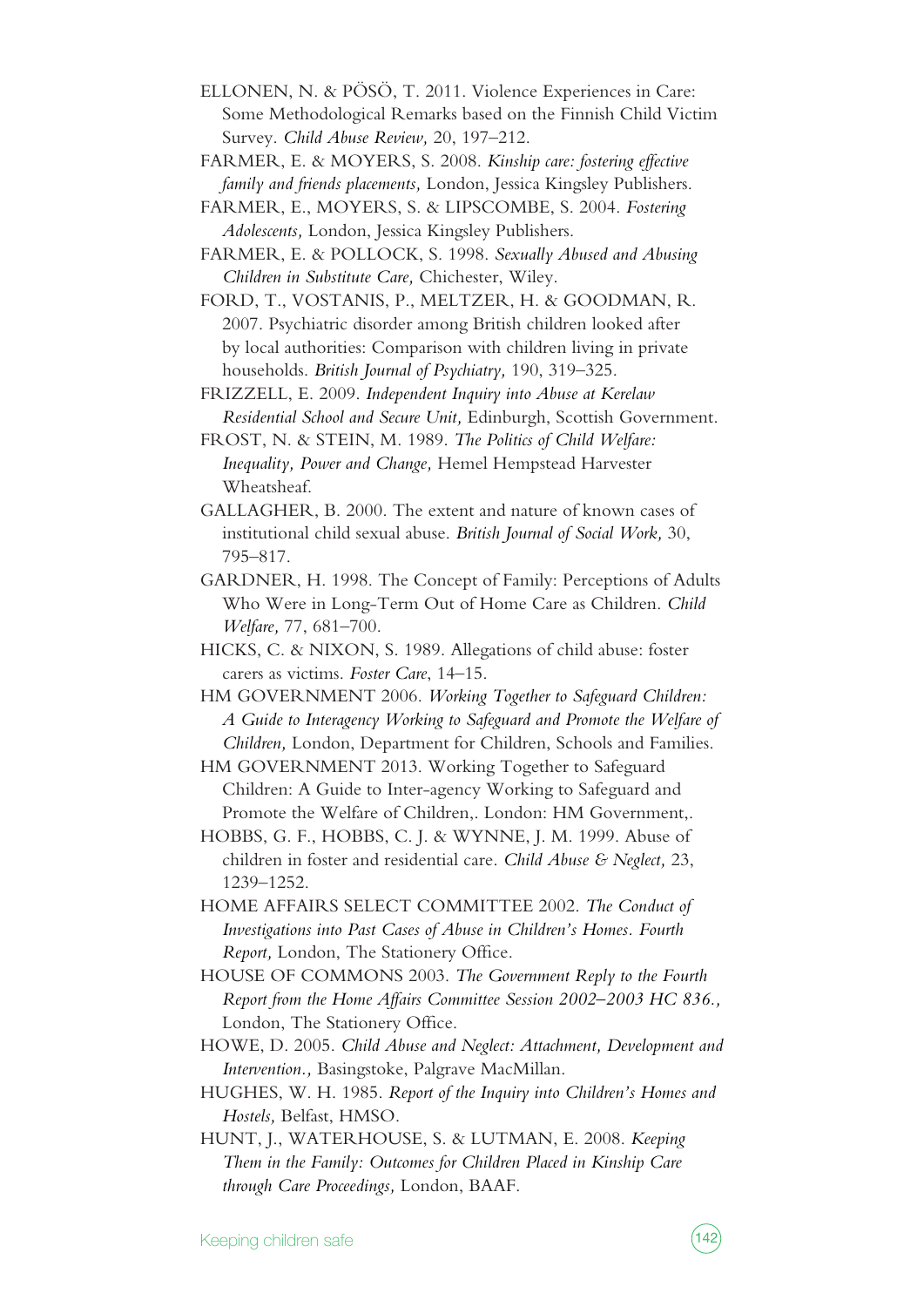- HUTCHINSON, D. 2011. *Childline Casenotes. Looked after children talking to Childline,* London, NSPCC.
- JAGO, S., AROCHA, L., BRODIE, I., MELROSE, M., PEARCE, J. & WARRINGTON, C. 2011. *What's Going on to Safeguard Children and Young People from Sexual Exploitation?,* Luton, University of Bedfordshire.
- KENDRICK, A. 1997. Safeguarding children living away from home from abuse: a literature review. *In:* KENT, R. (ed.) *Children's Safeguards Review,.* Edinburgh: HMSO,.
- KENDRICK, A. 1998. 'Who do we trust?' The abuse of children living away from home in the United Kingdom. *12th International Congress on Child Abuse and Neglect: Protecting children: Innovation and inspiration, ISPCAN - International Society for Prevention of Child Abuse and Neglect.* Auckland, New Zealand.
- KENT, R. 1997. *Children's Safeguards Review (the Kent Report)*  Edinburgh, The Scottish Office.
- KIRKWOOD, A. 1993. *The Leicestershire Inquiry 1992* Leicester, Leicestershire County Council
- LEVY, A. & KAHAN, B. 1991. *The Pindown Experience and the Protection of Children. The Report of the Staffordshire Child Care Inquiry*, Staffordshire County Council
- MARSHALL, K., JAMIESON, C., AND & FINLAYSON, A. 1999. *Edinburgh's Children: the Report of the Edinburgh Inquiry into Abuse and Protection of Children in Care,* Edinburgh 1999, Edinburgh Council.
- MC FADDEN, E. J. & RYAN, P. 1991. Maltreatment in family foster homes: dynamics and dimensions. *Child and Youth Services Review,* 15, 209–231.
- MELTZER, H., CORBIN, T., GATWARD, R., GOODMAN, R. & FORD, T. 2003. The mental health of young people looked after by local authorities in England. London: Her Majesty's Stationery Office.
- MORRIS, S. & WHEATLEY, H. 1994. *Time to listen: the experiences of young people in foster and residential care. a Childline study,* London, Childline.
- MOSS, M., SHARPE, S. & FAY, C. 1990. *Abuse in the Care System: A Pilot Study by the National Association of Young People in Care (NAYPIC)*, NAYPIC.
- MUNRO, E., BROWN, R., SEMPIK, J., WARD, H. & OWEN, C. 2011. *Scoping Review to Draw Together Data on Child Injury and Safeguarding and to Compare the Position of England with that in Other Countries. Research Report DFE-RR083.,* Loughborough, Childhood Wellbeing Research Centre.
- NIXON, S. & VERITY, P. 1996. Allegations against foster families. *Foster Care*, 11–14.
- OFSTED 2012. *Fostering services quality assurance and data forms 2011– 12,* London, Ofsted.
- PACKMAN, J. 1975. *The Child's Generation,* Oxford, Blackwell.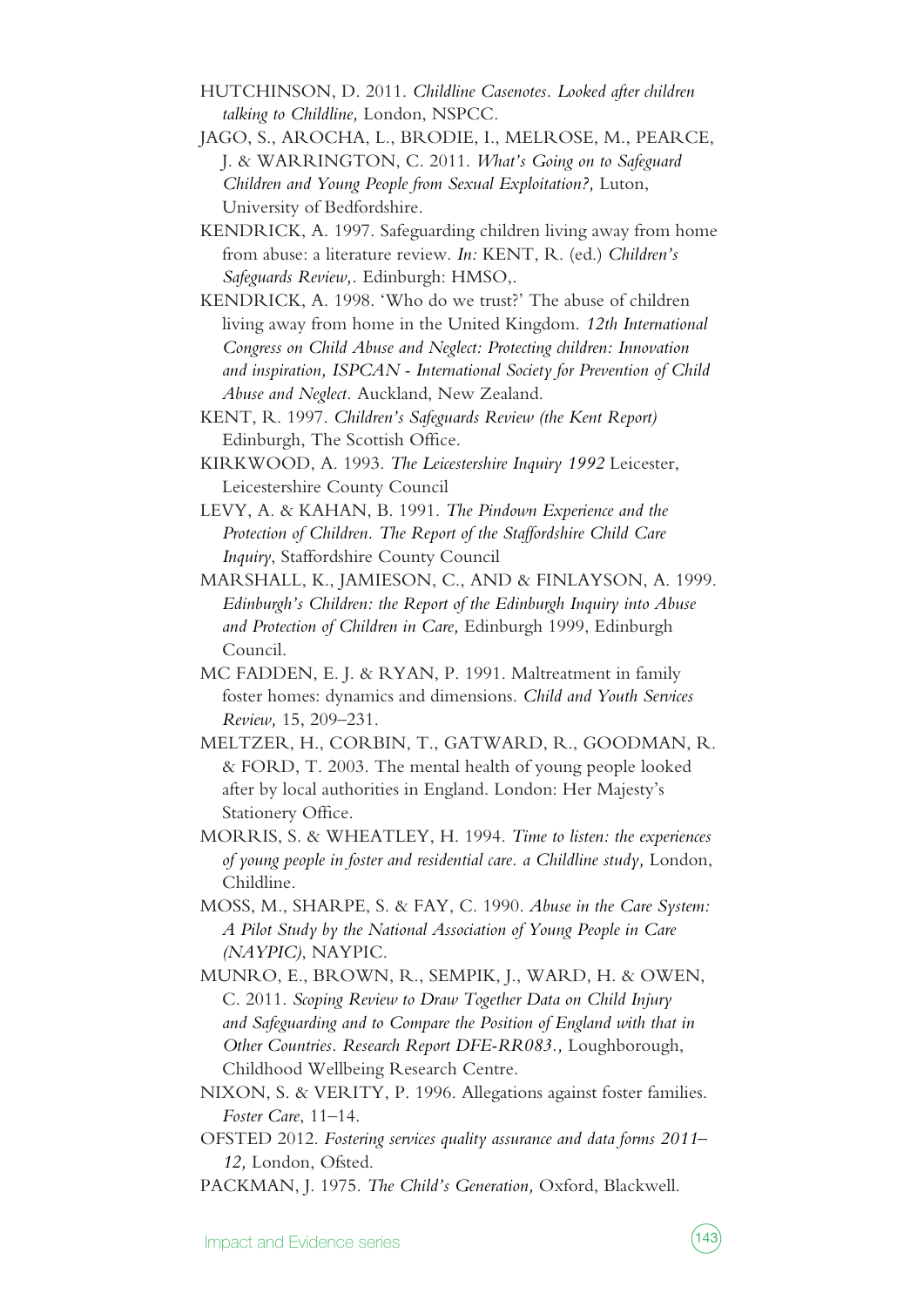- PAGE, R. & CLARK, G. (eds.) 1977. *Who cares? Youngpeople in care speak out,* London: National Children's Bureau.
- PARROTT, B., MCIVER, A. & JUNE, T. 2007. *Independent inquiry report into the circumstances of child sexual abuse by two foster carers in Wakefield,* Wakefield 2007, Wakefield Metropolitan District Council.
- PEARLMAN, D. 2012. *Independent Review Mechanism (Adoption and Fostering) Annual Report 2010–11,* London BAAF http://www. independentreviewmechanism.org.uk/webfm\_send/48.
- POERTNER, J., BUSSEY, M. & FLUKE, J. 1999. How safe are out-of-home placements? *Children and Youth Services Review,* 21, 549–563.
- READING LOCAL SAFEGUARDING CHILDREN BOARD 2011. *Serious Case Review Overview Report: A Baby known as Child E*.
- RINDFLEISCH, N. & RABB, J. 1984. How much of a problem is resident mistreatment in child welfare institutions? *Child Abuse and Neglect,* 8, 33–40.
- ROSENTHAL, J. A., MOTZ, J. K., EDMONSON, D. A. & GROZE, V. 1991. A descriptive study of abuse and neglect in outof-home-placement. *Child Abuse and Neglect,* 15, 249–260.
- SCOTTISH GOVERNMENT 2013. *Children's social work statistics Scotland, 2011–12* Edinburgh, Scottish Government.
- SELWYN, J., FARMER, E., MEAKINGS, S. & VAISEY, P. 2013. *The Poor Relations? Children and informal kinship carers speak out,*  Bristol, Universityof Bristol.
- SELWYN, J., STURGESS, W., QUINTON, D. & BAXTER, C. 2006. *Costs and Outcomes of Non-Infant Adoptions,* London, BAAF.
- SEN, R., KENDRICK, A., MILLIGAN, I. & HAWTHORN, M. 2008. Lessons learnt? Abuse in residential chil care in Scotland. *Child and Family Social Work,* 13, 411–422.
- SINCLAIR, I. 2005. *Fostering Now: Messages from Research,* London, Jessica Kinglsey Publishers.
- SINCLAIR, I., BAKER, C., LEE, J. & GIBBS, I. 2007. *The Pursuit of*  Permanence A Study of the English Care System, London, JKP.
- SINCLAIR, I., BAKER, C., WILSON, K. & GIBBS, I. 2005a. *Foster Children. Where They Go and How They Get On,* London, Jessica Kingsley Publishers.
- SINCLAIR, I. & GIBBS, I. 1998. *Children's Homes: A Study in Diversity,* Chichester, Wiley.
- SINCLAIR, I., WILSON, K. & GIBBS, I. 2005b. *Foster Placements. Why They Succeed and Why They Fail,* London, JKP.
- SIRCC AND THE SCOTTISH GOVERNMENT 2011. Allegations Against Residential Workers: Guidance on How Agencies Should Respond. Edinburgh: Scottish Institute for Residential Child Care and The Scottish Government.
- SKINNER, A. 1992. *Another kind of home: a review of residential child care,* Edinburgh, The Scottish Office.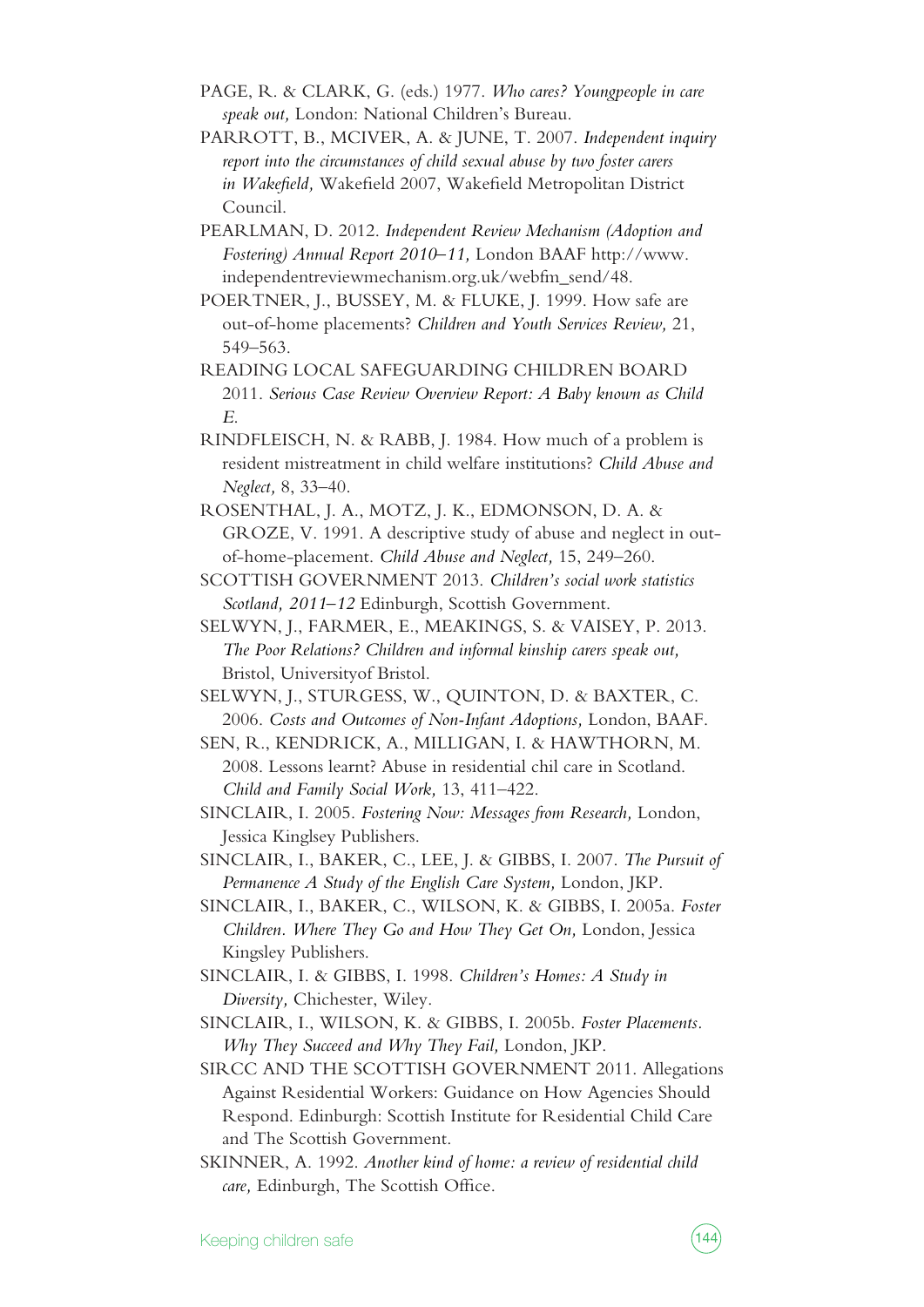- SMITH, M. 2008. Historical abuse in residential child care: an alternative view. *Practice,* 20, 29–41.
- SPENCER, J. W. & KNUDSEN, D. D. 1992. Out-of-home maltreatment: an analysis of risk in various settings for children. *Children and Youth Services Review,* 14, 485–492.
- STALKER, K. & MCARTHUR, K. 2012. Child abuse, child protection and disabled children: A review of recent research. *Child Abuse Review,* 21, 24–40.
- STECKLEY, L. 2012. Touch, Physical Restraint and Therapeutic Containment in Residential Child Care. *British Journal of Social Work,* 42, 537–555.
- STEIN, M. 2006. Missing years of abuse in children's homes *Child and Family Social Work,* 11, 11–21.
- STEIN, M. 2009. *Quality Matters. Messages for Research,* London, Jessica Kingsley Publishers.
- STEVENSON, O. 2007. *Neglected Children and their Families,* Oxford, Blackwell Publishing Ltd.
- SULLIVAN, P. M. & KNUTSON, J. F. 2000. Maltreatment and disabilities: A population-based epidemiological study, . *Child Abuse and Neglect,* 24, 1257–1273.
- SWAIN, V. 2006a. *Allegations in foster care: a UK study of foster carers' experiences of allegations,* London, The Fostering Network.
- SWAIN, V. 2006b. Allegations in Foster Care: A UK Study of Foster Carers' Experiences of Allegations. London: The Fostering Network,.
- TARREN-SWEENEY, M. 2008. Retrospective and concurrent predictors of the mental health of children in care. *Children and Youth Services Review,* 30, 1–25.
- TARREN-SWEENEY, M. 2010. It's time to re-think mental health services for children in care, and those adopted from care. *Clinical Child Psychology and Psychiatry,* 15, 613–626.
- THE FOSTERING NETWORK 2004a. *Allegations against foster carers. A report on the Fostering Network Scotland's Advice, Information and Mediation Service,* The Fostering Network Scotland.
- THE FOSTERING NETWORK 2004b. Fostering can never feel the same for us: A study of foster families that have been the subjects of an allegation. London: The Fostering Network.
- THE FOSTERING NETWORK 2006. *Managing Allegations and Serious Concerns About Foster Carers Practice or Standards of Care: a Guide for Agencies,* London, The Fostering Network.
- THE SCOTTISH GOVERNMENT 2013. Managing Allegations Against Foster Carers and Approved Kinship Carers - How Agencies Should Respond. Edinburgh: The Scottish Government,.
- THE WELSH ASSEMBLY GOVERNMENT 2011. Managaing Allegations and Serious Concerns About Foster carers' Practice or Standards of Care: Information Booklet for Practitioners. Cardiff: The Welsh Assembly Government.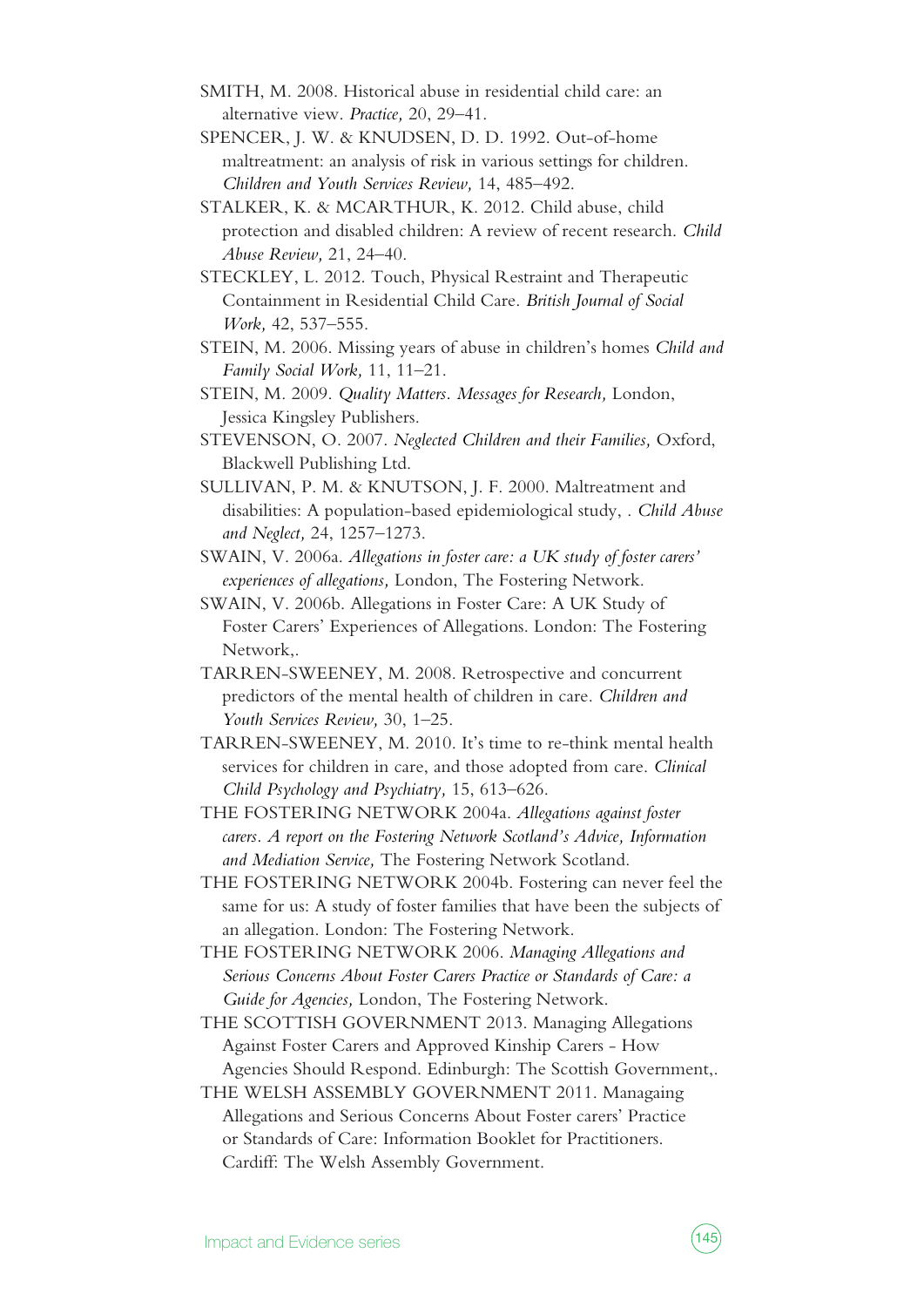- TITTLE, G., POERTNER, J. & GARNIER, P. 2001. *Child maltreatment in out of home care: what do we know now?,* Urbana, IL,, Children and Family Research Center, School of Social Work, University of Illinois at Urbana-Champaign.
- TRISELIOTIS, J., BORLAND, M. & HILL, M. 2000. *Delivering Foster Care,* London, British Association for Adoption and Fostering.
- UTTING, W. 1991. *Children in the Public Care: a review of residential child care,* London, HMSO.
- UTTING, W. 1997. *People Like Us: Report of the review of the safeguards for children living away from home,* London, The Stationery Office.
- WADE, J. 2002. *Missing Out: Young Runaways in Scotland,* Stirling Aberlour Child Care Trust.
- WADE, J., BIEHAL, N., CLAYDEN, J. & STEIN, M. 1998. *Going Missing: Young People Absent from Care,* Chichester, Wiley.
- WADE, J., BIEHAL, N., FARRELLY, N. & SINCLAIR, I. 2011a. *Caring for Abused and Neglected Children. Making the Right Decisions for Reunification or Long-Term Care* London, Jessica Kingsley Publishers.
- WADE, J., RABIEE, P. & BIEHAL, N. 2011b. Researching matreatment in foster and residential care: A feasibility study. York: SPRU, University of York.
- WARD, H., BROWN, R. & WESTLAKE, D. 2012. *Safeguarding Babies and Very Young Children from Abuse and Neglect,,* London, Jessica Kingsley Publishers.
- WARNER, N. 1992. *Choosing with care: the report of the committee of inquiry intothe selction, development and management of staff in children's homes,* London, HMSO.
- WATERHOUSE, R. 2000. *Lost in Care. Report of the Tribunal of Inquiry into the abuse of children in care in the former county council areas of Gwynedd and Clwyd since 1974, HC 201* London, The Stationery **Office**
- WEBSTER, R. 2005. *The Secret of Bryn Estyn: The Making of a Modern Witch Hunt,* Oxford, Orwell Press.
- WELSH ASSEMBLY GOVERNMENT 2012. *Children looked after at 31 March by local authority, gender and age* Cardiff StatsWales.
- WHITAKER, D., ARCHER, L. & HICKS, L. 1998. *Working in children's homes: challenges and complexities,* Chichester, Wiley.
- WILD, N. 1989. Prevalence iof child sex rings. *Paediatrics,* 83, 553–8.
- WILSON, K., SINCLAIR, I. & GIBBS, I. 2000. The trouble with foster care: the impact of stressful 'events' on foster carers. *British Journal of Social Work,* 30, 193–209.
- ZURAVIN, S. J., BENEDICT, M. & SOMERFIELD, M. 1993. Child maltreatment in family foster-care. *American Journal of Orthopsychiatry,* 63, 589–596.